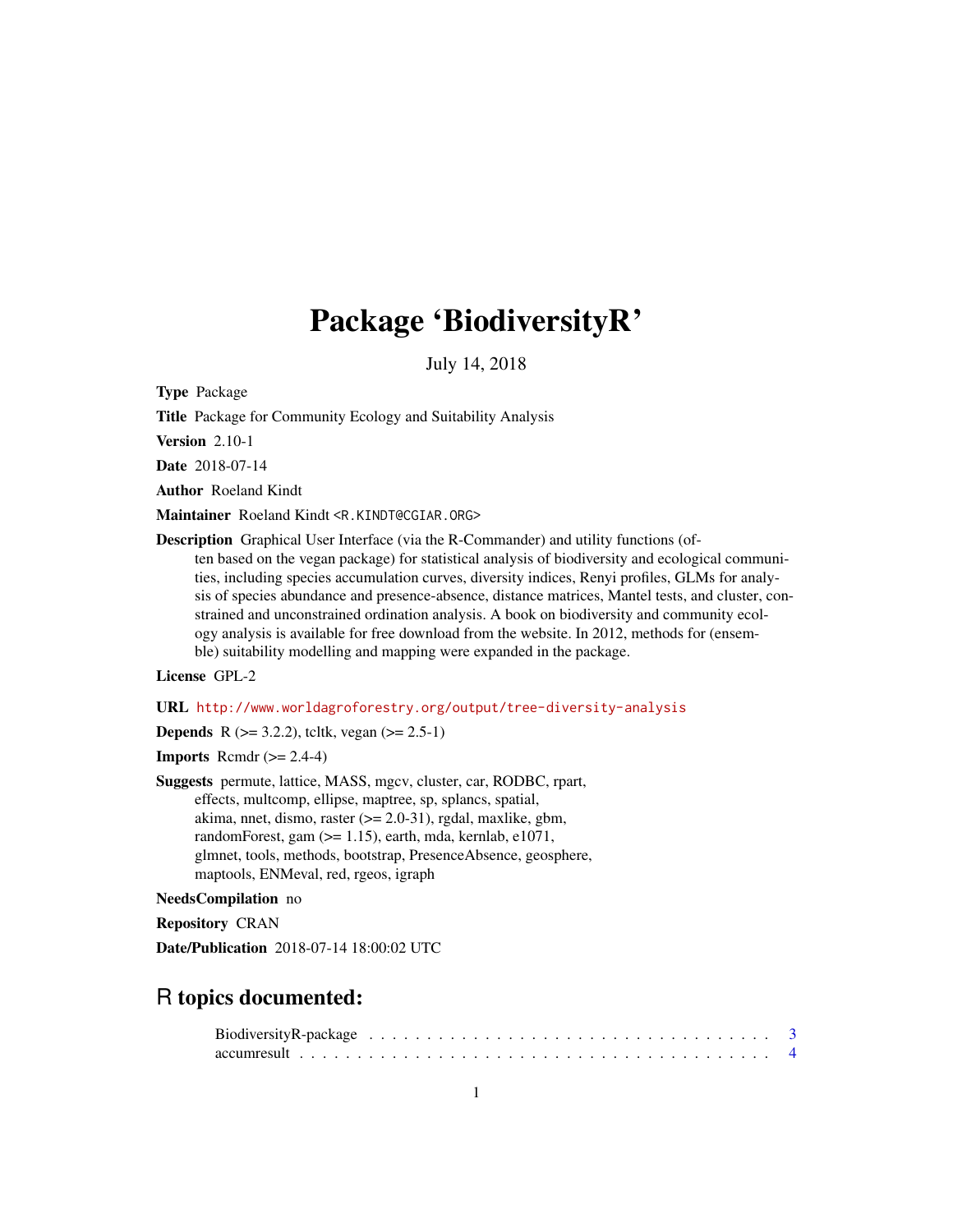|                                                                                                                   | 6  |
|-------------------------------------------------------------------------------------------------------------------|----|
|                                                                                                                   | 8  |
|                                                                                                                   | 9  |
|                                                                                                                   | 10 |
|                                                                                                                   | 11 |
|                                                                                                                   | 12 |
|                                                                                                                   | 15 |
|                                                                                                                   | 16 |
|                                                                                                                   | 17 |
|                                                                                                                   | 19 |
|                                                                                                                   | 20 |
|                                                                                                                   | 21 |
|                                                                                                                   | 23 |
|                                                                                                                   | 24 |
|                                                                                                                   | 27 |
|                                                                                                                   | 31 |
|                                                                                                                   | 43 |
|                                                                                                                   | 47 |
|                                                                                                                   | 50 |
|                                                                                                                   | 67 |
| $ensemble.eocrop \dots \dots \dots \dots \dots \dots \dots \dots \dots \dots \dots \dots \dots \dots \dots \dots$ | 70 |
|                                                                                                                   | 73 |
|                                                                                                                   | 77 |
|                                                                                                                   | 83 |
|                                                                                                                   | 87 |
|                                                                                                                   | 89 |
|                                                                                                                   | 93 |
|                                                                                                                   | 96 |
|                                                                                                                   | 97 |
|                                                                                                                   |    |
|                                                                                                                   |    |
|                                                                                                                   |    |
|                                                                                                                   |    |
|                                                                                                                   |    |
|                                                                                                                   |    |
|                                                                                                                   |    |
|                                                                                                                   |    |
| ordisymbol                                                                                                        |    |
|                                                                                                                   |    |
|                                                                                                                   |    |
| rankabundance                                                                                                     |    |
|                                                                                                                   |    |
|                                                                                                                   |    |
|                                                                                                                   |    |
| spatialsample                                                                                                     |    |
|                                                                                                                   |    |
|                                                                                                                   |    |
|                                                                                                                   |    |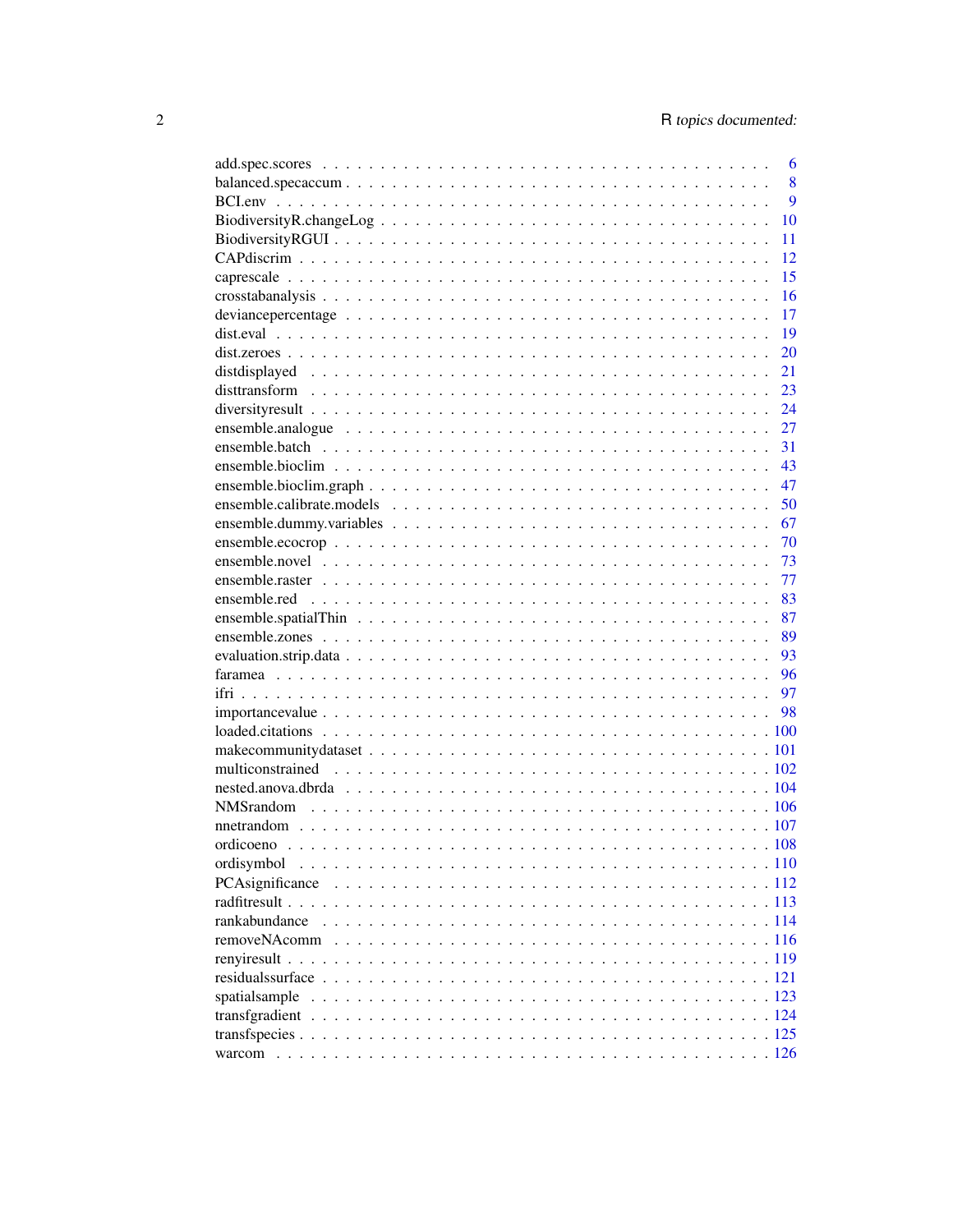<span id="page-2-0"></span>BiodiversityR-package 3

|--|--|

#### **Index** [133](#page-132-0)

BiodiversityR-package *GUI for biodiversity, suitability and community ecology analysis*

## Description

This package provides a GUI (Graphical User Interface, via the R-Commander; [BiodiversityRGUI](#page-10-1)) and some utility functions (often based on the vegan package) for statistical analysis of biodiversity and ecological communities, including species accumulation curves, diversity indices, Renyi profiles, GLMs for analysis of species abundance and presence-absence, distance matrices, Mantel tests, and cluster, constrained and unconstrained ordination analysis. A book on biodiversity and community ecology analysis is available for free download from the website.

#### Details

We warmly thank all that provided inputs that lead to improvement of the Tree Diversity Analysis manual that describes common methods for biodiversity and community ecology analysis and its accompanying software. We especially appreciate the comments received during training sessions with draft versions of this manual and the accompanying software in Kenya, Uganda and Mali. We are equally grateful to the thoughtful reviews by Dr Simoneta Negrete-Yankelevich (Instituto de Ecologia, Mexico) and Dr Robert Burn (Reading University, UK) of the draft version of this manual, and to Hillary Kipruto for help in editing of this manual. We also want to specifically thank Mikkel Grum, Jane Poole and Paulo van Breugel for helping in testing the packaged version of the software. We also want to give special thanks for all the support that was given by Jan Beniest, Tony Simons and Kris Vanhoutte in realizing the book and software.

We highly appreciate the support of the Programme for Cooperation with International Institutes (SII), Education and Development Division of the Netherlands Ministry of Foreign Affairs, and VVOB (The Flemish Association for Development Cooperation and Technical Assistance, Flanders, Belgium) for funding the development for this manual. We also thank VVOB for seconding Roeland Kindt to the World Agroforestry Centre (ICRAF). The tree diversity analysis manual was inspired by research, development and extension activities that were initiated by ICRAF on tree and landscape diversification. We want to acknowledge the various donor agencies that have funded these activities, especially VVOB, DFID, USAID and EU.

We are grateful for the developers of the R Software for providing a free and powerful statistical package that allowed development of BiodiversityR. We also want to give special thanks to Jari Oksanen for developing the vegan package and John Fox for developing the Rcmdr package, which are key packages that are used by BiodiversityR.

# Author(s)

Maintainer: Roeland Kindt (World Agroforestry Centre)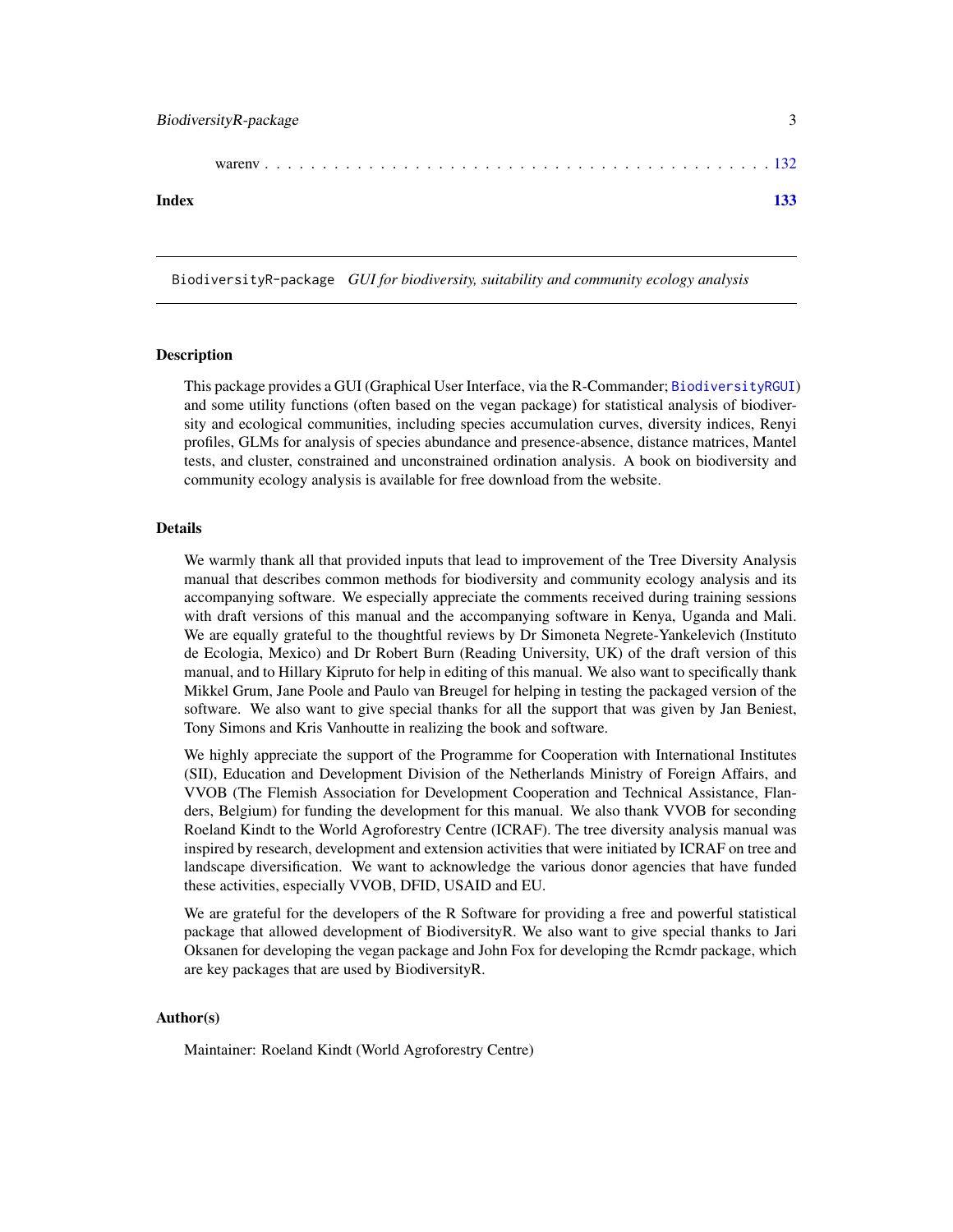## References

Kindt, R. & Coe, R. (2005) Tree diversity analysis: A manual and software for common statistical methods for ecological and biodiversity studies.

<http://www.worldagroforestry.org/output/tree-diversity-analysis>

We suggest to use this citation for this software as well (together with citations of all other packages that were used)

<span id="page-3-1"></span>accumresult *Alternative Species Accumulation Curve Results*

# Description

Provides alternative methods of obtaining species accumulation results than provided by functions [specaccum](#page-0-0) and [plot.specaccum](#page-0-0) (vegan).

# Usage

```
accumresult(x,y="",factor="",level,scale="",method="exact",permutations=100,
   conditioned=T, gamma="boot", ...)
accumplot(xr,addit=F,labels="",col=1,ci=2,pch=1,type="p",cex=1,xlim=c(1,xmax),
   ylim=c(1,rich),xlab="sites",ylab="species richness",...)
accumcomp(x,y="",factor,scale="",method="exact",permutations=100,
   conditioned=T, gamma="boot",plotit=T,labelit=T,legend=T,rainbow=T,
   xlim=c(1,max),ylim=c(0,rich),type="p",xlab="sites",
   ylab="species richness",...)
```
#### Arguments

| X            | Community data frame with sites as rows, species as columns and species abun-<br>dance as cell values.                                                                                                                                                                                                                                                                                                                    |
|--------------|---------------------------------------------------------------------------------------------------------------------------------------------------------------------------------------------------------------------------------------------------------------------------------------------------------------------------------------------------------------------------------------------------------------------------|
| y            | Environmental data frame.                                                                                                                                                                                                                                                                                                                                                                                                 |
| factor       | Variable of the environmental data frame that defines subsets to calculate species<br>accumulation curves for.                                                                                                                                                                                                                                                                                                            |
| level        | Level of the variable to create the subset to calculate species accumulation<br>curves.                                                                                                                                                                                                                                                                                                                                   |
| scale        | Continuous variable of the environmental data frame that defines the variable<br>that scales the horizontal axis of the species accumulation curves.                                                                                                                                                                                                                                                                      |
| method       | Method of calculating the species accumulation curve (as in function specaccum).<br>Method "collector" adds sites in the order they happen to be in the data, "ran-<br>dom" adds sites in random order, "exact" finds the expected (mean) species rich-<br>ness, "coleman" finds the expected richness following Coleman et al. 1982, and<br>"rarefaction" finds the mean when accumulating individuals instead of sites. |
| permutations | Number of permutations to calculate the species accumulation curve (as in func-<br>tion specaccum).                                                                                                                                                                                                                                                                                                                       |

<span id="page-3-0"></span>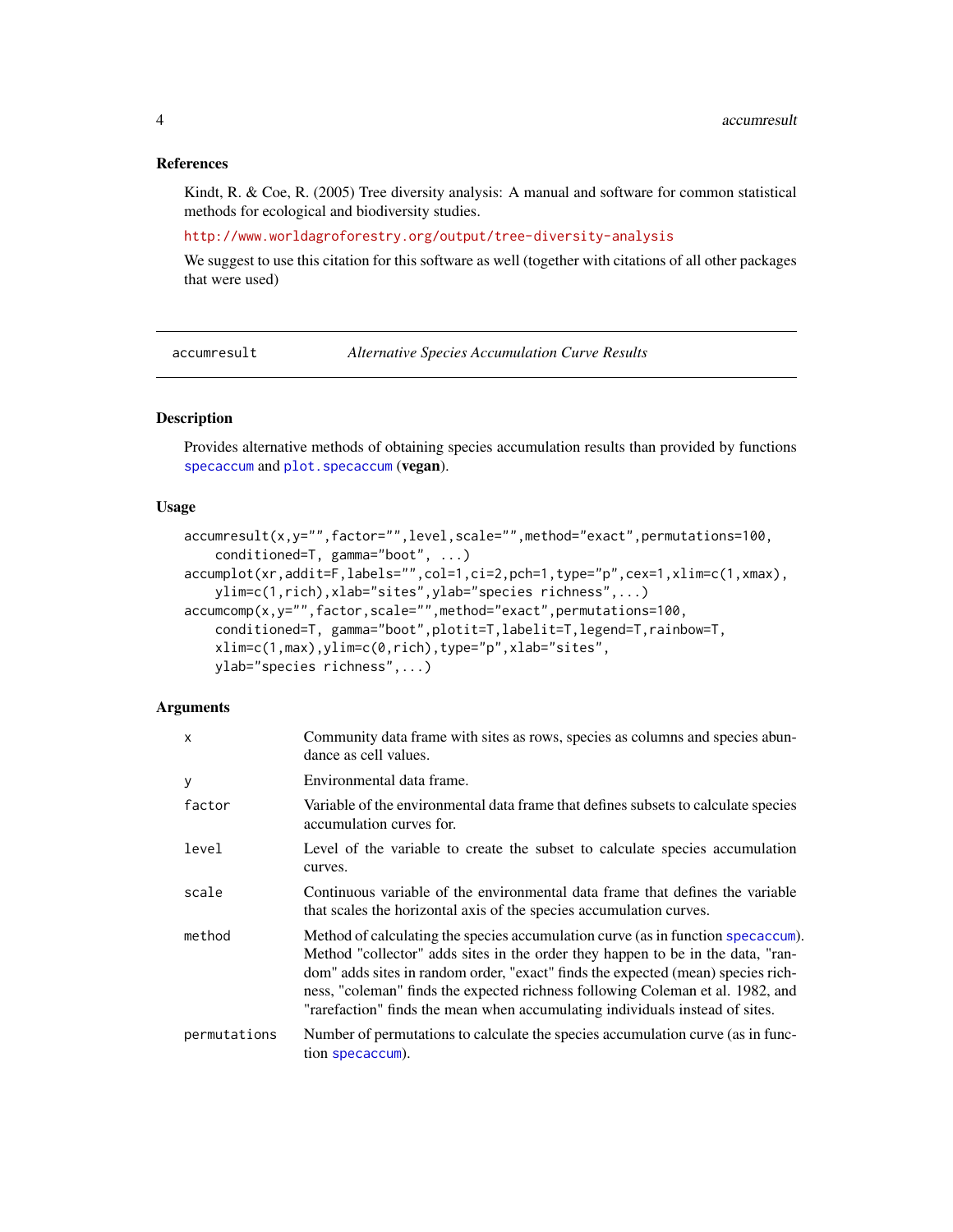#### accumresult 5

| conditioned | Estimation of standard deviation is conditional on the empirical dataset for the<br>exact SAC (as in function specaccum). |
|-------------|---------------------------------------------------------------------------------------------------------------------------|
| gamma       | Method for estimating the total extrapolated number of species in the survey<br>area (as in specaccum).                   |
| addit       | Add species accumulation curve to an existing graph.                                                                      |
| xr          | Result from specaccum or accumresult.                                                                                     |
| col         | Colour for drawing lines of the species accumulation curve (as in function plot. specaccum).                              |
| labels      | Labels to plot at left and right of the species accumulation curves.                                                      |
| сi          | Multiplier used to get confidence intervals from standard deviatione (as in func-<br>tion plot. specaccum).               |
| pch         | Symbol used for drawing the species accumulation curve (as in function points).                                           |
| type        | Type of plot (as in function plot).                                                                                       |
| cex         | Character expansion factor (as in function plot).                                                                         |
| xlim        | Limits for the horizontal axis.                                                                                           |
| ylim        | Limits for the vertical axis.                                                                                             |
| xlab        | Label for the horizontal axis.                                                                                            |
| ylab        | Label for the vertical axis.                                                                                              |
| plotit      | Plot the results.                                                                                                         |
| labelit     | Label the species accumulation curves with the levels of the categorical variable.                                        |
| legend      | Add the legend (you need to click in the graph where the legend needs to be<br>plotted).                                  |
| rainbow     | Use rainbow colouring for the different curves.                                                                           |
| $\cdot$     | Other items passed to function specaccum or plot. specaccum.                                                              |

# Details

These functions provide some alternative methods of obtaining species accumulation results, although function [specaccum](#page-0-0) is called by these functions to calculate the actual species accumulation curve.

Functions accumresult and accumcomp allow to calculate species accumulation curves for subsets of the community and environmental data sets. Function accumresult calculates the species accumulation curve for the specified level of a selected environmental variable. Method accumcomp calculates the species accumulation curve for all levels of a selected environmental variable separatedly. Both methods allow to scale the horizontal axis by multiples of the average of a selected continuous variable from the environmental dataset (hint: add the abundance of each site to the environmental data frame to scale accumulation results by mean abundance).

Functions accumcomp and accumplot provide alternative methods of plotting species accumulation curve results, although function plot. specaccum is called by these functions. When you choose to add a legend, make sure that you click in the graph on the spot where you want to put the legend.

#### Value

The functions provide alternative methods of obtaining species accumulation curve results, although results are similar as obtained by functions [specaccum](#page-0-0) and plot. specaccum.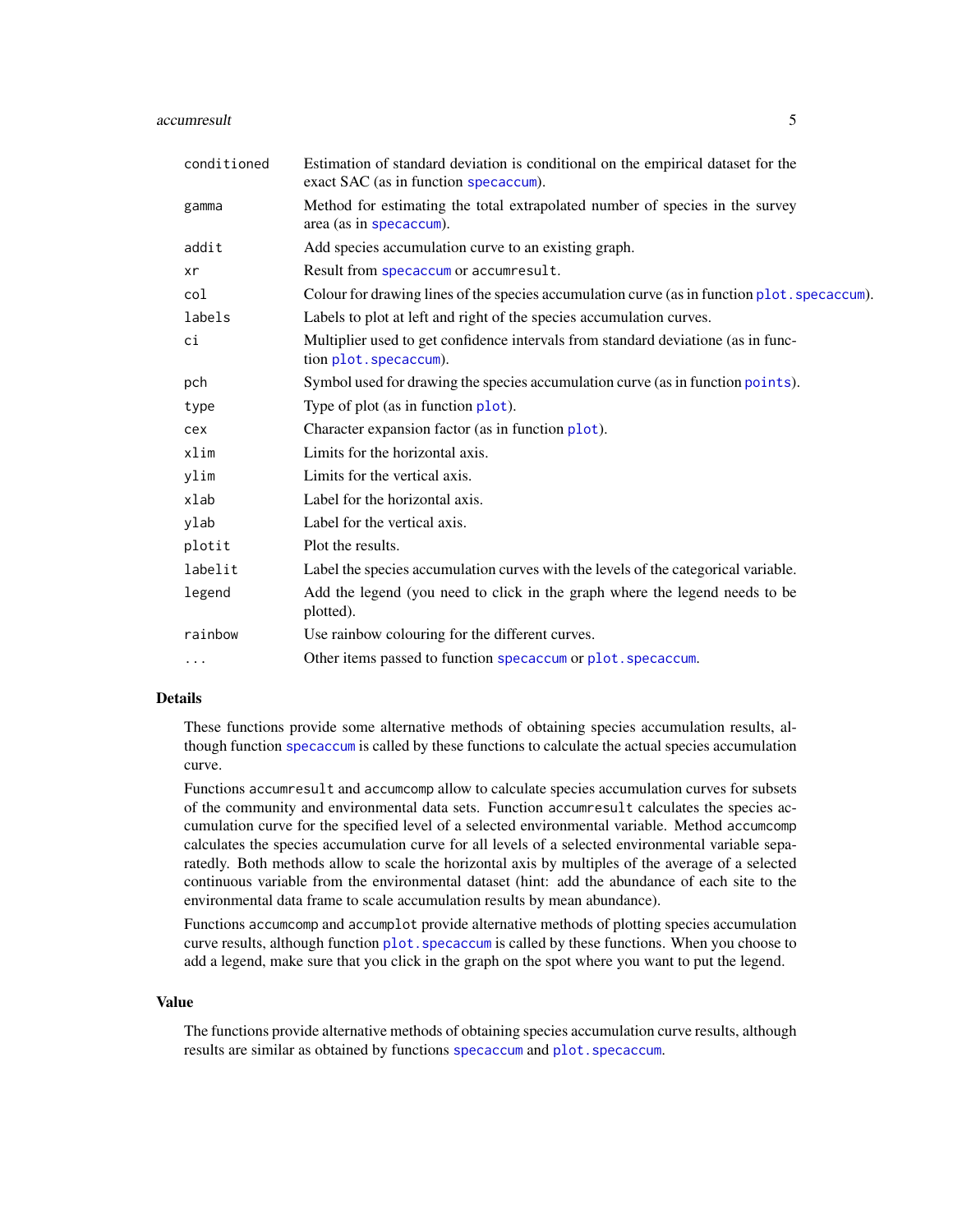## <span id="page-5-0"></span>Author(s)

Roeland Kindt (World Agroforestry Centre)

#### References

Kindt, R. & Coe, R. (2005) Tree diversity analysis: A manual and software for common statistical methods for ecological and biodiversity studies.

<http://www.worldagroforestry.org/output/tree-diversity-analysis>

## Examples

```
library(vegan)
data(dune.env)
data(dune)
dune.env$site.totals <- apply(dune,1,sum)
Accum.1 <- accumresult(dune, y=dune.env, scale='site.totals', method='exact', conditioned=TRUE)
Accum.1
accumplot(Accum.1)
accumcomp(dune, y=dune.env, factor='Management', method='exact', legend=FALSE, conditioned=TRUE)
## CLICK IN THE GRAPH TO INDICATE WHERE THE LEGEND NEEDS TO BE PLACED FOR
## OPTION WHERE LEGEND=TRUE (DEFAULT).
```
<span id="page-5-1"></span>add.spec.scores *Add Species Scores to Unconstrained Ordination Results*

# **Description**

Calculates scores (coordinates) to plot species for PCoA or NMS results that do not naturally provide species scores. The function can also rescale PCA results to use the choice of rescaling used in vegan for the [rda](#page-0-0) function (after calculating PCA results via PCoA with the euclidean distance first).

#### Usage

```
add.spec.scores(ordi,comm,method="cor.scores",multi=1,Rscale=F,scaling="1")
```
# Arguments

| ordi   | Ordination result as calculated by cmdscale, isoMDS, sammon, postMDS, metaMDS<br>or NMSrandom.                                                                                                                                                                                                                                                                                                                                      |
|--------|-------------------------------------------------------------------------------------------------------------------------------------------------------------------------------------------------------------------------------------------------------------------------------------------------------------------------------------------------------------------------------------------------------------------------------------|
| comm   | Community data frame with sites as rows, species as columns and species abun-<br>dance as cell values.                                                                                                                                                                                                                                                                                                                              |
| method | Method for calculating species scores. Method "cor.scores" calculates the scores<br>by the correlation between site scores and species vectors (via function cor),<br>method "wa.scores" calculates the weighted average scores (via function wascores)<br>and method "pcoa.scores" calculates the scores by weighing the correlation be-<br>tween site scores and species vectors by variance explained by the ordination<br>axes. |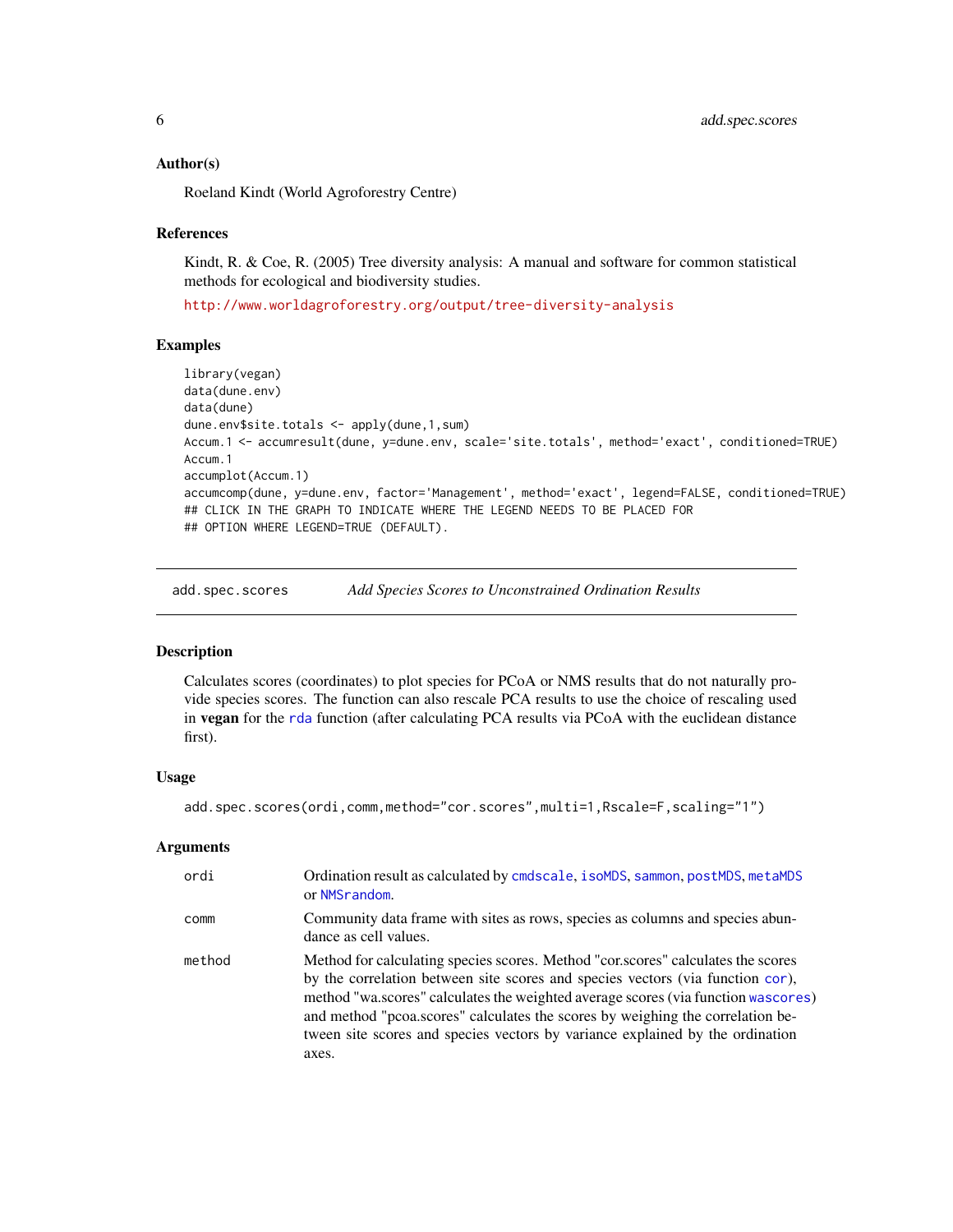| multi   | Multiplier for the species scores.                        |
|---------|-----------------------------------------------------------|
| Rscale  | Use the same scaling method used by <b>vegan</b> for rda. |
| scaling | Scaling method as used by rda.                            |

#### Value

The function returns a new ordination result with new information on species scores. For PCoA results, the function calculates eigenvalues (not sums-of-squares as provided in results from function [cmdscale](#page-0-0)), the percentage of explained variance per axis and the sum of all eigenvalues. PCA results (obtained by PCoA obtained by function [cmdscale](#page-0-0) with the Euclidean distance) can be scaled as in function [rda](#page-0-0), or be left at the original scale.

# Author(s)

Roeland Kindt

## References

Kindt, R. & Coe, R. (2005) Tree diversity analysis: A manual and software for common statistical methods for ecological and biodiversity studies.

<http://www.worldagroforestry.org/output/tree-diversity-analysis>

# Examples

```
library(vegan)
data(dune)
distmatrix <-vegdist(dune, method="euc")
# Principal coordinates analysis with 19 axes to estimate total variance
Ordination.model1 <- cmdscale (distmatrix, k=19, eig=TRUE, add=FALSE)
# Change scores for second axis
Ordination.model1$points[,2] <- -1.0 * Ordination.model1$points[,2]
Ordination.model1 <- add.spec.scores(Ordination.model1, dune,
    method='pcoa.scores', Rscale=TRUE, scaling=1, multi=1)
# Compare Ordination.model1 with PCA
Ordination.model2 <- rda(dune, scale=FALSE)
#
par(mfrow=c(1,2))
ordiplot(Ordination.model1, type="text")
abline(h = 0, lty = 3)abline(v = 0, lty = 3)plot(Ordination.model2, type="text", scaling=1)
```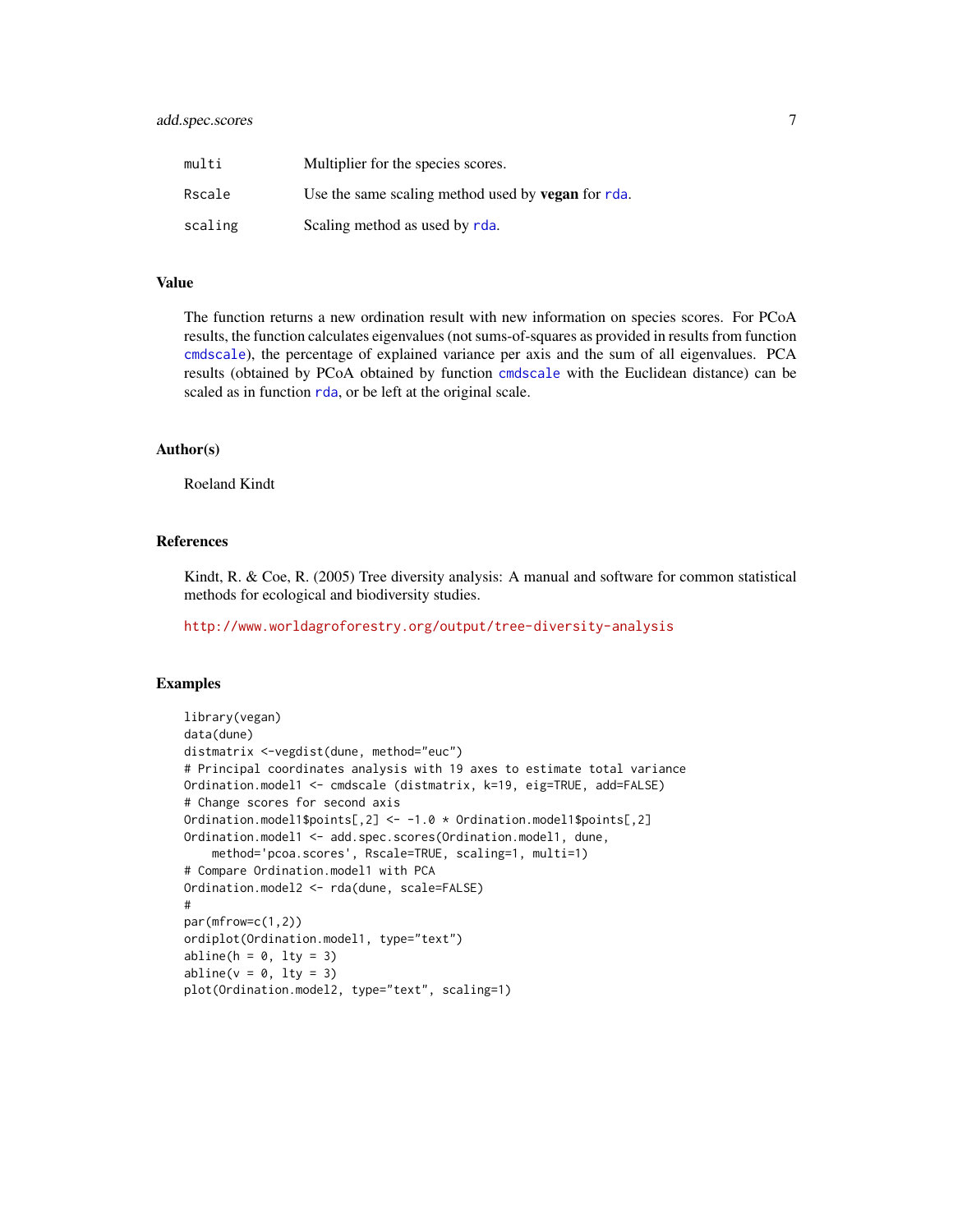<span id="page-7-0"></span>balanced.specaccum *Balanced Species Accumulation Curves*

## Description

Provides species accumulation results calculated from balanced (equal subsample sizes) subsampling from each stratum. Sites can be accumulated in a randomized way, or alternatively sites belonging to the same stratum can be kept together Results are in the same format as [specaccum](#page-0-0) and can be plotted with plot. specaccum (vegan).

# Usage

```
balanced.specaccum(comm, permutations=100, strata=strata, grouped=TRUE,
    reps=0, scale=NULL)
```
## Arguments

| comm         | Community data frame with sites as rows, species as columns and species abun-<br>dance as cell values. |
|--------------|--------------------------------------------------------------------------------------------------------|
| permutations | Number of permutations to calculate the species accumulation curve.                                    |
| strata       | Categorical variable used to specify strata.                                                           |
| grouped      | Should sites from the same stratum be kept together (TRUE) or not.                                     |
| reps         | Number of subsamples to be taken from each stratum (see details).                                      |
| scale        | Quantitative variable used to scale the sampling effort (see details).                                 |

#### Details

This function provides an alternative method of obtaining species accumulation results as provided by [specaccum](#page-0-0) and [accumresult](#page-3-1).

Balanced sampling is achieved by randomly selecting the same number of sites from each stratum. The number of sites selected from each stratum is determined by reps. Sites are selected from strata with sample sizes larger or equal than reps. In case that reps is smaller than 1 (default: 0), then the number of sites selected from each stratum is equal to the smallest sample size of all strata. Sites from the same stratum can be kept together (grouped=TRUE) or the order of sites can be randomized (grouped=FALSE).

The results can be scaled by the average accumulation of a quantitative variable (default is number of sites), as in accumresult (hint: add the abundance of each site to the environmental data frame to scale accumulation results by mean abundance). When sites are not selected from all strata, then the average is calculated only for the strata that provided sites.

## Value

The functions provide alternative methods of obtaining species accumulation curve results, although results are similar as obtained by functions [specaccum](#page-0-0) and [accumresult](#page-3-1).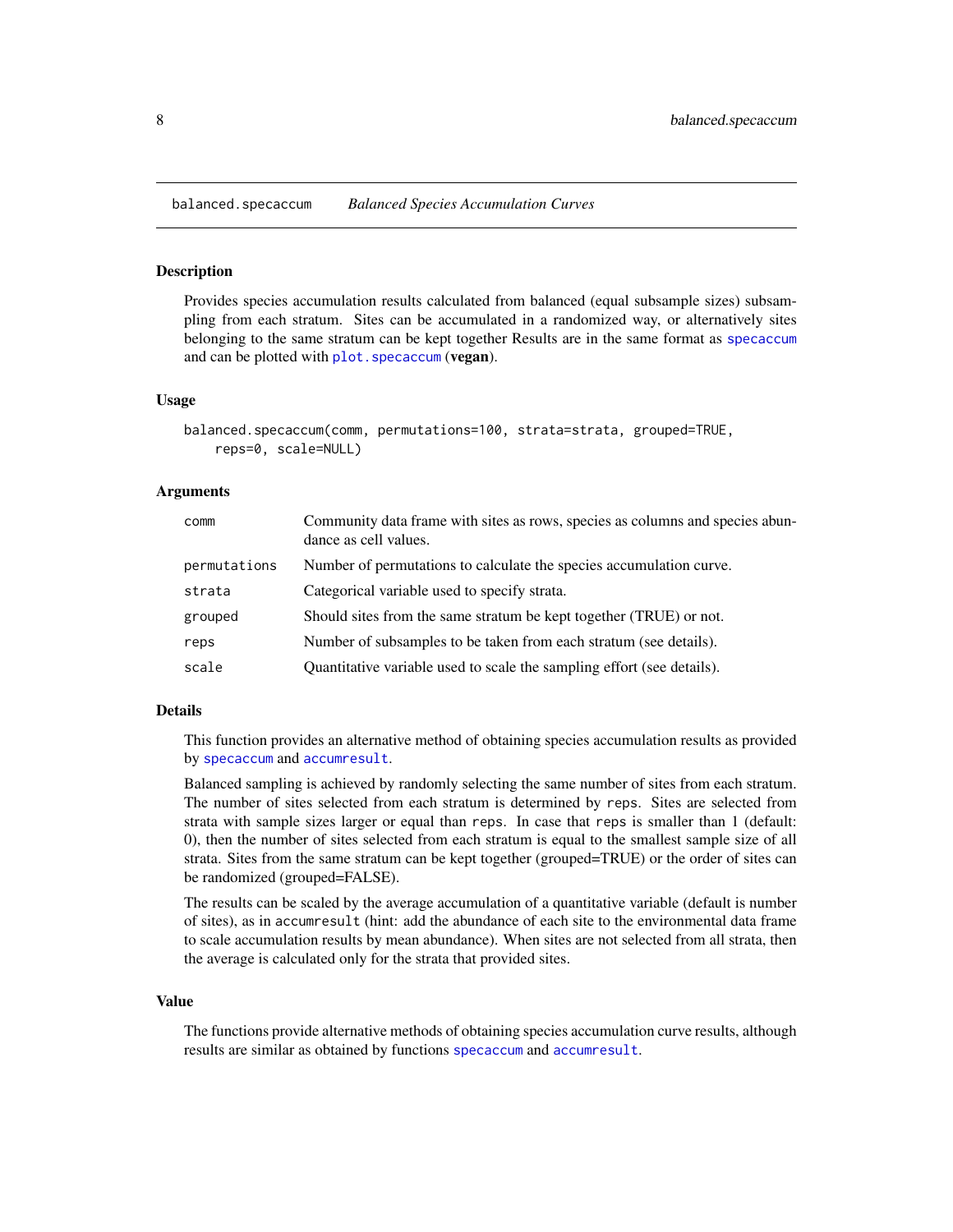#### <span id="page-8-0"></span>BCI.env 9

## Author(s)

Roeland Kindt (World Agroforestry Centre)

## References

Kindt, R., Kalinganire, A., Larwanou, M., Belem, M., Dakouo, J.M., Bayala, J. & Kaire, M. (2008) Species accumulation within landuse and tree diameter categories in Burkina Faso, Mali, Niger and Senegal. Biodiversity and Conservation. 17: 1883-1905.

Kindt, R. & Coe, R. (2005) Tree diversity analysis: A manual and software for common statistical methods for ecological and biodiversity studies.

<http://www.worldagroforestry.org/output/tree-diversity-analysis>

#### Examples

```
library(vegan)
data(dune.env)
data(dune)
# not balancing species accumulation
Accum.orig <- specaccum(dune)
Accum.orig
# randomly sample 3 quadrats from each stratum of Management
Accum.1 <- balanced.specaccum(dune, strata=dune.env$Management, reps=3)
Accum.1
# scale results by number of trees per quadrat
dune.env$site.totals <- apply(dune,1,sum)
Accum.2 <- balanced.specaccum(dune, strata=dune.env$Management, reps=3, scale=dune.env$site.totals)
Accum.2
```
BCI.env *Barro Colorado Island Quadrat Descriptions*

## Description

Topography-derived variables and UTM coordinates and UTM coordinates of a 50 ha sample plot (consisting of 50 1-ha quadrats) from Barro Colorado Island of Panama. Dataset [BCI](#page-0-0) provides the tree species composition (trees with diameter at breast height equal or larger than 10 cm) of the same plots.

## Usage

data(BCI.env)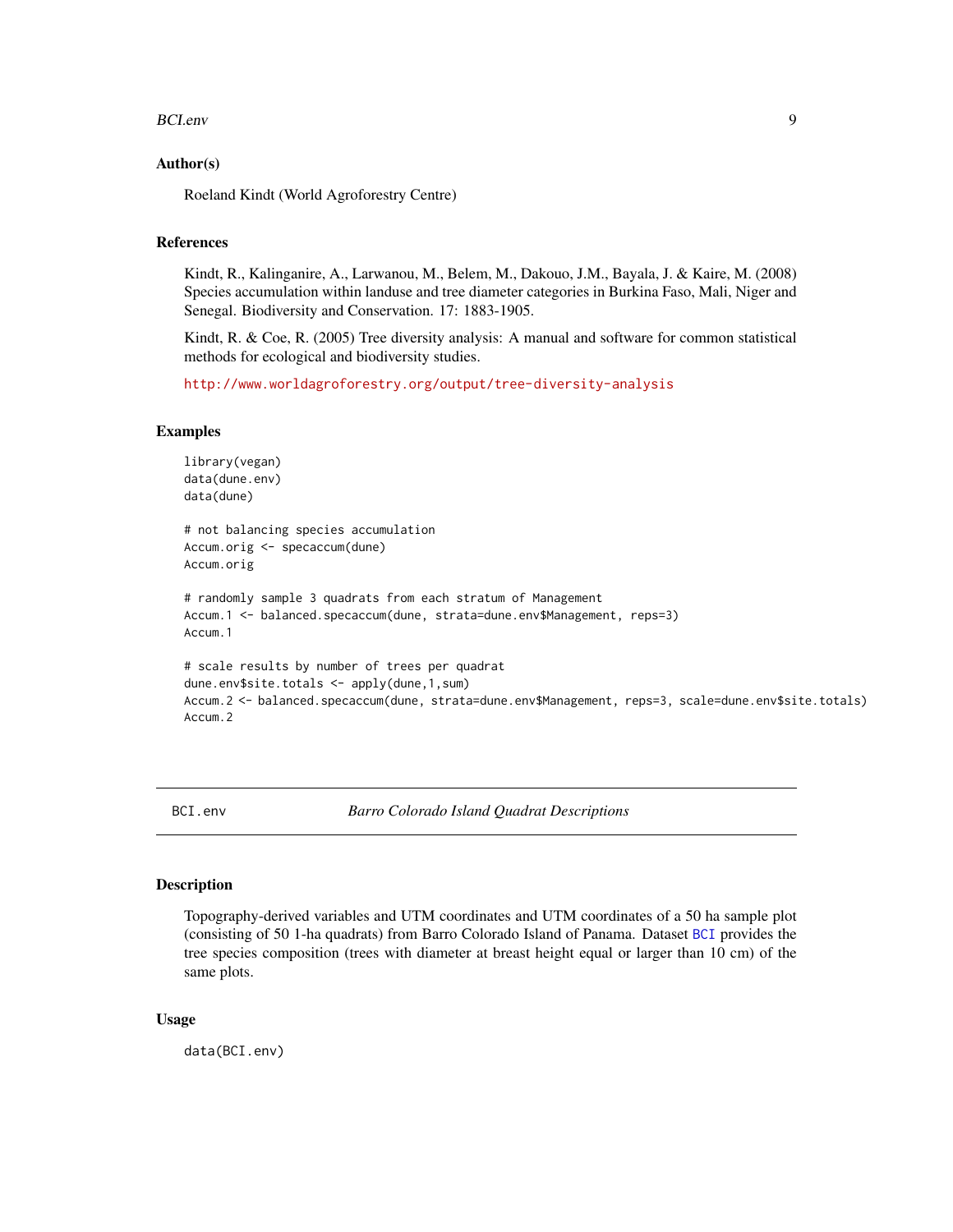# <span id="page-9-0"></span>Format

A data frame with 50 observations on the following 6 variables.

UTM.EW UTM easting

UTM.NS UTM northing

elevation mean of the elevation values of the four cell corners

convex mean elevation of the target cell minus the mean elevation of the eight surrounding cells

slope mean angular deviation from horizontal of each of the four triangular planes formed by connecting three of its corners

aspectEW the sine of aspect

aspectNS the cosine of aspect

## References

Pyke C.R., Condit R., Aguilar S. and Lao S. (2001). Floristic composition across a climatic gradient in a neotropical lowland forest. Journal of Vegetation Science 12: 553-566.

Condit R., Pitman N., Leigh E.G., Chave J., Terborgh J., Foster R.B., Nunez P., Aguilar S., Valencia R., Villa G., Muller-Landau H.C., Losos E. and Hubbell, S.P. (2002). Beta-diversity in tropical forest trees. Science 295: 666-669.

De Caceres M., P. Legendre, R. Valencia, M. Cao, L.-W. Chang, G. Chuyong, R. Condit, Z. Hao, C.-F. Hsieh, S. Hubbell, D. Kenfack, K. Ma, X. Mi, N. Supardi Noor, A. R. Kassim, H. Ren, S.-H. Su, I-F. Sun, D. Thomas, W. Ye and F. He. (2012). The variation of tree beta diversity across a global network of forest plots. Global Ecology and Biogeography 21: 1191-1202

## Examples

data(BCI.env)

BiodiversityR.changeLog

*changeLog file for BiodiversityR*

## Description

ChangeLog file

## Usage

BiodiversityR.changeLog()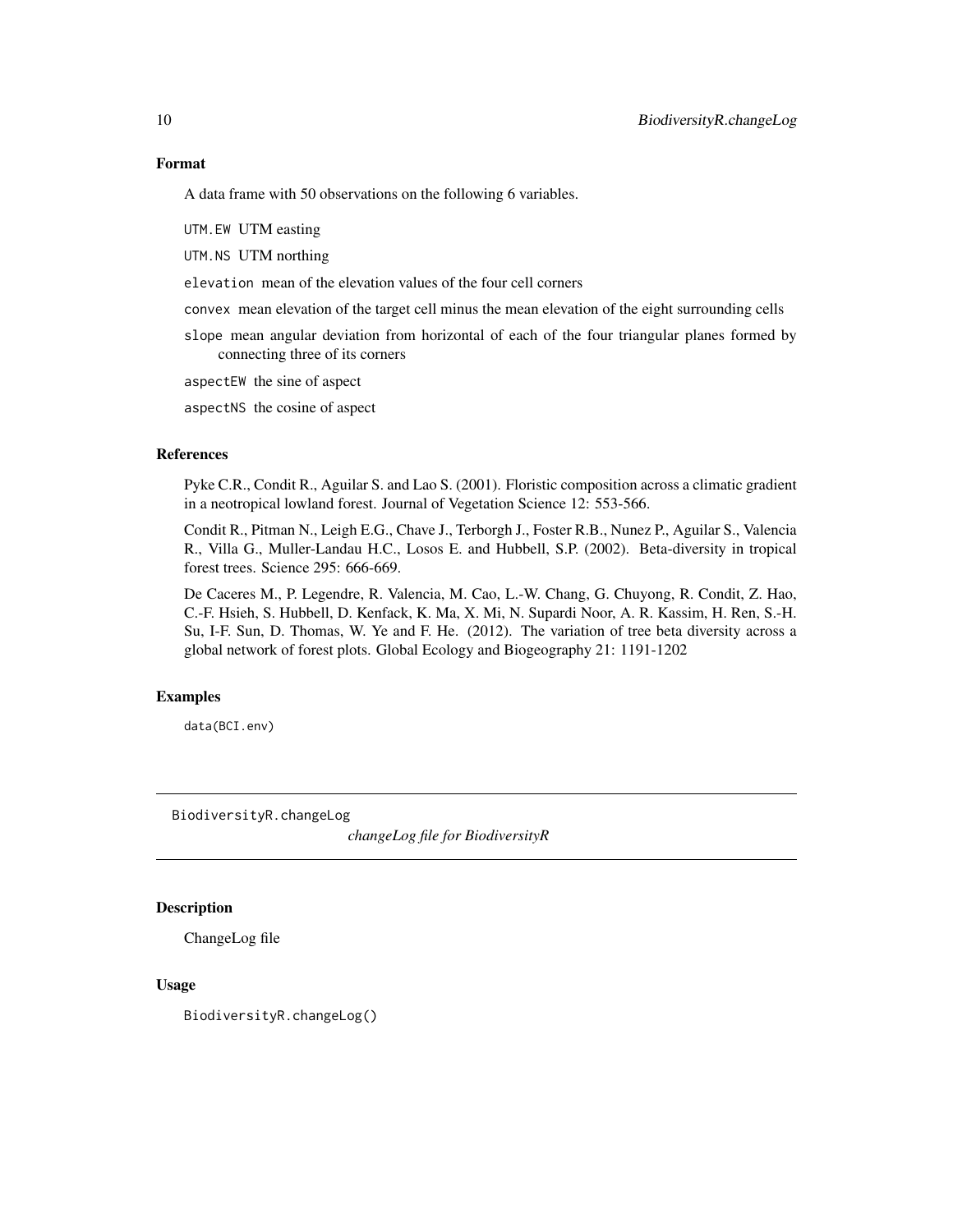<span id="page-10-1"></span><span id="page-10-0"></span>BiodiversityRGUI *GUI for Biodiversity, Community Ecology and Ensemble Suitability Analysis*

#### **Description**

This function provides a GUI (Graphical User Interface) for some of the functions of **vegan**, some other packages and some new functions to run biodiversity analysis, including species accumulation curves, diversity indices, Renyi profiles, rank-abundance curves, GLMs for analysis of species abundance and presence-absence, distance matrices, Mantel tests, cluster and ordination analysis (including constrained ordination methods such as RDA, CCA, db-RDA and CAP). In 2012 methods for ensemble suitability The function depends and builds on **Rcmdr**, performing all analyses on the community and environmental datasets that the user selects. A thorough description of the package and the biodiversity and ecological methods that it accomodates (including examples) is provided in the freely available Tree Diversity Analysis manual (Kindt and Coe, 2005) that is accessible via the help menu.

#### Usage

BiodiversityRGUI(changeLog = FALSE, backward.compatibility.messages = FALSE)

# Arguments

changeLog Show the changeLog file backward.compatibility.messages Some notes on backward compatiblity

#### Details

The function launches the R-Commander GUI with an extra menu for common statistical methods for biodiversity and community ecology analysis as described in the Tree Diversity Analysis manual of Roeland Kindt and Richard Coe (available via [http://www.worldagroforestry.org/output/](http://www.worldagroforestry.org/output/tree-diversity-analysis) [tree-diversity-analysis](http://www.worldagroforestry.org/output/tree-diversity-analysis)]) and expanded systematically with new functions that became available from the vegan community ecology package.

Since 2012, functions for ensemble suitability modelling were included in BiodiversityR. In 2016, a GUI was created for ensemble suitabilty modelling.

The R-Commander is launched by changing the location of the Rcmdr "etc" folder to the "etc" folder of BiodiversityR. As the files of the "etc" folder of BiodiversityR are copied from the Rcmdr, it is possible that newest versions of the R-Commander will not be launched properly. In such situations, it is possible that copying all files from the Rcmdr "etc" folder again and adding the BiodiversityR menu options to the Rcmdr-menus.txt is all that is needed to launch the R-Commander again. However, please alert Roeland Kindt about the issue.

BiodiversityR uses two data sets for biodiversity and community ecology analysis: the community dataset (or community matrix or species matrix) and the environmental dataset (or environmental matrix). The environmental dataset is the same dataset that is used as the "active dataset" of The R-Commander. (Note that you could sometimes use the same dataset as both the community and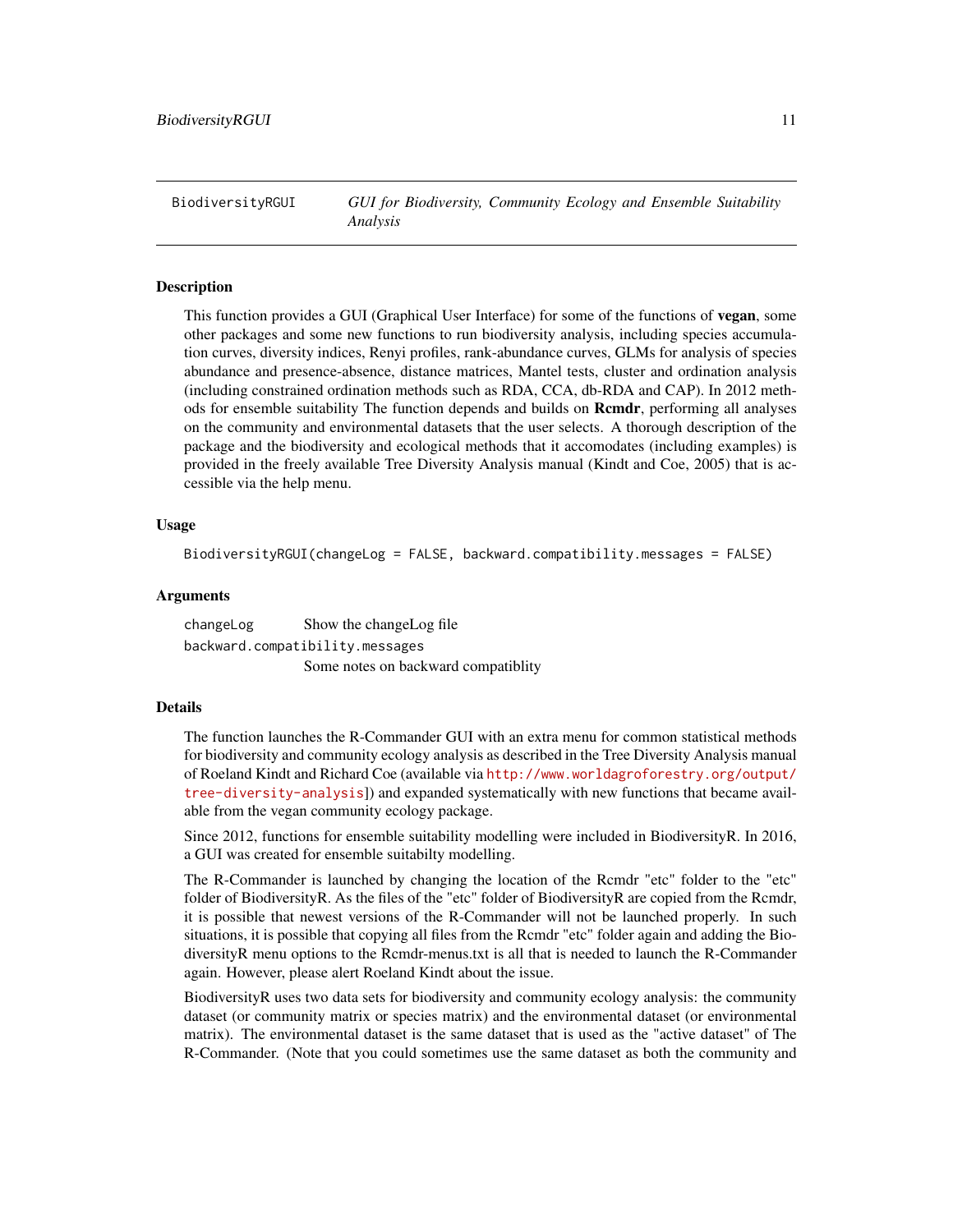environmental dataset. For example, you could use the community dataset as environmental dataset as well to add information about specific species to ordination diagrams. As another example, you could use the environmental dataset as community dataset if you first calculated species richness of each site, saved this information in the environmental dataset, and then use species richness as response variable in a regression analysis.) Some options of analysis of ecological distance allow the community matrix to be a distance matrix (the community data set will be interpreted as distance matrix via [as.dist](#page-0-0) prior to further analysis).

For ensemble suitability modelling, different data sets should be created and declared such as the calibration stack, the presence data set and the absence data set. The ensemble suitability modelling menu gives some guidelines on getting started with ensemble suitability modelling.

## Value

Besides launching the graphical user interface, the function gives some notes on backward compatibility.

#### Author(s)

Roeland Kindt (with some help from Jari Oksanen)

# References

Kindt, R. & Coe, R. (2005) Tree diversity analysis: A manual and software for common statistical methods for ecological and biodiversity studies.

<http://www.worldagroforestry.org/output/tree-diversity-analysis>

| CAPdiscrim | Canonical Analysis of Principal Coordinates based on Discriminant<br>Analysis |
|------------|-------------------------------------------------------------------------------|
|            |                                                                               |

# **Description**

This function provides a method for CAP that follows the procedure as described by the authors of the ordination method (Anderson & Willis 2003). The CAP method implemented in vegan through [capscale](#page-0-0) conforms more to distance-based Redundancy Analysis (Legendre & Anderson, 1999) than to the original description for CAP (Anderson & Willis, 2003 ).

#### Usage

CAPdiscrim(formula, data, dist="bray", axes=4, m=0, mmax=10, add=FALSE, permutations=0)

#### Arguments

formula Formula with a community data frame (with sites as rows, species as columns and species abundance as cell values) or distance matrix on the left-hand side and a categorical variable on the right-hand side (only the first explanatory variable will be used).

<span id="page-11-0"></span>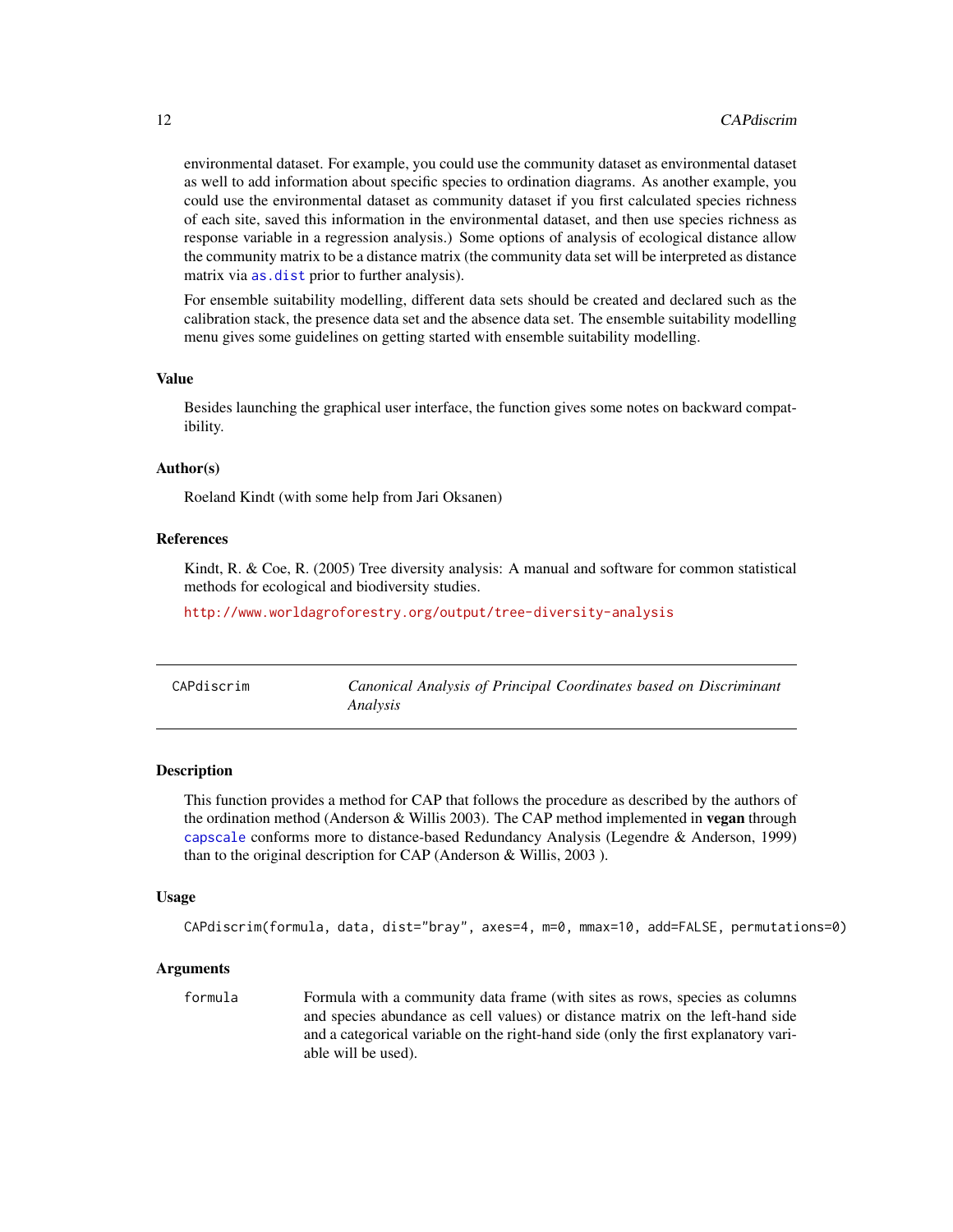## CAPdiscrim and the contract of the contract of the contract of the contract of the contract of the contract of the contract of the contract of the contract of the contract of the contract of the contract of the contract of

| data         | Environmental data set.                                                                                                                                                                                                                                                                                               |
|--------------|-----------------------------------------------------------------------------------------------------------------------------------------------------------------------------------------------------------------------------------------------------------------------------------------------------------------------|
| dist         | Method for calculating ecological distance with function vegdist: partial match<br>to "manhattan", "euclidean", "canberra", "bray", "kulczynski", "jaccard", "gower",<br>"morisita", "horn" or "mountford". This argument is ignored in case that the left-<br>hand side of the formula already is a distance matrix. |
| axes         | Number of PCoA axes (cmdscale) to provide in the result.                                                                                                                                                                                                                                                              |
| m            | Number of PCoA axes to be investigated by discriminant analysis $(1da)$ . If m=0<br>then the number of axes that provides the best distinction between the groups is<br>calculated (following the method of Anderson and Willis).                                                                                     |
| mmax         | The maximum number of PCoA axes considered when searching $(m=0)$ for the<br>number of axes that provide the best classification success.                                                                                                                                                                             |
| add          | Add a constant to the non-diagonal dissimilarities such that the modified dissim-<br>ilarities are Euclidean; see also condscale.                                                                                                                                                                                     |
| permutations | The number of permutations for significance testing.                                                                                                                                                                                                                                                                  |

#### Details

This function provides a method of Constrained Analysis of Principal Coordinates (CAP) that follows the description of the method by the developers of the method, Anderson and Willis. The method investigates the results of a Principal Coordinates Analysis (function [cmdscale](#page-0-0)) with linear discriminant analysis ([lda](#page-0-0)). Anderson and Willis advocate to use the number of principal coordinate axes that result in the best prediction of group identities of the sites.

Results may be different than those obtained in the PRIMER-e package because PRIMER-e does not consider prior probabilities, does not standardize PCOA axes by their eigenvalues and applies an additional spherical standardization to a common within-group variance/covariance matrix.

For permutations > 0, the analysis is repeated by randomising the observations of the environmental data set. The significance is estimated by dividing the number of times the randomisation generated a larger percentage of correct predictions.

## Value

The function returns an object with information on CAP based on discriminant analysis. The object contains following elements:

| PCoA                      | the positions of the sites as fitted by PCoA                      |
|---------------------------|-------------------------------------------------------------------|
| m                         | the number of axes analysed by discriminant analysis              |
| tot                       | the total variance (sum of all eigenvalues of PCoA)               |
| varm                      | the variance of the m axes that were investigated                 |
| group                     | the original group of the sites                                   |
| <b>CV</b>                 | the predicted group for the sites by discriminant analysis        |
| percent                   | the percentage of correct predictions                             |
| percent.level             | the percentage of correct predictions for different factor levels |
| $\boldsymbol{\mathsf{x}}$ | the positions of the sites provided by the discriminant analysis  |
| F                         | the squares of the singulare values of the discriminant analysis  |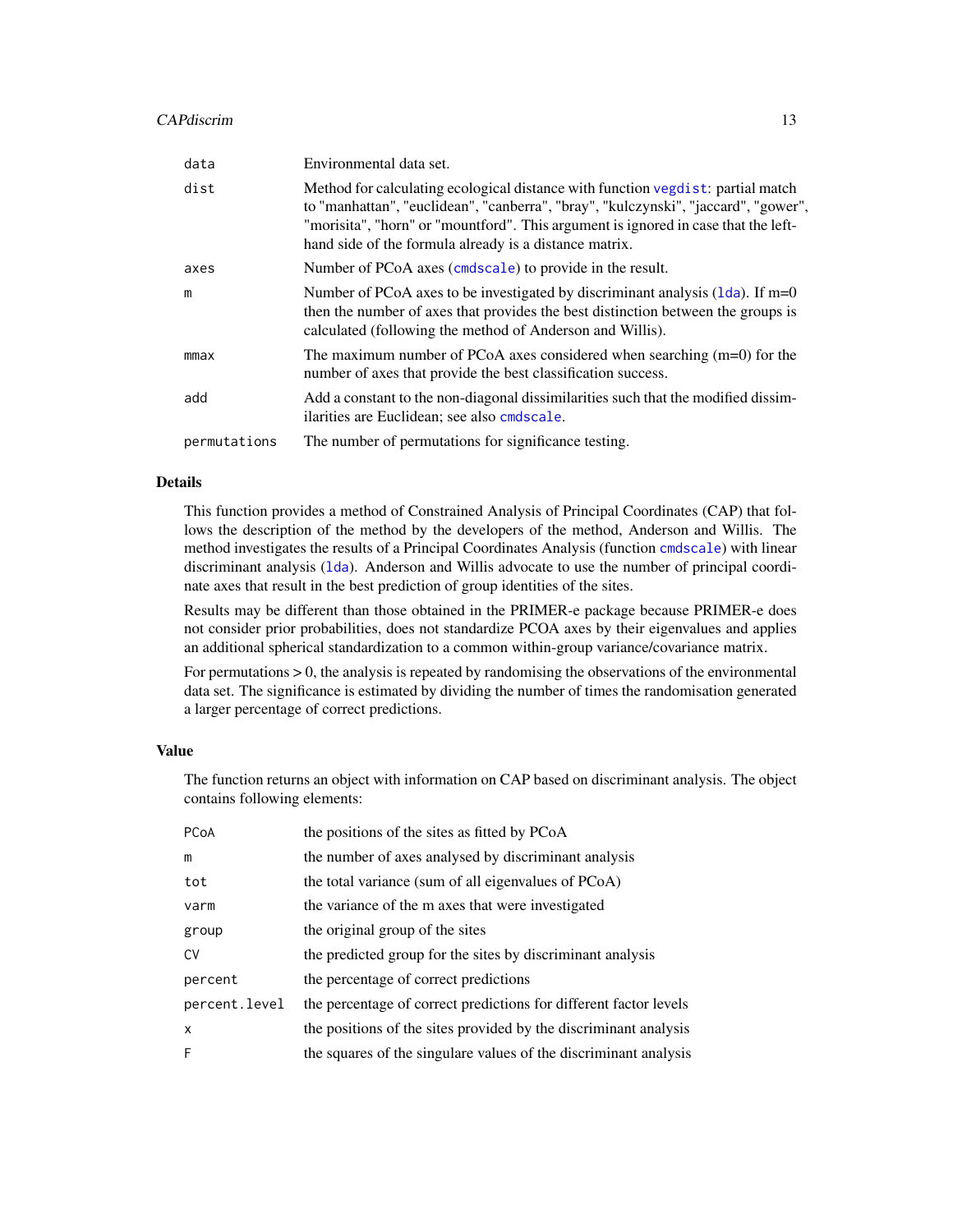| manova | the results for MANOVA with the same grouping variable      |
|--------|-------------------------------------------------------------|
| signi  | the significance of the percentage of correct predictions   |
| manova | a summary of the observed randomised prediction percentages |

The object can be plotted with [ordiplot](#page-0-0), and species scores can be added by add. spec. scores.

# Author(s)

Roeland Kindt (World Agroforestry Centre)

# References

Legendre, P. & Anderson, M.J. (1999). Distance-based redundancy analysis: testing multispecies responses in multifactorial ecological experiments. Ecological Monographs 69: 1-24.

Anderson, M.J. & Willis, T.J. (2003). Canonical analysis of principal coordinates: a useful method of constrained ordination for ecology. Ecology 84: 511-525.

Kindt, R. & Coe, R. (2005) Tree diversity analysis: A manual and software for common statistical methods for ecological and biodiversity studies.

<http://www.worldagroforestry.org/output/tree-diversity-analysis>

# **Examples**

```
library(vegan)
library(MASS)
data(dune)
data(dune.env)
Ordination.model1 <- CAPdiscrim(dune~Management, data=dune.env,
    dist="bray", axes=2, m=0, add=FALSE)
Ordination.model1
plot1 <- ordiplot(Ordination.model1, type="none")
ordisymbol(plot1, dune.env, "Management", legend=TRUE)
# plot change in classification success against m
plot(seq(1:14), rep(-1000, 14), xlim=c(1, 14), ylim=c(0, 100), xlab="m",
    ylab="classification success (percent)", type="n")
for (mseq in 1:14) {
    CAPdiscrim.result <- CAPdiscrim(dune~Management, data=dune.env,
        dist="bray", axes=2, m=mseq)
    points(mseq, CAPdiscrim.result$percent)
}
#
```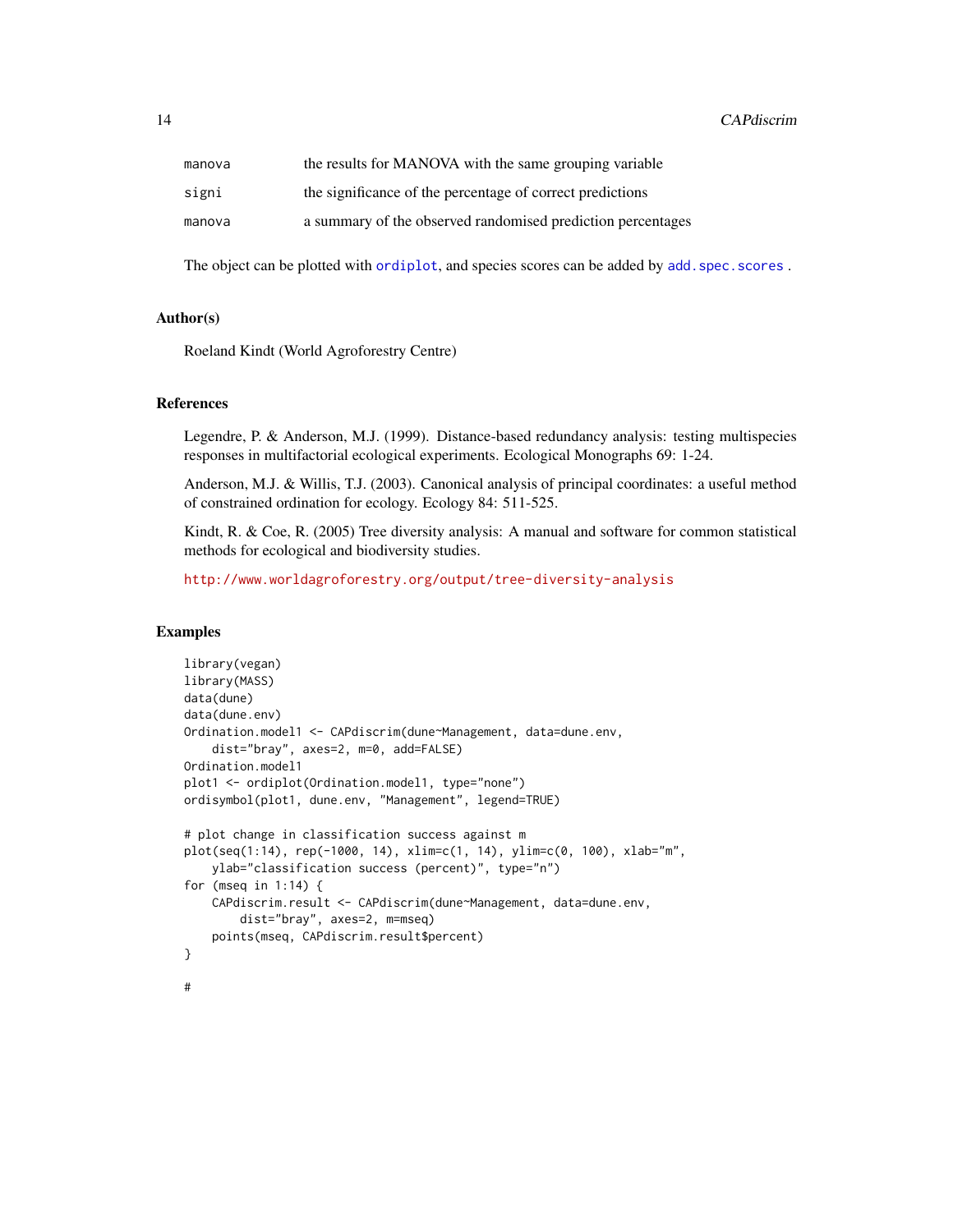<span id="page-14-0"></span>caprescale *Rescaling of Capscale Results to Reflect Total Sums of Squares Of Distance Matrix*

# Description

This is a simple function that rescales the ordination coordinates obtained from the distance-based redundancy analysis method implemented in **vegan** through [capscale](#page-0-0). The rescaling of the ordination coordinates results in the distances between fitted site scores in ordination results (scaling=1 obtained via [ordiplot](#page-0-0) to be equal to the distances between sites on the axes corresponding to positive eigenvalues obtained from principal coordinates analysis ([cmdscale](#page-0-0)).

## Usage

caprescale(x,verbose=FALSE)

#### Arguments

|         | Ordination result obtained with capscale.                                  |
|---------|----------------------------------------------------------------------------|
| verbose | Give some information on the pairwise distances among sites (TRUE) or not. |

#### Details

The first step of distance-based redundancy analysis involves principal coordinates analysis whereby the distances among sites from a distance matrix are approximated by distances among sites in a multidimensional configuration (ordination). In case that the principal coordinates analysis does not result in negative eigenvalues, then the distances from the distance matrix are the same as the distances among the sites in the ordination. In case that the principal coordinates analysis results in negative eigenvalues, then the distances among the sites on all ordination axes are related to the sum of positive eigenvalues, a sum which is larger than the sum of squared distances of the distance matrix.

The distance-based redundancy analysis method implemented in vegan through [capscale](#page-0-0) uses a specific rescaling method for ordination results. Function caprescale modifies the results of [capscale](#page-0-0) so that an ordination with scaling=1 (a distance biplot) obtained via[ordiplot](#page-0-0) preserves the distances reflected in the principal coordinates analysis implemented as the first step of the analysis. See Legendre and Legendre (1998) about the relationship between fitted site scores and eigenvalues.

## Value

The function modifies and returns an object obtained via [capscale](#page-0-0).

# Author(s)

Roeland Kindt (World Agroforestry Centre)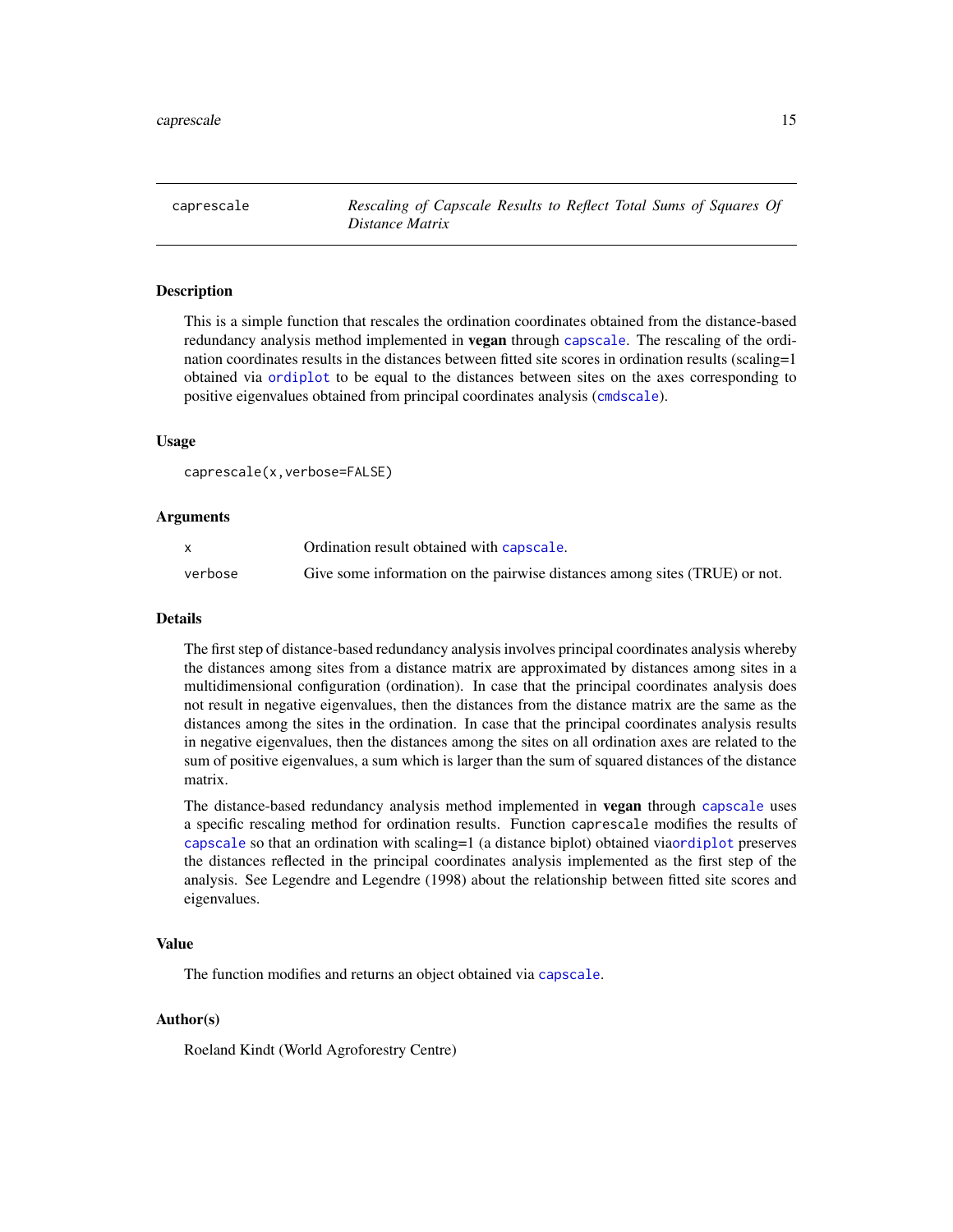#### <span id="page-15-0"></span>References

Legendre, P. & Legendre, L. (1998). Numerical Ecology. Amsterdam: Elsevier. 853 pp.

Legendre, P. & Anderson, M.J. (1999). Distance-based redundancy analysis: testing multispecies responses in multifactorial ecological experiments. Ecological Monographs 69: 1-24.

## Examples

```
library(vegan)
library(MASS)
data(dune)
data(dune.env)
Distmatrix.1 <- vegdist(dune,method='bray')
Ordination.model1 <- cmdscale(Distmatrix.1, k=19, eig=TRUE, add=FALSE)
# Sum of all eigenvalues
sum(Ordination.model1$eig)
# [1] 4.395807541512926
sum(Ordination.model1$eig[1:14])
# [1] 4.593946896588808
Distmatrix.2 <- as.matrix(vegdist(Ordination.model1$points[,1:14],method='euc'))
totalsumsquares1 <- sum(Distmatrix.2^2)/(2*20)
# Sum of distances among sites in principal coordinates analysis on axes
# corresponding to positive eigenvalues
totalsumsquares1
# [1] 4.593946896588808
Ordination.model2 <- capscale(dune ~ Management,dune.env,dist='bray', add=FALSE)
# Total sums of positive eigenvalues of the distance-based redundancy analysis
Ordination.model2$CA$tot.chi+Ordination.model2$CCA$tot.chi
# [1] 4.593946896588808
Ordination.model3 <- caprescale(Ordination.model2, verbose=TRUE)
sum1 <- summary(Ordination.model3, axes=17, scaling=1)$constraints
Distmatrix.3 <- as.matrix(vegdist(sum1 ,method='euc'))
totalsumsquares2 <- sum((Distmatrix.3)^2)/(2*20)/19
totalsumsquares2
# [1] 4.593946896588808
```
crosstabanalysis *Presence-absence Analysis by Cross Tabulation*

#### Description

This function makes a cross-tabulation of two variables after transforming the first variable to presence-absence and then returns results of [chisq.test](#page-0-0).

#### Usage

crosstabanalysis(x,variable,factor)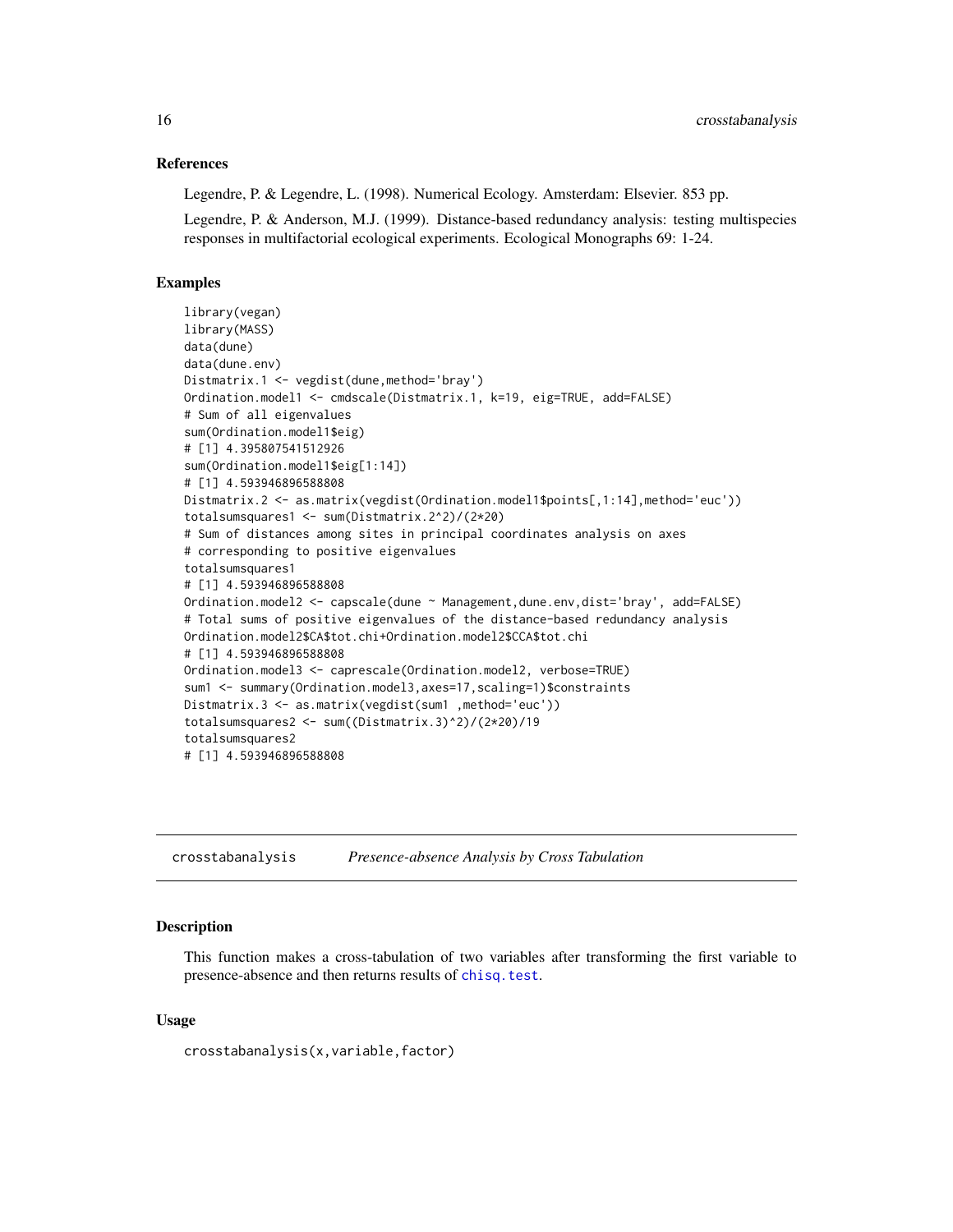# <span id="page-16-0"></span>deviance percentage 17

# Arguments

| <b>X</b> | Data set that contains the variables "variable" and "factor".                             |
|----------|-------------------------------------------------------------------------------------------|
| variable | Variable to be transformed in presence-absence in the resulting cross-tabulation.         |
| factor   | Variable to be used for the cross-tabulation together with the transformed vari-<br>able. |

# Value

The function returns the results of [chisq.test](#page-0-0) on a crosstabulation of two variables, after transforming the first variable to presence-absence first.

# Author(s)

Roeland Kindt

# References

Kindt, R. & Coe, R. (2005) Tree diversity analysis: A manual and software for common statistical methods for ecological and biodiversity studies.

<http://www.worldagroforestry.org/output/tree-diversity-analysis>

#### Examples

library(vegan) data(dune.env) crosstabanalysis(dune.env,"Manure","Management")

deviancepercentage *Calculate Percentage and Significance of Deviance Explained by a GLM*

# Description

This function calculates the percentage of deviance explained by a GLM model and calculates the significance of the model.

# Usage

deviancepercentage(x,data,test="F",digits=2)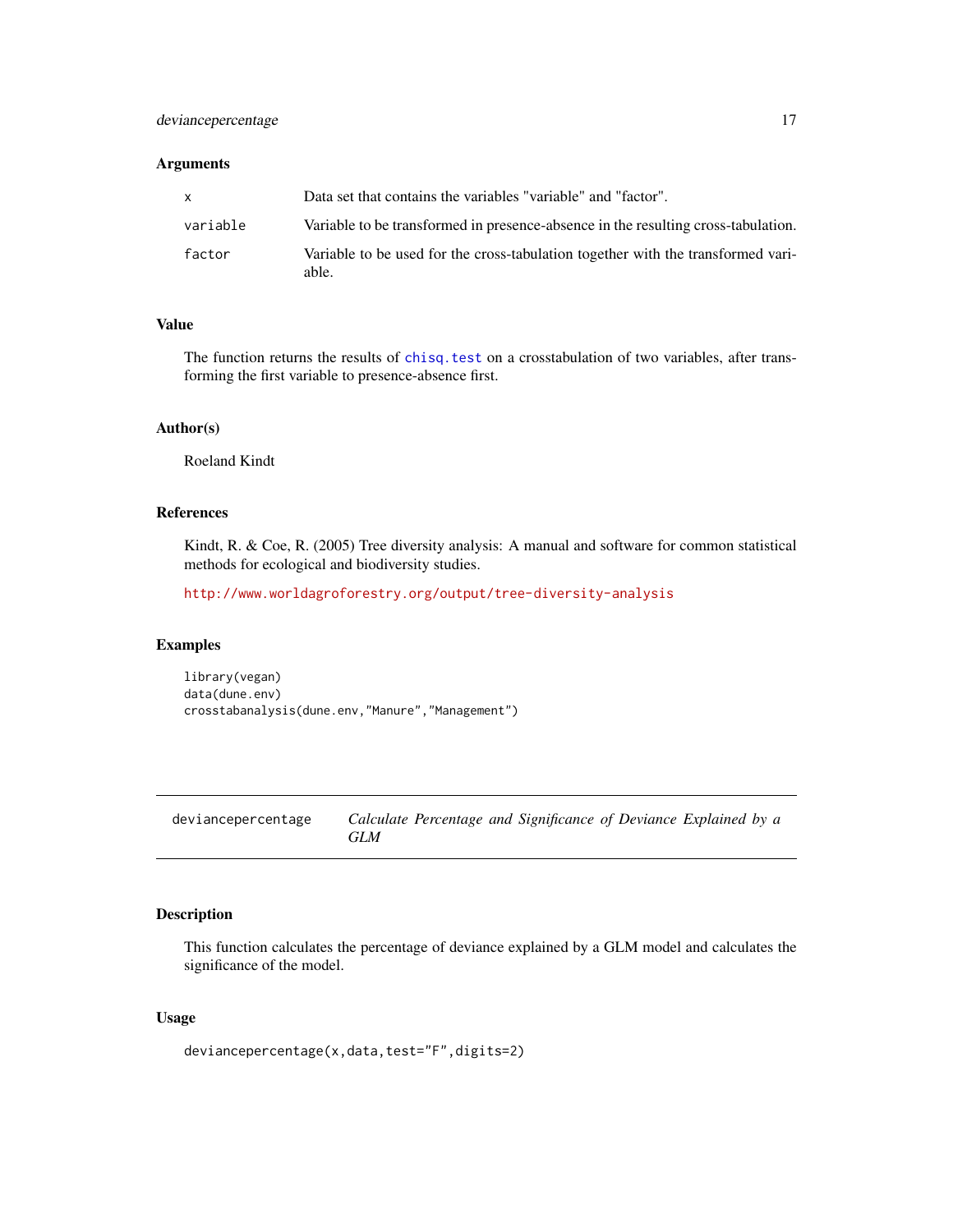## **Arguments**

| x      | Result of GLM as calculated by glm or glm, nb.                                                                                                                                                  |
|--------|-------------------------------------------------------------------------------------------------------------------------------------------------------------------------------------------------|
| data   | Data set to be used for the null model (preferably the same data set used by the<br>'full' model).                                                                                              |
| test   | Test statistic to be used for the comparison between the null model and the 'full'<br>model as estimated by anova.glm or anova.negbin: partial match of one of<br>"Chisq", " $F$ " or " $Cp$ ". |
| digits | Number of digits in the calculation of the percentage.                                                                                                                                          |

# Details

The function calculates the percentage of explained deviance and the significance of the 'full' model by contrasting it with the null model.

For the null model, the data is subjected to na. omit. You should check whether the same data are used for the null and 'full' models.

# Value

The function calculates the percentage of explained deviance and the significance of the 'full' model by contrasting it with the null model by ANOVA. The results of the ANOVA are also provided.

# Author(s)

Roeland Kindt

# References

Kindt, R. & Coe, R. (2005) Tree diversity analysis: A manual and software for common statistical methods for ecological and biodiversity studies.

<http://www.worldagroforestry.org/output/tree-diversity-analysis>

# Examples

```
library(vegan)
data(dune)
data(dune.env)
dune.env$Agrostol <- dune$Agrostol
Count.model1 <- glm(Agrostol ~ Management + A1, family=quasipoisson(link=log),
   data=dune.env, na.action=na.omit)
summary(Count.model1)
deviancepercentage(Count.model1, dune.env, digits=3)
```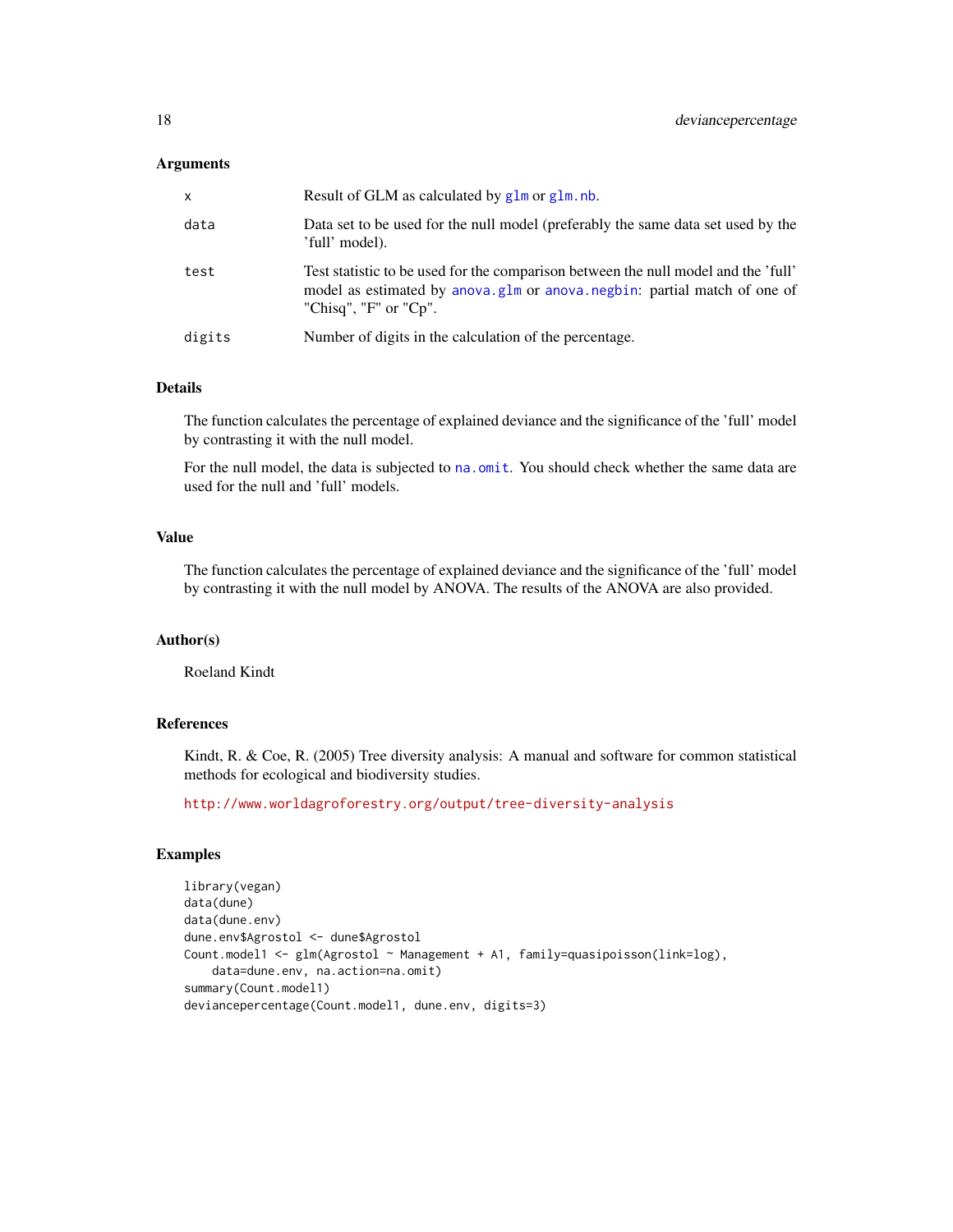<span id="page-18-0"></span>

## Description

Function dist.eval provides one test of a distance matrix, and then continues with [distconnected](#page-0-0) (vegan). Function prepare.bioenv converts selected variables to numeric variables and then excludes all categorical variables in preparation of applying [bioenv](#page-0-0) (vegan).

#### Usage

```
dist.eval(x, dist)
prepare.bioenv(env, as.numeric = c())
```
# Arguments

| $\mathsf{x}$ | Community data frame with sites as rows, species as columns and species abun-<br>dance as cell values.                                                                                                                 |
|--------------|------------------------------------------------------------------------------------------------------------------------------------------------------------------------------------------------------------------------|
| env          | Environmental data frame with sites as rows and variables as columns.                                                                                                                                                  |
| dist         | Method for calculating ecological distance with function vegdist: partial match<br>to "manhattan", "euclidean", "canberra", "clark", "bray", "kulczynski", "jac-<br>card", "gower", "morisita", "horn" or "mountford". |
| as.numeric   | Vector with names of variables in the environmental data set to be converted to<br>numeric variables.                                                                                                                  |

## Details

Function dist.eval provides two tests of a distance matrix:

(i) The first test checks whether any pair of sites that share some species have a larger distance than any other pair of sites that do not share any species. In case that cases are found, then a warning message is given.

(ii) The second test is the one implemented by the [distconnected](#page-0-0) function ( $vegan$ ). The distconnected test is only calculated for distances that calculate a value of 1 if sites share no species (i.e. not manhattan or euclidean), using the threshold of 1 as an indication that the sites do not share any species. Interpretation of analysis of distance matrices that provided these warnings should be cautious.

Function prepare.bioenv provides some simple methods of dealing with categorical variables prior to applying [bioenv](#page-0-0).

# Value

The function tests whether distance matrices have some desirable properties and provide warnings if this is not the case.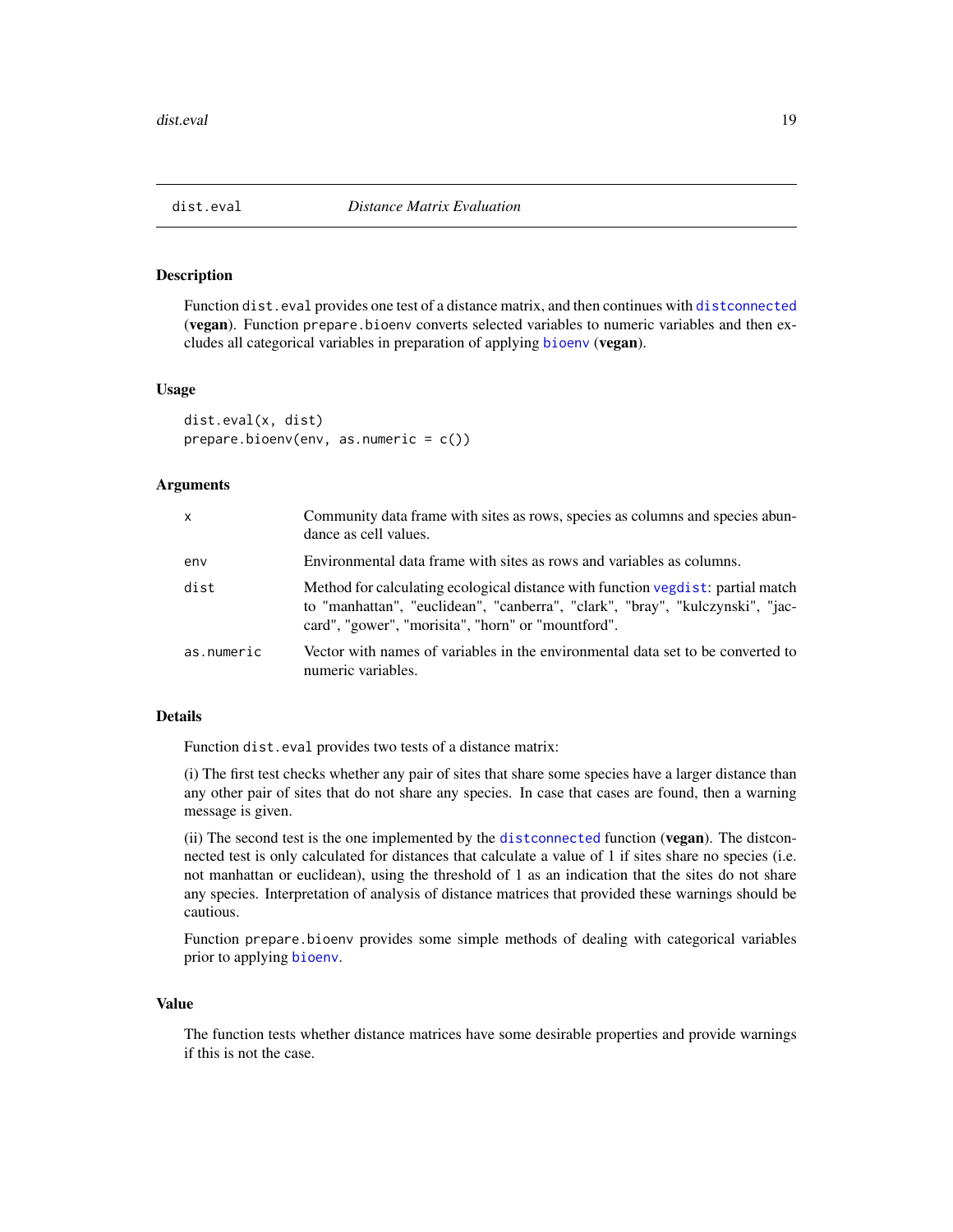#### Author(s)

Roeland Kindt (World Agroforestry Centre)

#### References

Kindt, R. & Coe, R. (2005) Tree diversity analysis: A manual and software for common statistical methods for ecological and biodiversity studies.

<http://www.worldagroforestry.org/output/tree-diversity-analysis>

#### Examples

```
library(vegan)
data(dune)
dist.eval(dune,"euclidean")
dist.eval(dune,"bray")
## Not run:
data(dune.env)
dune.env2 <- dune.env[,c('A1', 'Moisture', 'Manure')]
dune.env2$Moisture <- as.numeric(dune.env2$Moisture)
dune.env2$Manure <- as.numeric(dune.env2$Manure)
sol <- bioenv(dune ~ A1 + Moisture + Manure, dune.env2)
sol
summary(sol)
dune.env3 <- prepare.bioenv(dune.env, as.numeric=c('Moisture', 'Manure'))
bioenv(dune, dune.env3)
## End(Not run)
```
dist.zeroes *Distance Matrix Transformation*

# Description

Sample units without any species result in "NaN" values in the distance matrix for some of the methods of [vegdist](#page-0-0) (vegan). The function replaces "NA" by "0" if both sample units do not contain any species and "NA" by "1" if only one sample unit does not have any species.

#### Usage

dist.zeroes(comm,dist)

#### Arguments

| comm | Community data frame with sites as rows, species as columns and species abun- |
|------|-------------------------------------------------------------------------------|
|      | dance as cell values.                                                         |
| dist | Distance matrix as calculated with function vegdist.                          |

<span id="page-19-0"></span>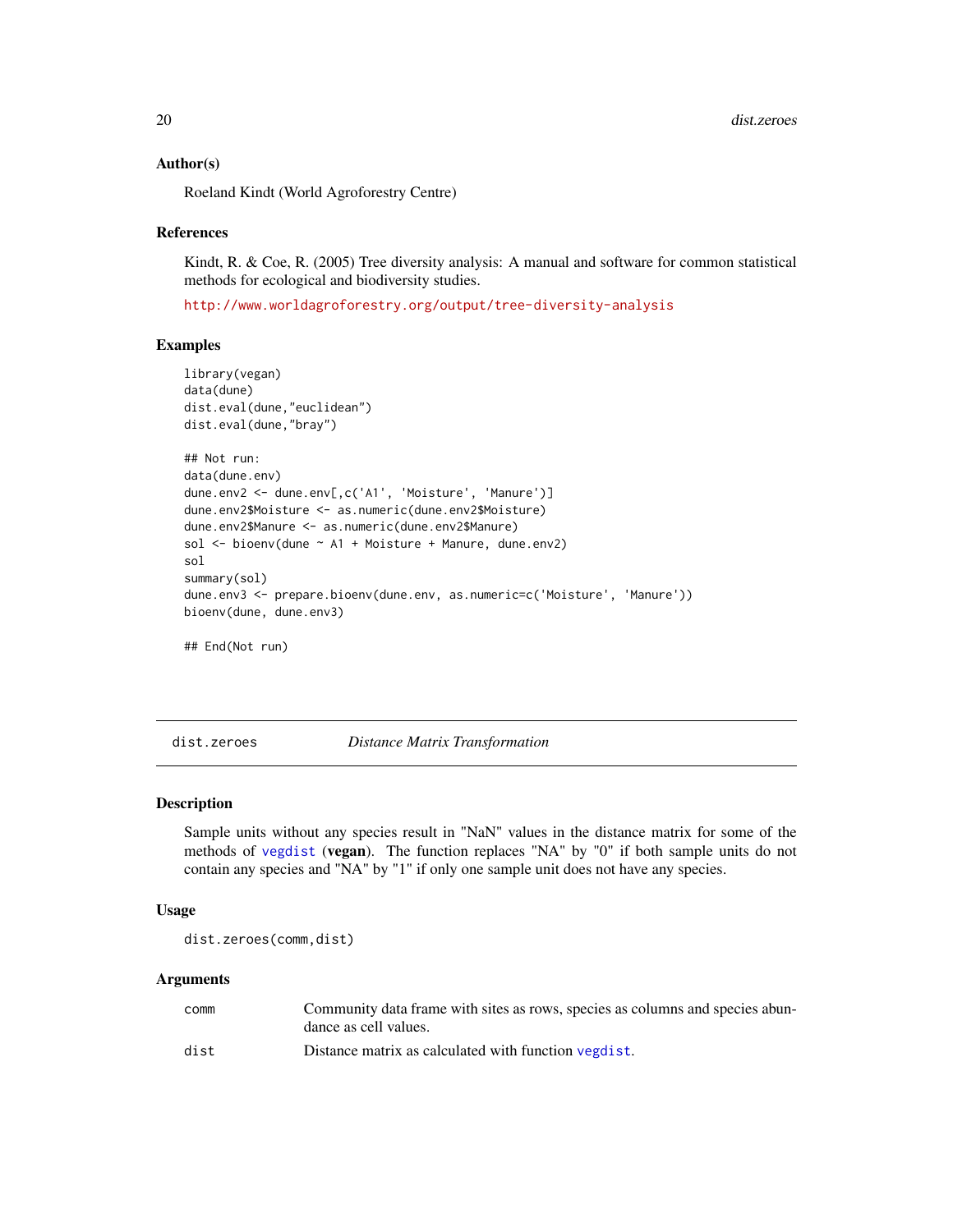#### <span id="page-20-0"></span>distdisplayed 21

#### Details

This functions changes a distance matrix by replacing "NaN" values by "0" if both sample units do not contain any species and by "1" if only one sample unit does not contain any species.

Please note that there is a valid reason (deliberate removal of zero abundance values from calculations) that the original distance matrix contains "NaN", so you may not wish to do this transformation and remove sample units with zero abundances from further analysis.

# Value

The function provides a new distance matrix where "NaN" values have been replaced by "0" or "1".

# Author(s)

Roeland Kindt (World Agroforestry Centre)

#### References

Kindt, R. & Coe, R. (2005) Tree diversity analysis: A manual and software for common statistical methods for ecological and biodiversity studies.

<http://www.worldagroforestry.org/output/tree-diversity-analysis>

#### Examples

```
library(vegan)
matrix \leq array(0,dim=c(5,3))
matrix[4,] < -c(1,2,3)matrix[5,] < -c(1,0,0)dist1 <- vegdist(matrix,method="kulc")
dist1
dist2 <- dist.zeroes(matrix,dist1)
dist2
```
distdisplayed *Compare Distance Displayed in Ordination Diagram with Distances of Distance Matrix*

#### Description

This function compares the distance among sites as displayed in an ordination diagram (generated by [ordiplot](#page-0-0)) with the actual distances among sites as available from a distance matrix (as generated by [vegdist](#page-0-0)).

## Usage

```
distdisplayed(x, ordiplot, distx = "bray", plotit = T, addit = F,
   method = "spearman", permutations = 100, abline = F, gam = T, ...)
```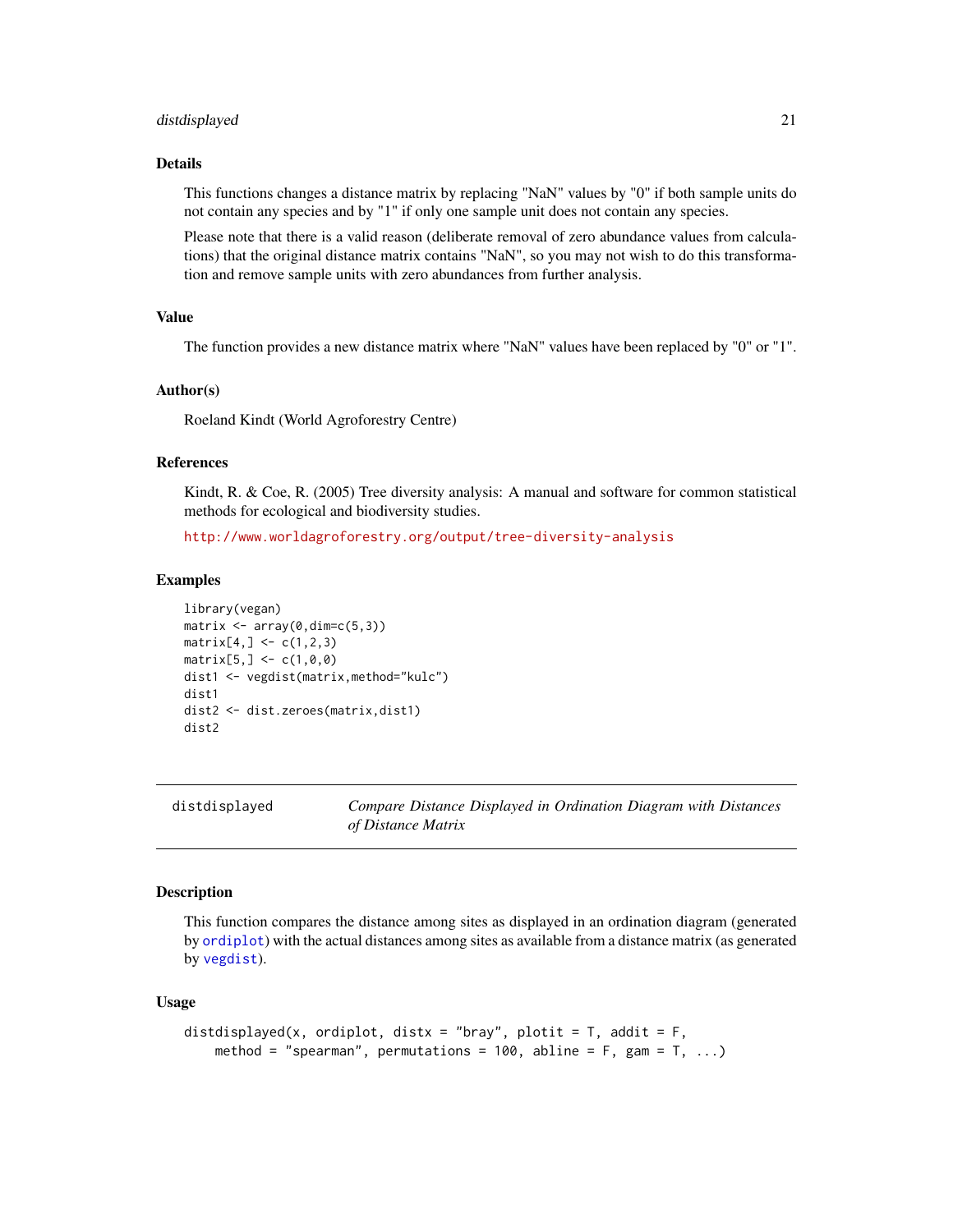## Arguments

| X            | Community data frame (with sites as rows, species as columns and species abun-<br>dance as cell values) or distance matrix.                                                                                                                                                                                                                                                                                    |
|--------------|----------------------------------------------------------------------------------------------------------------------------------------------------------------------------------------------------------------------------------------------------------------------------------------------------------------------------------------------------------------------------------------------------------------|
| ordiplot     | Ordination diagram generated by ordiplot or distance matrix.                                                                                                                                                                                                                                                                                                                                                   |
| distx        | Ecological distance used to calculated the distance matrix (theoretically the<br>same distance as displayed in the ordination diagram); passed to vegdist and<br>partial match to "manhattan", "euclidean", "canberra", "bray", "kulczynski",<br>"jaccard", "gower", "morisita", "horn", "mountford", "raup", "binomial" or<br>"chao". This argument is ignored in case that "x" is already a distance matrix. |
| plotit       | Should a plot comparing the distance in ordination diagram (or the distance<br>matrix) with the distance from the distance matrix be generated (or not).                                                                                                                                                                                                                                                       |
| addit        | Should the GAM regression result be added to an existing plot (or not).                                                                                                                                                                                                                                                                                                                                        |
| method       | Method for calculating the correlation between the ordination distance and the<br>complete distance; from function mantel passed to function cor: "pearson",<br>"spearman" or "kendall".                                                                                                                                                                                                                       |
| permutations | Number of permutations to assess the significance of the Mantel test; passed to<br>mantel.                                                                                                                                                                                                                                                                                                                     |
| abline       | Should a reference line $(y=x)$ be added to the graph (or not).                                                                                                                                                                                                                                                                                                                                                |
| gam          | Evaluate the correspondence between the original distance and the distance from<br>the ordination diagram with GAMas estimated by gam.                                                                                                                                                                                                                                                                         |
| $\cdots$     | Other arguments passed to mantel.                                                                                                                                                                                                                                                                                                                                                                              |

# Details

This function compares the Euclidean distances (between sites) displayed in an ordination diagram with the distances of a distance matrix. Alternatively, the distances of one distance matrix are compared against the distances of another distance matrix.

These distances are compared by a Mantel test ([mantel](#page-0-0)) and (optionally) a GAM regression ([gam](#page-0-0)). Optionally, a graph is provided compairing the distances and adding GAM results. .

# Value

The function returns the results of a Mantel test and (optionally) the results of a GAM analysis.

# Author(s)

Roeland Kindt (World Agroforestry Centre)

# References

Kindt, R. & Coe, R. (2005) Tree diversity analysis: A manual and software for common statistical methods for ecological and biodiversity studies.

<http://www.worldagroforestry.org/output/tree-diversity-analysis>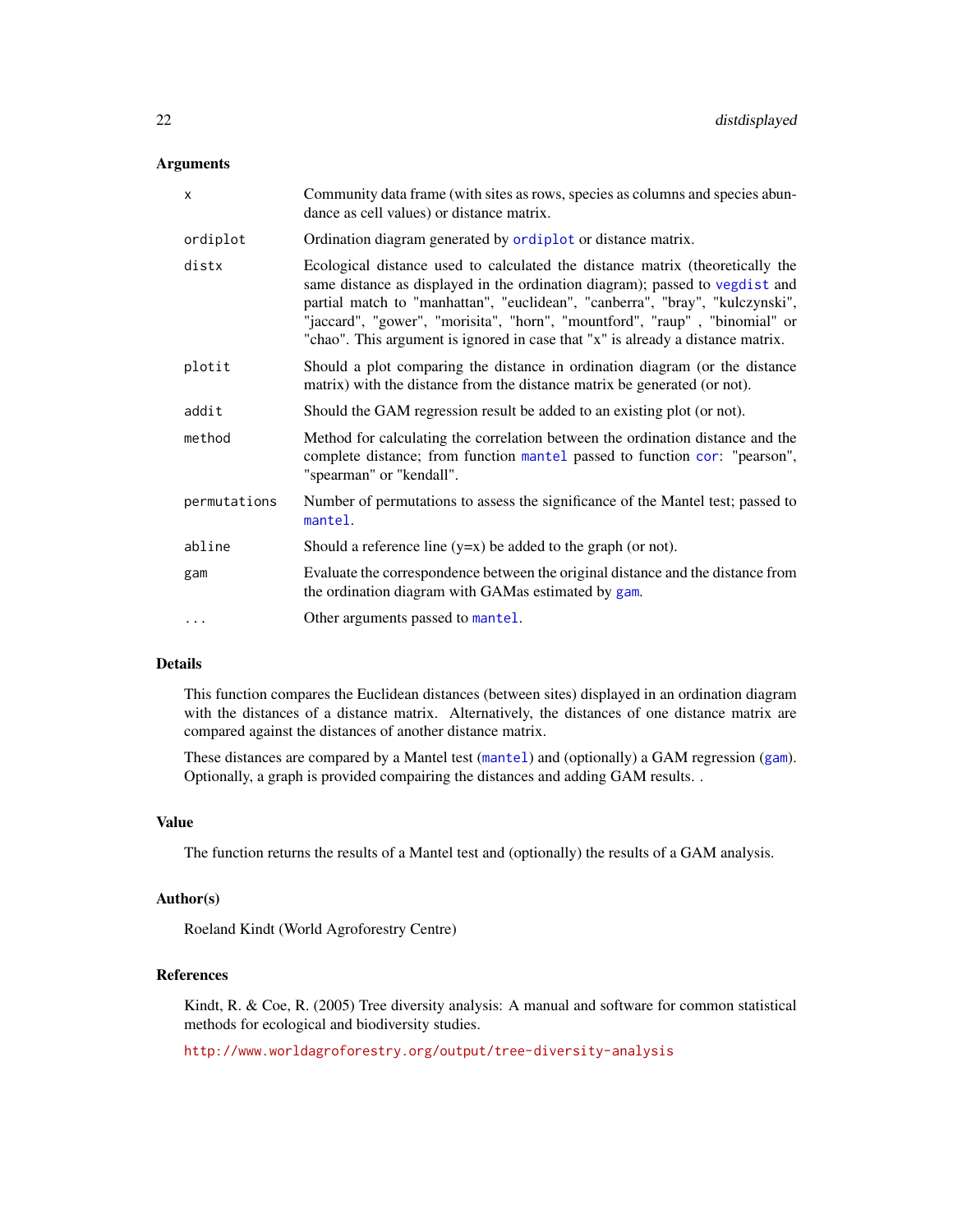#### <span id="page-22-0"></span>disttransform 23

## Examples

```
library(vegan)
library(mgcv)
data(dune)
distmatrix <- vegdist(dune,method="kulc")
ordination.model1 <- cmdscale(distmatrix,k=2)
ordiplot1 <- ordiplot(ordination.model1)
distdisplayed(dune,ordiplot=ordiplot1,distx="kulc",plotit=TRUE,
    method="spearman",permutations=100,gam=TRUE)
```
disttransform *Community Matrix Transformation*

# Description

Transforms a community matrix. Some transformation methods are described by distances for the original community matrix that result in the same distance matrix as calculated with the euclidean distance from the transformed community matrix. In several cases (methods of "hellinger", "chord", "profiles" and "chi.square), the method makes use of function [decostand](#page-0-0). In several other cases ("Braun.Blanquet", "Domin", "Hult", "Hill", "fix" and "coverscale.log"), the method makes use of function [coverscale](#page-0-0). For method "dispweight" a call is made to function [dispweight](#page-0-0).

# Usage

disttransform(x, method="hellinger")

#### Arguments

| $\times$ | Community data frame with sites as rows, species as columns and species abun-<br>dance as cell values.                                                                                                                                                                                                                      |
|----------|-----------------------------------------------------------------------------------------------------------------------------------------------------------------------------------------------------------------------------------------------------------------------------------------------------------------------------|
| method   | Distance measure for the original community matrix that the euclidean dis-<br>tance will calculate for the transformed community matrix: partial match to<br>"hellinger", "chord", "profiles", "chi.square", "log", "square", "pa", "Braun.Blanquet",<br>"Domin", "Hult", "Hill", "fix", "coverscale.log" and "dispweight". |

## Details

This functions transforms a community matrix.

Some transformation methods ("hellinger", "chord", "profiles" and "chi.square") have the behaviour that the euclidean distance from the transformed matrix will equal a distance of choice for the original matrix. For example, using method "hellinger" and calculating the euclidean distance will result in the same distance matrix as by calculating the Hellinger distance from the original community matrix.

Transformation methods ("Braun.Blanquet", "Domin", "Hult", "Hill", "fix" and "coverscale.log") call function [coverscale](#page-0-0).

Method "dispweight" uses function [dispweight](#page-0-0) without specifying a grouping structure.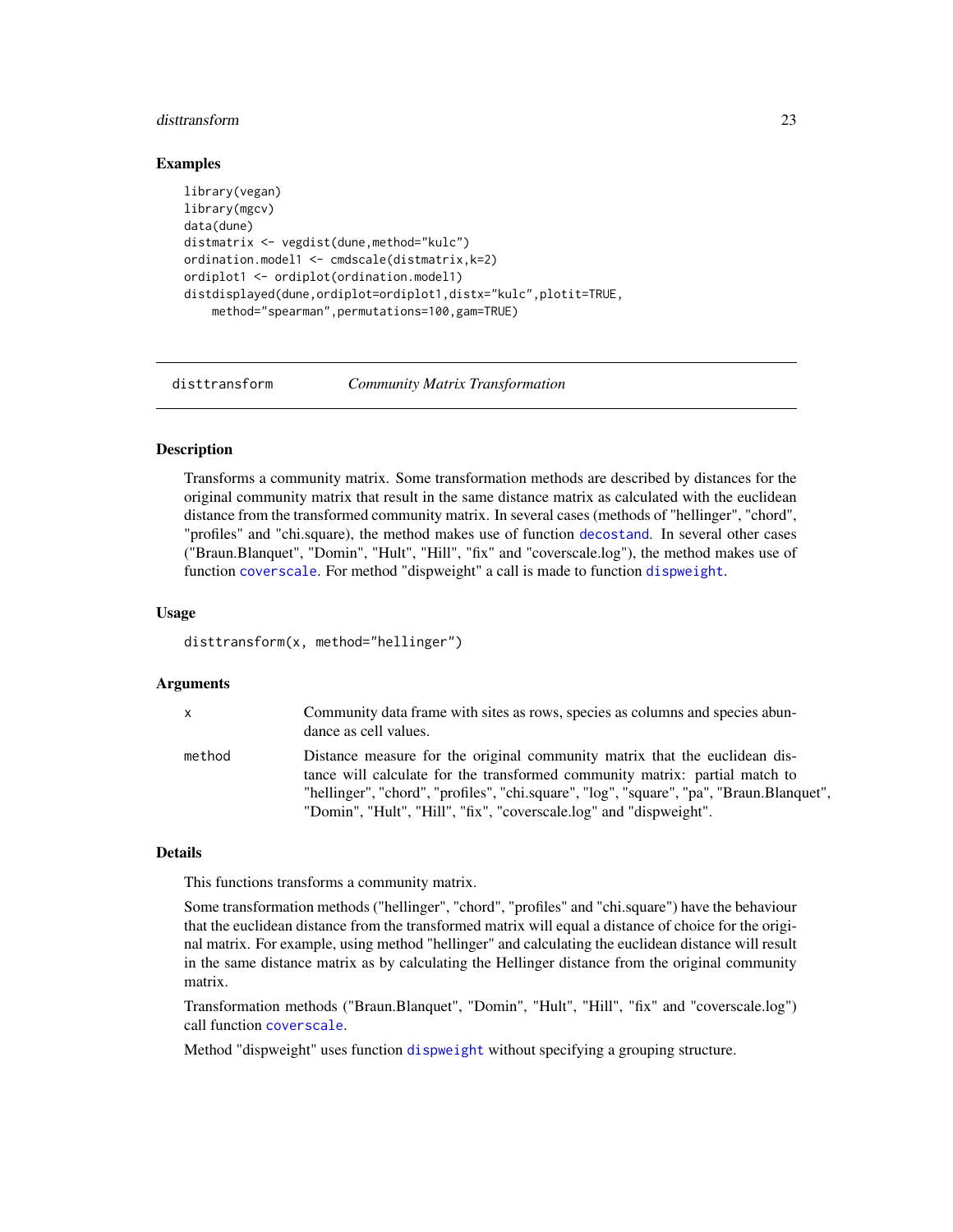# <span id="page-23-0"></span>Value

The function returns a transformed community matrix.

# Author(s)

Roeland Kindt (World Agroforestry Centre)

# References

Legendre, P. & Gallagher, E.D. (2001). Ecologically meaningful transformations for ordination of species data. Oecologia 129: 271-280.

Kindt, R. & Coe, R. (2005) Tree diversity analysis: A manual and software for common statistical methods for ecological and biodiversity studies.

<http://www.worldagroforestry.org/output/tree-diversity-analysis>

## Examples

```
library(vegan)
data(dune)
Community.1 <- disttransform(dune, method='hellinger')
Distmatrix.1 <- vegdist(Community.1,method='euclidean')
Distmatrix.1
```
diversityresult *Alternative Diversity Results*

# **Description**

Provides alternative methods of obtaining results on diversity statistics than provided directly by functions [diversity](#page-0-0), [fisher.alpha](#page-0-0), [specpool](#page-0-0) and [specnumber](#page-0-0) (all from vegan), although these same functions are called. Some other statistics are also calculated such as the reciprocal Berger-Parker diversity index and abundance (not a diversity statistic). The statistics can be calculated for the entire community, for each site separately, the mean of the sites can be calculated or a jackknife estimate can be calculated for the community.

## Usage

```
diversityresult(x, y = NULL, factor = NULL, level = NULL,
   index=c("Shannon", "Simpson", "inverseSimpson", "Logalpha", "Berger",
        "richness", "abundance", "Jevenness", "Eevenness",
        "jack1", "jack2", "chao", "boot"),
   method=c("pooled", "each site", "mean", "sd", "max", "jackknife"),
   sortit = FALSE, digits = 8)diversityvariables(x, y, digits=8)
diversitycomp(x, y = NULL,
```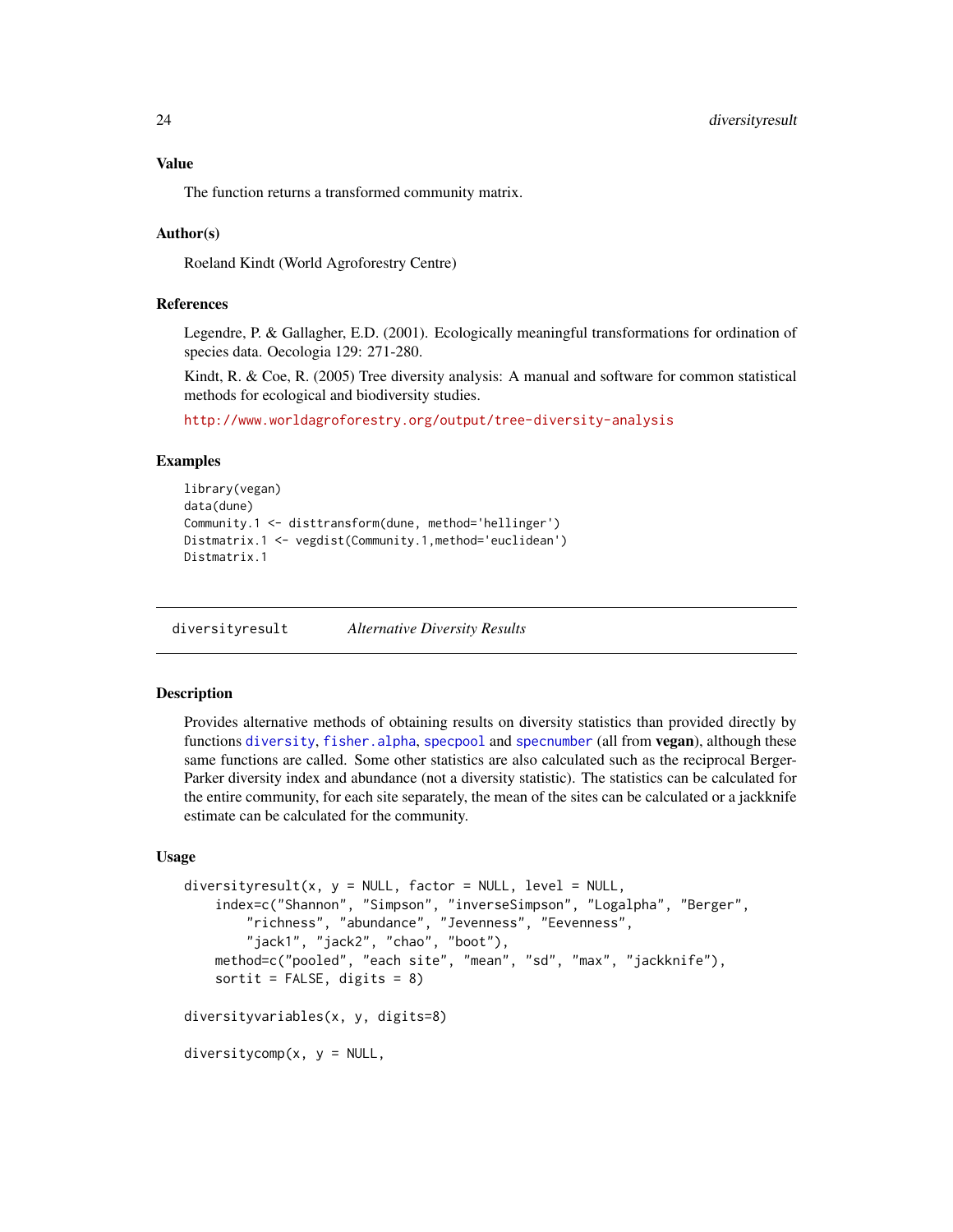# diversityresult 25

```
factor1 = NULL, factor2 = NULL,
index=c("Shannon", "Simpson", "inverseSimpson", "Logalpha", "Berger",
    "richness", "abundance", "Jevenness", "Eevenness",
    "jack1", "jack2", "chao", "boot"),
method=c("pooled", "mean", "sd", "max", "jackknife"),
sortit=FALSE, digits=8)
```
# Arguments

| x       | Community data frame with sites as rows, species as columns and species abun-<br>dance as cell values.                                                                                                                                                                                                                                                                                                                                                                                                                                                                                                                                                                                                                                                                                                                                                            |
|---------|-------------------------------------------------------------------------------------------------------------------------------------------------------------------------------------------------------------------------------------------------------------------------------------------------------------------------------------------------------------------------------------------------------------------------------------------------------------------------------------------------------------------------------------------------------------------------------------------------------------------------------------------------------------------------------------------------------------------------------------------------------------------------------------------------------------------------------------------------------------------|
| у       | Environmental data frame.                                                                                                                                                                                                                                                                                                                                                                                                                                                                                                                                                                                                                                                                                                                                                                                                                                         |
| factor  | Variable of the environmental data frame that defines subsets to calculate diver-<br>sity statistics for.                                                                                                                                                                                                                                                                                                                                                                                                                                                                                                                                                                                                                                                                                                                                                         |
| level   | Level of the variable to create the subset to calculate diversity statistics.                                                                                                                                                                                                                                                                                                                                                                                                                                                                                                                                                                                                                                                                                                                                                                                     |
| index   | Type of diversity statistic with "richness" to calculate species richness, "abun-<br>dance" to calculate abundance, "Shannon" to calculate the Shannon diversity<br>index, "Simpson" to calculate 1-Simpson concentration index, "inverseSimp-<br>son" to calculate the reciprocal Simpson diversity index, "Logalpha" to calcu-<br>late the log series alpha diversity index, "Berger" to calculate the reciprocal<br>Berger-Parker diversity index, "Jevenness" to calculate one Shannon evenness<br>index, "Eevenness" to calculate another Shannon evenness index, "jack1" to cal-<br>culate the first-order jackknife gamma diversity estimator, "jack2" to calculate<br>the second-order jackknife gamma diversity estimator, "chao" to calculate the<br>Chao gamma diversity estimator and "boot" to calculate the bootstrap gamma<br>diversity estimator. |
| method  | Method of calculating the diversity statistics: "pooled" calculates the diversity<br>of the entire community (all sites pooled), "each site" calculates diversity for<br>each site separetly, "mean" calculates the average diversity of the sites, "sd" cal-<br>culates the standard deviation of the diversity of the sites, "max" calculates the<br>maximum diversity of the sites, whereas "jackknife" calculates the jackknifed<br>diversity for the entire data frame.                                                                                                                                                                                                                                                                                                                                                                                      |
| sortit  | Sort the sites by increasing values of the diversity statistic.                                                                                                                                                                                                                                                                                                                                                                                                                                                                                                                                                                                                                                                                                                                                                                                                   |
| digits  | Number of digits in the results.                                                                                                                                                                                                                                                                                                                                                                                                                                                                                                                                                                                                                                                                                                                                                                                                                                  |
| factor1 | Variable of the environmental data frame that defines subsets to calculate diver-<br>sity statistics for.                                                                                                                                                                                                                                                                                                                                                                                                                                                                                                                                                                                                                                                                                                                                                         |
| factor2 | Optional second variable of the environmental data frame that defines subsets<br>to calculate diversity statistics for in a crosstabulation with the other variable of<br>the environmental data frame.                                                                                                                                                                                                                                                                                                                                                                                                                                                                                                                                                                                                                                                           |

# Details

These functions provide some alternative methods of obtaining results with diversity statistics, although functions [diversity](#page-0-0), [fisher.alpha](#page-0-0), [specpool](#page-0-0), [estimateR](#page-0-0) and [specnumber](#page-0-0) (all from vegan) are called to calculate the various statistics.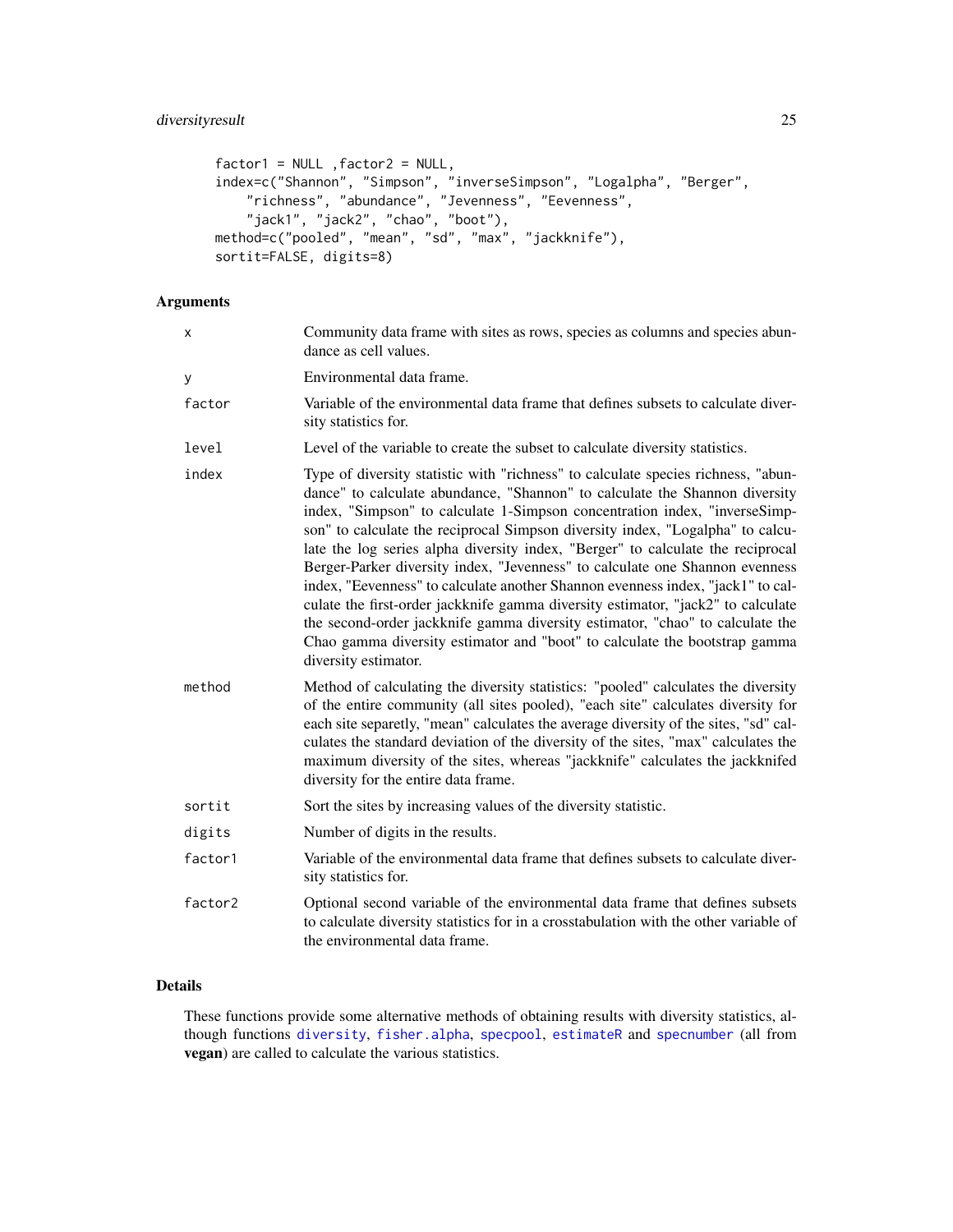Function diversityvariables adds variables to the environmental dataset (richness, Shannon, Simpson, inverseSimpson, Logalpha, Berger, Jevenness, Eevenness).

The reciprocal Berger-Parker diversity index is the reciprocal of the proportional abundance of the most dominant species.

J-evenness is calculated as:  $H / ln(S)$  where H is the Shannon diversity index and S the species richness.

E-evenness is calculated as:  $exp(H)/S$  where H is the Shannon diversity index and S the species richness.

The method of calculating the diversity statistics include following options: "all" calculates the diversity of the entire community (all sites pooled together), "s" calculates the diversity of each site separatedly, "mean" calculates the average diversity of the sites, whereas "Jackknife" calculates the jackknifed diversity for the entire data frame. Methods "s" and "mean" are not available for function diversitycomp. Gamma diversity estimators assume that the method is "all".

Functions diversityresult and diversitycomp allow to calculate diversity statistics for subsets of the community and environmental data sets. Function diversityresult calculates the diversity statistics for the specified level of a selected environmental variable. Function diversitycomp calculates the diversity statistics for all levels of a selected environmental variable separatedly. When a second environmental variable is provided, function diversitycomp calculates diversity statistics as a crosstabulation of both variables.

#### Value

The functions provide alternative methods of obtaining diversity results. For function diversitycomp, the number of sites is provided as "n".

#### Author(s)

Roeland Kindt (World Agroforestry Centre)

## References

Kindt, R. & Coe, R. (2005) Tree diversity analysis: A manual and software for common statistical methods for ecological and biodiversity studies.

<http://www.worldagroforestry.org/output/tree-diversity-analysis>

# **Examples**

```
library(vegan)
data(dune.env)
data(dune)
diversityresult(dune, y=NULL, index="Shannon", method="each site",
    sortit=TRUE, digits=5)
diversityresult(dune, y=dune.env, factor="Management", level="NM",
   index="Shannon", method="each site",
    sortit=TRUE, digits=5)
diversityresult(dune, y=NULL, index="Shannon", method="pooled", digits=5)
```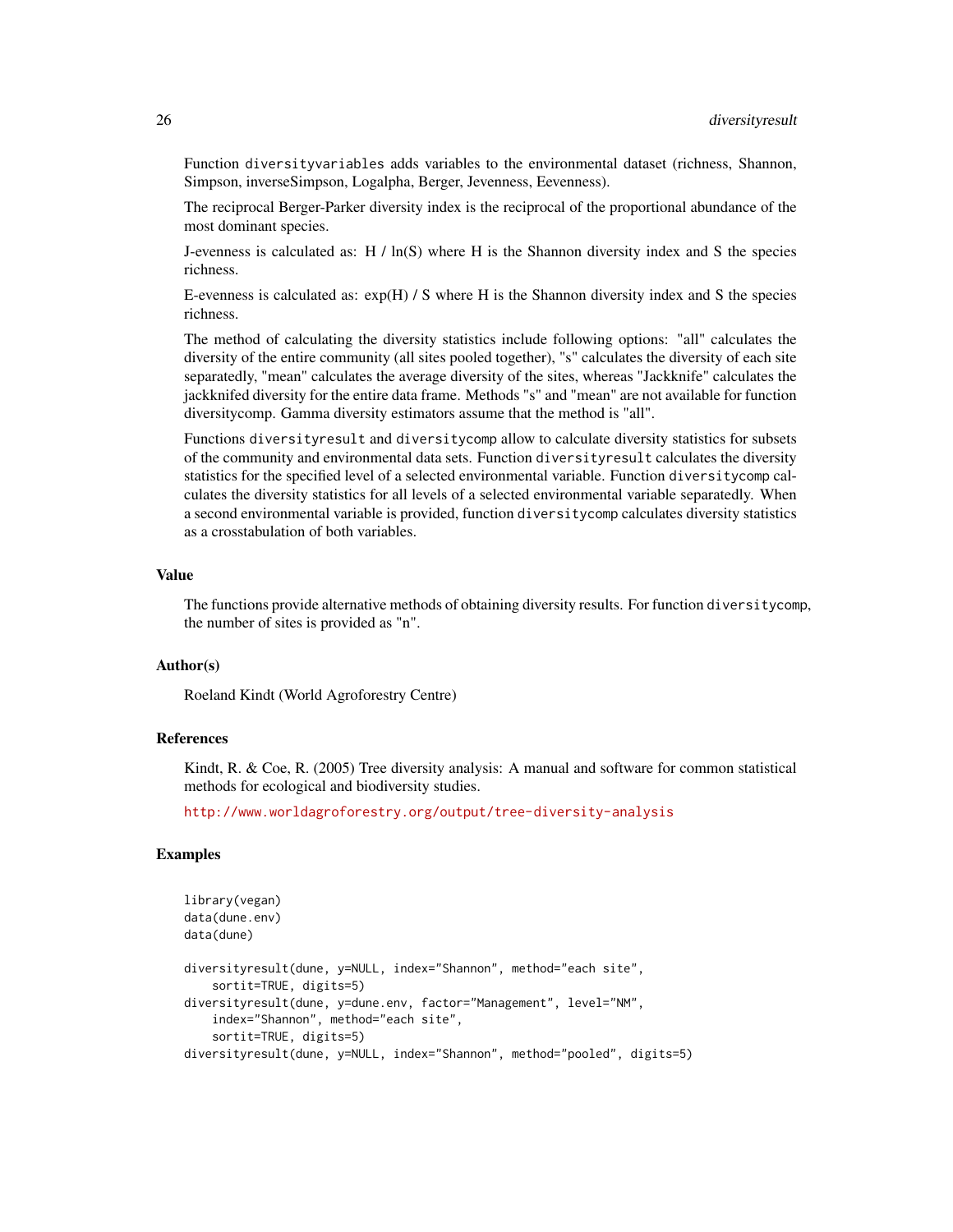```
diversityresult(dune, y=dune.env, factor="Management", level="NM",
    index="Shannon", method="pooled", digits=5)
diversityresult(dune, y=NULL, index="Shannon", method="mean",
   digits=5)
diversityresult(dune, y=NULL, index="Shannon", method="sd",
   digits=5)
diversityresult(dune, y=NULL, index="Shannon", method="jackknife",
   digits=5)
diversityresult(dune, y=dune.env, factor="Management", level="NM",
    index="Shannon", method="jackknife", digits=5)
diversitycomp(dune, y=dune.env, factor1="Moisture", index="Shannon",
    method="pooled", sortit=TRUE)
diversitycomp(dune, y=dune.env, factor1="Moisture", index="Shannon",
   method="mean", sortit=TRUE)
diversitycomp(dune, y=dune.env, factor1="Management", index="Shannon",
   method="jackknife", sortit=TRUE)
diversitycomp(dune, y=dune.env, factor1="Management", factor2="Moisture",
   index="Shannon", method="pooled", digits=6)
diversitycomp(dune, y=dune.env, factor1="Management", factor2="Moisture",
   index="Shannon", method="mean", digits=6)
```
ensemble.analogue *Climate analogues from climatic distance raster layers.*

# <span id="page-26-1"></span>**Description**

Function ensemble.analogue creates the map with climatic distance and provides the locations of the climate analogues (defined as locations with smallest climatic distance to a reference climate). Function ensemble.analogue.object provides the reference values used by the prediction function used by [predict](#page-0-0).

#### Usage

```
ensemble.analogue(x = NULL, analogue.object = NULL, analogues = 1,
    RASTER.object.name = analogue.object$name, RASTER.stack.name = x@title,
   RASTER.format = "raster", RASTER.datatype = "INT2S", RASTER.NAflag = -32767,
   KML.out = T, KML.blur = 10, KML.maxpixels = 100000,
   \text{limits} = c(1, 5, 20, 50), \text{limit.} \text{colours} = c('red', 'orange', 'blue', 'green').CATCH.OFF = FALSE)
```

```
ensemble.analogue.object(ref.location, future.stack, current.stack, name = "reference1",
   method = "mahal", an = 10000, probs = c(0.025, 0.975), weights = NULL, z = 2)
```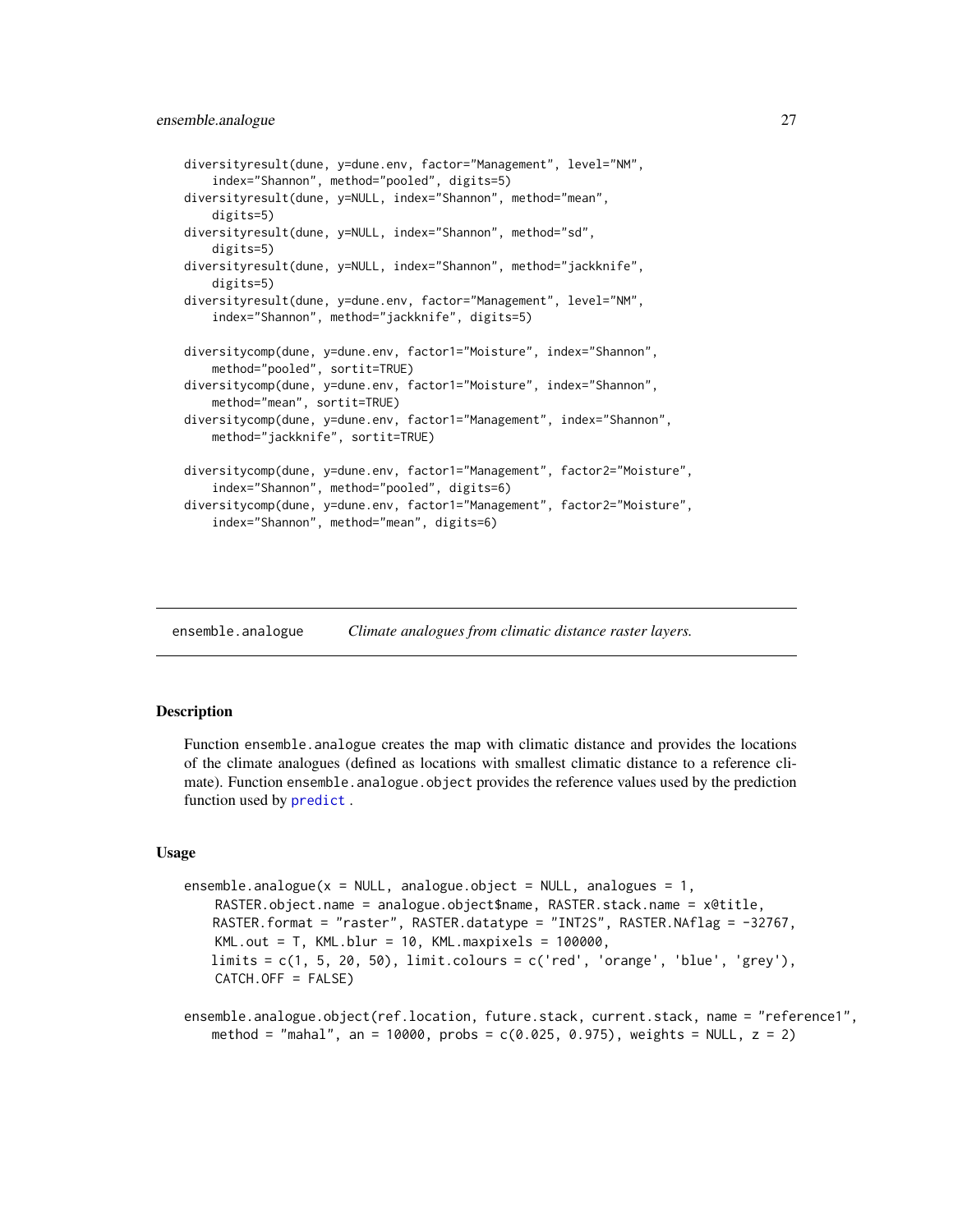# Arguments

| X                                | RasterStack object (stack) containing all environmental layers (climatic vari-<br>ables) for which climatic distance should be calculated.                                                                                                                                                                                            |
|----------------------------------|---------------------------------------------------------------------------------------------------------------------------------------------------------------------------------------------------------------------------------------------------------------------------------------------------------------------------------------|
| analogue.object                  |                                                                                                                                                                                                                                                                                                                                       |
|                                  | Object listing reference values for the environmental layers and additional pa-<br>rameters (covariance matrix for method = "mahal" or normalization parameters<br>for method $=$ "quantile") that are used by the prediction function that is used<br>internally by predict. This object is created with ensemble. analogue. object. |
| analogues                        | Number of analogue locations to be provided                                                                                                                                                                                                                                                                                           |
| RASTER.object.name               |                                                                                                                                                                                                                                                                                                                                       |
|                                  | First part of the names of the raster file that will be generated, expected to iden-<br>tify the area and time period for which ranges were calculated                                                                                                                                                                                |
| RASTER.stack.name                |                                                                                                                                                                                                                                                                                                                                       |
|                                  | Last part of the names of the raster file that will be generated, expected to iden-<br>tify the predictor stack used                                                                                                                                                                                                                  |
| RASTER.format<br>RASTER.datatype | Format of the raster files that will be generated. See writeFormats and writeRaster.                                                                                                                                                                                                                                                  |
|                                  | Format of the raster files that will be generated. See dataType and writeRaster.                                                                                                                                                                                                                                                      |
| RASTER.NAflag                    | Value that is used to store missing data. See writeRaster.                                                                                                                                                                                                                                                                            |
| KML.out                          | If TRUE, then kml files will be saved in a subfolder 'kml/zones'.                                                                                                                                                                                                                                                                     |
| KML.maxpixels                    | Maximum number of pixels for the PNG image that will be displayed in Google<br>Earth. See also KML.                                                                                                                                                                                                                                   |
| KML.blur                         | Integer that results in increasing the size of the PNG image by KML.blur^2,<br>which may help avoid blurring of isolated pixels. See also KML.                                                                                                                                                                                        |
| limits                           | Limits indicating the accumulated number of closest analogue sites. These lim-<br>its will correspond to different colours in the KML map. In the default setting,<br>the closest analogue will be coloured red and the second to fifth closest ana-<br>logues will be coloured orange.                                               |
| limit.colours                    | Colours for the different limits based on number of analogues.                                                                                                                                                                                                                                                                        |
| CATCH.OFF                        | Disable calls to function tryCatch.                                                                                                                                                                                                                                                                                                   |
| ref.location                     | Location of the reference location for which analogues are searched for and from<br>which climatic distance will be calculated, typically available in 2-column (lon,<br>lat) dataframe; see also extract.                                                                                                                            |
| future.stack                     | RasterStack object (stack) containing the environmental layers (climatic vari-<br>ables) to obtain the conditions of the reference location. For climate change<br>research, this RasterStack object corresponds to the future climatic conditions<br>of the reference location.                                                      |
| current.stack                    | RasterStack object (stack) containing all environmental layers (climatic vari-<br>ables) for which climatic distance should be calculated. For climate change<br>research, this RasterStack object corresponds to the current climatic conditions<br>and range where climate analogues are searched for.                              |
| name                             | Name of the object, expect to expected to identify the area and time period for<br>which ranges were calculated and where no novel conditions will be detected                                                                                                                                                                        |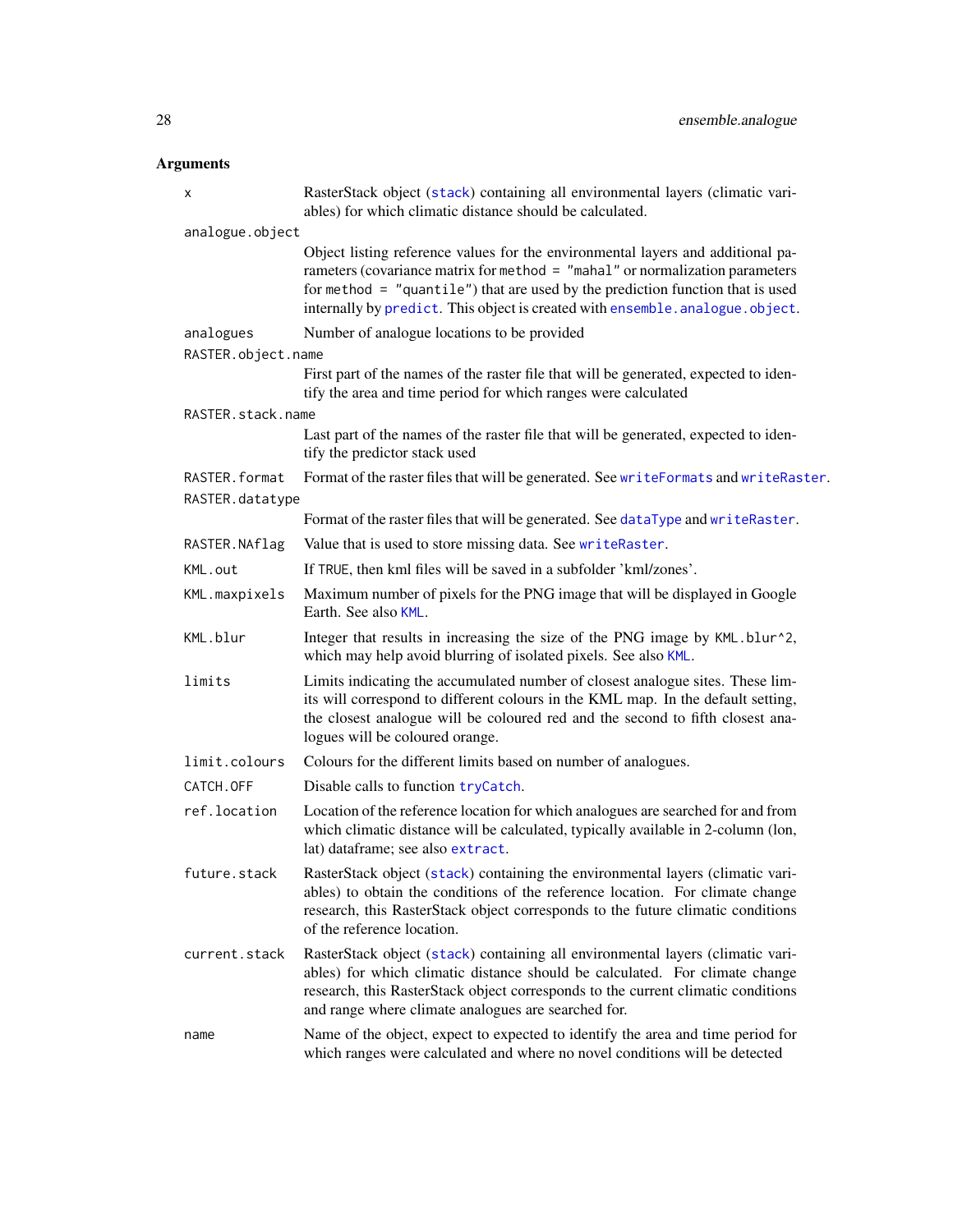| method  | Method used to calculate climatic distance: method = "mahal" results in using<br>the Mahalanobis distance (mahalanobis); method = "quantile" results in<br>dividing the differences between reference climatic values and climatic values<br>in the 'current' raster by a quantile range obtained from the 'current' raster;<br>method = "sd" results in dividing the differences between reference climatic<br>values and climatic values in the 'current' raster by standard deviations obtained<br>from the 'current' raster; and method = "none" results in not dividing these<br>differences. |
|---------|----------------------------------------------------------------------------------------------------------------------------------------------------------------------------------------------------------------------------------------------------------------------------------------------------------------------------------------------------------------------------------------------------------------------------------------------------------------------------------------------------------------------------------------------------------------------------------------------------|
| an      | Number of randomly selected locations points to calculate the covariance matrix<br>$(cov)$ to be used with mahalanobis, therefore only used for method = "mahal".<br>See also randomPoints.                                                                                                                                                                                                                                                                                                                                                                                                        |
| probs   | Numeric vector of probabilities $[0,1]$ as used by quantile). Only used for<br>method = $"quantile".$                                                                                                                                                                                                                                                                                                                                                                                                                                                                                              |
| weights | Numeric vector of weights by which each variable (difference) should be multi-<br>plied by (can be used to give equal weight to 12 monthly rainfall values and 24<br>minimum and maximum monthly temperature values). Not used for method = "mahal".                                                                                                                                                                                                                                                                                                                                               |
| z       | Parameter used as exponent for differences calculated between reference cli-<br>matic variables and variables in the 'current' raster and reciprocal exponent for<br>the sum of all differences. Default value of 2 corresponds to the Euclidean dis-<br>tance. Not used for method $=$ "mahal".                                                                                                                                                                                                                                                                                                   |

# Details

Function ensemble.analogues maps the climatic distance from reference values determined by ensemble.analogues.object and provides the locations of the analogues closest analogues.

The method = "mahal" uses the Mahalanobis distance as environmental (climatic) distance: [mahalanobis](#page-0-0).

Other methods use a normalization method to handle scale differences between environmental (climatic) variables:

 $ClimaticDistance = (\sum_i (weight_i * (|T_i - C_i|/norm_i)^z))^{(1/z)}$ 

where  $T_i$  are the target values for environmental (climatic) variable i,  $C_i$  are the values in the current environmental layers where analogues are searched for,  $weight_i$  are the weights for environmental variable i, and  $norm_i$  are the normalization parameters for environmental variable i

#### Value

Function ensemble.analogue.object returns a list with following objects:

| name          | name for the reference location                                                          |
|---------------|------------------------------------------------------------------------------------------|
| ref.location  | coordinates of the reference location                                                    |
| stack.name    | name for time period for which values are extracted from the future. stack               |
| method        | method used for calculating climatic distance                                            |
| target.values | target environmental values to select analogues for through minimum climatic<br>distance |
| cov.mahal     | covariance matrix                                                                        |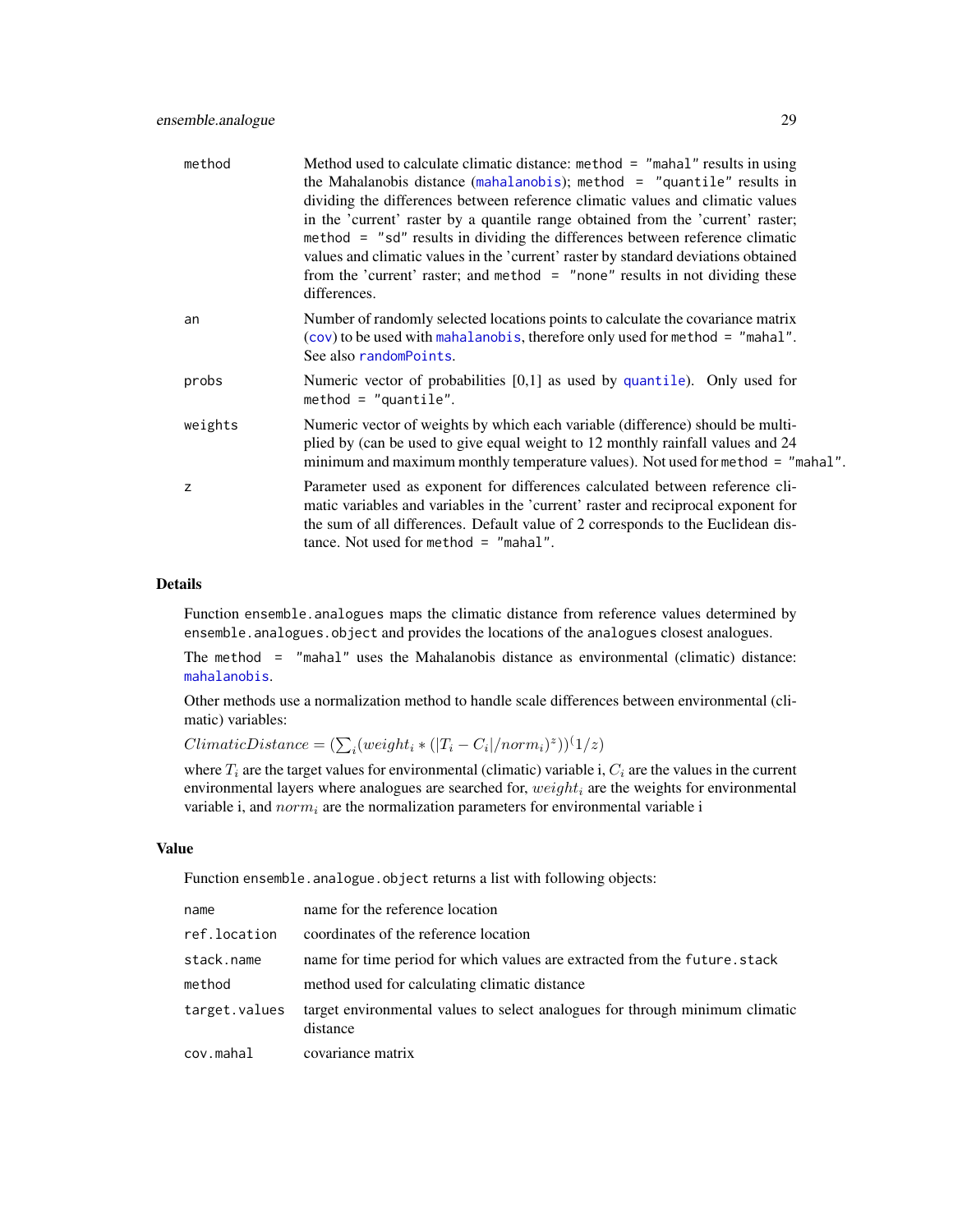| norm.values   | parameters by which each difference between target and 'current' value will be<br>divided |
|---------------|-------------------------------------------------------------------------------------------|
| weight.values | weights by which each difference between target and 'current' value will be<br>multiplied |
| Z.            | parameter to be used as exponent for differences between target and 'current'<br>values   |

## Author(s)

Roeland Kindt (World Agroforestry Centre) and Eike Luedeling (World Agroforestry Centre)

# References

Bos, Swen PM, et al. "Climate analogs for agricultural impact projection and adaptation-a reliability test." Frontiers in Environmental Science 3 (2015): 65. Luedeling, Eike, and Henry Neufeldt. "Carbon sequestration potential of parkland agroforestry in the Sahel." Climatic Change 115.3-4 (2012): 443-461.

# See Also

[ensemble.novel](#page-72-1)

#### Examples

```
## Not run:
# get predictor variables
library(dismo)
predictor.files <- list.files(path=paste(system.file(package="dismo"), '/ex', sep=''),
    pattern='grd', full.names=TRUE)
predictors <- stack(predictor.files)
predictors <- subset(predictors, subset=c("bio1", "bio5", "bio6", "bio7", "bio8",
    "bio12", "bio16", "bio17"))
predictors
predictors@title <- "base"
# instead of searching for current analogue of future climate conditions,
# search for analogue in southern hemisphere
future.stack <- stack(crop(predictors, y=extent(-125, -32, 0, 40)))
future.stack@title <- "north"
current.stack <- stack(crop(predictors, y=extent(-125, -32, -56, 0)))
current.stack@title <- "south"
# reference location in Florida
# in this case future.stack and current.stack are both current
ref.loc <- data.frame(t(c(-80.19, 25.76)))
names(ref.loc) <- c("lon", "lat")
# climate analogue analysis based on the Mahalanobis distance
Florida.object.mahal <- ensemble.analogue.object(ref.location=ref.loc,
    future.stack=future.stack, current.stack=current.stack,
```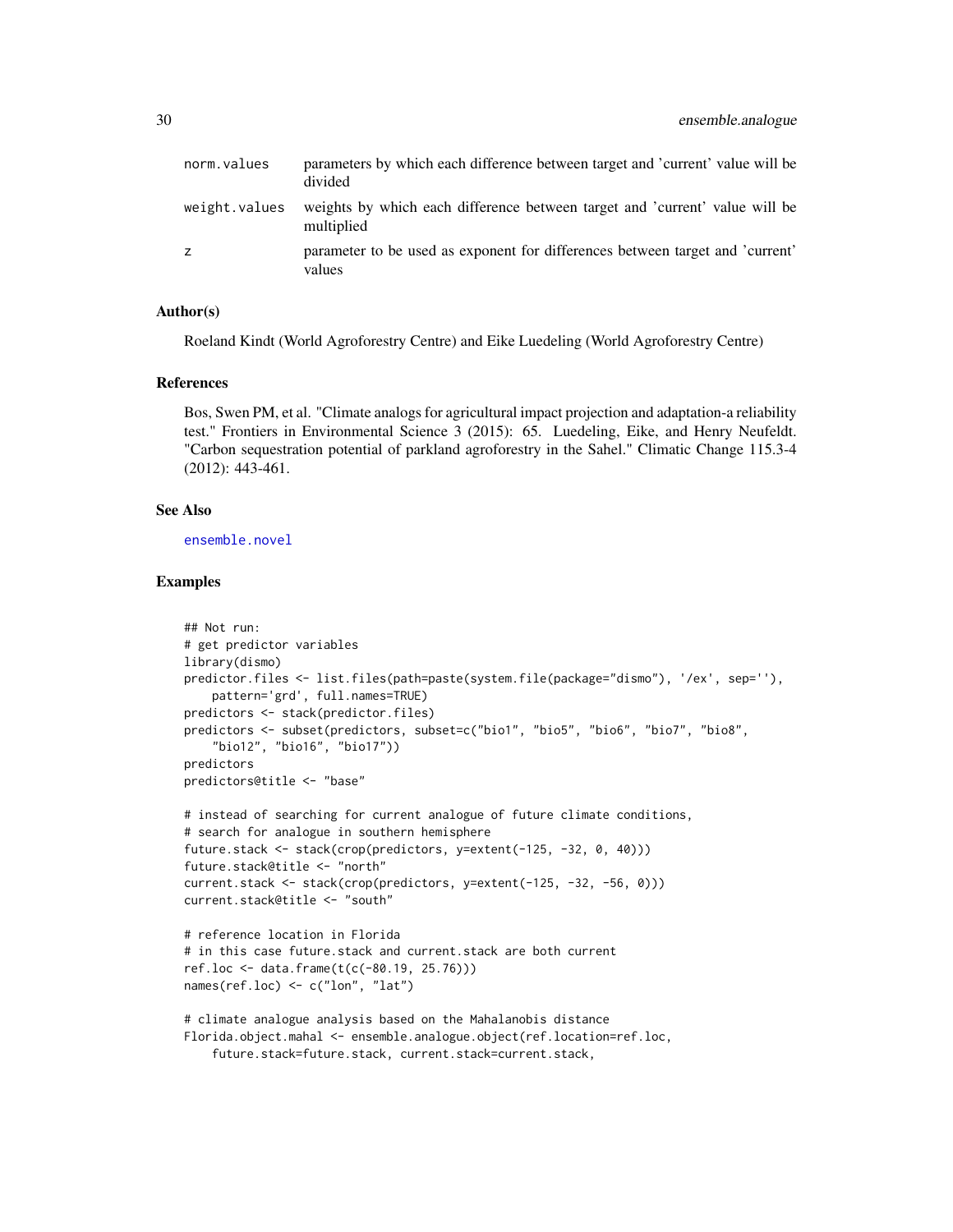## <span id="page-30-0"></span>ensemble.batch 31

```
name="FloridaMahal", method="mahal", an=10000)
Florida.object.mahal
Florida.analogue.mahal <- ensemble.analogue(x=current.stack,
    analogue.object=Florida.object.mahal, analogues=50)
Florida.analogue.mahal
# climate analogue analysis based on the Euclidean distance and dividing each variable by the sd
Florida.object.sd <- ensemble.analogue.object(ref.location=ref.loc,
    future.stack=future.stack, current.stack=current.stack,
    name="FloridaSD", method="sd", z=2)
Florida.object.sd
Florida.analogue.sd <- ensemble.analogue(x=current.stack,
    analogue.object=Florida.object.sd, analogues=50)
Florida.analogue.sd
# plot analogues on climatic distance maps
par(mfrow=c(1,2))
analogue.file <- paste(getwd(), "//ensembles//analogue//FloridaMahal_south_analogue.grd", sep="")
plot(raster(analogue.file), main="Mahalanobis climatic distance")
points(Florida.analogue.sd[3:50, "lat"] ~ Florida.analogue.sd[3:50, "lon"],
    pch=1, col="red", cex=1)
points(Florida.analogue.mahal[3:50, "lat"] ~ Florida.analogue.mahal[3:50, "lon"],
    pch=3, col="black", cex=1)
points(Florida.analogue.mahal[2, "lat"] ~ Florida.analogue.mahal[2, "lon"],
    pch=22, col="blue", cex=2)
legend(x="topright", legend=c("closest", "Mahalanobis", "SD"), pch=c(22, 3 , 1),
   col=c("blue" , "black", "red"))
analogue.file <- paste(getwd(), "//ensembles//analogue//FloridaSD_south_analogue.grd", sep="")
plot(raster(analogue.file), main="Climatic distance normalized by standard deviation")
points(Florida.analogue.mahal[3:50, "lat"] ~ Florida.analogue.mahal[3:50, "lon"],
    pch=3, col="black", cex=1)
points(Florida.analogue.sd[3:50, "lat"] ~ Florida.analogue.sd[3:50, "lon"],
    pch=1, col="red", cex=1)
points(Florida.analogue.sd[2, "lat"] ~ Florida.analogue.sd[2, "lon"],
    pch=22, col="blue", cex=2)
legend(x="topright", legend=c("closest", "Mahalanobis", "SD"), pch=c(22, 3 , 1),
    col=c("blue" , "black", "red"))
par(mfrow=c(1,1))
## End(Not run)
```
ensemble.batch *Suitability mapping based on ensembles of modelling algorithms: batch processing*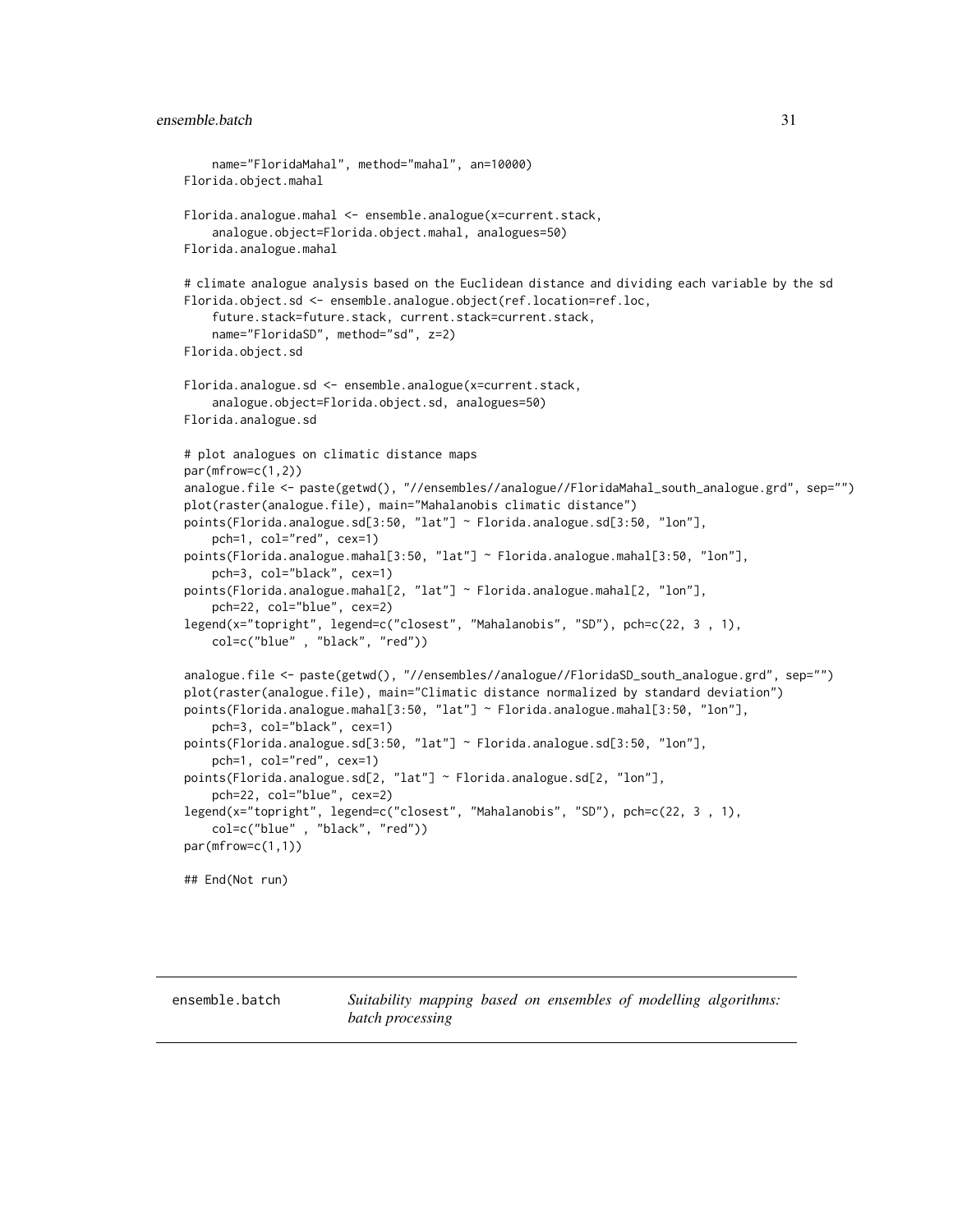#### Description

The main function allows for batch processing of different species and different environmental RasterStacks. The function makes internal calls to [ensemble.calibrate.weights](#page-49-1), [ensemble.calibrate.models](#page-49-2) and [ensemble.raster](#page-76-1).

#### Usage

```
ensemble.batch(x = NULL, xn = c(x),
    species.presence = NULL, species.absence = NULL,
    presence.min = 20, thin.km = 0.1,
    an = 1000, excludep = FALSE,
    get.block = FALSE,
    SSB.reduce = FALSE, CIRCLES.d = 250000,
    k.splits = 4, k.test = 0,
    n.ensembles = 1,
    VIF.max = 10, VIF.keep = NULL,
    SINK = FALSE, CATCH.OFF = FALSE,
   RASTER.format = "raster", RASTER.datatype = "INT2S", RASTER.NAflag = -32767,
    KML.out = FALSE, KML.maxpixels = 100000, KML.blur = 10,
    models.save = FALSE,
    threshold.method = "spec_sens", threshold.sensitivity = 0.9,
    threshold.PresenceAbsence = FALSE,
    ENSEMBLE.best = 0, ENSEMBLE.min = 0.7, ENSEMBLE.exponent = 1,
    ENSEMBLE.weight.min = 0.05,
    input.weights = NULL,
   MAXENT = 1, MAXLIKE = 1, GBM = 1, GBMSTEP = 0, RF = 1, GLM = 1, GLMSTEP = 1, GAM = 1,
    GAMSTEP = 1, MGCV = 1, MGCVFIX = 0, EARTH = 1, RPART = 1, NNET = 1,
    FDA = 1, SVM = 1, SVME = 1, GLMNET = 1,
    BIOCLIM.O = 0, BIOCLIM = 1, DOMAIN = 1, MAHAL = 1, MAHAL01 = 1,
    PROBIT = FALSE,
    Yweights = "BIOMOD",
    layer.drops = NULL, factors = NULL, dummy.vars = NULL,
    formulae.defaults = TRUE, maxit = 100,
    MAXENT.a = NULL, MAXENT.an = 10000,
    MAXENT.path = paste(getwd(), "/models/maxent", sep=""),
    MAXLIKE.formula = NULL, MAXLIKE.method = "BFGS",
    GBM.formula = NULL, GBM.n.trees = 2001,
    GBMSTEP.gbm.x = 2:(1 + \text{raster}: \text{nlayers}(x)),GBMSTEP.tree.complexity = 5, GBMSTEP.learning.rate = 0.005,
    GBMSTEP.bag.fraction = 0.5, GBMSTEP.step.size = 100,
   RF.formula = NULL, RF.ntree = 751, RF.mtry = floor(sqrt(raster::nlayers(x))),
    GLM.formula = NULL, GLM.family = binomial(link = "logit"),
   GLMSTEP.steps = 1000, STEP.formula = NULL, GLMSTEP.scope = NULL, GLMSTEP.k = 2,
    GAM.formula = NULL, GAM.family = binomial(link = "logit"),
    GAMSTEP.steps = 1000, GAMSTEP.scope = NULL, GAMSTEP.pos = 1,
    MGCV.formula = NULL, MGCV.select = FALSE,
   MGCVFIX.formula = NULL,
    EARTH.formula = NULL,
```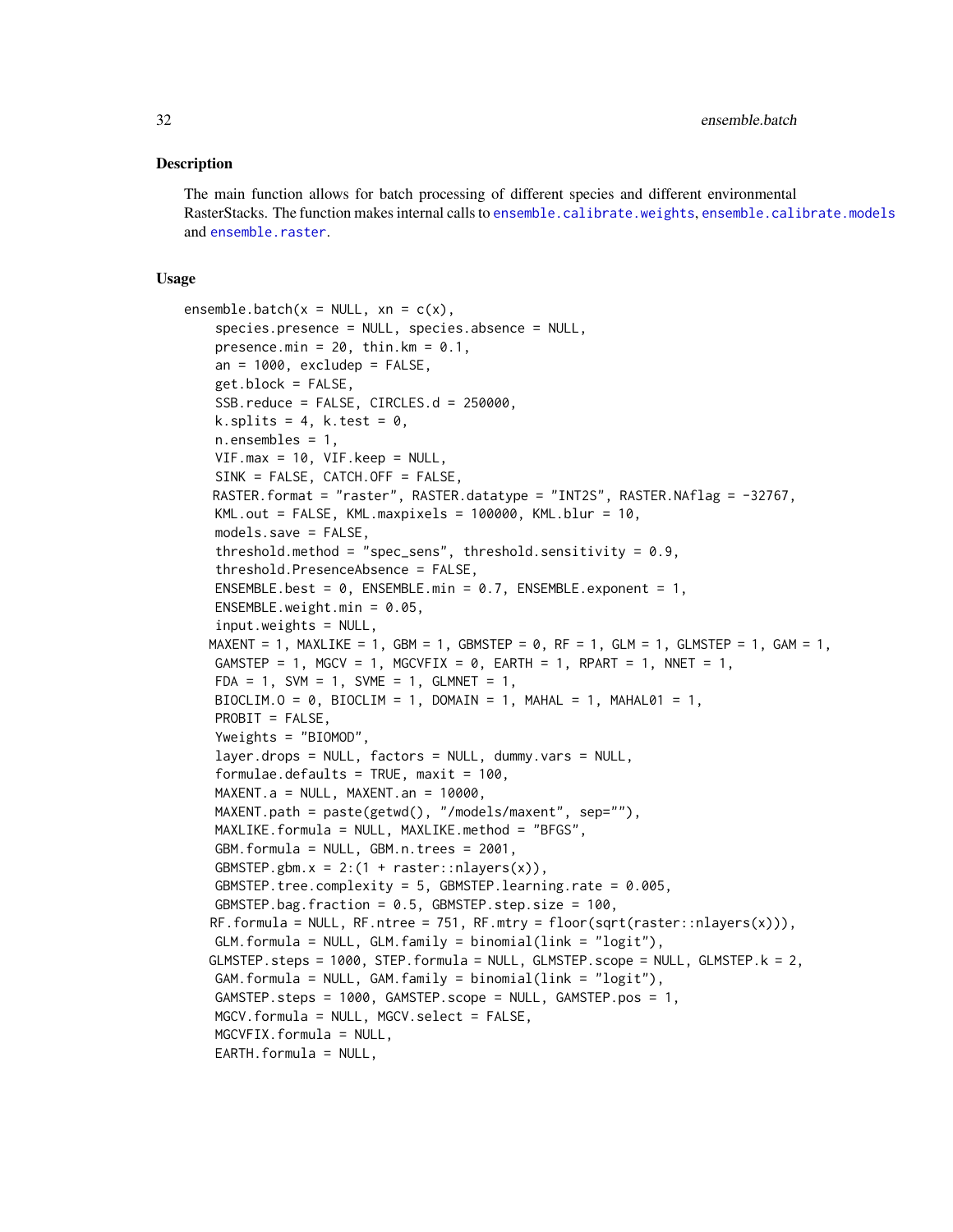```
EARTH.glm = list(family = binomial(link = "logit"), maxit = maxit),
   RPART.formula = NULL, RPART.xval = 50.
   NNET.formula = NULL, NNET.size = 8, NNET.decay = 0.01,
   FDA.formula = NULL,
   SVM.formula = NULL, SVME.formula = NULL,
   GLMNET.nlambda = 100, GLMNET.class = FALSE,
   BIOCLIM.O.fraction = 0.9,
   MAHAL.shape = 1)ensemble.mean(RASTER.species.name = "Species001", RASTER.stack.name = "base",
   positive.filters = c("grd", "_ENSEMBLE_"), negative.filters = c("xml"),
   RASTER.format = "raster", RASTER.datatype = "INT2S", RASTER.NAflag = -32767,
   KML.out = FALSE, KML.maxpixels = 100000, KML.blur = 10,
   abs.breaks = 6, pres.breaks = 6, sd.breaks = 9,
   p = NULL, a = NULL,
   pt = NULL, at = NULL,
   threshold = -1,
    threshold.method = "spec_sens", threshold.sensitivity = 0.9,
    threshold.PresenceAbsence = FALSE)
ensemble.plot(RASTER.species.name = "Species001", RASTER.stack.name = "base",
   plot.method=c("suitability", "presence", "count",
      "consensussuitability", "consensuspresence", "consensuscount", "consensussd"),
   dev.new.width = 7, dev.new.height = 7,
   main = paste(RASTER.species.name, " ", plot.method,
        " for ", RASTER.stack.name, sep=""),
   positive.filters = c("grd"), negative.filters = c("xm1"),
   p=NULL, a=NULL,
   threshold = -1,
   threshold.method = "spec_sens", threshold.sensitivity = 0.9,
   threshold.PresenceAbsence = FALSE,
   abs.breaks = 6, abs.col = NULL,
   pres.breaks = 6, pres.col = NULL,
   sd.breaks = 9, sd,col = NULL,absencePresence.col = NULL,
   count.col = NULL,
   maptools.boundaries = TRUE, maptools.col = "dimgrey", ...)
```
#### Arguments

x RasterStack object ([stack](#page-0-0)) containing all layers to calibrate an ensemble. xn RasterStack object ([stack](#page-0-0)) containing all layers that correspond to explanatory variables of an ensemble calibrated earlier with x. Several RasterStack objects can be provided in a format as c(stack1, stack2, stack3); these will be used sequentially. See also [predict](#page-0-0).

species.presence

presence points used for calibrating the suitability models, available in 3-column (species, x, y) or (species, lon, lat) dataframe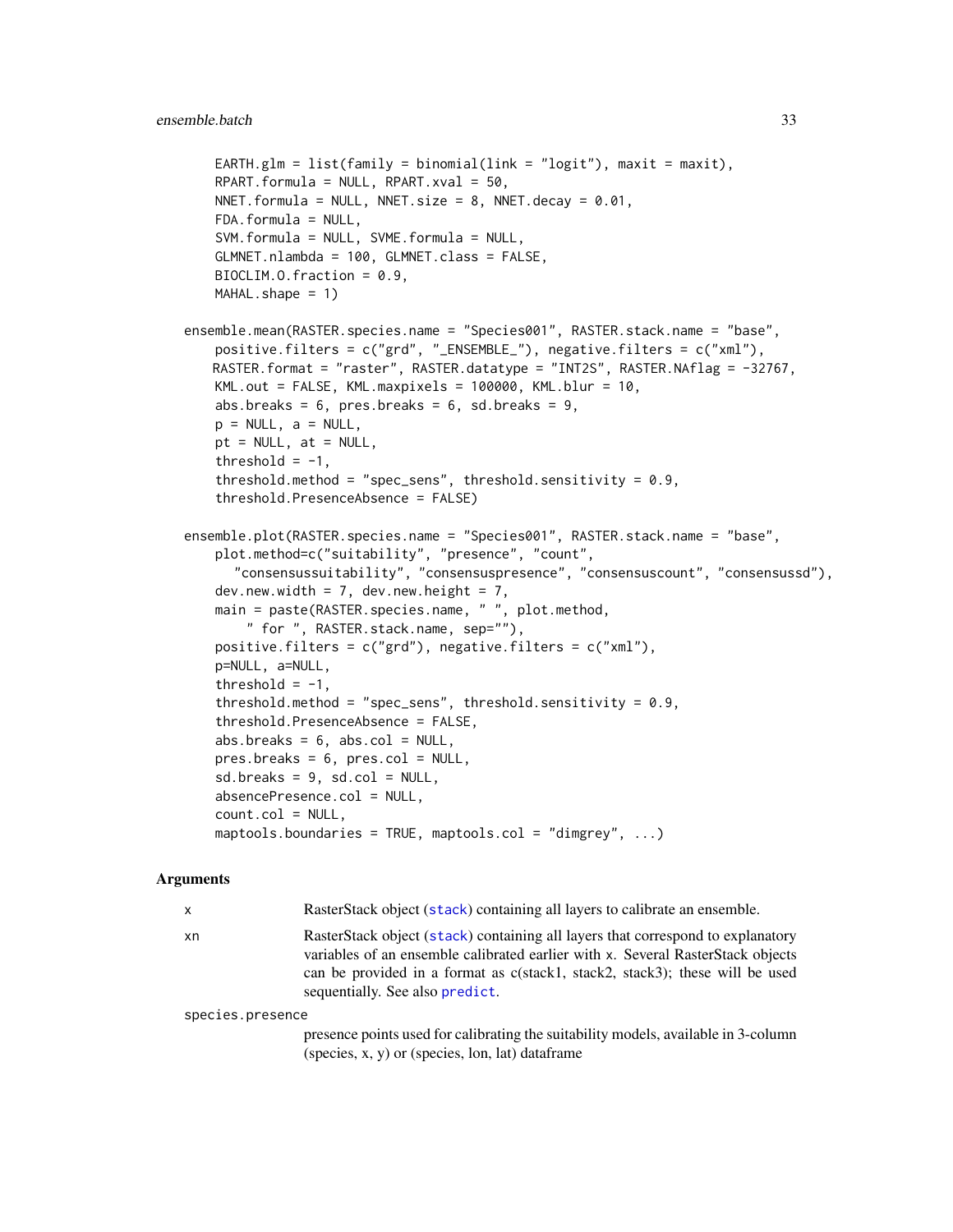| species.absence                  |                                                                                                                                                                                                                                                                                                                                                                       |
|----------------------------------|-----------------------------------------------------------------------------------------------------------------------------------------------------------------------------------------------------------------------------------------------------------------------------------------------------------------------------------------------------------------------|
|                                  | background points used for calibrating the suitability models, either available in<br>a 3-column (species, x, y) or (species, lon, lat), or available in a 2-column $(x, y)$<br>or (lon, lat) dataframe. In case of a 2-column dataframe, the same background<br>locations will be used for all species.                                                              |
| presence.min                     | minimum number of presence locations for the organism (if smaller, no models<br>are fitted).                                                                                                                                                                                                                                                                          |
| thin.km                          | Threshold for minimum distance (km) between presence point locations for fo-<br>cal species for model calibrations in each run. A new data set is randomly se-<br>lected via ensemble. spatialThin in each of ensemble run.                                                                                                                                           |
| an                               | number of background points for calibration to be selected with randomPoints<br>in case argument a or species. absence is missing                                                                                                                                                                                                                                     |
| excludep                         | parameter that indicates (if TRUE) that presence points will be excluded from the<br>background points; see also randomPoints                                                                                                                                                                                                                                         |
| get.block                        | if TRUE, instead of creating k-fold cross-validation subsets randomly (kfold),<br>create 4 subsets of presence and background locations with get.block.                                                                                                                                                                                                               |
| SSB.reduce                       | If TRUE, then new background points that will be used for evaluationg the suit-<br>ability models will be selected (randomPoints) in circular neighbourhoods (cre-<br>ated with circles) around presence locations (p and pt). The abbreviation of<br>SSB refers to spatial sorting bias; see also ssb.                                                               |
| CIRCLES.d                        | Radius in m of circular neighbourhoods (created with circles) around presence<br>locations (p and pt).                                                                                                                                                                                                                                                                |
| k                                | If larger than 1, the mumber of groups to split between calibration $(k-1)$ and<br>evaluation (1) data sets (for example, k=5 results in 4/5 of presence and back-<br>ground points to be used for calibrating the models, and 1/5 of presence and<br>background points to be used for evaluating the models). See also kfold.                                        |
| k.splits                         | If larger than 1, the number of splits for the ensemble.calibrate.weights<br>step in batch processing. See also kfold.                                                                                                                                                                                                                                                |
| k.test                           | If larger than 1, the mumber of groups to split between calibration $(k-1)$ and<br>evaluation $(1)$ data sets when calibrating the final models (for example, $k=5$<br>results in 4/5 of presence and background points to be used for calibrating the<br>models, and 1/5 of presence and background points to be used for evaluating the<br>models). See also kfold. |
| n.ensembles                      | If larger than 1, the number of different ensembles generated per species in batch<br>processing.                                                                                                                                                                                                                                                                     |
| VIF.max                          | Maximum Variance Inflation Factor of variables; see ensemble. VIF.                                                                                                                                                                                                                                                                                                    |
| VIF.keep                         | character vector with names of the variables to be kept; see ensemble. VIF.                                                                                                                                                                                                                                                                                           |
| <b>SINK</b>                      | Append the results to a text file in subfolder 'outputs' (if TRUE). The name of<br>file is based on species names. In case a file already exists, then results are<br>appended. See also sink.                                                                                                                                                                        |
| CATCH.OFF                        | Disable calls to function tryCatch.                                                                                                                                                                                                                                                                                                                                   |
| RASTER.format<br>RASTER.datatype | Format of the raster files that will be generated. See writeFormats and writeRaster.                                                                                                                                                                                                                                                                                  |

Format of the raster files that will be generated. See [dataType](#page-0-0) and [writeRaster](#page-0-0).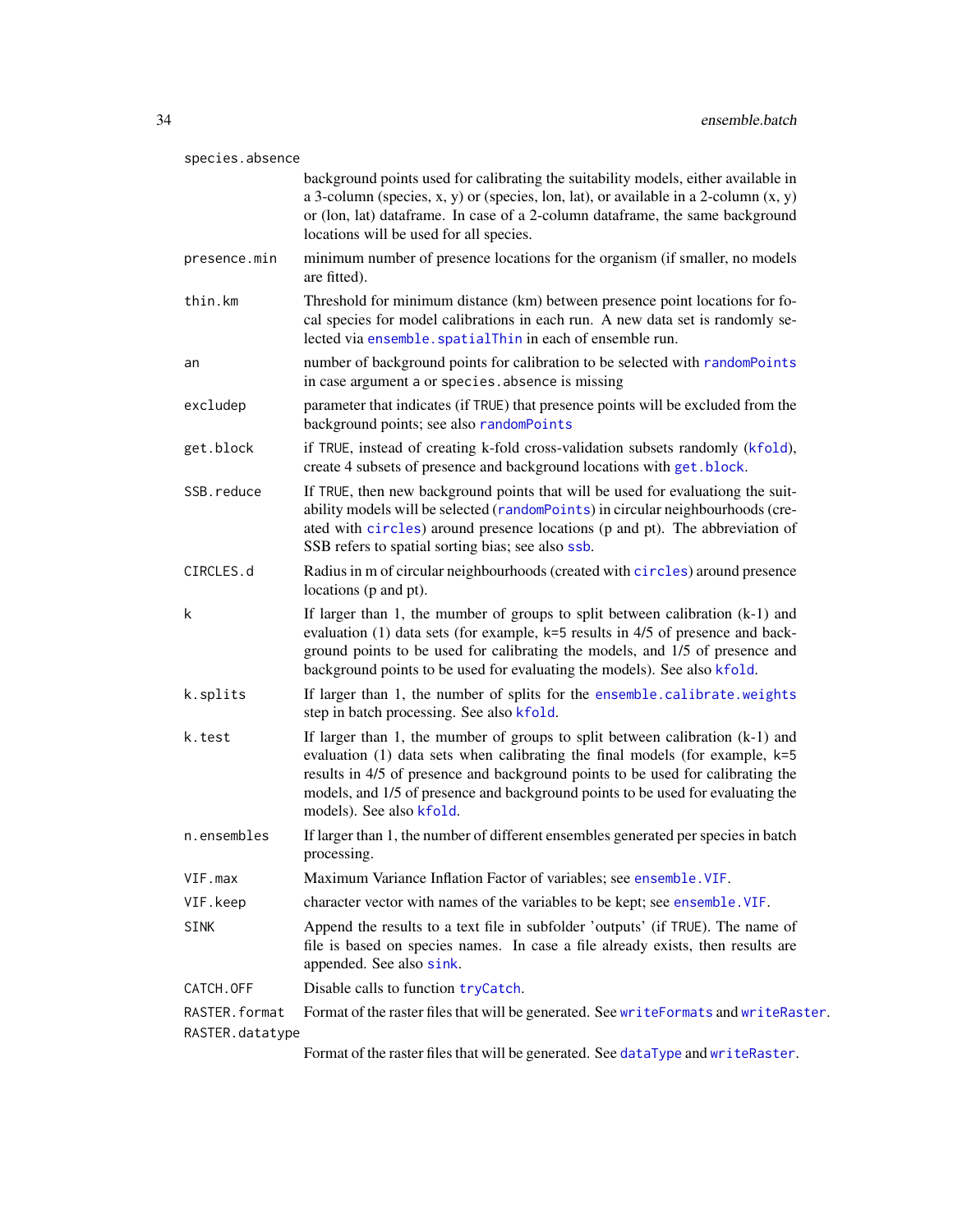| RASTER.NAflag             | Value that is used to store missing data. See writeRaster.                                                                                                                                                                                                                                                                                                                                                                                                                                                                                                                                                                                                                                                                                        |  |
|---------------------------|---------------------------------------------------------------------------------------------------------------------------------------------------------------------------------------------------------------------------------------------------------------------------------------------------------------------------------------------------------------------------------------------------------------------------------------------------------------------------------------------------------------------------------------------------------------------------------------------------------------------------------------------------------------------------------------------------------------------------------------------------|--|
| KML.out                   | if FALSE, then no kml layers (layers that can be shown in Google Earth) are<br>produced. If TRUE, then kml files will be saved in a subfolder 'kml'.                                                                                                                                                                                                                                                                                                                                                                                                                                                                                                                                                                                              |  |
| KML.maxpixels             | Maximum number of pixels for the PNG image that will be displayed in Google<br>Earth. See also KML.                                                                                                                                                                                                                                                                                                                                                                                                                                                                                                                                                                                                                                               |  |
| KML.blur                  | Integer that results in increasing the size of the PNG image by KML.blur^2,<br>which may help avoid blurring of isolated pixels. See also KML.                                                                                                                                                                                                                                                                                                                                                                                                                                                                                                                                                                                                    |  |
| models.save               | Save the list with model details to a file (if TRUE). The filename will be species. name<br>with extension .models; this file will be saved in subfolder of models. When<br>loading this file, model results will be available as ensemble.models.                                                                                                                                                                                                                                                                                                                                                                                                                                                                                                |  |
| threshold.method          |                                                                                                                                                                                                                                                                                                                                                                                                                                                                                                                                                                                                                                                                                                                                                   |  |
|                           | Method to calculate the threshold between predicted absence and presence; pos-<br>sibilities include spec_sens (highest sum of the true positive rate and the true<br>negative rate), kappa (highest kappa value), no_omission (highest threshold<br>that corresponds to no omission), prevalence (modeled prevalence is closest to<br>observed prevalence) and equal_sens_spec (equal true positive rate and true<br>negative rate). See threshold. Options specific to the BiodiversityR imple-<br>mentation are: threshold.mean (resulting in calculating the mean value of<br>spec_sens, equal_sens_spec and prevalence) and threshold.min (result-<br>ing in calculating the minimum value of spec_sens, equal_sens_spec and<br>prevalence). |  |
| threshold.sensitivity     |                                                                                                                                                                                                                                                                                                                                                                                                                                                                                                                                                                                                                                                                                                                                                   |  |
|                           | Sensitivity value for threshold.method = 'sensitivity'. See threshold.                                                                                                                                                                                                                                                                                                                                                                                                                                                                                                                                                                                                                                                                            |  |
| threshold.PresenceAbsence |                                                                                                                                                                                                                                                                                                                                                                                                                                                                                                                                                                                                                                                                                                                                                   |  |
|                           | If TRUE calculate thresholds with the Presence Absence package. See optimal. thresholds.                                                                                                                                                                                                                                                                                                                                                                                                                                                                                                                                                                                                                                                          |  |
| ENSEMBLE.best             | The number of individual suitability models to be used in the consensus suitabil-<br>ity map (based on a weighted average). In case this parameter is smaller than 1<br>or larger than the number of positive input weights of individual models, then<br>all individual suitability models with positive input weights are included in the<br>consensus suitability map. In case a vector is provided, ensemble.strategy is<br>called internally to determine weights for the ensemble model.                                                                                                                                                                                                                                                    |  |
| ENSEMBLE.min              | The minimum input weight (typically corresponding to AUC values) for a model<br>to be included in the ensemble. In case a vector is provided, function ensemble. strategy<br>is called internally to determine weights for the ensemble model.                                                                                                                                                                                                                                                                                                                                                                                                                                                                                                    |  |
| ENSEMBLE.exponent         |                                                                                                                                                                                                                                                                                                                                                                                                                                                                                                                                                                                                                                                                                                                                                   |  |
|                           | Exponent applied to AUC values to convert AUC values into weights (for exam-<br>ple, an exponent of 2 converts input weights of 0.7, 0.8 and 0.9 into $0.7^2$ =0.49,<br>$0.8^2$ =0.64 and $0.9^2$ =0.81). See details.                                                                                                                                                                                                                                                                                                                                                                                                                                                                                                                            |  |
| ENSEMBLE.weight.min       |                                                                                                                                                                                                                                                                                                                                                                                                                                                                                                                                                                                                                                                                                                                                                   |  |
|                           | The minimum output weight for models included in the ensemble, applying to<br>weights that sum to one. Note that ENSEMBLE. min typically refers to input AUC<br>values.                                                                                                                                                                                                                                                                                                                                                                                                                                                                                                                                                                           |  |
| input.weights             | array with numeric values for the different modelling algorithms; if NULL then<br>values provided by parameters such as MAXENT and GBM will be used. As an<br>alternative, the output from ensemble.calibrate.weights can be used.                                                                                                                                                                                                                                                                                                                                                                                                                                                                                                                |  |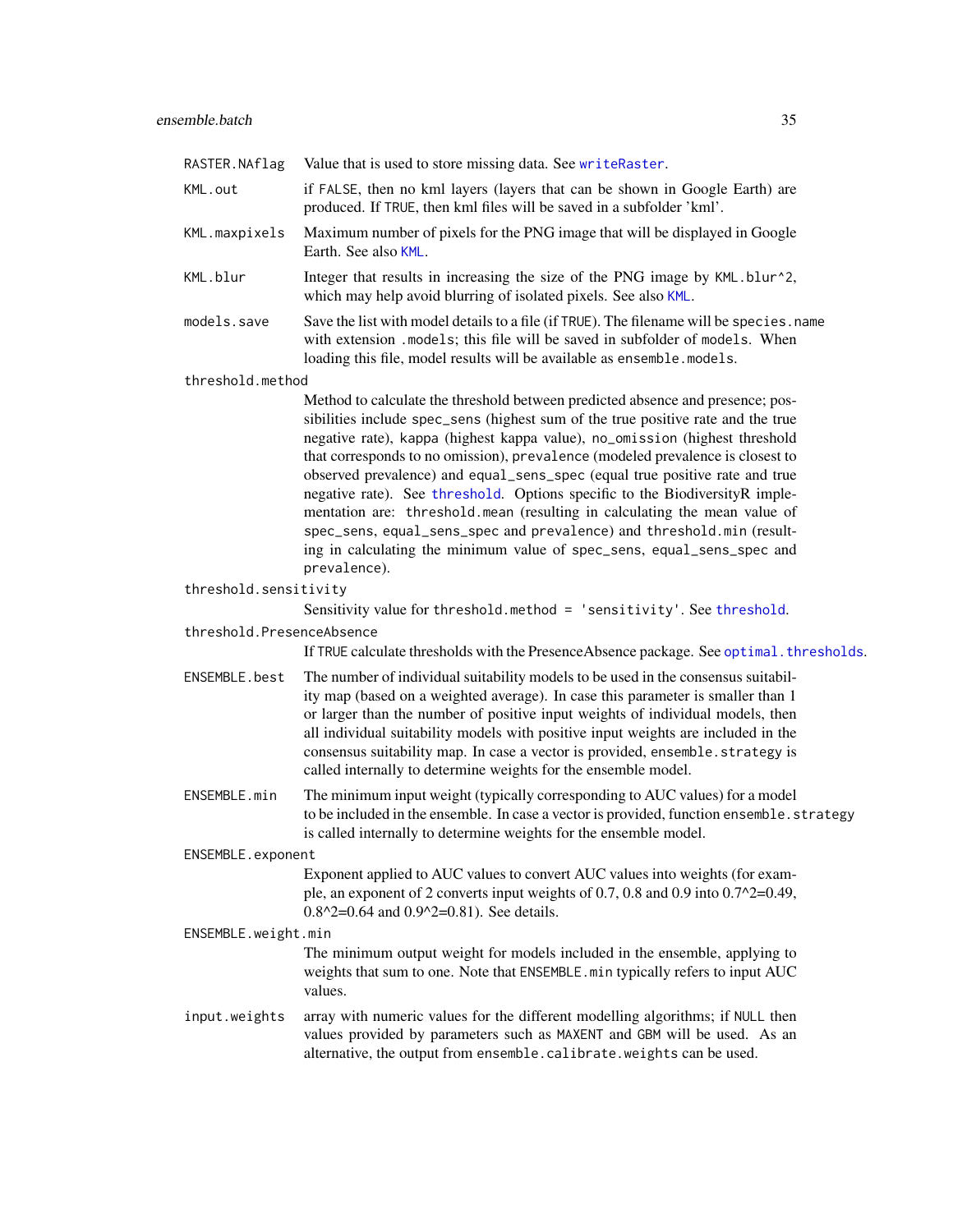| <b>MAXENT</b>  | Input weight for a maximum entropy model (maxent). (Only weights $> 0$ will<br>be used.)                                                |
|----------------|-----------------------------------------------------------------------------------------------------------------------------------------|
| MAXLIKE        | Input weight for a maxiike model ( $maxlike$ ). (Only weights $> 0$ will be used.)                                                      |
| <b>GBM</b>     | Input weight for a boosted regression trees model ( $gbm$ ). (Only weights $> 0$ will<br>be used.)                                      |
| <b>GBMSTEP</b> | Input weight for a stepwise boosted regression trees model (gbm.step). (Only<br>weights $> 0$ will be used.)                            |
| <b>RF</b>      | Input weight for a random forest model (random Forest). (Only weights $> 0$<br>will be used.)                                           |
| <b>GLM</b>     | Input weight for a generalized linear model ( $g1m$ ). (Only weights $> 0$ will be<br>used.)                                            |
| <b>GLMSTEP</b> | Input weight for a stepwise generalized linear model (stepAIC). (Only weights<br>$> 0$ will be used.)                                   |
| GAM            | Input weight for a generalized additive model (gam). (Only weights $> 0$ will be<br>used.)                                              |
| GAMSTEP        | Input weight for a stepwise generalized additive model (step.gam).<br>(Only<br>weights $> 0$ will be used.)                             |
| <b>MGCV</b>    | Input weight for a generalized additive model (gam). (Only weights $> 0$ will be<br>used.)                                              |
| MGCVFIX        | number: if larger than 0, then a generalized additive model with fixed d.f. re-<br>gression splines (gam) will be fitted among ensemble |
| <b>EARTH</b>   | Input weight for a multivariate adaptive regression spline model (earth). (Only<br>weights $> 0$ will be used.)                         |
| <b>RPART</b>   | Input weight for a recursive partioning and regression tree model (rpart). (Only<br>weights $> 0$ will be used.)                        |
| <b>NNET</b>    | Input weight for an artificial neural network model (nnet). (Only weights $> 0$<br>will be used.)                                       |
| <b>FDA</b>     | Input weight for a flexible discriminant analysis model (fda). (Only weights ><br>0 will be used.)                                      |
| <b>SVM</b>     | Input weight for a support vector machine model ( $kswm$ ). (Only weights $> 0$ will<br>be used.)                                       |
| <b>SVME</b>    | Input weight for a support vector machine model (svm). (Only weights $> 0$ will<br>be used.)                                            |
| <b>GLMNET</b>  | Input weight for a GLM with lasso or elasticnet regularization (glmnet). (Only<br>weights $> 0$ will be used.)                          |
| BIOCLIM.O      | Input weight for the original BIOCLIM algorithm (ensemble.bioclim). (Only<br>weights $> 0$ will be used.)                               |
| <b>BIOCLIM</b> | Input weight for the BIOCLIM algorithm ( $bioclim$ ). (Only weights $> 0$ will be<br>used.)                                             |
| DOMAIN         | Input weight for the DOMAIN algorithm (domain). (Only weights $> 0$ will be<br>used.)                                                   |
| MAHAL          | Input weight for the Mahalonobis algorithm (mahal). (Only weights $> 0$ will be<br>used.)                                               |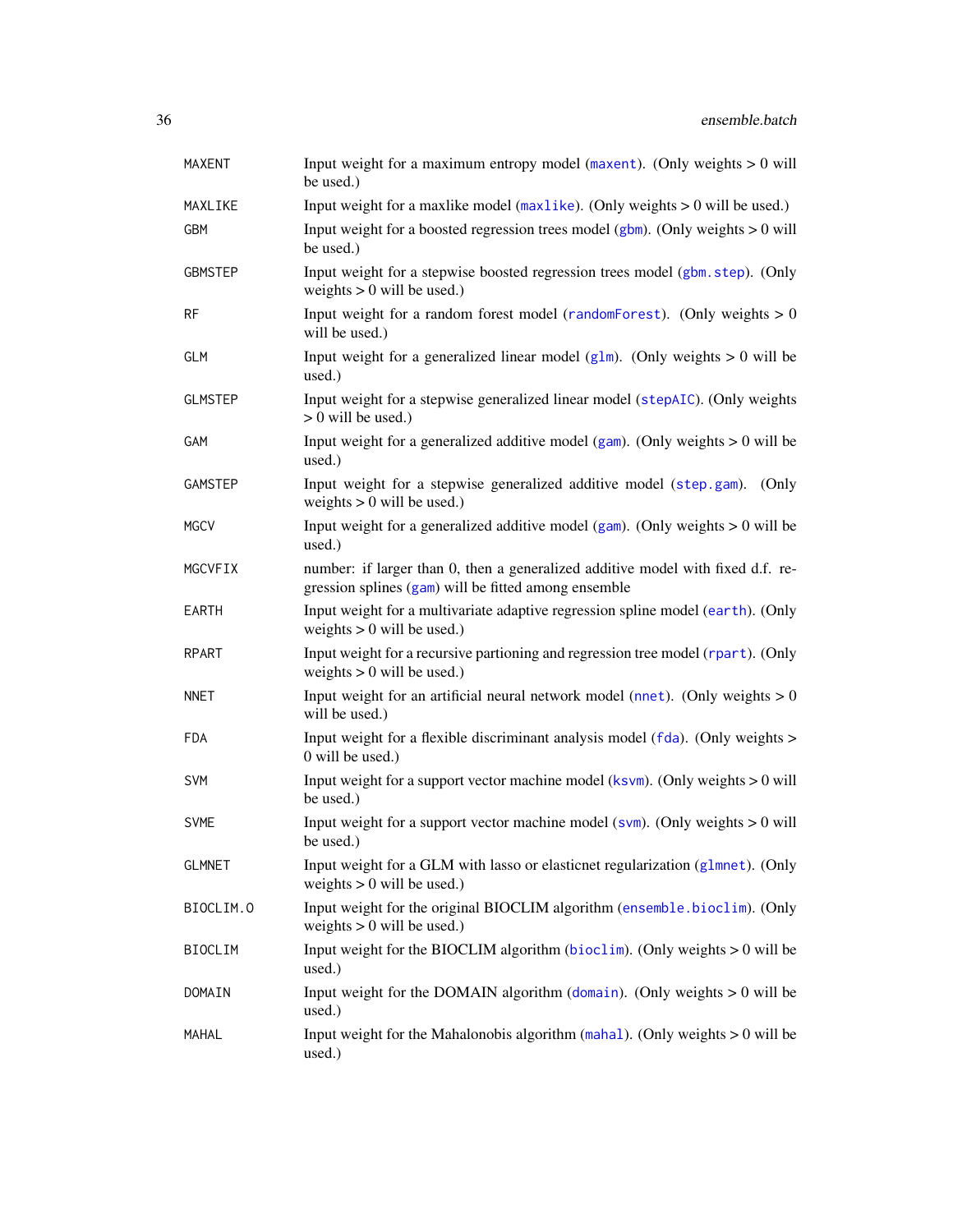| MAHAL01                 | Input weight for the Mahalanobis algorithm (mahal), using a transformation<br>method afterwards whereby output is within the range between 0 and 1. (Only<br>weights $> 0$ will be used.)                                                                                                                                                                                                |
|-------------------------|------------------------------------------------------------------------------------------------------------------------------------------------------------------------------------------------------------------------------------------------------------------------------------------------------------------------------------------------------------------------------------------|
| PROBIT                  | If TRUE, then subsequently to the fitting of the individual algorithm (e.g. maxi-<br>mum entropy or GAM) a generalized linear model (g1m) with probit link family=binomial(link="prob:<br>will be fitted to transform the predictions, using the previous predictions as ex-<br>planatory variable. This transformation results in all model predictions to be<br>probability estimates. |
| Yweights                | chooses how cases of presence and background (absence) are weighted; "BIOMOD"<br>results in equal weighting of all presence and all background cases, "equal" re-<br>sults in equal weighting of all cases. The user can supply a vector of weights<br>similar to the number of cases in the calibration data set.                                                                       |
| layer.drops             | vector that indicates which layers should be removed from RasterStack x. See<br>also addLayer.                                                                                                                                                                                                                                                                                           |
| factors                 | vector that indicates which variables are factors; see also prepareData                                                                                                                                                                                                                                                                                                                  |
| dummy.vars              | vector that indicates which variables are dummy variables (influences formulae<br>suggestions)                                                                                                                                                                                                                                                                                           |
| formulae.defaults       |                                                                                                                                                                                                                                                                                                                                                                                          |
|                         | Suggest formulae for most of the models (if TRUE). See also ensemble. formulae.                                                                                                                                                                                                                                                                                                          |
| maxit                   | Maximum number of iterations for some of the models. See also glm.control,<br>gam.control, gam.control and nnet.                                                                                                                                                                                                                                                                         |
| MAXENT.a                | background points used for calibrating the maximum entropy model (maxent),<br>typically available in 2-column (lon, lat) dataframe; see also prepareData and<br>extract.                                                                                                                                                                                                                 |
| MAXENT.an               | number of background points for calibration to be selected with randomPoints<br>in case argument MAXENT. a is missing. When used with the ensemble. batch<br>function, the same background locations will be used for each of the species<br>runs; this implies that for each species, presence locations are not excluded from<br>the background data for this function.                |
| MAXENT.path             | path to the directory where output files of the maximum entropy model are<br>stored; see also maxent                                                                                                                                                                                                                                                                                     |
| MAXLIKE.formula         |                                                                                                                                                                                                                                                                                                                                                                                          |
|                         | formula for the maxlike algorithm; see also maxlike                                                                                                                                                                                                                                                                                                                                      |
|                         | MAXLIKE. method method for the maxlike algorithm; see also optim                                                                                                                                                                                                                                                                                                                         |
| GBM.formula             | formula for the boosted regression trees algorithm; see also gbm                                                                                                                                                                                                                                                                                                                         |
| GBM.n.trees             | total number of trees to fit for the boosted regression trees model; see also gbm                                                                                                                                                                                                                                                                                                        |
| GBMSTEP.gbm.x           | indices of column numbers with explanatory variables for stepwise boosted re-<br>gression trees; see also gbm. step                                                                                                                                                                                                                                                                      |
| GBMSTEP.tree.complexity | complexity of individual trees for stepwise boosted regression trees; see also<br>gbm.step                                                                                                                                                                                                                                                                                               |
| GBMSTEP.learning.rate   |                                                                                                                                                                                                                                                                                                                                                                                          |
|                         | weight applied to individual trees for stepwise boosted regression trees; see also<br>gbm.step                                                                                                                                                                                                                                                                                           |
|                         |                                                                                                                                                                                                                                                                                                                                                                                          |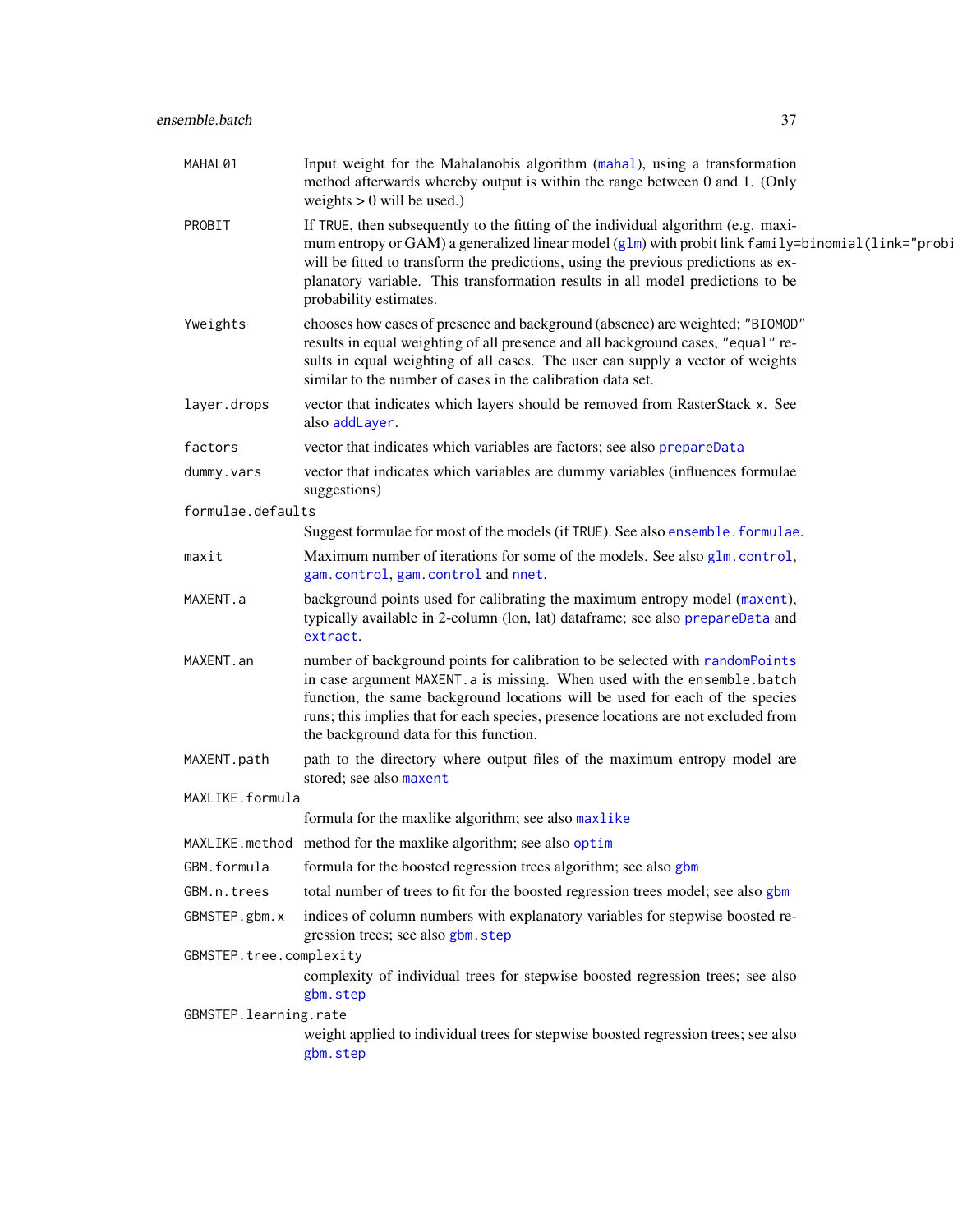| GBMSTEP.bag.fraction |                                                                                                                                                                                                             |
|----------------------|-------------------------------------------------------------------------------------------------------------------------------------------------------------------------------------------------------------|
|                      | proportion of observations used in selecting variables for stepwise boosted re-<br>gression trees; see also gbm. step                                                                                       |
| GBMSTEP.step.size    |                                                                                                                                                                                                             |
|                      | number of trees to add at each cycle for stepwise boosted regression trees (should<br>be small enough to result in a smaller holdout deviance than the initial number<br>of trees [50]); see also gbm. step |
| RF.formula           | formula for the random forest algorithm; see also randomForest                                                                                                                                              |
| RF.ntree             | number of trees to grow for random forest algorithm; see also randomForest                                                                                                                                  |
| RF.mtry              | number of variables randomly sampled as candidates at each split for random<br>forest algorithm; see also randomForest                                                                                      |
| GLM.formula          | formula for the generalized linear model; see also glm                                                                                                                                                      |
| GLM.family           | description of the error distribution and link function for the generalized linear<br>model; see also glm                                                                                                   |
| GLMSTEP.steps        | maximum number of steps to be considered for stepwise generalized linear<br>model; see also stepAIC                                                                                                         |
| STEP.formula         | formula for the "starting model" to be considered for stepwise generalized linear<br>model; see also stepAIC                                                                                                |
| GLMSTEP.scope        | range of models examined in the stepwise search; see also stepAIC                                                                                                                                           |
| GLMSTEP.k            | multiple of the number of degrees of freedom used for the penalty (only $k = 2$<br>gives the genuine AIC); see also stepAIC                                                                                 |
| GAM.formula          | formula for the generalized additive model; see also gam                                                                                                                                                    |
| GAM.family           | description of the error distribution and link function for the generalized additive<br>model; see also gam                                                                                                 |
| GAMSTEP.steps        | maximum number of steps to be considered in the stepwise generalized additive<br>model; see also step.gam                                                                                                   |
| GAMSTEP.scope        | range of models examined in the step-wise search n the stepwise generalized<br>additive model; see also step.gam                                                                                            |
| GAMSTEP.pos          | parameter expected to be set to 1 to allow for fitting of the stepwise generalized<br>additive model                                                                                                        |
| MGCV.formula         | formula for the generalized additive model; see also gam                                                                                                                                                    |
| MGCV.select          | if TRUE, then the smoothing parameter estimation that is part of fitting can com-<br>pletely remove terms from the model; see also gam                                                                      |
| MGCVFIX.formula      |                                                                                                                                                                                                             |
|                      | formula for the generalized additive model with fixed d.f. regression splines;<br>see also gam (the default formulae sets "s(, fx=TRUE, )"; see also s)                                                     |
| EARTH.formula        | formula for the multivariate adaptive regression spline model; see also earth                                                                                                                               |
| EARTH.glm            | list of arguments to pass on to $g1m$ ; see also earth                                                                                                                                                      |
| RPART.formula        | formula for the recursive partioning and regression tree model; see also rpart                                                                                                                              |
| RPART.xval           | number of cross-validations for the recursive partioning and regression tree model;<br>see also rpart.control                                                                                               |
| NNET.formula         | formula for the artificial neural network model; see also nnet                                                                                                                                              |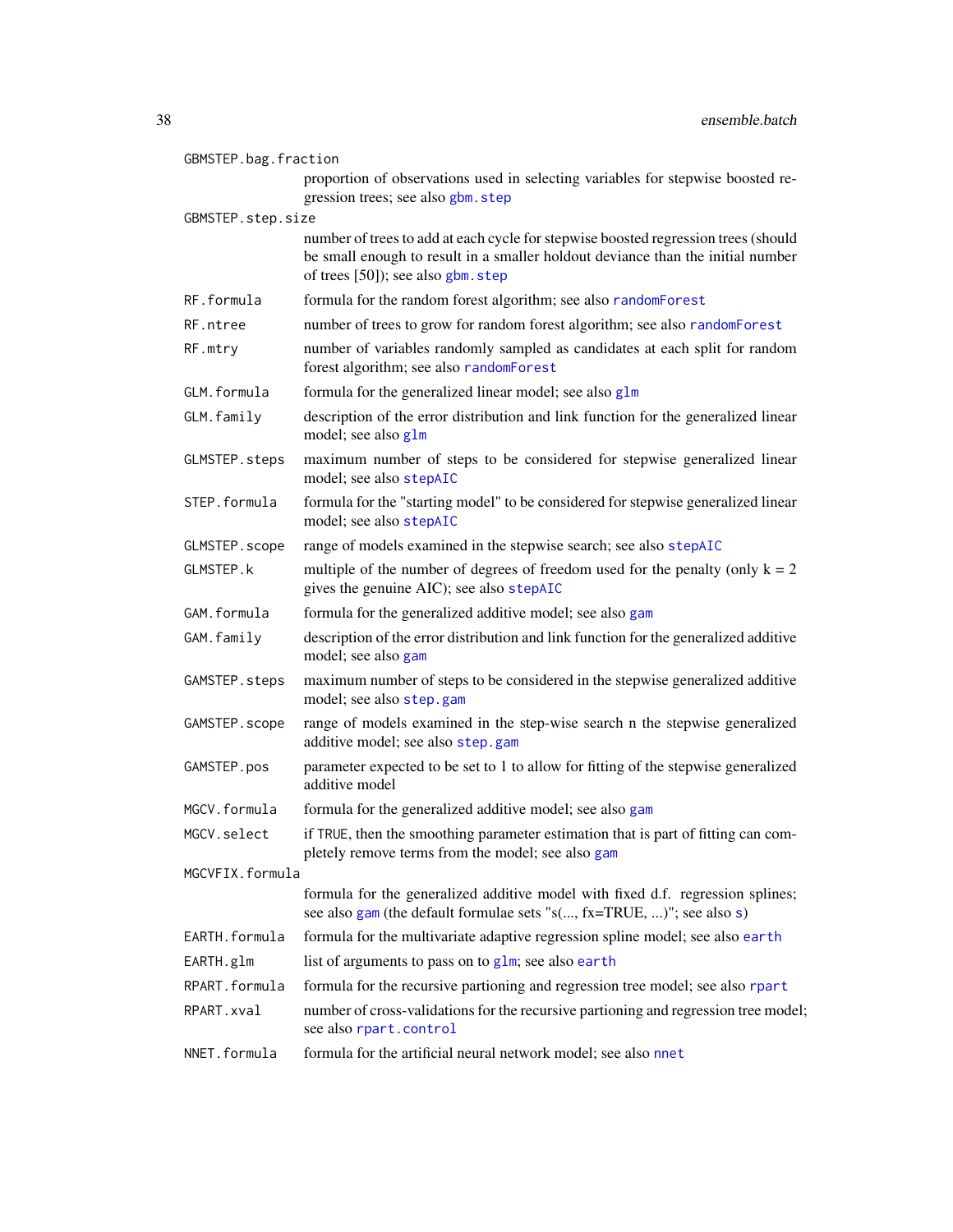| NNET.size           | number of units in the hidden layer for the artificial neural network model; see<br>also nnet                                                                                                    |
|---------------------|--------------------------------------------------------------------------------------------------------------------------------------------------------------------------------------------------|
| NNET.decay          | parameter of weight decay for the artificial neural network model; see also nnet                                                                                                                 |
| FDA.formula         | formula for the flexible discriminant analysis model; see also fda                                                                                                                               |
| SVM.formula         | formula for the support vector machine model; see also ksvm                                                                                                                                      |
| SVME.formula        | formula for the support vector machine model; see also svm                                                                                                                                       |
| GLMNET.nlambda      | The number of lambda values; see also glmnet                                                                                                                                                     |
| GLMNET.class        | Use the predicted class to calculate the mean predictions of GLMNET; see also<br>predict.glmnet                                                                                                  |
| BIOCLIM.O.fraction  |                                                                                                                                                                                                  |
|                     | Fraction of range representing the optimal limits, default value of 0.9 as in the<br>original BIOCLIM software (ensemble.bioclim).                                                               |
| MAHAL.shape         | parameter that influences the transformation of output values of mahal.                                                                                                                          |
| RASTER.species.name |                                                                                                                                                                                                  |
|                     | First part of the names of the raster files, expected to identify the modelled<br>species (or organism).                                                                                         |
| RASTER.stack.name   |                                                                                                                                                                                                  |
|                     | Last part of the names of the raster files, expected to identify the predictor stack<br>used.                                                                                                    |
| positive.filters    |                                                                                                                                                                                                  |
|                     | vector that indicates parts of filenames for files that will be included in the cal-<br>culation of the mean probability values                                                                  |
| negative.filters    |                                                                                                                                                                                                  |
|                     | vector that indicates parts of filenames for files that will not be included in the<br>calculation of the mean probability values                                                                |
| abs.breaks          | Number of breaks in the colouring scheme for absence (only applies to suitability<br>mapping).                                                                                                   |
| pres.breaks         | Number of breaks in the colouring scheme for presence (only applies to suitability<br>mapping).                                                                                                  |
| sd.breaks           | Number of breaks in the colouring scheme for standard deviation (only applies<br>to sd mapping).                                                                                                 |
| р                   | presence points used for calibrating the suitability models, typically available in<br>2-column $(x, y)$ or (lon, lat) dataframe; see also prepareData and extract                               |
| a                   | background points used for calibrating the suitability models, typically available<br>in 2-column $(x, y)$ or (lon, lat) dataframe; see also prepareData and extract                             |
| pt                  | presence points used for evaluating the suitability models, typically available in<br>2-column (lon, lat) dataframe; see also prepareData                                                        |
| at                  | background points used for calibrating the suitability models, typicall available<br>in 2-column (lon, lat) dataframe; see also prepareData and extract                                          |
| threshold           | Threshold value that will be used to distinguish between presence and absence.<br>If $<$ 0, then a threshold value will be calculated from the provided presence $p$<br>and absence a locations. |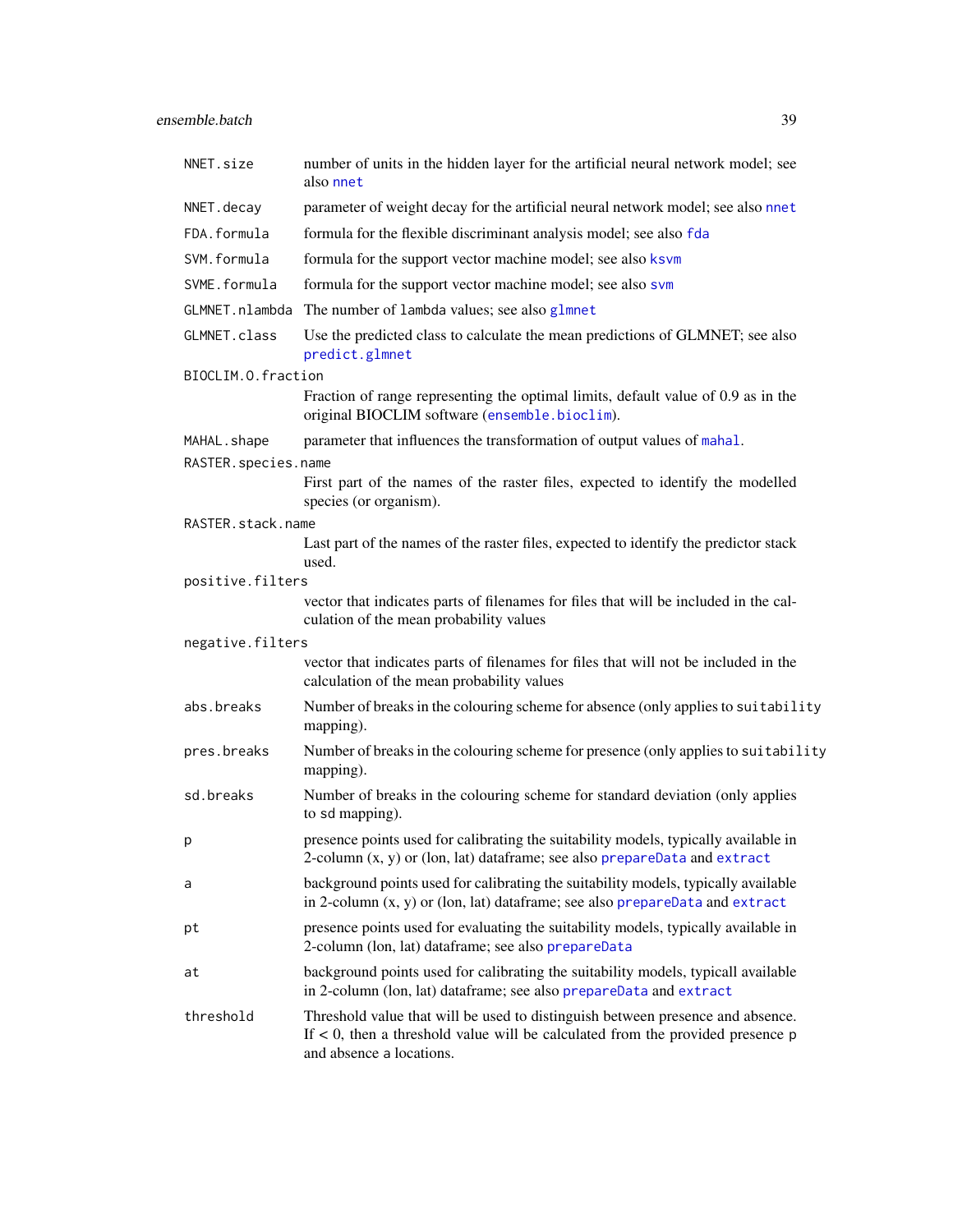| plot.method         | Choice of maps to be plotted: suitability plots suitability maps, presence<br>plots presence-absence maps, count plots count maps (count of number of al-<br>gorithms or number of ensembles predicting presence) and sd plots standard<br>deviation maps. |
|---------------------|------------------------------------------------------------------------------------------------------------------------------------------------------------------------------------------------------------------------------------------------------------|
| dev.new.width       | Width for new graphics device (dev. new). If $< 0$ , then no new graphics device<br>is opened.                                                                                                                                                             |
|                     | dev. new. height Height for new graphics device (dev. new). If $< 0$ , then no new graphics device<br>is opened.                                                                                                                                           |
| main                | main title for the plots.                                                                                                                                                                                                                                  |
| abs.col             | specify colours for absence (see examples on how not to plot areas where the<br>species is predicted absent)                                                                                                                                               |
| pres.col            | specify colours for presence                                                                                                                                                                                                                               |
| sd.col              | specify colours for standard deviation                                                                                                                                                                                                                     |
| absencePresence.col |                                                                                                                                                                                                                                                            |
|                     | specify colours for absence - presence maps (see examples on how not to plot<br>areas where the species is predicted absent)                                                                                                                               |
| count.col           | specify colours for number of algorithms or ensembles (see examples on how<br>not to plot areas where the species is predicted absent)                                                                                                                     |
| maptools.boundaries |                                                                                                                                                                                                                                                            |
|                     | If TRUE, then plot approximate country boundaries wrld_simpl                                                                                                                                                                                               |
| maptools.col        | Colour for approximate country boundaries plotted via wr1d_simpl                                                                                                                                                                                           |
| $\cdots$            | Other items passed to function plot.                                                                                                                                                                                                                       |

# Details

This function allows for batch processing of different species and different environmental RasterStacks. The function makes internal calls to ensemble. spatialThin, ensemble. VIF, [ensemble.calibrate.weights](#page-49-0), [ensemble.calibrate.models](#page-49-1) and [ensemble.raster](#page-76-0).

Different ensemble runs allow for different random selection of k-fold subsets, background locations or spatial thinning of presence locations.

[ensemble.calibrate.weights](#page-49-0) results in a cross-validation procedure whereby the data set is split in calibration and testing subsets and the best weights for the ensemble model are determined (including the possibility for weights  $= 0$ ).

[ensemble.calibrate.models](#page-49-1) is the step whereby models are calibrated using all the available presence data.

[ensemble.raster](#page-76-0) is the final step whereby raster layers are produced for the ensemble model.

Function ensemble.mean results in raster layers that are based on the summary of several ensemble layers: the new ensemble has probability values that are the mean of the probabilities of the different raster layers, the presence-absence threshold is derived for this new ensemble layer, whereas the count reflects the number of ensemble layers where presence was predicted. Note the assumption that input probabilities are scaled between 0 and 1000 (as the output from [ensemble.raster](#page-76-0)), whereas thresholds are based on actual probabilities (scaled between 0 and 1). After the mean probability has been calculated, the niche overlap ([nicheOverlap](#page-0-0)) with the different input layers is calculated.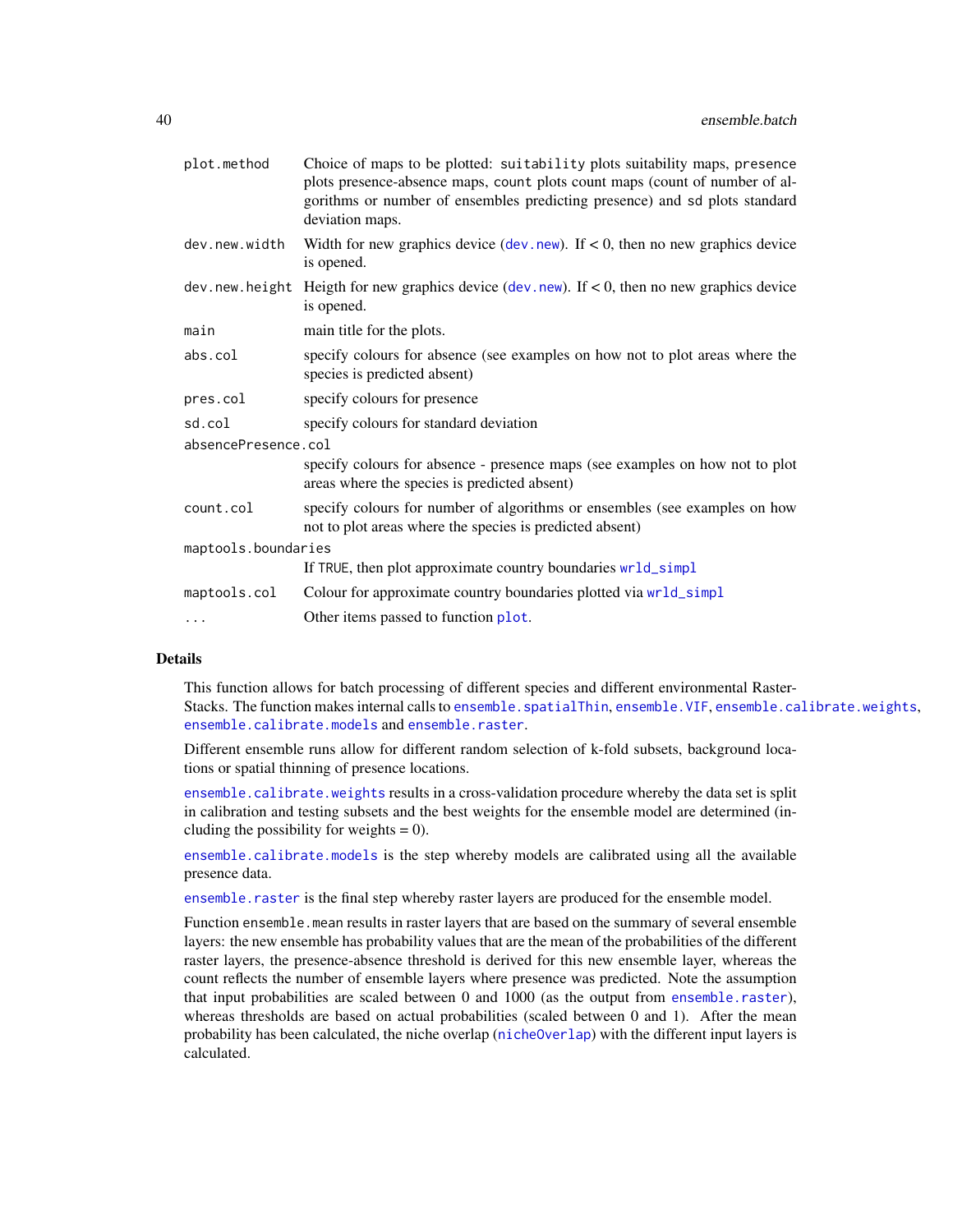### ensemble.batch 41

Function ensemble.plot plots suitability, presence-absence or count maps. In the case of suitability maps, the presence-absence threshold needs to be provide as suitabilities smaller than the threshold will be coloured red to orange, whereas suitabilities larger than the threshold will be coloured light blue to dark blue.

### Value

The function finally results in ensemble raster layers for each species, including the fitted values for the ensemble model, the estimated presence-absence and the count of the number of submodels prediction presence and absence.

### Author(s)

Roeland Kindt (World Agroforestry Centre), Eike Luedeling (World Agroforestry Centre) and Evert Thomas (Bioversity International)

# References

Kindt R. 2018. Ensemble species distribution modelling with transformed suitability values. Environmental Modelling & Software 100: 136-145. [https://doi.org/10.1016/j.envsoft.2017.](https://doi.org/10.1016/j.envsoft.2017.11.009) [11.009](https://doi.org/10.1016/j.envsoft.2017.11.009)

Buisson L, Thuiller W, Casajus N, Lek S and Grenouillet G. 2010. Uncertainty in ensemble forecasting of species distribution. Global Change Biology 16: 1145-1157

# See Also

[ensemble.calibrate.weights](#page-49-0), [ensemble.calibrate.models](#page-49-1), [ensemble.raster](#page-76-0)

```
## Not run:
# based on examples in the dismo package
# get predictor variables
library(dismo)
predictor.files <- list.files(path=paste(system.file(package="dismo"), '/ex', sep=''),
    pattern='grd', full.names=TRUE)
predictors <- stack(predictor.files)
# subset based on Variance Inflation Factors
predictors <- subset(predictors, subset=c("bio5", "bio6",
    "bio16", "bio17", "biome"))
predictors
predictors@title <- "base"
# presence points
presence_file <- paste(system.file(package="dismo"), '/ex/bradypus.csv', sep='')
pres <- read.table(presence_file, header=TRUE, sep=',')
pres[,1] <- rep("Bradypus", nrow(pres))
# choose background points
background <- randomPoints(predictors, n=1000, extf = 1.00)
```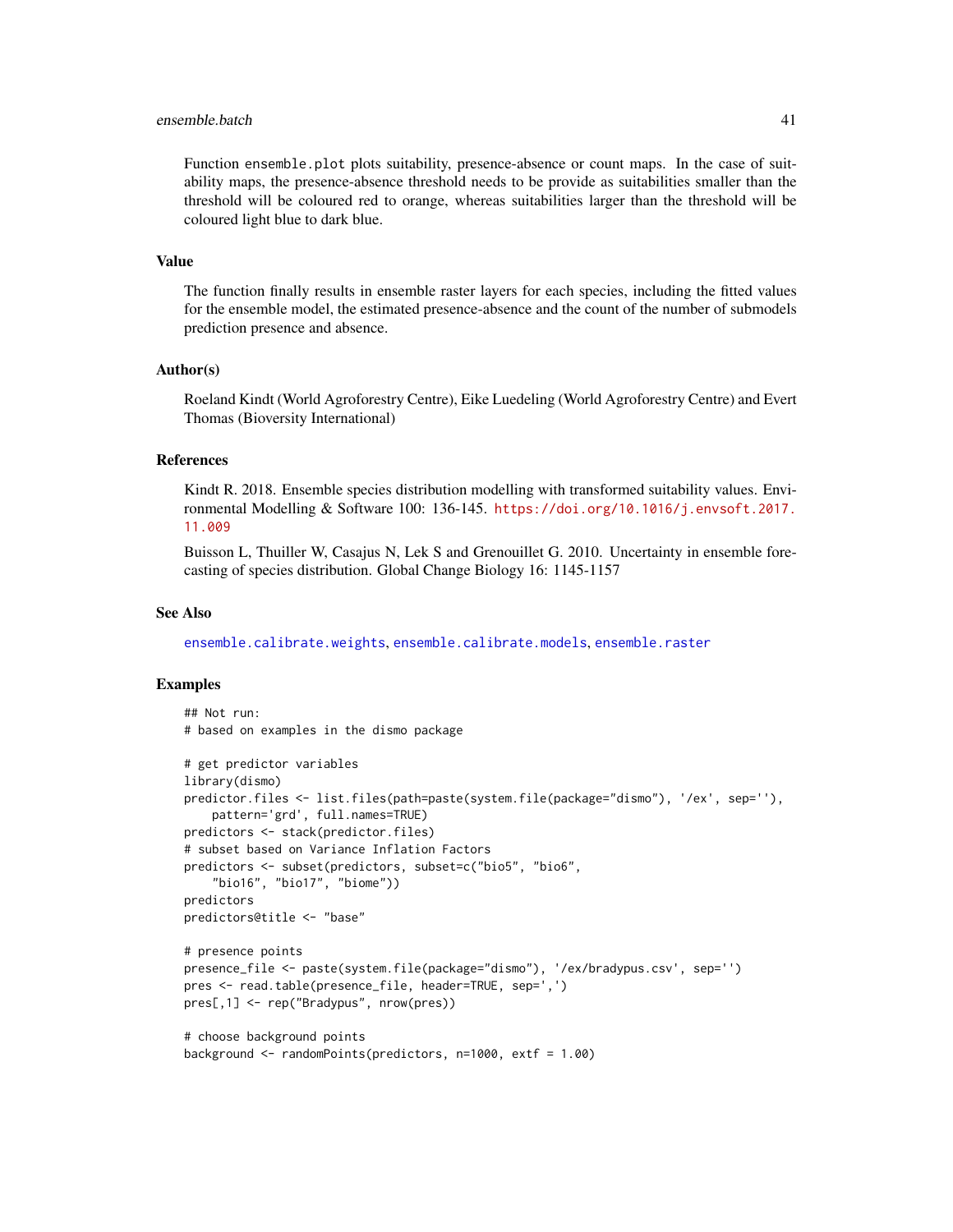```
# north and south for new predictions (as if new climates)
ext2 <- extent(-90, -32, 0, 23)
predictors2 <- crop(predictors, y=ext2)
predictors2 <- stack(predictors2)
predictors2@title <- "north"
ext3 <- extent(-90, -32, -33, 0)
predictors3 <- crop(predictors, y=ext3)
predictors3 <- stack(predictors3)
predictors3@title <- "south"
# fit 3 ensembles with batch processing, choosing the best ensemble model based on the
# average weights of 4-fold split of calibration and testing data
# final models use all available presence data and average weights determined by the
# ensemble.calibrate.weights function (called internally)
# batch processing can handle several species by using 3-column species.presence and
# species.absence data sets
# note that these calculations can take a while
ensemble.nofactors <- ensemble.batch(x=predictors,
    xn=c(predictors, predictors2, predictors3),
    species.presence=pres,
    species.absence=background,
    k.splits=4, k.test=0,
    n.ensembles=3,
    SINK=TRUE,
    layer.drops=c("biome"),
    ENSEMBLE.best=0, ENSEMBLE.exponent=c(1, 2, 3),
    ENSEMBLE.min=0.7,
    MAXENT=1, MAXLIKE=1, GBM=1, GBMSTEP=0, RF=1, GLM=1, GLMSTEP=1, GAM=1,
    GAMSTEP=1, MGCV=1, MGCVFIX=1, EARTH=1, RPART=1, NNET=1, FDA=1,
    SVM=1, SVME=1, GLMNET=1,
    BIOCLIM.O=0, BIOCLIM=1, DOMAIN=1, MAHAL=0, MAHAL01=1,
    PROBIT=TRUE,
    Yweights="BIOMOD",
    formulae.defaults=TRUE)
# summaries for the 3 ensembles for the species
# summaries are based on files in folders ensemble/suitability,
# ensemble/presence and ensemble/count
# ensemble.mean is used internally in ensemble.batch
ensemble.mean(RASTER.species.name="Bradypus", RASTER.stack.name="base",
    p=pres, a=background)
# plot mean suitability without specifying colours
plot1 <- ensemble.plot(RASTER.species.name="Bradypus", RASTER.stack.name="base",
    plot.method="consensussuitability",
    p=pres, a=background, abs.breaks=4, pres.breaks=9)
plot1
# only colour the areas where species is predicted to be present
```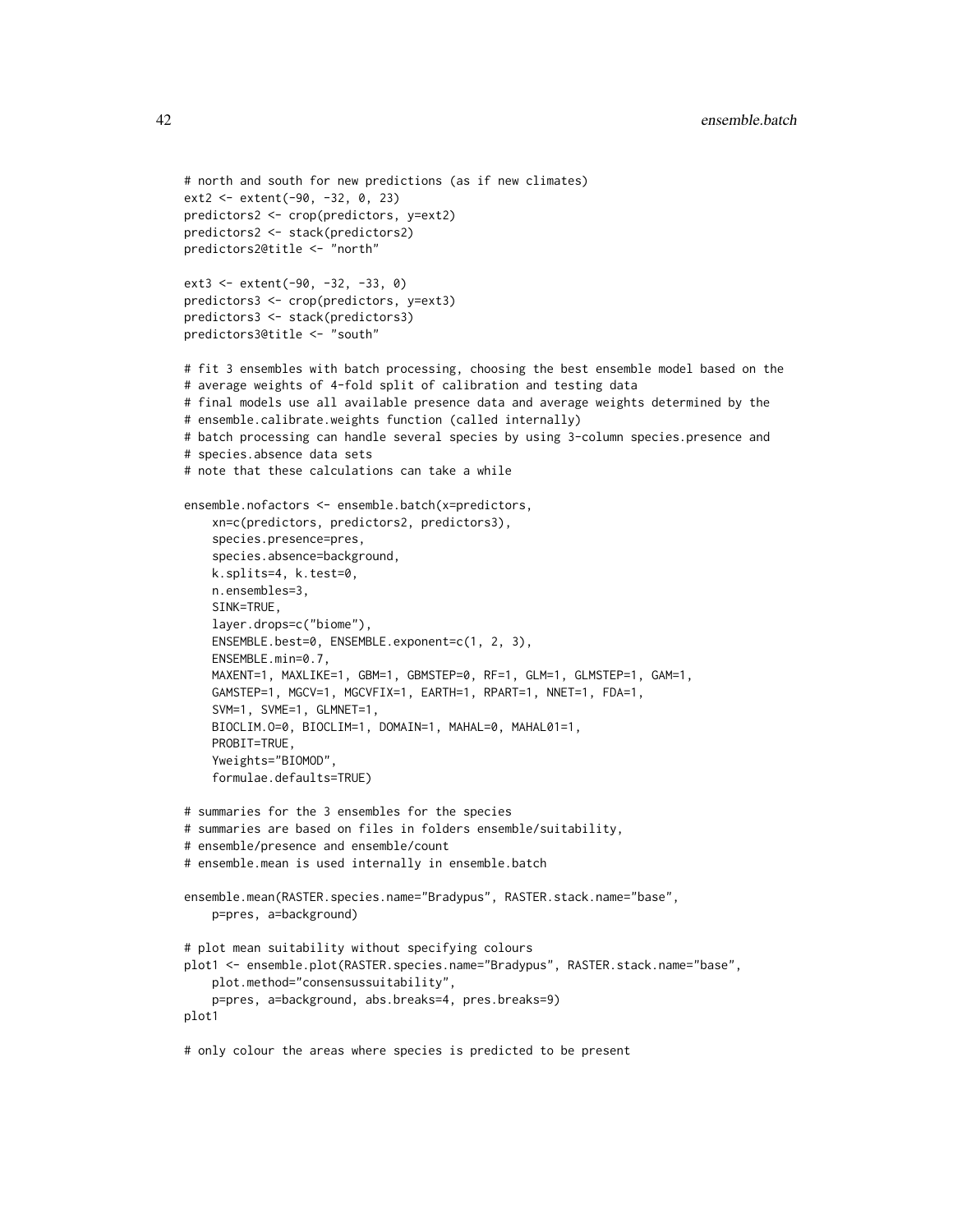```
# option is invoked by having no absence breaks
# same colourscheme as \url{http://www.worldagroforestry.org/atlas-central-america}
LAatlascols <- grDevices::colorRampPalette(c("#FFFF80", "#38E009","#1A93AB", "#0C1078"))
plot2 <- ensemble.plot(RASTER.species.name="Bradypus", RASTER.stack.name="base",
    plot.method="consensussuitability",
    p=pres, a=background, abs.breaks=0, pres.breaks=9, pres.col=LAatlascols(8))
plot2
# only colour the areas where species is predicted to be present
# option is invoked by only setting one colour for absence-presence
plot3 <- ensemble.plot(RASTER.species.name="Bradypus", RASTER.stack.name="base",
    plot.method="consensuspresence",
    absencePresence.col=c("#90EE90"))
# only colour presence area by specifying colours > 0
plot4 <- ensemble.plot(RASTER.species.name="Bradypus", RASTER.stack.name="base",
    plot.method="consensuscount",
    count.col=LAatlascols(3))
## End(Not run)
```
<span id="page-42-0"></span>ensemble.bioclim *Suitability mapping based on the BIOCLIM algorithm*

# <span id="page-42-1"></span>Description

Implementation of the BIOCLIM algorithm more similar to the original BIOCLIM algorithm and software than the implementation through [bioclim](#page-0-0). Function ensemble.bioclim creates the suitability map. Function ensemble.bioclim.object provides the reference values used by the prediction function used by [predict](#page-0-0) .

#### Usage

```
ensemble.bioclim(x = NULL, bioclim.object = NULL,RASTER.object.name = bioclim.object$species.name, RASTER.stack.name = x@title,
   RASTER.format = "raster",
   KML.out = TRUE, KML.blur = 10, KML.maxpixels = 100000,CATCH.OFF = FALSE)
ensemble.bioclim.object(x = NULL, p = NULL, fraction = 0.9,
   quantiles = TRUE,
    species.name = "Species001",
    factors = NULL)
```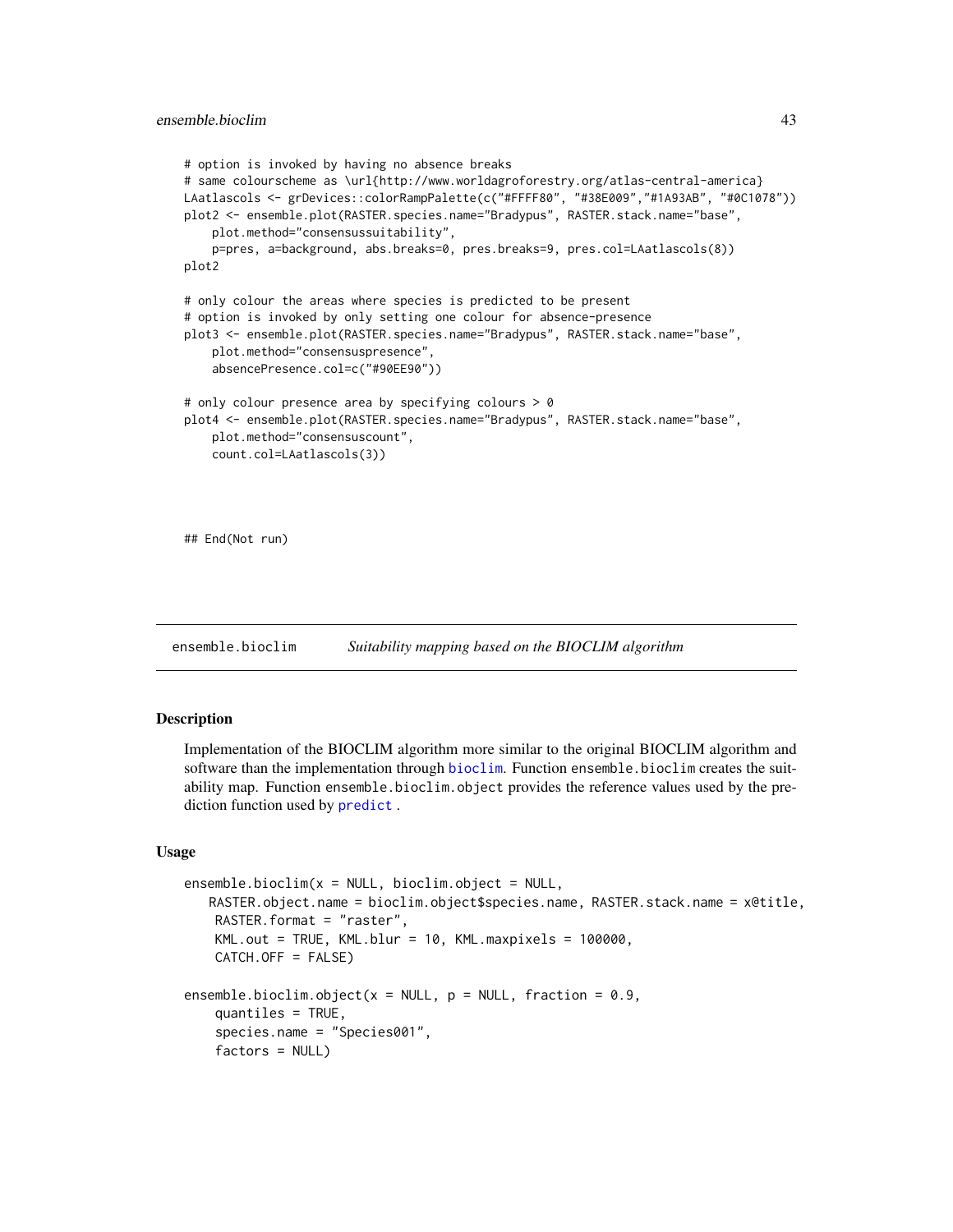# **Arguments**

| RasterStack object (stack) containing all environmental layers for which suit-<br>ability should be calculated, or alternatively a data.frame containing the biocli-<br>matic variables.                                                                                                              |
|-------------------------------------------------------------------------------------------------------------------------------------------------------------------------------------------------------------------------------------------------------------------------------------------------------|
| bioclim.object Object listing optimal and absolute minima and maxima for bioclimatic vari-<br>ables, used by the prediction function that is used internally by predict. This<br>object is created with ensemble.bioclim.object.                                                                      |
| RASTER.object.name                                                                                                                                                                                                                                                                                    |
| First part of the names of the raster file that will be generated, expected to iden-<br>tify the species or crop for which ranges were calculated                                                                                                                                                     |
| RASTER.stack.name                                                                                                                                                                                                                                                                                     |
| Last part of the names of the raster file that will be generated, expected to iden-<br>tify the predictor stack used                                                                                                                                                                                  |
| Format of the raster files that will be generated. See writeFormats and writeRaster.                                                                                                                                                                                                                  |
| If TRUE, then kml files will be saved in a subfolder 'kml/zones'.                                                                                                                                                                                                                                     |
| Integer that results in increasing the size of the PNG image by KML.blur^2,<br>which may help avoid blurring of isolated pixels. See also KML.                                                                                                                                                        |
| Maximum number of pixels for the PNG image that will be displayed in Google<br>Earth. See also KML.                                                                                                                                                                                                   |
| Disable calls to function tryCatch.                                                                                                                                                                                                                                                                   |
| presence points used for calibrating the suitability models, typically available in<br>2-column (lon, lat) dataframe; see also prepareData and extract.                                                                                                                                               |
| Fraction of range representing the optimal limits, default value of 0.9 as in the<br>original BIOCLIM software.                                                                                                                                                                                       |
| If TRUE then optimal limits are calculated as quantiles corresponding to 0.5-fraction/2<br>and 0.5+fraction/2 percentiles. If FALSE then optimal limits are calculated<br>from the normal distribution with mean - cutoff*sd and mean + cutoff*sd<br>with cutoff calculated as qnorm(0.5+fraction/2). |
| Name by which the model results will be saved.                                                                                                                                                                                                                                                        |
| vector that indicates which variables are factors; these variables will be ignored<br>by the BIOCLIM algorithm                                                                                                                                                                                        |
|                                                                                                                                                                                                                                                                                                       |

# Details

Function ensemble.bioclim maps suitability for a species based on optimal (percentiles, typically 5 and 95 percent) and absolute (minimum to maximum) limits for bioclimatic variables. If all values at a given location are within the optimal limits, suitability values are mapped as 1 (suitable). If not all values are within the optimal limits, but all values are within the absolute limits, suitability values are mapped as 0.5 (marginal). If not all values are within the absolute limits, suitability values are mapped as 0 (unsuitable).

Function ensemble.bioclim.object calculates the optimal and absolute limits. Optimal limits are calculated based on the parameter fraction, resulting in optimal limits that correspond to 0.5 fraction/2 and 0.5+fraction/2 (the default value of 0.9 therefore gives a lower limit of 0.05 and a upper limit of 0.95). Two methods are implemented to obtain optimal limits for the lower and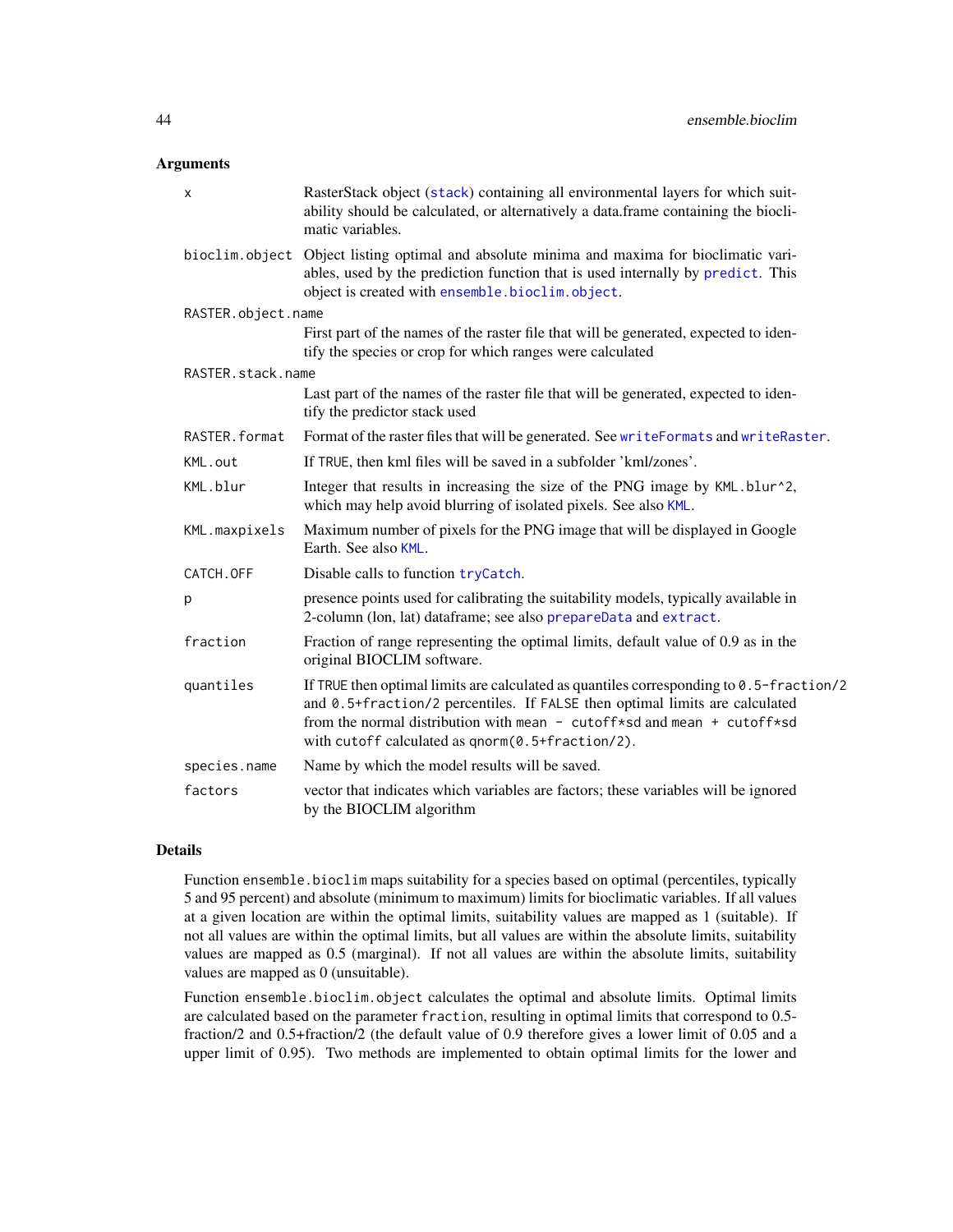upper limits. One method (quantiles = FALSE) uses mean, standard deviation and a cutoff parameter calculated with [qnorm](#page-0-0) (see also [http://openmodeller.sourceforge.net/algorithms/](http://openmodeller.sourceforge.net/algorithms/bioclim.html) [bioclim.html](http://openmodeller.sourceforge.net/algorithms/bioclim.html)). The other method ([quantile](#page-0-0)s  $=$  TRUE) calculates optimal limits via the quantile function. To handle possible asymmetrical distributions better, the second method is used as default.

When x is a RasterStack and point locations are provided, then optimal and absolute limits correspond to the bioclimatic values observed for the locations. When x is RasterStack and point locations are not provided, then optimal and absolute limits correspond to the bioclimatic values of the RasterStack.

Applying to algorithm without providing point locations will provide results that are similar to the [ensemble.novel](#page-72-0) function, whereby areas plotted as not suitable will be the same areas that are novel.

# Value

Function ensemble.bioclim.object returns a list with following objects:

| lower.limits | vector with lower limits for each bioclimatic variable              |
|--------------|---------------------------------------------------------------------|
| upper.limits | vector with upper limits for each bioclimatic variable              |
| minima       | vector with minima for each bioclimatic variable                    |
| maxima       | vector with maxima for each bioclimatic variable                    |
| means        | vector with mean values for each bioclimatic variable               |
| medians      | vector with median values for each bioclimatic variable             |
| sds          | vector with standard deviation values for each bioclimatic variable |
| cutoff       | cutoff value for the normal distribution                            |
| fraction     | fraction of values within the optimal limits                        |
| species.name | name for the species                                                |

# Author(s)

Roeland Kindt (World Agroforestry Centre) with inputs from Trevor Booth (CSIRO)

#### References

Nix HA. 1986. A biogeographic analysis of Australian elapid snakes. In: Atlas of Elapid Snakes of Australia. (Ed.) R. Longmore, pp. 4-15. Australian Flora and Fauna Series Number 7. Australian Government Publishing Service: Canberra.

Booth TH, Nix HA, Busby JR and Hutchinson MF. 2014. BIOCLIM: the first species distribution modelling package, its early applications and relevance to most current MAXENT studies. Diversity and Distributions 20: 1-9

# See Also

[bioclim](#page-0-0), [ensemble.bioclim.graph](#page-46-0) and [ensemble.novel](#page-72-0)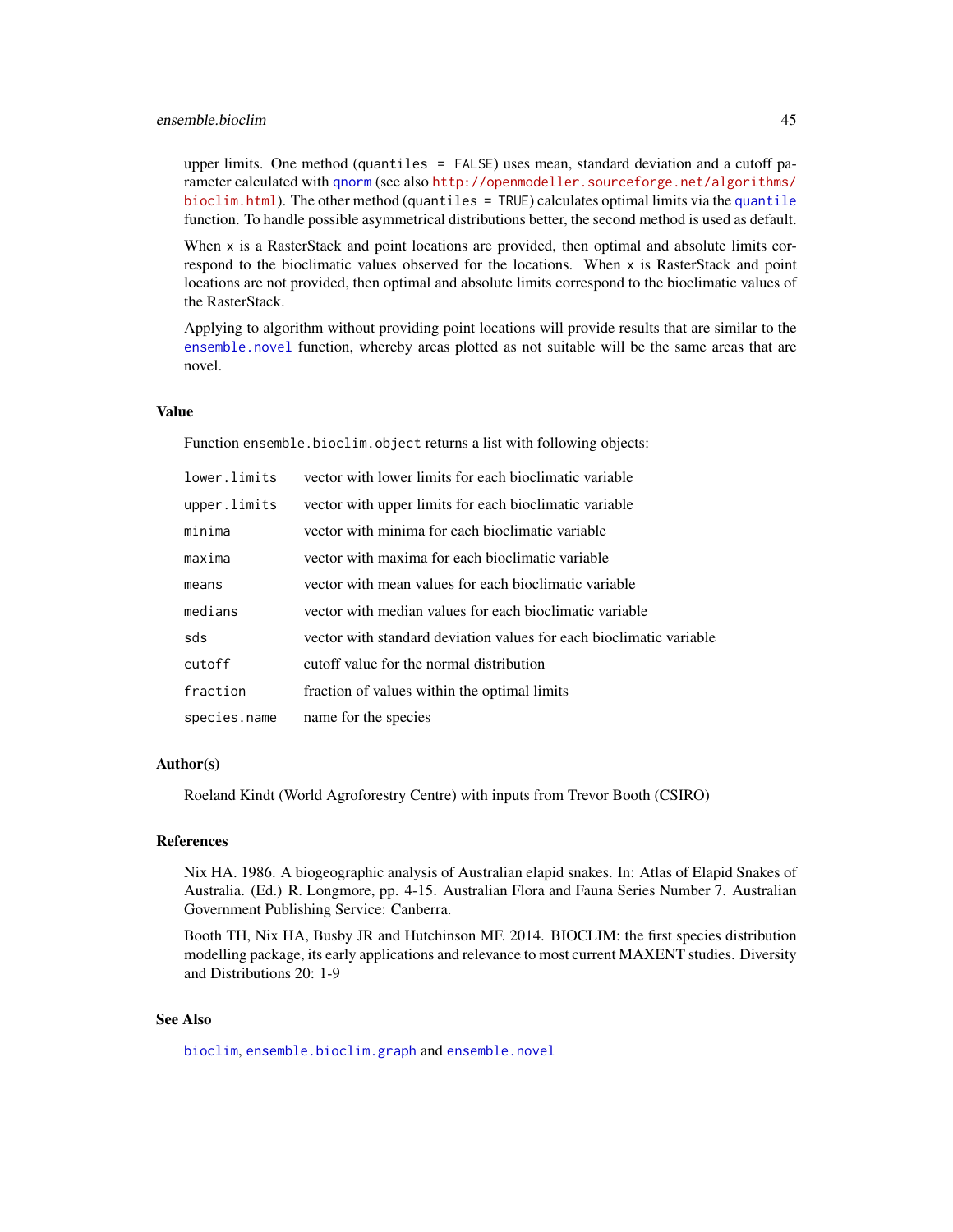```
## Not run:
# get predictor variables
library(dismo)
predictor.files <- list.files(path=paste(system.file(package="dismo"), '/ex', sep=''),
    pattern='grd', full.names=TRUE)
predictors <- stack(predictor.files)
# subset based on Variance Inflation Factors
predictors <- subset(predictors, subset=c("bio5", "bio6",
    "bio16", "bio17", "biome"))
predictors
predictors@title <- "base"
# presence points
presence_file <- paste(system.file(package="dismo"), '/ex/bradypus.csv', sep='')
pres <- read.table(presence_file, header=TRUE, sep=',')[,-1]
background <- dismo::randomPoints(predictors, n=100)
colnames(background)=c('lon', 'lat')
pres.dataset <- data.frame(extract(predictors, y=pres))
names(pres.dataset) <- names(predictors)
pres.dataset$biome <- as.factor(pres.dataset$biome)
Bradypus.bioclim <- ensemble.bioclim.object(predictors, quantiles=T,
    p=pres, factors="biome", species.name="Bradypus")
Bradypus.bioclim
# obtain the same results with a data.frame
Bradypus.bioclim2 <- ensemble.bioclim.object(pres.dataset, quantiles=T,
    species.name="Bradypus")
Bradypus.bioclim2
# obtain results for entire rasterStack
Bradypus.bioclim3 <- ensemble.bioclim.object(predictors, p=NULL, quantiles=T,
    factors="biome", species.name="America")
Bradypus.bioclim3
ensemble.bioclim(x=predictors, bioclim.object=Bradypus.bioclim, KML.out=T)
ensemble.bioclim(x=predictors, bioclim.object=Bradypus.bioclim3, KML.out=T)
par.old <- graphics::par(no.readonly=T)
graphics::par(mfrow=c(1,2))
rasterfull1 <- paste("ensembles//Bradypus_base_BIOCLIM_orig", sep="")
raster::plot(raster(rasterfull1), breaks=c(-0.1, 0, 0.5, 1),
    col=c("grey", "blue", "green"), main="original method")
rasterfull2 <- paste("ensembles//America_base_BIOCLIM_orig", sep="")
raster::plot(raster(rasterfull2), breaks=c(-0.1, 0, 0.5, 1),
    col=c("grey", "blue", "green"), main="America")
```

```
graphics::par(par.old)
```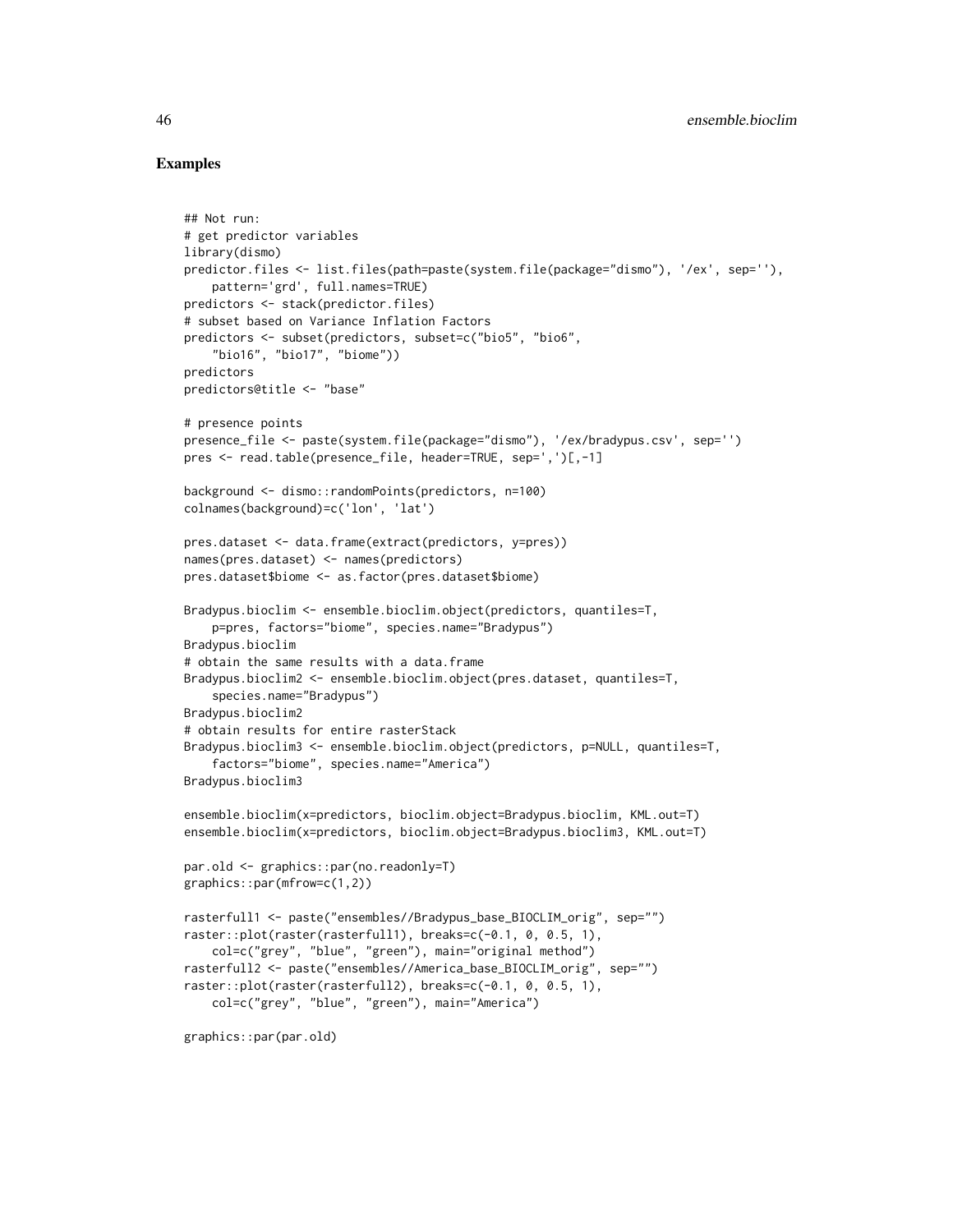```
# compare with implementation bioclim in dismo
bioclim.dismo <- bioclim(predictors, p=pres)
rasterfull2 <- paste("ensembles//Bradypus_base_BIOCLIM_dismo", sep="")
raster::predict(object=predictors, model=bioclim.dismo, na.rm=TRUE,
    filename=rasterfull2, progress='text', overwrite=TRUE)
par.old <- graphics::par(no.readonly=T)
graphics::par(mfrow=c(1,2))
raster::plot(raster(rasterfull1), breaks=c(-0.1, 0, 0.5, 1),
    col=c("grey", "blue", "green"), main="original method")
raster::plot(raster(rasterfull2), main="dismo method")
graphics::par(par.old)
# use dummy variables to deal with factors
predictors <- stack(predictor.files)
biome.layer <- predictors[["biome"]]
biome.layer
ensemble.dummy.variables(xcat=biome.layer, most.frequent=0, freq.min=1,
    overwrite=TRUE)
predictor.files <- list.files(path=paste(system.file(package="dismo"), '/ex', sep=''),
    pattern='grd', full.names=TRUE)
predictors <- stack(predictor.files)
predictors.dummy <- subset(predictors, subset=c("biome_1", "biome_2", "biome_3",
    "biome_4", "biome_5", "biome_7", "biome_8", "biome_9", "biome_10",
    "biome_12", "biome_13", "biome_14"))
predictors.dummy
predictors.dummy@title <- "base_dummy"
Bradypus.dummy <- ensemble.bioclim.object(predictors.dummy, quantiles=T,
    p=pres, species.name="Bradypus")
Bradypus.dummy
ensemble.bioclim(x=predictors.dummy, bioclim.object=Bradypus.dummy, KML.out=F)
par.old <- graphics::par(no.readonly=T)
graphics::par(mfrow=c(1,2))
rasterfull3 <- paste("ensembles//Bradypus_base_dummy_BIOCLIM_orig", sep="")
raster::plot(raster(rasterfull1), breaks=c(-0.1, 0, 0.5, 1), col=c("grey", "blue", "green"),
    main="numeric predictors")
raster::plot(raster(rasterfull3), breaks=c(-0.1, 0, 0.5, 1), col=c("grey", "blue", "green"),
    main="dummy predictors")
graphics::par(par.old)
## End(Not run)
```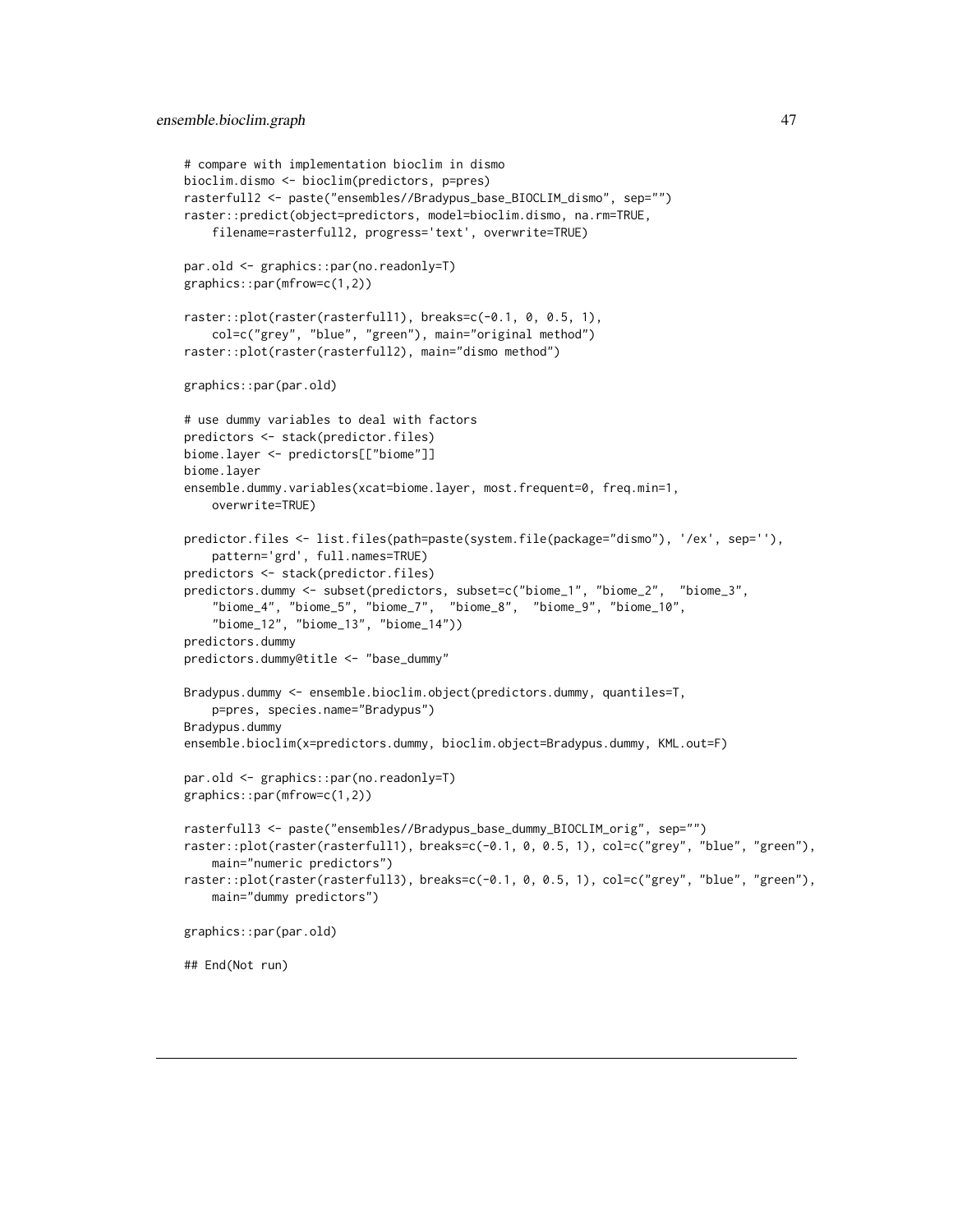ensemble.bioclim.graph

# Description

The main graph function makes graphs that show mean, median, minimum, maximum and lower and upper limits for species or climates. The ensemble.bioclim.graph.data function creates input data, using [ensemble.bioclim.object](#page-42-1) internally.

# Usage

```
ensemble.bioclim.graph(graph.data = NULL, focal.var = NULL,
   species.climates.subset = NULL, cols = NULL,
   var.multiply = 1.0, ref.lines = TRUE)
ensemble.bioclim.graph.data(
   x=NULL, p=NULL, fraction = 0.9,
   species.climate.name="Species001_base", factors = NULL)
```
# Arguments

| graph.data              | Input data with same variables as created by ensemble.bioclim.graph                                                                                                 |
|-------------------------|---------------------------------------------------------------------------------------------------------------------------------------------------------------------|
| focal.var               | Bioclimatic variable to be plotted in the graph                                                                                                                     |
| species.climates.subset |                                                                                                                                                                     |
|                         | Character vector with subset of names of species and climates to be plotted in<br>the graph (if not provided, then all species and climates will be plotted).       |
| cols                    | colours for the different species and climates                                                                                                                      |
| var.multiply            | multiplier for the values to be plotted; 0.1 should be used if the bioclimatic vari-<br>able was multiplied by 10 in the raster layers as in WorldClim and AFRICLIM |
| ref.lines               | If TRUE, then horizontal reference lines will be added for the minimum and max-<br>imum values of the species or climate plotted on the extreme left in the graph   |
| X                       | RasterStack object (stack) containing all environmental layers for which statis-<br>tics should be calculated; see also ensemble.bioclim.                           |
| p                       | presence points used for calibrating the suitability models, typically available in<br>2-column (lon, lat) dataframe; see also ensemble.bioclim.                    |
| fraction                | Fraction of range representing the optimal limits, default value of 0.9 as in the<br>original BIOCLIM software; see also ensemble.bioclim.                          |
| species.climate.name    |                                                                                                                                                                     |
|                         | Name for the species or climate that will be used as label in the graph.                                                                                            |
| factors                 | vector that indicates which variables are factors; these variables will be ignored<br>by the BIOCLIM algorithm; see also ensemble.bioclim.                          |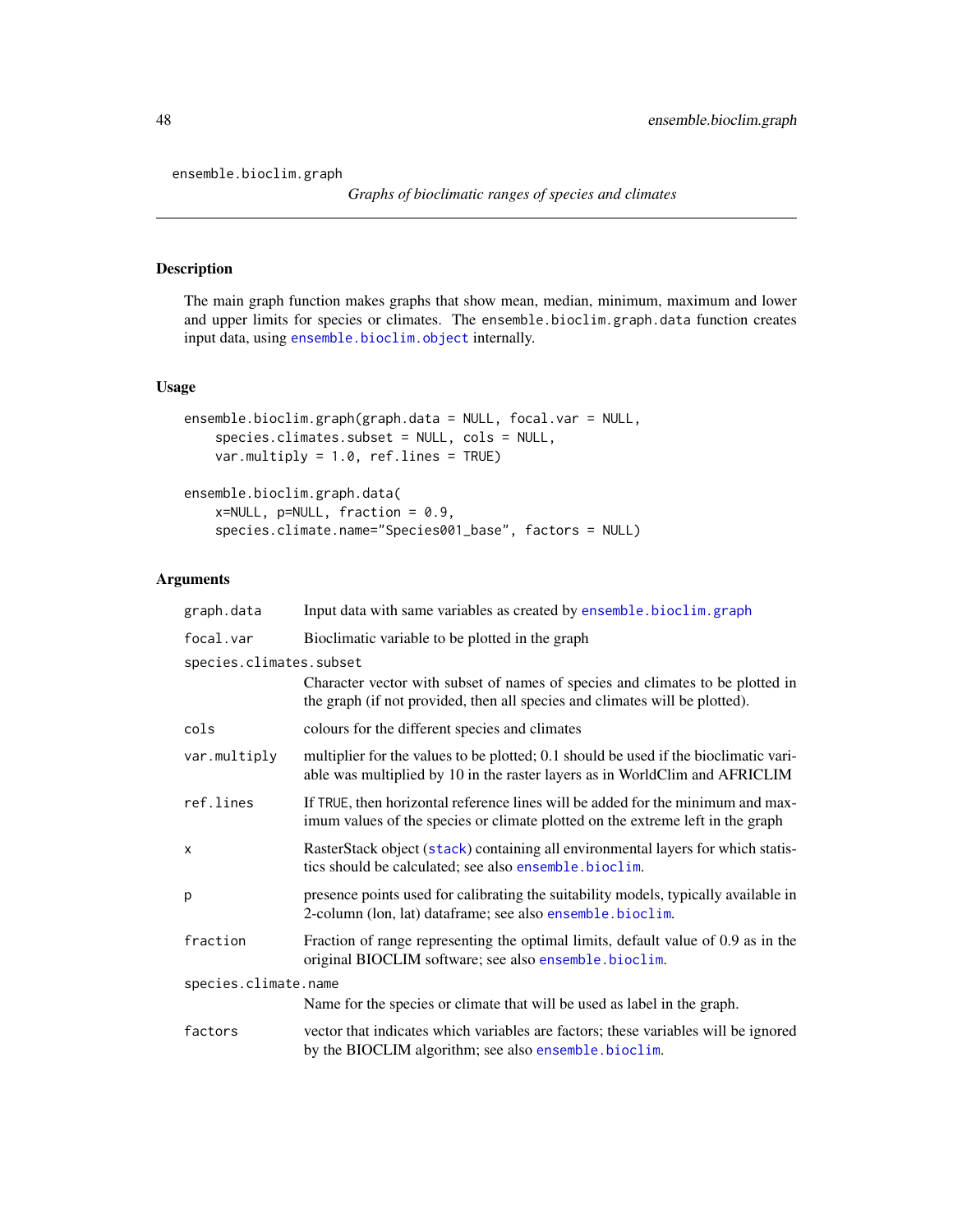### Details

The function creates a graph that shows mean, median, minimum, maximum and upper and lower limits for a range of species and climates. The graph can be useful in interpreting results of [ensemble.bioclim](#page-42-0) or [ensemble.novel](#page-72-0).

In the graphs, means are indicated by an asterisk (pch=8 and medians as larger circles (pch=1)).

### Value

function ensemble.bioclim.graph.data creates a data frame, function codeensemble.bioclim.graph allows for plotting.

### Author(s)

Roeland Kindt (World Agroforestry Centre)

### See Also

[ensemble.bioclim](#page-42-0)

### Examples

## Not run:

```
# get predictor variables
library(dismo)
predictor.files <- list.files(path=paste(system.file(package="dismo"), '/ex', sep=''),
    pattern='grd', full.names=TRUE)
predictors <- stack(predictor.files)
# subset based on Variance Inflation Factors
predictors <- subset(predictors, subset=c("bio5", "bio6",
    "bio16", "bio17", "biome"))
predictors
predictors@title <- "base"
# presence points
presence_file <- paste(system.file(package="dismo"), '/ex/bradypus.csv', sep='')
pres <- read.table(presence_file, header=TRUE, sep=',')[,-1]
# climates for north and south (use same process for future climates)
ext2 <- extent(-90, -32, 0, 23)
predictors2 <- crop(predictors, y=ext2)
predictors2 <- stack(predictors2)
predictors2@title <- "north"
ext3 <- extent(-90, -32, -33, 0)
predictors3 <- crop(predictors, y=ext3)
predictors3 <- stack(predictors3)
predictors3@title <- "south"
graph.data1 <- ensemble.bioclim.graph.data(predictors, p=pres,
    factors="biome", species.climate.name="Bradypus")
```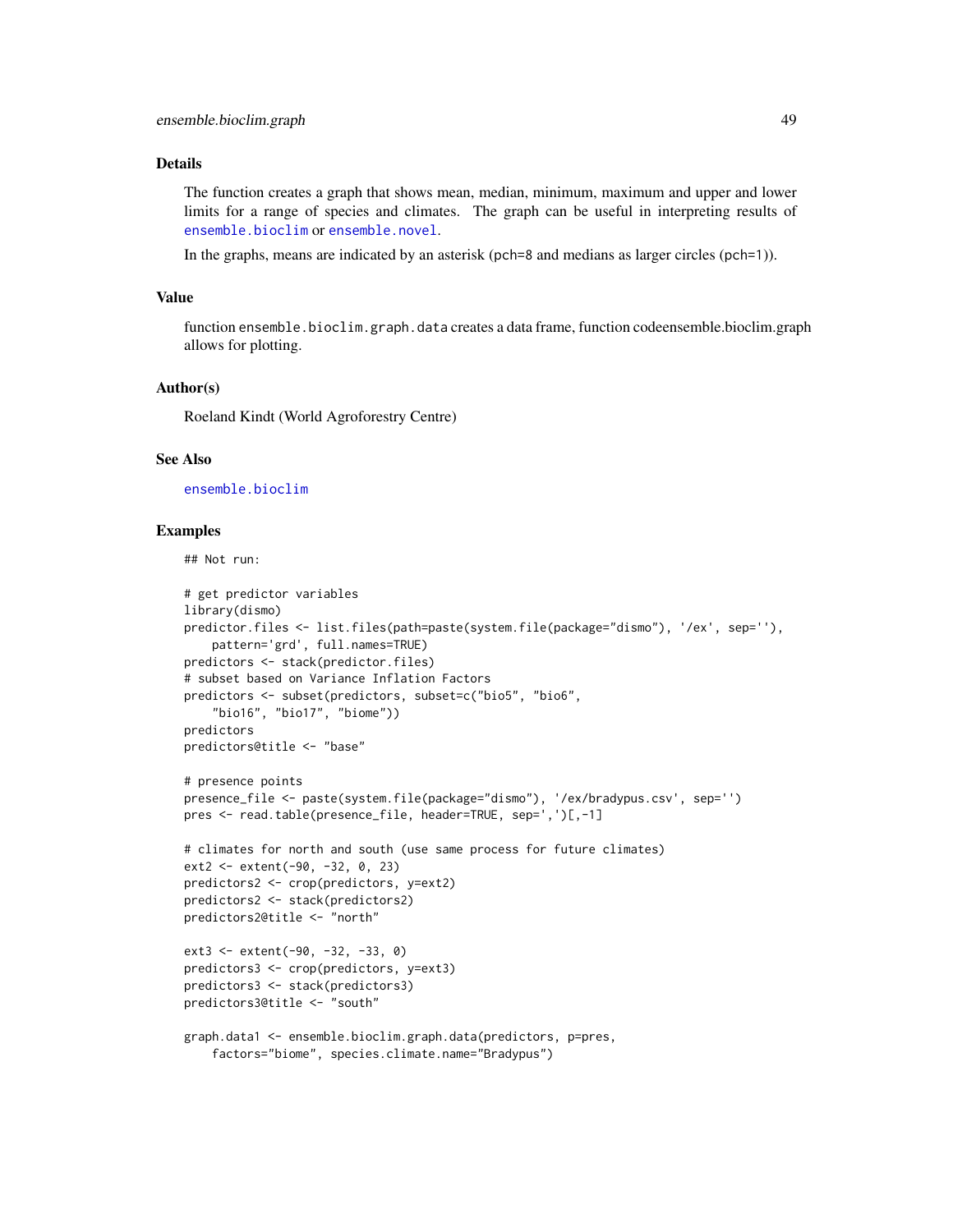```
graph.data2 <- ensemble.bioclim.graph.data(predictors, p=NULL,
    factors="biome", species.climate.name="baseline")
graph.data3 <- ensemble.bioclim.graph.data(predictors2, p=NULL,
    factors="biome", species.climate.name="north")
graph.data4 <- ensemble.bioclim.graph.data(predictors3, p=NULL,
    factors="biome", species.climate.name="south")
graph.data.all <- rbind(graph.data1, graph.data2, graph.data3, graph.data4)
par.old <- graphics::par(no.readonly=T)
graphics::par(mfrow=c(2, 2))
ensemble.bioclim.graph(graph.data.all, focal.var="bio5",
    var.multiply=0.1, cols=c("black", rep("blue", 3)))
ensemble.bioclim.graph(graph.data.all, focal.var="bio6",
    var.multiply=0.1, cols=c("black", rep("blue", 3)))
ensemble.bioclim.graph(graph.data.all, focal.var="bio16",
    var.multiply=1.0, cols=c("black", rep("blue", 3)))
ensemble.bioclim.graph(graph.data.all, focal.var="bio17",
    var.multiply=1.0, cols=c("black", rep("blue", 3)))
graphics::par(par.old)
## End(Not run)
```

```
ensemble.calibrate.models
```
*Suitability mapping based on ensembles of modelling algorithms: calibration of models and weights*

# <span id="page-49-0"></span>Description

The basic function ensemble.calibrate.models allows to evaluate different algorithms for (species) suitability modelling, including maximum entropy (MAXENT), boosted regression trees, random forests, generalized linear models (including stepwise selection of explanatory variables), generalized additive models (including stepwise selection of explanatory variables), multivariate adaptive regression splines, regression trees, artificial neural networks, flexible discriminant analysis, support vector machines, the BIOCLIM algorithm, the DOMAIN algorithm and the Mahalanobis algorithm. These sets of functions were developed in parallel with the biomod2 package, especially for inclusion of the maximum entropy algorithm, but also to allow for a more direct integration with the BiodiversityR package, more direct handling of model formulae and greater focus on mapping. Researchers and students of species distribution are strongly encouraged to familiarize themselves with all the options of the BIOMOD and dismo packages.

## Usage

```
ensemble.calibrate.models(x = NULL, p = NULL, a = NULL, an = 1000, excludep = FALSE,
   k = 0, pt = NULL, at = NULL, SSB.reduce = FALSE, CIRCLES.d = 250000,
   TrainData = NULL, TestData = NULL,
```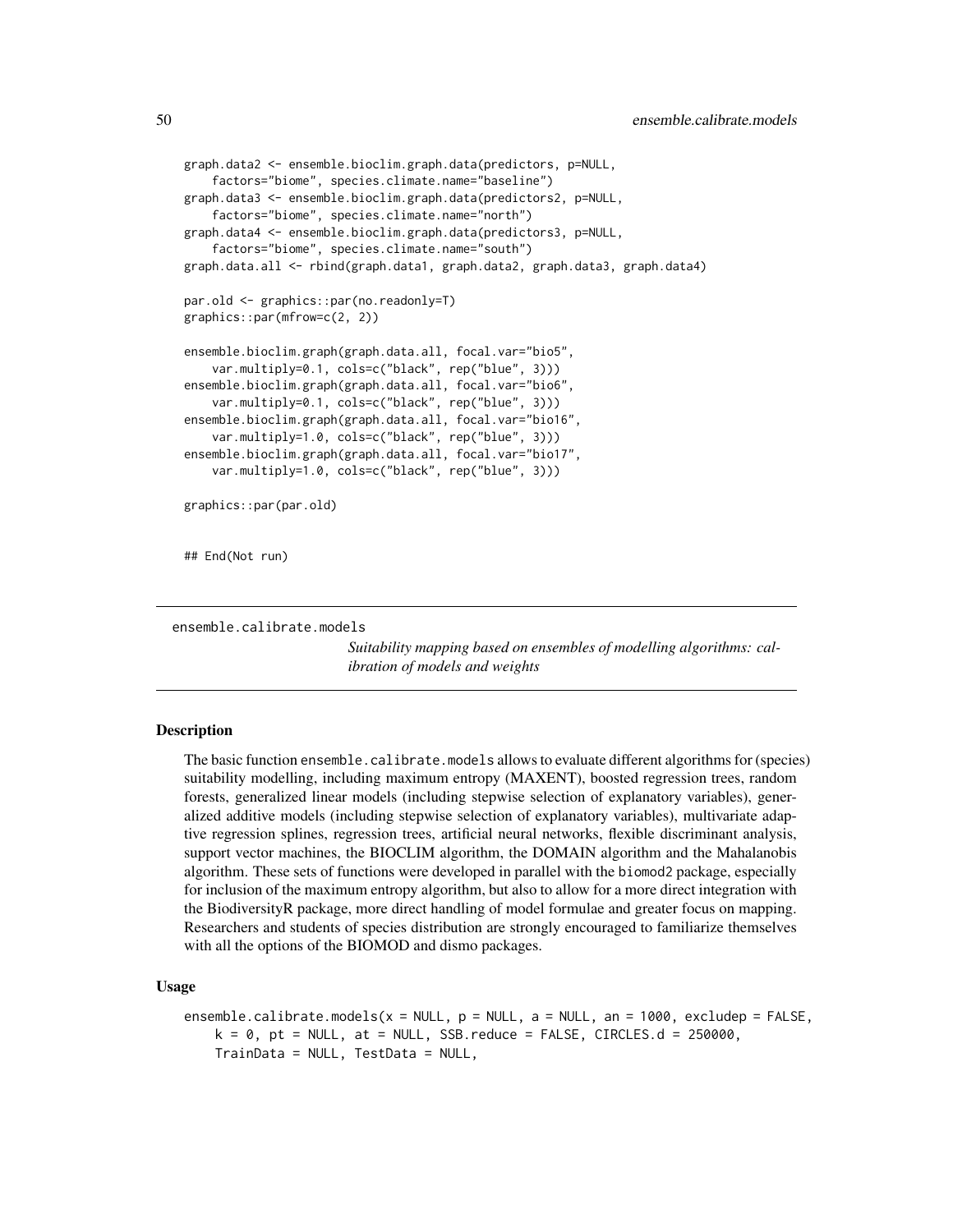```
VIF = FALSE, COR = FALSE,
   SINK = FALSE, PLOTS = FALSE, CATCH.OFF = FALSE,
   threshold.method = "spec_sens", threshold.sensitivity = 0.9,
   threshold.PresenceAbsence = FALSE,
   evaluations.keep = FALSE,
   models.list = NULL, models.keep = FALSE,
   models.save = FALSE, species.name = "Species001",
   ENSEMBLE.tune = FALSE,ENSEMBLE.best = 0, ENSEMBLE.min = 0.7, ENSEMBLE.exponent = 1,
   ENSEMBLE.weight.min = 0.05,
   input.weights = NULL,
   MAXENT = 1, MAXLIKE = 1, GBM = 1, GBMSTEP = 1, RF = 1, GLM = 1, GLMSTEP = 1,
   GAM = 1, GAMSTEP = 1, MGCV = 1, MGCVFIX = 0, EARTH = 1,
   RPART = 1, NNET = 1, FDA = 1, SVM = 1, SVME = 1, GLMNET = 1,
   BIOCLIM.O = 0, BIOCLIM = 1, DOMAIN = 1, MAHAL = 1, MAHAL01 = 1,
   PROBIT = FALSE,
   Yweights = "BIOMOD",
   layer.drops = NULL, factors = NULL, dummy.vars = NULL,
   formulae.defaults = TRUE, maxit = 100,
   MAXENT.a = NULL, MAXENT can = 10000,MAXENT.path = paste(getwd(), "/models/maxent_", species.name, sep=""),
   MAXLIKE.formula = NULL, MAXLIKE.method = "BFGS",
   GBM.formula = NULL, GBM.n.trees = 2001,
   GBMSTEP.gbm.x = 2:(ncol(TrainData.vars)+1), GBMSTEP.tree.complexity = 5,
   GBMSTEP.learning.rate = 0.005, GBMSTEP.bag.fraction = 0.5,
   GBMSTEP.step.size = 100,
   RF.formula = NULL, RF.ntree = 751,
   RF.mtry = floor(sqrt(ncol(TrainData.vars))),
   GLM.formula = NULL, GLM.family = binomial(link = "logit"),
   GLMSTEP.steps = 1000, STEP.formula = NULL, GLMSTEP.scope = NULL,
   GLMSTEP.k = 2,GAM.formula = NULL, GAM.family = binomial(link = "logit"),
   GAMSTEP.steps = 1000, GAMSTEP.scope = NULL, GAMSTEP.pos = 1,
   MGCV.formula = NULL, MGCV.select = FALSE,
   MGCVFIX.formula = NULL,
   EARTH.formula = NULL,
   EARTH.glm = list(family = binomial(link = "logit"), maxit = maxit),
   RPART.formula = NULL, RPART.xval = 50,
   NNET.formula = NULL, NNET.size = 8, NNET.decay = 0.01,
   FDA.formula = NULL,
   SVM.formula = NULL,
   SVME.formula = NULL,
   GLMNET.nlambda = 100, GLMNET.class = FALSE,
   BIOCLIM.O.fraction = 0.9,
   MAHAL.shape = 1)ensemble.calibrate.weights(x = NULL, p = NULL,
   a = NULL, an = 1000,
```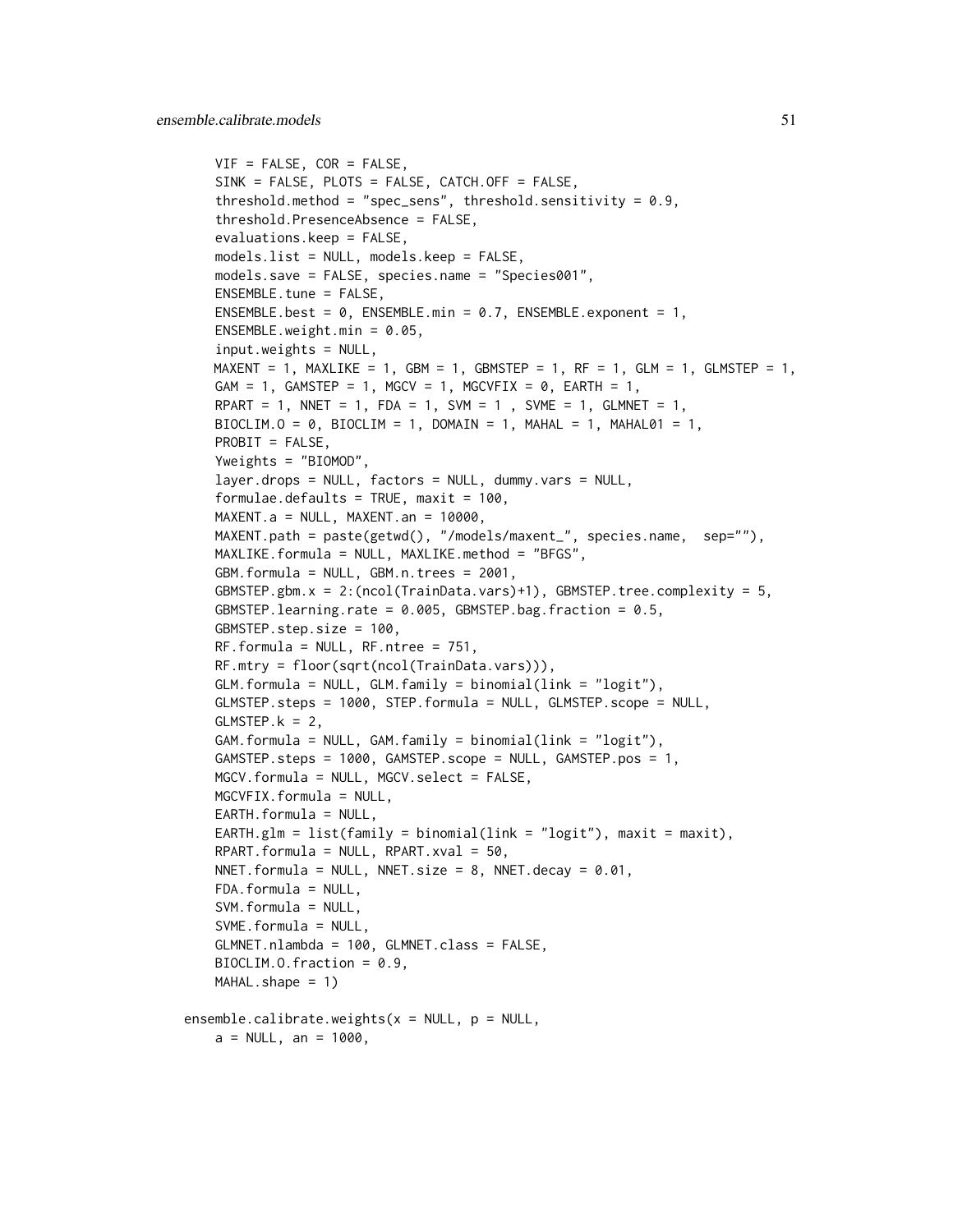```
get.block = FALSE,
SSB.reduce = FALSE, CIRCLES.d = 100000,
excludep = FALSE,
k = 4,
VIF = FALSE, COR = FALSE,
SINK = FALSE, PLOTS = FALSE, CATCH.OFF = FALSE,
data\text{.keep} = FALSE,species.name = "Species001",
threshold.method = "spec_sens", threshold.sensitivity = 0.9,
threshold.PresenceAbsence = FALSE,
ENSEMBLE.tune = FALSE,
ENSEMBLE.best = 0, ENSEMBLE.min = 0.7, ENSEMBLE.exponent = 1,
ENSEMBLE.weight.min = 0.05,
input.weights = NULL,MAXENT = 1, MAXLIKE = 1, GBM = 1, GBMSTEP = 1, RF = 1, GLM = 1, GLMSTEP = 1,
GAM = 1, GAMSTEP = 1, MGCV = 1, MGCVFIN = 0, EARTH = 1,
RPART = 1, NNET = 1, FDA = 1, SVM = 1, SVME = 1, GLMNET = 1,
BIOCLIM.O = 0, BIOCLIM = 1, DOMAIN = 1, MAHAL = 1, MAHAL01 = 1,
PROBIT = FALSE,
Yweights = "BIOMOD",
layer.drops = NULL, factors = NULL, dummy.vars = NULL,
formulae.defaults = TRUE, maxit = 100,
MAXENT.a = NULL, MAXENT.an = 10000,
MAXENT.path = paste(getwd(), "/models/maxent_", species.name, sep=""),
MAXLIKE.formula = NULL, MAXLIKE.method = "BFGS",GBM.formula = NULL, GBM.n.trees = 2001,
GBMSTEP.gbm.x = 2:(length(var.names)+1), GBMSTEP.tree.complexity = 5,
GBMSTEP.learning.rate = 0.005,
GBMSTEP.bag.fraction = 0.5, GBMSTEP.step.size = 100,
RF.formula = NULL, RF.ntree = 751, RF.mtry = floor(sqrt(length(var.names))),
GLM. formula = NULL, GLM. family = binomial(link = "logit"),
GLMSTEP.steps = 1000, STEP.formula = NULL, GLMSTEP.scope = NULL, GLMSTEP.k = 2,
GAM.formula = NULL, GAM.family = binomial(link = "logit"),GAMSTEP.steps = 1000, GAMSTEP.scope = NULL, GAMSTEP.pos = 1,
MGCV.formula = NULL, MGCV.select = FALSE,
MGCVFIX.formula = NULL,
EARTH.formula = NULL,EARTH.glm = list(family = binomial(link = "logit"), maxit = maxit),
RPART.formula = NULL, RPART.xval = 50,
NNET.formula = NULL, NNET.size = 8, NNET.decay = 0.01,
FDA.formula = NULL,
SVM.formula = NULL,
SWME.format = NULL,
GLMNET.nlambda = 100, GLMNET.class = FALSE,
BIOCLIM.O.fraction = 0.9,
MAHAL.shape = 1)
```
ensemble.calibrate.models.gbm( $x = NULL$ ,  $p = NULL$ ,  $a = NULL$ , an = 1000, excludep = FALSE,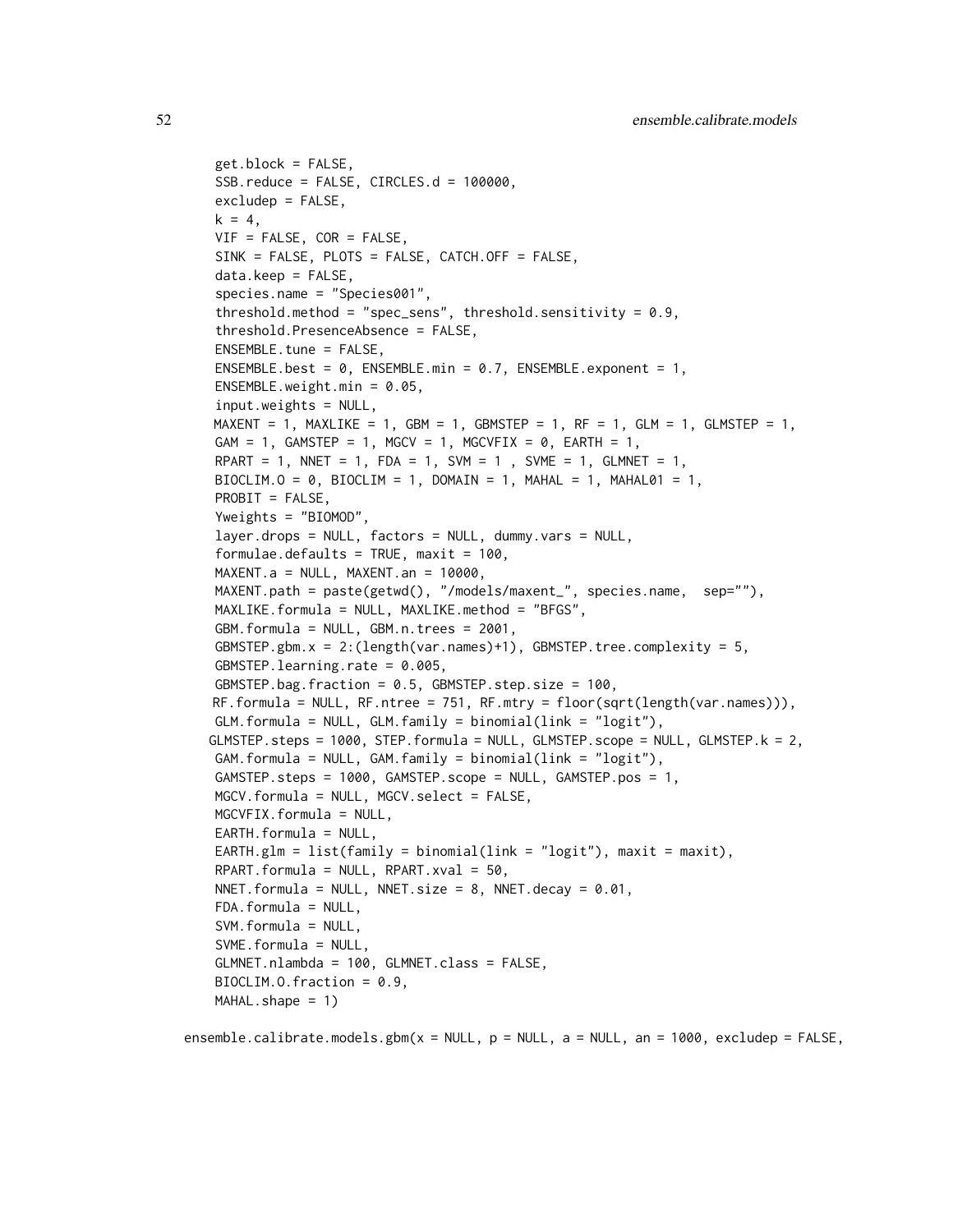```
k = 4,
   TrainData = NULL,
   VIF = FALSE, COR = FALSE,SINK = FALSE, PLOTS = FALSE,
   species.name = "Species001",
   Yweights = "BIOMOD",
   layer.drops = NULL, factors = NULL,
   GBMSTEP.gbm.x = 2:(ncol(TrainData.orig)),
   complexity = c(3:6), learning = c(0.005, 0.002, 0.001),
   GBMSTEP.bag.fraction = 0.5, GBMSTEP.step.size = 100)
ensemble.calibrate.models.nnet(x = NULL, p = NULL, a = NULL, an = 1000, excludep = FALSE,
   k = 4,
   TrainData = NULL,
   VIF = FALSE, COR = FALSE,
   SINK = FALSE, PLOTS = FALSE,
   species.name = "Species001",
   Yweights = "BIOMOD",
   layer.drops = NULL, factors = NULL,
   formulae.defaults = TRUE, maxit = 100.
   NNET.formula = NULL,
   sizes = c(2, 4, 6, 8), decays = c(0.1, 0.05, 0.01, 0.001))
ensemble.drop1(x = NULL, p = NULL, a = NULL, an = 1000, excludep = FALSE,
   k = 0, pt = NULL, at = NULL, SSB.reduce = FALSE, CIRCLES.d = 100000,
   TrainData = NULL, TestData = NULL,
   VIF = FALSE, COR = FALSE,
   SINK = FALSE,species.name = "Species001",
   difference = FALSE, variables.alone = FALSE,
   ENSEMBLE.tune = FALSE,ENSEMBLE.best = 0, ENSEMBLE.min = 0.7, ENSEMBLE.exponent = 1,
   input.weights = NULL,
   MAXENT = 1, MAXLIKE = 1, GBM = 1, GBMSTEP = 0, RF = 1, GLM = 1, GLMSTEP = 1,
   GAM = 1, GAMSTEP = 1, MGCV = 1, MGCVFIX = 0, EARTH = 1,
   RPART = 1, NNET = 1, FDA = 1, SVM = 1, SVME = 1, GLMNET = 1,
   BIOCLIM.O = 0, BIOCLIM = 1, DOMAIN = 1, MAHAL = 1, MAHALO1 = 1,
   PROBIT = FALSE,
   Yweights = "BIOMOD",
   layer.drops = NULL, factors = NULL, dummy.vars = NULL,
   maxit = 100,
   MAXENT.a = NULL, MAXENT.an = 10000,
   MAXENT.path = paste(getwd(), "/models/maxent_", species.name, sep=""),
   MAXLIKE.method = "BFGS",
   GBM.n.trees = 2001,
   GBMSTEP.tree.complexity = 5, GBMSTEP.learning.rate = 0.005,
   GBMSTEP.bag.fraction = 0.5, GBMSTEP.step.size = 100,
   RF.ntree = 751,
```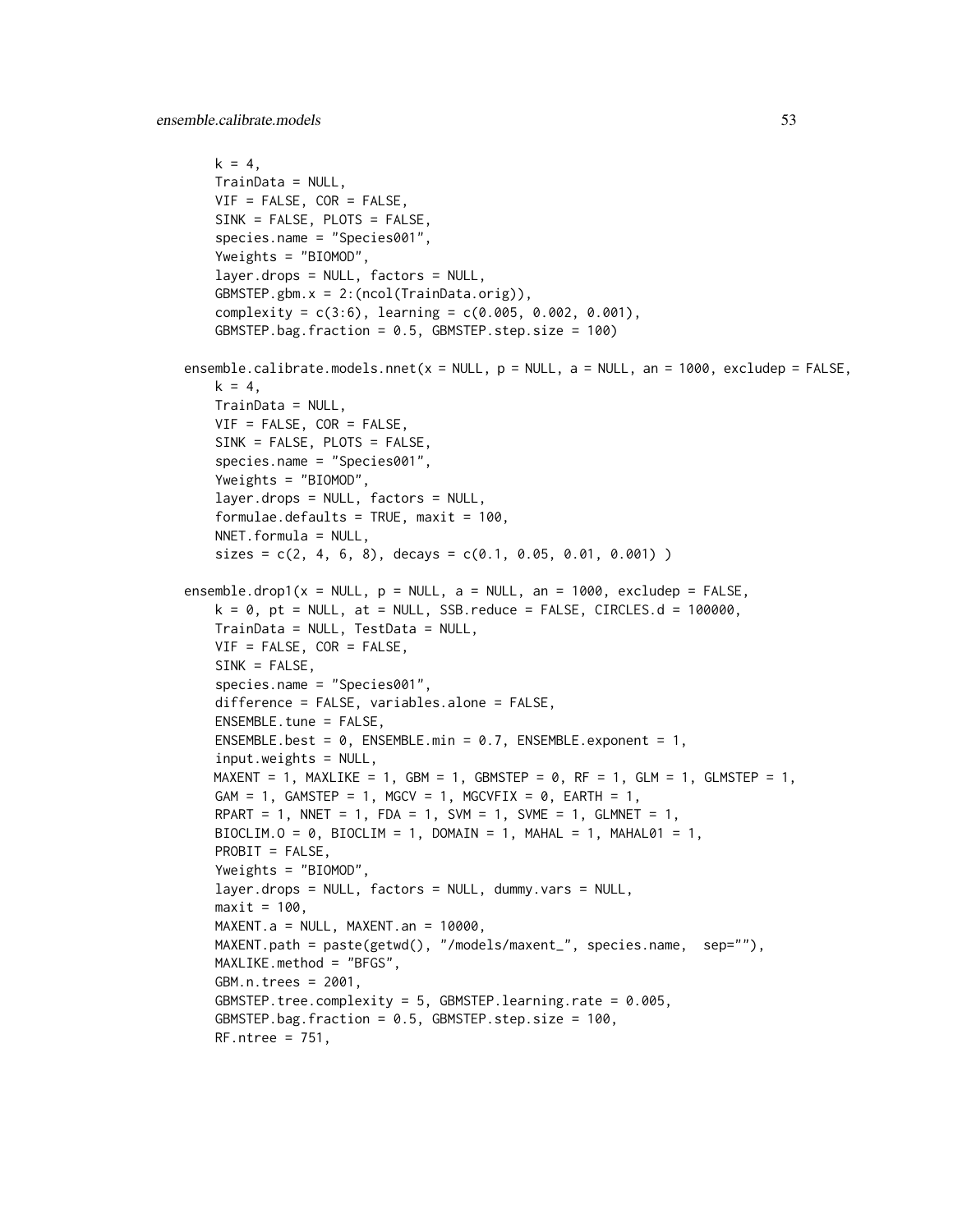```
GLM. family = binomial(link = "logit"),
   GLMSTEP.steps = 1000, GLMSTEP.scope = NULL, GLMSTEP.k = 2,
   GAM.family = binomial(link = "logit").GAMSTEP.steps = 1000, GAMSTEP.scope = NULL, GAMSTEP.pos = 1,
   MGCV.select = FALSE,
   EARTH.glm = list(family = binomial(link = "logit"), maxit = maxit),
   RPART.xval = 50,
   NNET.size = 8, NNET.decay = 0.01,
   GLMNET.nlambda = 100, GLMNET.class = FALSE,
   BIOCLIM.O.fraction = 0.9,
   MAHAL.shape = 1)ensemble.weights(weights = c(0.9, 0.8, 0.7, 0.5),
   best = 0, min.weight = 0,
   exponent = 1, digits = 6)
ensemble.strategy(TrainData = NULL, TestData = NULL,
   verbose = FALSE,
   ENSEMBLE.best = c(4:10), ENSEMBLE.min = c(0.7),
   ENSEMBLE.exponent = c(1, 2, 3))
ensemble.formulae(x,
   layer.drops = NULL, factors = NULL, dummy.vars = NULL, weights = NULL)
ensemble.threshold(eval, threshold.method = "spec_sens", threshold.sensitivity = 0.9,
    threshold.PresenceAbsence = FALSE, Pres, Abs)
ensemble.VIF(x = NULL, a = NULL, an = 10000,
   VIF.max = 10, keep = NULL,
   layer.drops = NULL, factors = NULL, dummy.vars = NULL)
ensemble.pairs(x = NULL, a = NULL, an = 10000)
```
#### Arguments

| $\mathsf{x}$ | RasterStack object (stack) containing all layers that correspond to explanatory<br>variables                                                                                    |
|--------------|---------------------------------------------------------------------------------------------------------------------------------------------------------------------------------|
| p            | presence points used for calibrating the suitability models, typically available in<br>2-column (lon, lat) dataframe; see also prepareData and extract                          |
| a            | background points used for calibrating the suitability models (except for maxent),<br>typically available in 2-column (lon, lat) dataframe; see also prepareData and<br>extract |
| an           | number of background points for calibration to be selected with random Points<br>in case argument a is missing                                                                  |
| excludep     | parameter that indicates (if TRUE) that presence points will be excluded from the<br>background points; see also randomPoints                                                   |
| k            | If larger than 1, the number of groups to split between calibration $(k-1)$ and<br>evaluation (1) data sets (for example, $k = 4$ results in 3/4 of presence and back-          |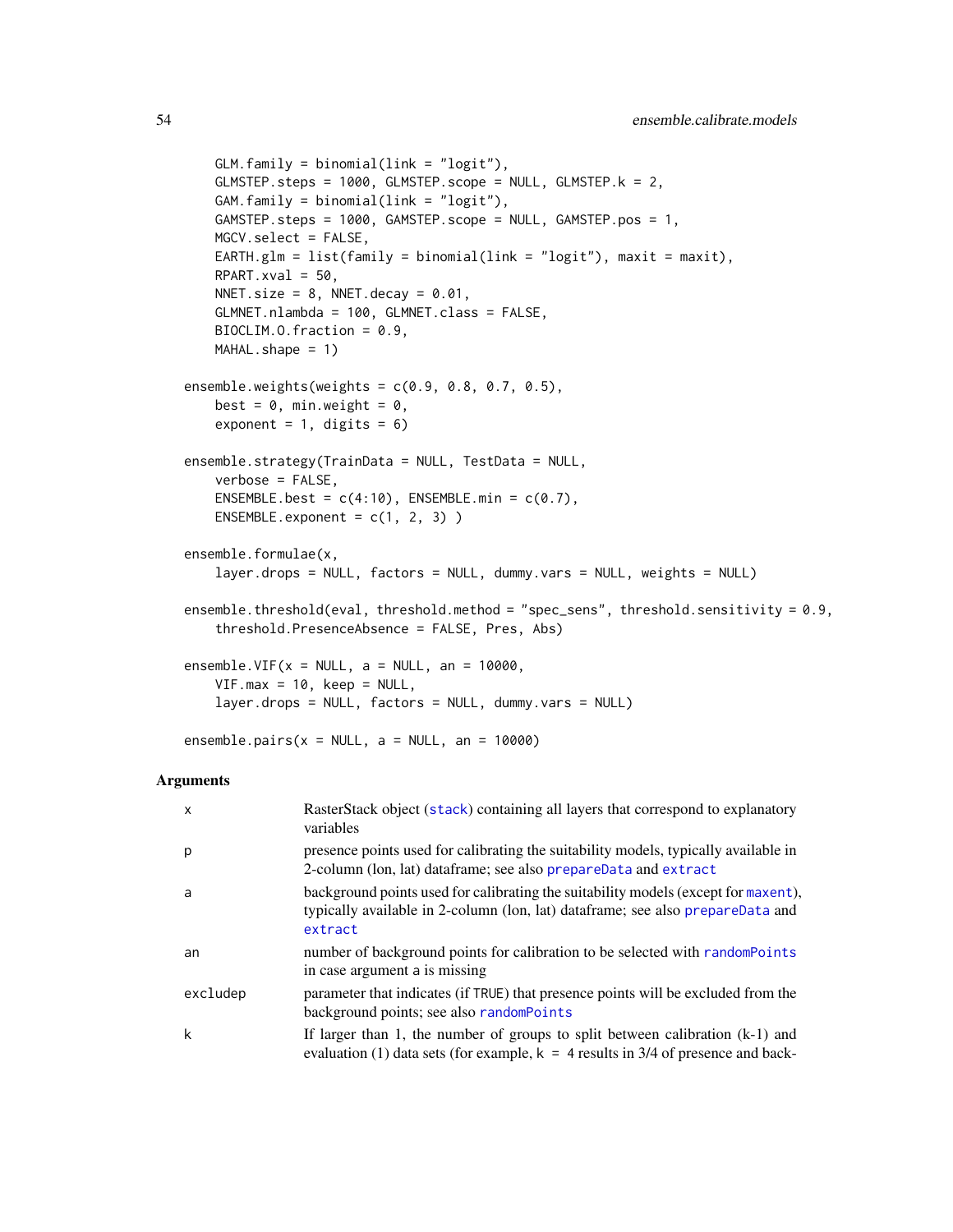|                               | ground points to be used for calibrating the models, and 1/4 of presence and<br>background points to be used for evaluating the models). For ensemble.calibrate.weights,<br>ensemble.calibrate.models.gbm and ensemble.calibrate.models.nnet,<br>this procedure is repeated k times (k-fold cross-validation). See also kfold.                                                                                                                                  |
|-------------------------------|-----------------------------------------------------------------------------------------------------------------------------------------------------------------------------------------------------------------------------------------------------------------------------------------------------------------------------------------------------------------------------------------------------------------------------------------------------------------|
| рt                            | presence points used for evaluating the suitability models, available in 2-column<br>(lon, lat) dataframe; see also prepareData and extract                                                                                                                                                                                                                                                                                                                     |
| at                            | background points used for evaluating the suitability models, available in 2-<br>column (lon, lat) dataframe; see also prepareData and extract                                                                                                                                                                                                                                                                                                                  |
| SSB.reduce                    | If TRUE, then new background points that will be used for evaluationg the suit-<br>ability models will be selected (randomPoints) in circular neighbourhoods (cre-<br>ated with circles) around presence locations (p and pt). The abbreviation of<br>SSB refers to spatial sorting bias; see also ssb.                                                                                                                                                         |
| CIRCLES.d                     | Radius in m of circular neighbourhoods (created with circles) around presence<br>locations (p and pt).                                                                                                                                                                                                                                                                                                                                                          |
| TrainData                     | dataframe with first column 'pb' describing presence (1) and absence (0) and<br>other columns containing explanatory variables; see also prepareData. In case<br>that this dataframe is provided, then locations p and a are not used. For the<br>maximum entropy model (maxent), a different dataframe is used for calibration;<br>see parameter MAXENT. TrainData.                                                                                            |
| TestData                      | dataframe with first column 'pb' describing presence (1) and absence (0) and<br>other columns containing explanatory variables; see also prepareData. In case<br>that this dataframe is provided, then locations pt and at are not used. For<br>ensemble.strategy, this dataframe should be a dataframe that contains predic-<br>tions for various models - such dataframe can be provided by the ensemble. calibrate. models<br>or ensemble. raster functions. |
| VIF                           | Estimate the variance inflation factors based on a linear model calibrated on the<br>training data (if TRUE). Only background locations will be used and the response<br>variable 'pb' will be replaced by a random variable. See also vif.                                                                                                                                                                                                                     |
| <b>COR</b>                    | Provide information on the correlation between the numeric explanatory vari-<br>ables (if TRUE). See also cor.                                                                                                                                                                                                                                                                                                                                                  |
| <b>SINK</b>                   | Append the results to a text file in subfolder 'outputs' (if TRUE). The name of file<br>is based on argument species.name. In case the file already exists, then results<br>are appended. See also sink.                                                                                                                                                                                                                                                        |
| <b>PLOTS</b>                  | Disabled option of plotting evaluation results (Biodiversity R version 2.9-1) - see<br>examples how to plot results afterwards and also evaluate.                                                                                                                                                                                                                                                                                                               |
| CATCH.OFF<br>threshold.method | Disable calls to function tryCatch.                                                                                                                                                                                                                                                                                                                                                                                                                             |
|                               | Method to calculate the threshold between predicted absence and presence; pos-<br>sibilities include spec_sens (highest sum of the true positive rate and the true<br>negative rate), kappa (highest kappa value), no omission (highest threshold                                                                                                                                                                                                               |

negative rate), kappa (highest kappa value), no\_omission (highest threshold that corresponds to no omission), prevalence (modeled prevalence is closest to observed prevalence) and equal\_sens\_spec (equal true positive rate and true negative rate). See [threshold](#page-0-0). Options specific to the BiodiversityR implementation are: threshold2005.mean, threshold2005.min, threshold2013.mean and threshold2013.min (resulting in calculating the mean or minimum value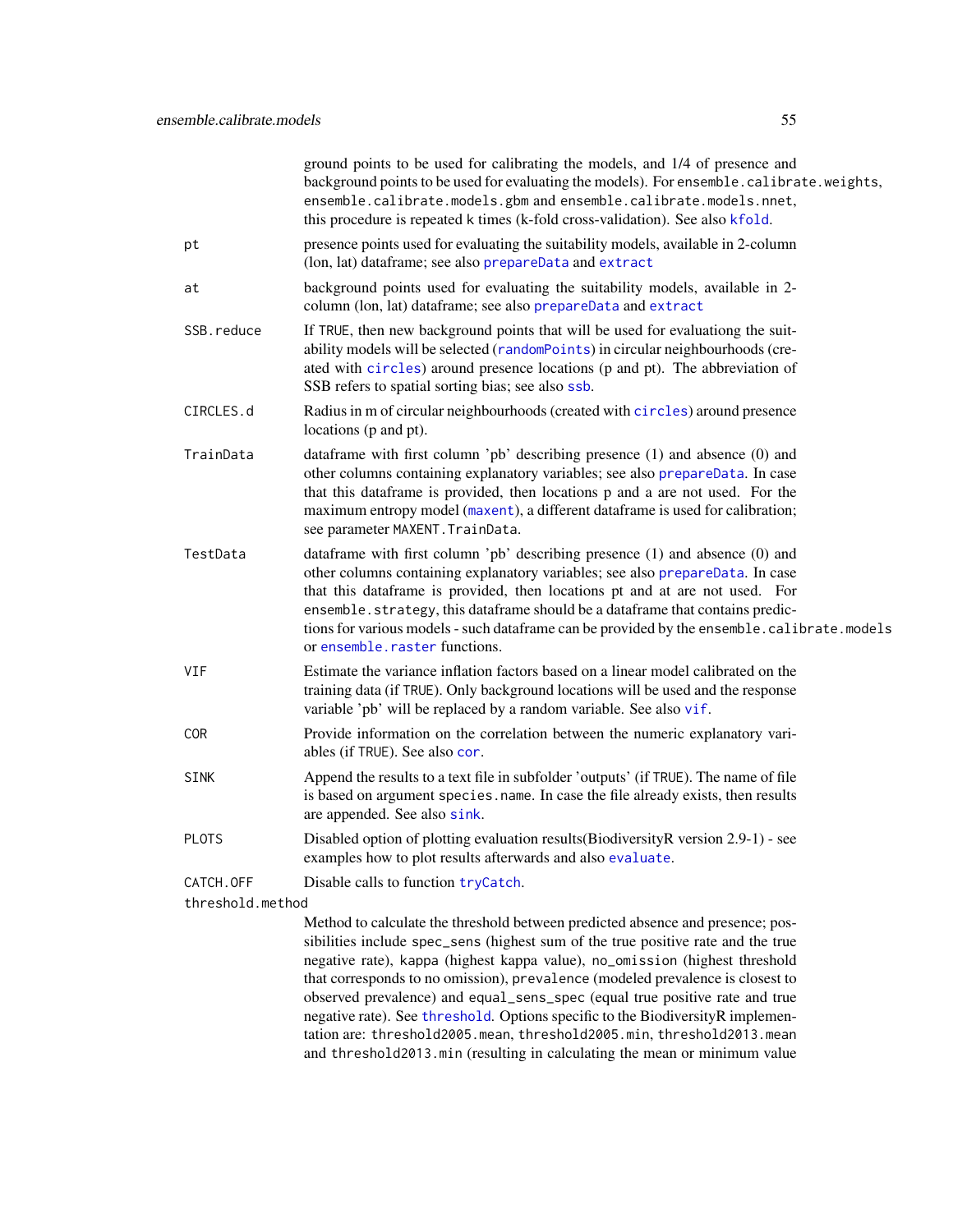|                           | of recommended threshold values by studies published in 2005 and 2013; see<br>details below).                                                                                                                                                                                                                                                                                                                                                                                                  |
|---------------------------|------------------------------------------------------------------------------------------------------------------------------------------------------------------------------------------------------------------------------------------------------------------------------------------------------------------------------------------------------------------------------------------------------------------------------------------------------------------------------------------------|
| threshold.sensitivity     |                                                                                                                                                                                                                                                                                                                                                                                                                                                                                                |
|                           | Sensitivity value for threshold.method = 'sensitivity'. See threshold.                                                                                                                                                                                                                                                                                                                                                                                                                         |
| threshold.PresenceAbsence |                                                                                                                                                                                                                                                                                                                                                                                                                                                                                                |
|                           | If TRUE calculate thresholds with the Presence Absence package. See optimal. thresholds.                                                                                                                                                                                                                                                                                                                                                                                                       |
| evaluations.keep          |                                                                                                                                                                                                                                                                                                                                                                                                                                                                                                |
|                           | Keep the results of evaluations (if TRUE). See also evaluate.                                                                                                                                                                                                                                                                                                                                                                                                                                  |
| models.list               | list with 'old' model objects such as MAXENT or RF.                                                                                                                                                                                                                                                                                                                                                                                                                                            |
| models.keep               | store the details for each suitability modelling algorithm (if TRUE). (This may be<br>particularly useful when projecting to different possible future climates.)                                                                                                                                                                                                                                                                                                                              |
| models.save               | Save the list with model details to a file (if TRUE). The filename will be species. name<br>with extension .models; this file will be saved in subfolder of models. When<br>loading this file, model results will be available as ensemble.models.                                                                                                                                                                                                                                             |
| species.name              | Name by which the model details will be saved to a file; see also argument<br>models.save                                                                                                                                                                                                                                                                                                                                                                                                      |
| data.keep                 | Keep the data for each k-fold cross-validation run (if TRUE).                                                                                                                                                                                                                                                                                                                                                                                                                                  |
| ENSEMBLE.tune             | Determine weights for the ensemble model based on AUC values (if TRUE). See<br>details.                                                                                                                                                                                                                                                                                                                                                                                                        |
| ENSEMBLE.best             | The number of individual suitability models to be used in the consensus suitabil-<br>ity map (based on a weighted average). In case this parameter is smaller than 1<br>or larger than the number of positive input weights of individual models, then<br>all individual suitability models with positive input weights are included in the<br>consensus suitability map. In case a vector is provided, ensemble.strategy is<br>called internally to determine weights for the ensemble model. |
| ENSEMBLE.min              | The minimum input weight (typically corresponding to AUC values) for a model<br>to be included in the ensemble. In case a vector is provided, function ensemble. strategy<br>is called internally to determine weights for the ensemble model.                                                                                                                                                                                                                                                 |
| ENSEMBLE.exponent         |                                                                                                                                                                                                                                                                                                                                                                                                                                                                                                |
|                           | Exponent applied to AUC values to convert AUC values into weights (for exam-<br>ple, an exponent of 2 converts input weights of 0.7, 0.8 and 0.9 into $0.7^2$ =0.49,<br>$0.8^2$ = 0.64 and $0.9^2$ = 0.81). See details.                                                                                                                                                                                                                                                                       |
| ENSEMBLE.weight.min       |                                                                                                                                                                                                                                                                                                                                                                                                                                                                                                |
|                           | The minimum output weight for models included in the ensemble, applying to<br>weights that sum to one. Note that ENSEMBLE. min typically refers to input AUC<br>values.                                                                                                                                                                                                                                                                                                                        |
| input.weights             | array with numeric values for the different modelling algorithms; if NULL then<br>values provided by parameters such as MAXENT and GBM will be used. As an<br>alternative, the output from ensemble.calibrate.weights can be used.                                                                                                                                                                                                                                                             |
| MAXENT                    | number: if larger than 0, then a maximum entropy model (maxent) will be fitted<br>among ensemble                                                                                                                                                                                                                                                                                                                                                                                               |
| MAXLIKE                   | number: if larger than 0, then a maxlike model (maxlike) will be fitted among<br>ensemble                                                                                                                                                                                                                                                                                                                                                                                                      |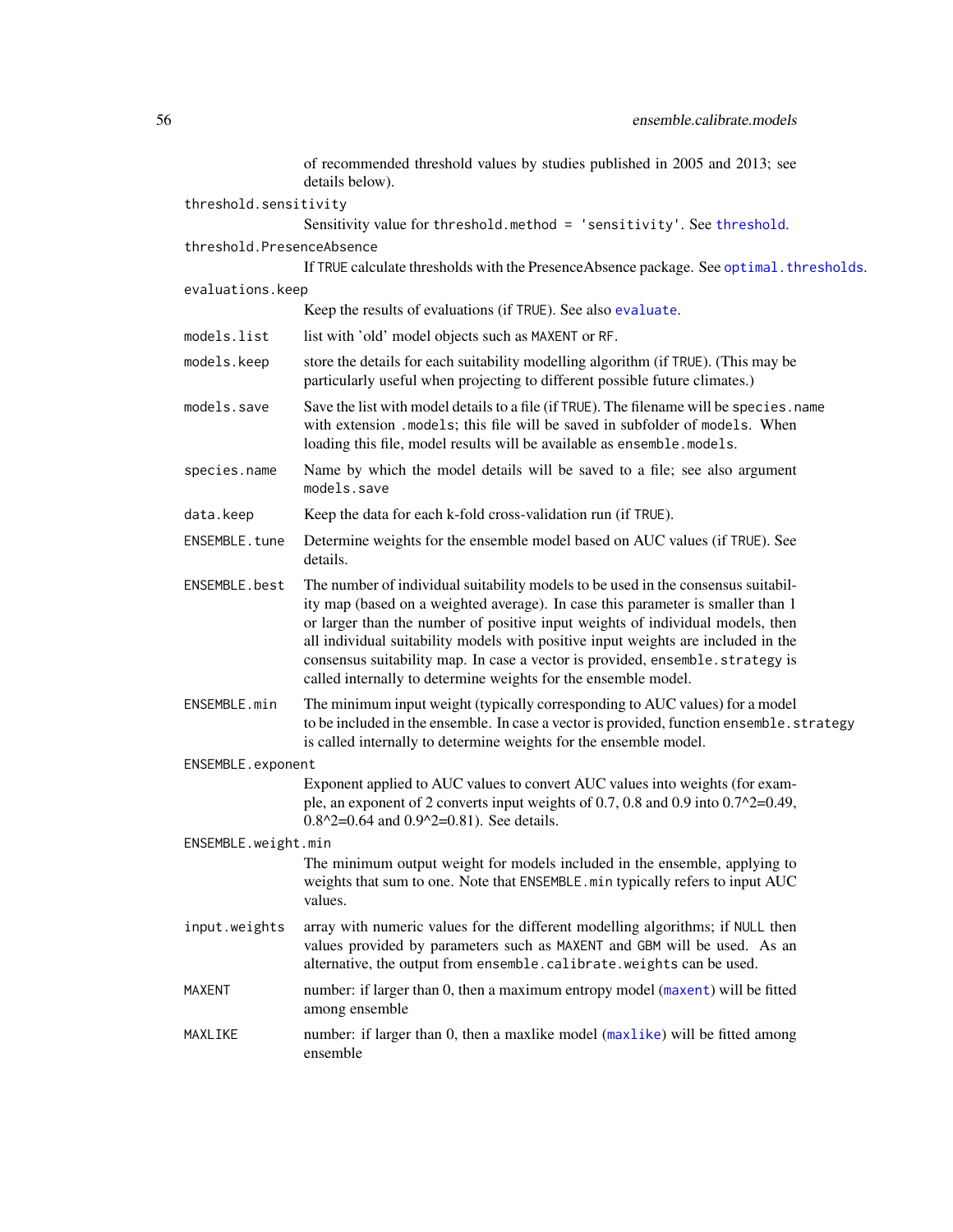| GBM            | number: if larger than 0, then a boosted regression trees model (gbm) will be<br>fitted among ensemble                                                                                                              |
|----------------|---------------------------------------------------------------------------------------------------------------------------------------------------------------------------------------------------------------------|
| <b>GBMSTEP</b> | number: if larger than 0, then a stepwise boosted regression trees model (gbm. step)<br>will be fitted among ensemble                                                                                               |
| <b>RF</b>      | number: if larger than 0, then a random forest model (randomForest) will be<br>fitted among ensemble                                                                                                                |
| <b>GLM</b>     | number: if larger than 0, then a generalized linear model (glm) will be fitted<br>among ensemble                                                                                                                    |
| <b>GLMSTEP</b> | number: if larger than 0, then a stepwise generalized linear model (stepAIC)<br>will be fitted among ensemble                                                                                                       |
| GAM            | number: if larger than 0, then a generalized additive model (gam) will be fitted<br>among ensemble                                                                                                                  |
| GAMSTEP        | number: if larger than 0, then a stepwise generalized additive model (step.gam)<br>will be fitted among ensemble                                                                                                    |
| <b>MGCV</b>    | number: if larger than 0, then a generalized additive model (gam) will be fitted<br>among ensemble                                                                                                                  |
| MGCVFIX        | number: if larger than 0, then a generalized additive model with fixed d.f. re-<br>gression splines (gam) will be fitted among ensemble                                                                             |
| <b>EARTH</b>   | number: if larger than 0, then a multivariate adaptive regression spline model<br>(earth) will be fitted among ensemble                                                                                             |
| RPART          | number: if larger than 0, then a recursive partioning and regression tree model<br>(rpart) will be fitted among ensemble                                                                                            |
| <b>NNET</b>    | number: if larger than 0, then an artificial neural network model (nnet) will be<br>fitted among ensemble                                                                                                           |
| <b>FDA</b>     | number: if larger than 0, then a flexible discriminant analysis model (fda) will<br>be fitted among ensemble                                                                                                        |
| SVM            | number: if larger than 0, then a support vector machine model (ksvm) will be<br>fitted among ensemble                                                                                                               |
| <b>SVME</b>    | number: if larger than 0, then a support vector machine model (svm) will be<br>fitted among ensemble                                                                                                                |
| <b>GLMNET</b>  | number: if larger than 0, then a GLM with lasso or elasticnet regularization<br>(glmnet) will be fitted among ensemble                                                                                              |
| BIOCLIM.O      | number: if larger than 0, then the original BIOCLIM algorithm (ensemble.bioclim)<br>will be fitted among ensemble                                                                                                   |
| <b>BIOCLIM</b> | number: if larger than 0, then the BIOCLIM algorithm (bioclim) will be fitted<br>among ensemble                                                                                                                     |
| DOMAIN         | number: if larger than 0, then the DOMAIN algorithm (domain) will be fitted<br>among ensemble                                                                                                                       |
| MAHAL          | number: if larger than 0, then the Mahalanobis algorithm (mahal) will be fitted<br>among ensemble                                                                                                                   |
| MAHAL01        | number: if larger than 0, then the Mahalanobis algorithm (mahal) will be fitted<br>among ensemble, using a transformation method afterwards whereby output is<br>within the range between $0$ and $1$ (see details) |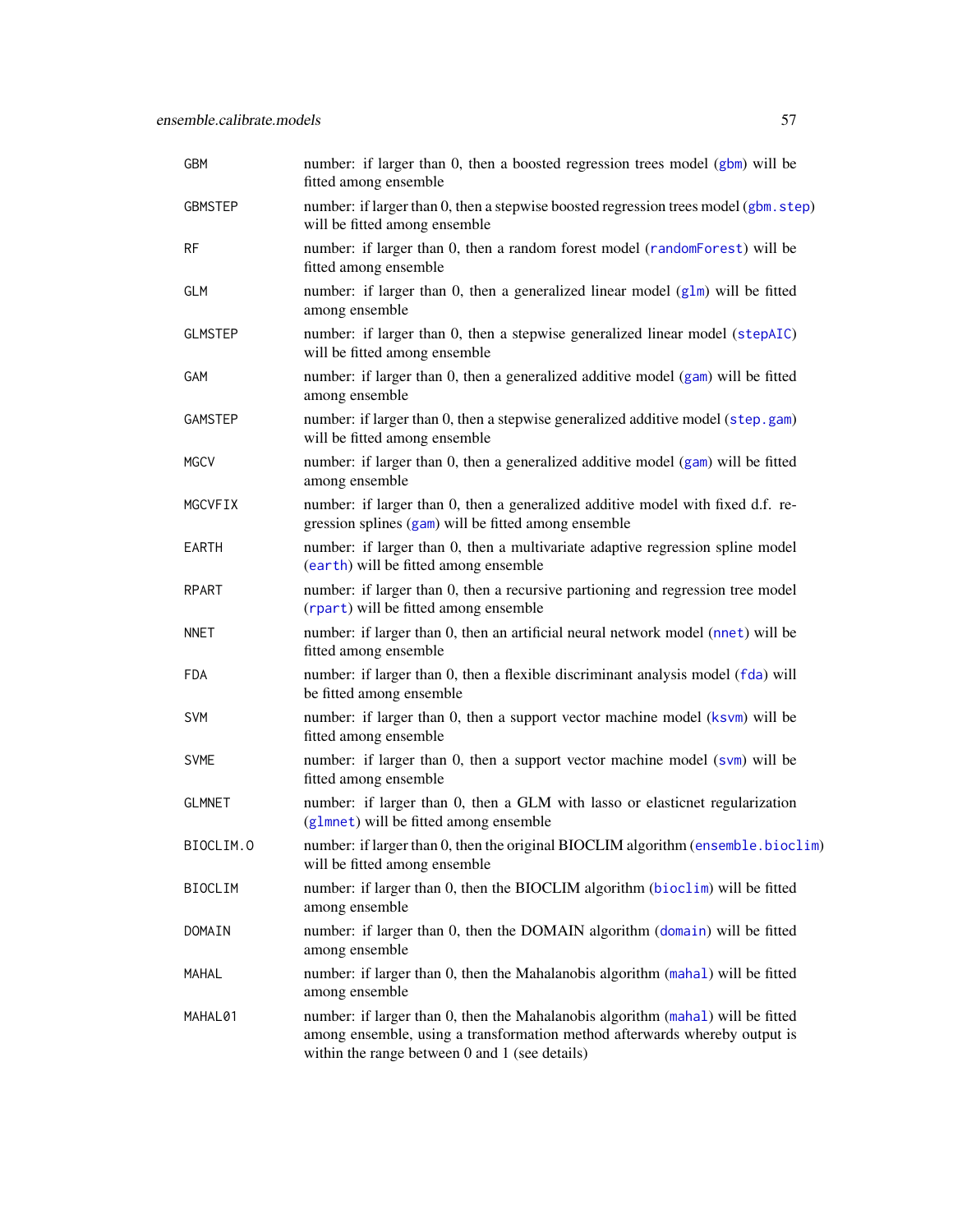# 58 ensemble.calibrate.models

| PROBIT                  | If TRUE, then subsequently to the fitting of the individual algorithm (e.g. maxi-<br>mum entropy or GAM) a generalized linear model (g1m) with probit link family=binomial(link="prob:<br>will be fitted to transform the predictions, using the previous predictions as ex-<br>planatory variable. This transformation results in all model predictions to be<br>probability estimates. |
|-------------------------|------------------------------------------------------------------------------------------------------------------------------------------------------------------------------------------------------------------------------------------------------------------------------------------------------------------------------------------------------------------------------------------|
| Yweights                | chooses how cases of presence and background (absence) are weighted; "BIOMOD"<br>results in equal weighting of all presence and all background cases, "equal" re-<br>sults in equal weighting of all cases. The user can supply a vector of weights<br>similar to the number of cases in the calibration data set.                                                                       |
| layer.drops             | vector that indicates which layers should be removed from RasterStack x. This<br>argument is especially useful for the ensemble. drop1 function. See also addLayer.                                                                                                                                                                                                                      |
| factors                 | vector that indicates which variables are factors; see also prepareData                                                                                                                                                                                                                                                                                                                  |
| dummy.vars              | vector that indicates which variables are dummy variables (influences formulae<br>suggestions)                                                                                                                                                                                                                                                                                           |
| formulae.defaults       |                                                                                                                                                                                                                                                                                                                                                                                          |
|                         | Suggest formulae for most of the models (if TRUE). See also ensemble. formulae.                                                                                                                                                                                                                                                                                                          |
| maxit                   | Maximum number of iterations for some of the models. See also glm.control,<br>gam.control, gam.control and nnet.                                                                                                                                                                                                                                                                         |
| MAXENT.a                | background points used for calibrating the maximum entropy model (maxent),<br>typically available in 2-column (lon, lat) dataframe; see also prepareData and<br>extract.                                                                                                                                                                                                                 |
| MAXENT.an               | number of background points for calibration to be selected with randomPoints<br>in case argument MAXENT. a is missing                                                                                                                                                                                                                                                                    |
| MAXENT.path             | path to the directory where output files of the maximum entropy model are<br>stored; see also maxent                                                                                                                                                                                                                                                                                     |
| MAXLIKE.formula         |                                                                                                                                                                                                                                                                                                                                                                                          |
|                         | formula for the maxlike algorithm; see also maxlike                                                                                                                                                                                                                                                                                                                                      |
|                         | MAXLIKE. method method for the maxlike algorithm; see also optim                                                                                                                                                                                                                                                                                                                         |
| GBM.formula             | formula for the boosted regression trees algorithm; see also gbm                                                                                                                                                                                                                                                                                                                         |
| GBM.n.trees             | total number of trees to fit for the boosted regression trees model; see also gbm                                                                                                                                                                                                                                                                                                        |
| GBMSTEP.gbm.x           | indices of column numbers with explanatory variables for stepwise boosted re-<br>gression trees; see also gbm. step                                                                                                                                                                                                                                                                      |
| GBMSTEP.tree.complexity |                                                                                                                                                                                                                                                                                                                                                                                          |
|                         | complexity of individual trees for stepwise boosted regression trees; see also<br>gbm.step                                                                                                                                                                                                                                                                                               |
| GBMSTEP.learning.rate   |                                                                                                                                                                                                                                                                                                                                                                                          |
|                         | weight applied to individual trees for stepwise boosted regression trees; see also<br>gbm.step                                                                                                                                                                                                                                                                                           |
| GBMSTEP.bag.fraction    |                                                                                                                                                                                                                                                                                                                                                                                          |
|                         | proportion of observations used in selecting variables for stepwise boosted re-<br>gression trees; see also gbm. step                                                                                                                                                                                                                                                                    |
| GBMSTEP.step.size       |                                                                                                                                                                                                                                                                                                                                                                                          |
|                         | number of trees to add at each cycle for stepwise boosted regression trees (should<br>be small enough to result in a smaller holdout deviance than the initial number<br>of trees [50]); see also gbm. step                                                                                                                                                                              |
|                         |                                                                                                                                                                                                                                                                                                                                                                                          |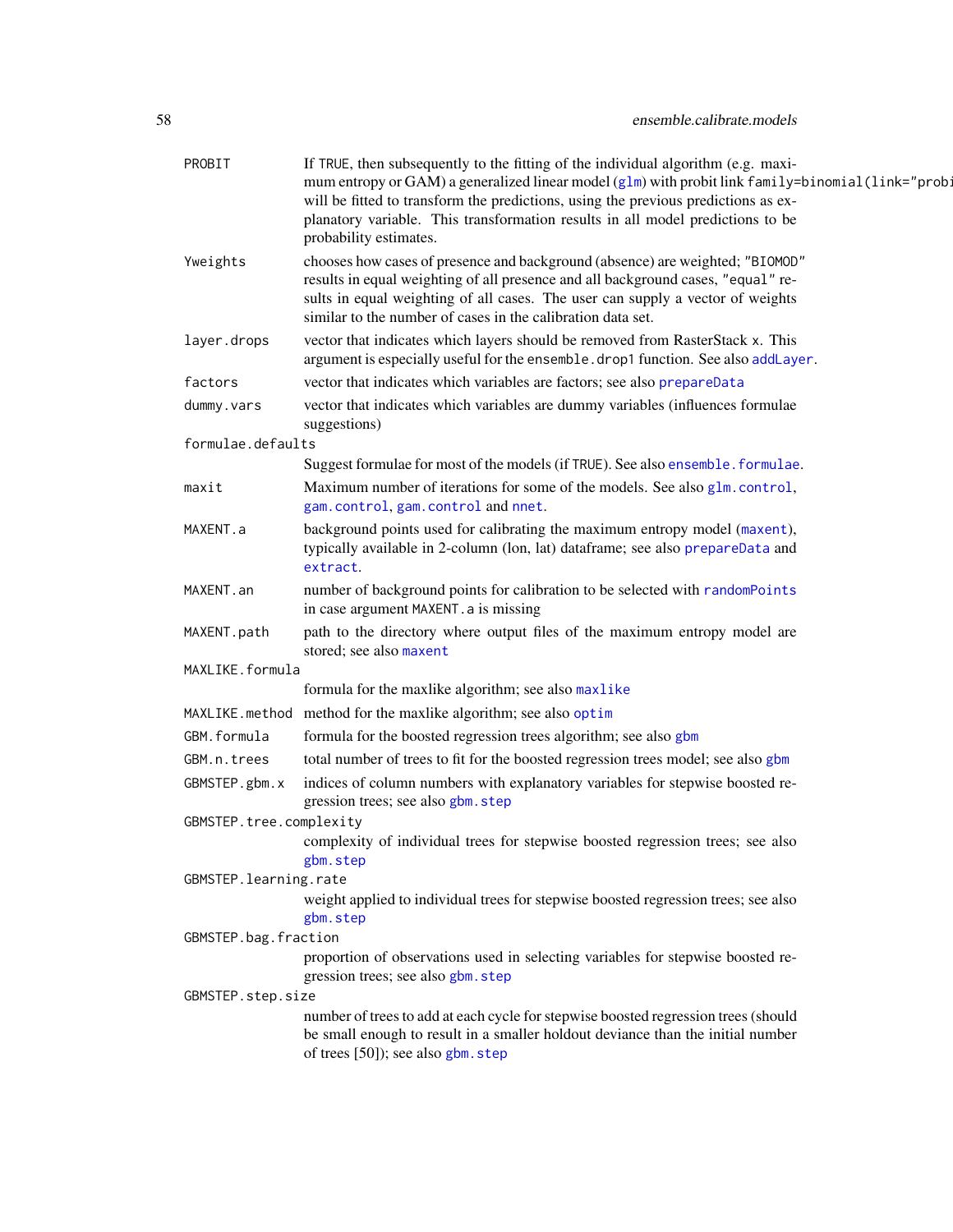| RF.formula      | formula for random forest algorithm; see also randomForest                                                                                                      |
|-----------------|-----------------------------------------------------------------------------------------------------------------------------------------------------------------|
| RF.ntree        | number of trees to grow for random forest algorithm; see also randomForest                                                                                      |
| RF.mtry         | number of variables randomly sampled as candidates at each split for random<br>forest algorithm; see also randomForest                                          |
| GLM.formula     | formula for the generalized linear model; see also glm                                                                                                          |
| GLM.family      | description of the error distribution and link function for the generalized linear<br>model; see also glm                                                       |
| GLMSTEP.steps   | maximum number of steps to be considered for stepwise generalized linear<br>model; see also stepAIC                                                             |
| STEP.formula    | formula for the "starting model" to be considered for stepwise generalized linear<br>model; see also stepAIC                                                    |
| GLMSTEP.scope   | range of models examined in the stepwise search; see also stepAIC                                                                                               |
| GLMSTEP.k       | multiple of the number of degrees of freedom used for the penalty (only $k = 2$<br>gives the genuine AIC); see also stepAIC                                     |
| GAM.formula     | formula for the generalized additive model; see also gam                                                                                                        |
| GAM.family      | description of the error distribution and link function for the generalized additive<br>model; see also gam                                                     |
| GAMSTEP.steps   | maximum number of steps to be considered in the stepwise generalized additive<br>model; see also step.gam                                                       |
| GAMSTEP.scope   | range of models examined in the step-wise search n the stepwise generalized<br>additive model; see also step.gam                                                |
| GAMSTEP.pos     | parameter expected to be set to 1 to allow for fitting of the stepwise generalized<br>additive model                                                            |
| MGCV.formula    | formula for the generalized additive model; see also gam                                                                                                        |
| MGCV.select     | if TRUE, then the smoothing parameter estimation that is part of fitting can com-<br>pletely remove terms from the model; see also gam                          |
| MGCVFIX.formula |                                                                                                                                                                 |
|                 | formula for the generalized additive model with fixed d.f. regression splines;<br>see also gam (the default formulae sets " $s(, fx = TRUE, )$ "; see also $s)$ |
| EARTH.formula   | formula for the multivariate adaptive regression spline model; see also earth                                                                                   |
| EARTH.glm       | list of arguments to pass on to glm; see also earth                                                                                                             |
| RPART.formula   | formula for the recursive partioning and regression tree model; see also rpart                                                                                  |
| RPART.xval      | number of cross-validations for the recursive partioning and regression tree model;<br>see also rpart.control                                                   |
| NNET.formula    | formula for the artificial neural network model; see also nnet                                                                                                  |
| NNET.size       | number of units in the hidden layer for the artificial neural network model; see<br>also nnet                                                                   |
| NNET.decay      | parameter of weight decay for the artificial neural network model; see also nnet                                                                                |
| FDA.formula     | formula for the flexible discriminant analysis model; see also fda                                                                                              |
| SVM.formula     | formula for the support vector machine model; see also ksvm                                                                                                     |
| SVME.formula    | formula for the support vector machine model; see also svm                                                                                                      |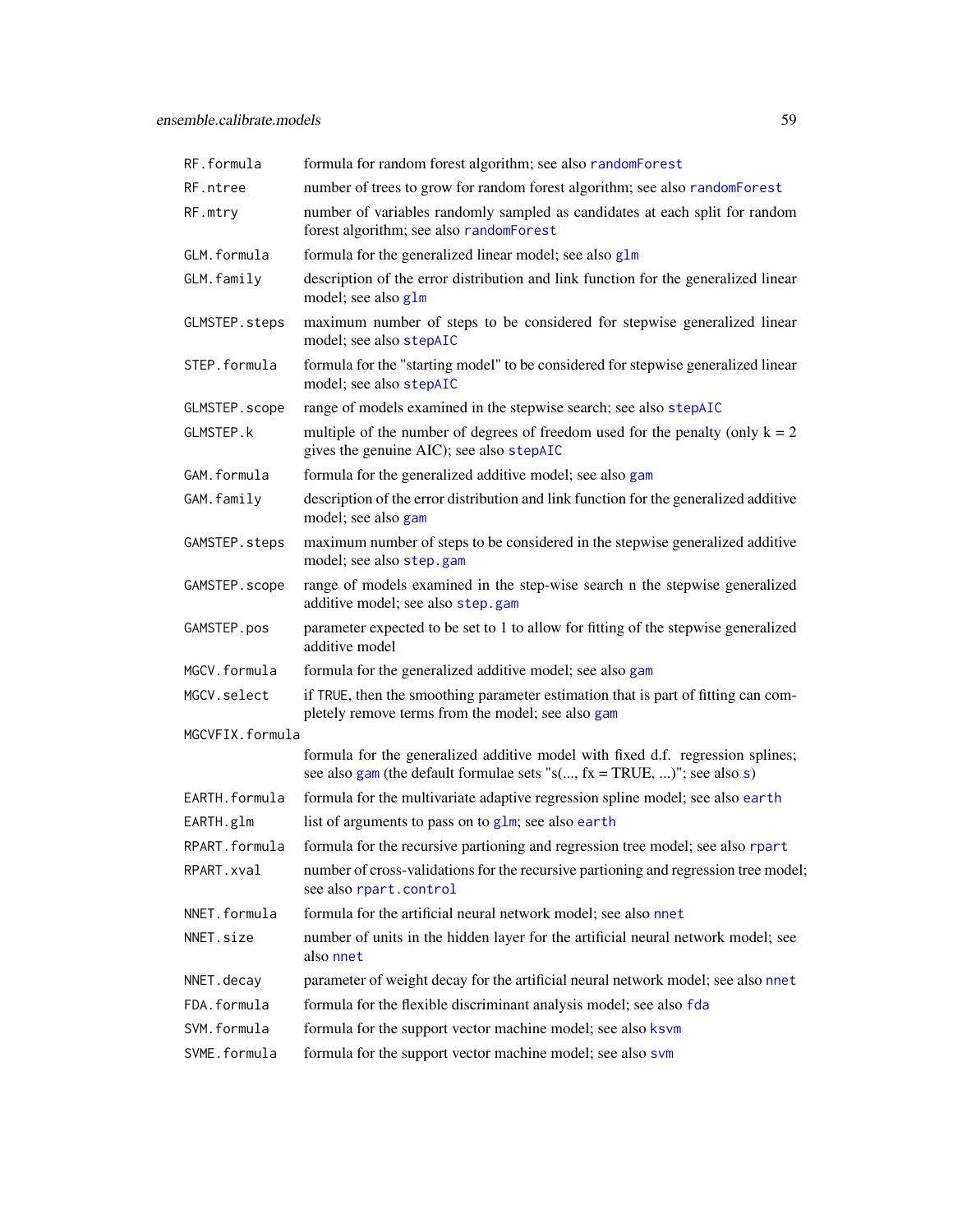|                    | GLMNET.nlambda The number of lambda values; see also glmnet                                                                                                                                                                                                                                    |
|--------------------|------------------------------------------------------------------------------------------------------------------------------------------------------------------------------------------------------------------------------------------------------------------------------------------------|
| GLMNET.class       | Use the predicted class to calculate the mean predictions of GLMNET; see<br>predict.glmnet                                                                                                                                                                                                     |
| BIOCLIM.O.fraction |                                                                                                                                                                                                                                                                                                |
|                    | Fraction of range representing the optimal limits, default value of 0.9 as in the<br>original BIOCLIM software (ensemble.bioclim).                                                                                                                                                             |
| MAHAL.shape        | parameter that influences the transformation of output values of mahal. See<br>details section.                                                                                                                                                                                                |
| get.block          | if TRUE, instead of creating k-fold cross-validation subsets randomly (kfold),<br>create 4 subsets of presence and background locations with get. block.                                                                                                                                       |
| complexity         | vector with values of complexity of individual trees (tree.complexity) for<br>boosted regression trees; see also gbm. step                                                                                                                                                                     |
| learning           | vector with values of weights applied to individual trees (learning.rate) for<br>boosted regression trees; see also gbm. step                                                                                                                                                                  |
| sizes              | vector with values of number of units in the hidden layer for the artificial neural<br>network model; see also nnet                                                                                                                                                                            |
| decays             | vector with values of weight decay for the artificial neural network model; see<br>also nnet                                                                                                                                                                                                   |
| difference         | if TRUE, then AUC values of the models with all variables are subtracted from<br>the models where one explanatory variable was excluded. After subtraction,<br>positive values indicate that the model without the explanatory variable has a<br>higher AUC than the model with all variables. |
| variables.alone    |                                                                                                                                                                                                                                                                                                |
|                    | if TRUE, then models are also fitted using each explanatory variable as single<br>explanatory variable                                                                                                                                                                                         |
| weights            | input weights for the ensemble. weights function                                                                                                                                                                                                                                               |
| best               | The number of final weights. In case this parameter is smaller than 1 or larger<br>than the number of positive input weights of individual models, then this param-<br>eter is ignored.                                                                                                        |
| min.weight         | The minimum input weight to be included in the output.                                                                                                                                                                                                                                         |
| exponent           | Exponent applied to AUC values to convert AUC values into weights (for exam-<br>ple, an exponent of 2 converts input weights of 0.7, 0.8 and 0.9 into $0.7^{\prime\prime}2=0.49$ ,<br>$0.8^2$ = 0.64 and $0.9^2$ = 0.81). See details.                                                         |
| digits             | Number of number of decimal places in the output weights; see also round.                                                                                                                                                                                                                      |
| verbose            | If TRUE, then provide intermediate results for ensemble.strategy)                                                                                                                                                                                                                              |
| eval               | ModelEvaluation object obtained by evaluate                                                                                                                                                                                                                                                    |
| Pres               | Suitabilities (probabilities) at presence locations                                                                                                                                                                                                                                            |
| Abs                | Suitabilities (probabilities) at background locations                                                                                                                                                                                                                                          |
| VIF.max            | Maximum Variance Inflation Factor of the selected subset of variables. In case<br>that at least one of the variables has VIF larger than VIF.max, then the variable<br>with the highest VIF will be removed in the next step.                                                                  |
| keep               | character vector with names of the variables to be kept.                                                                                                                                                                                                                                       |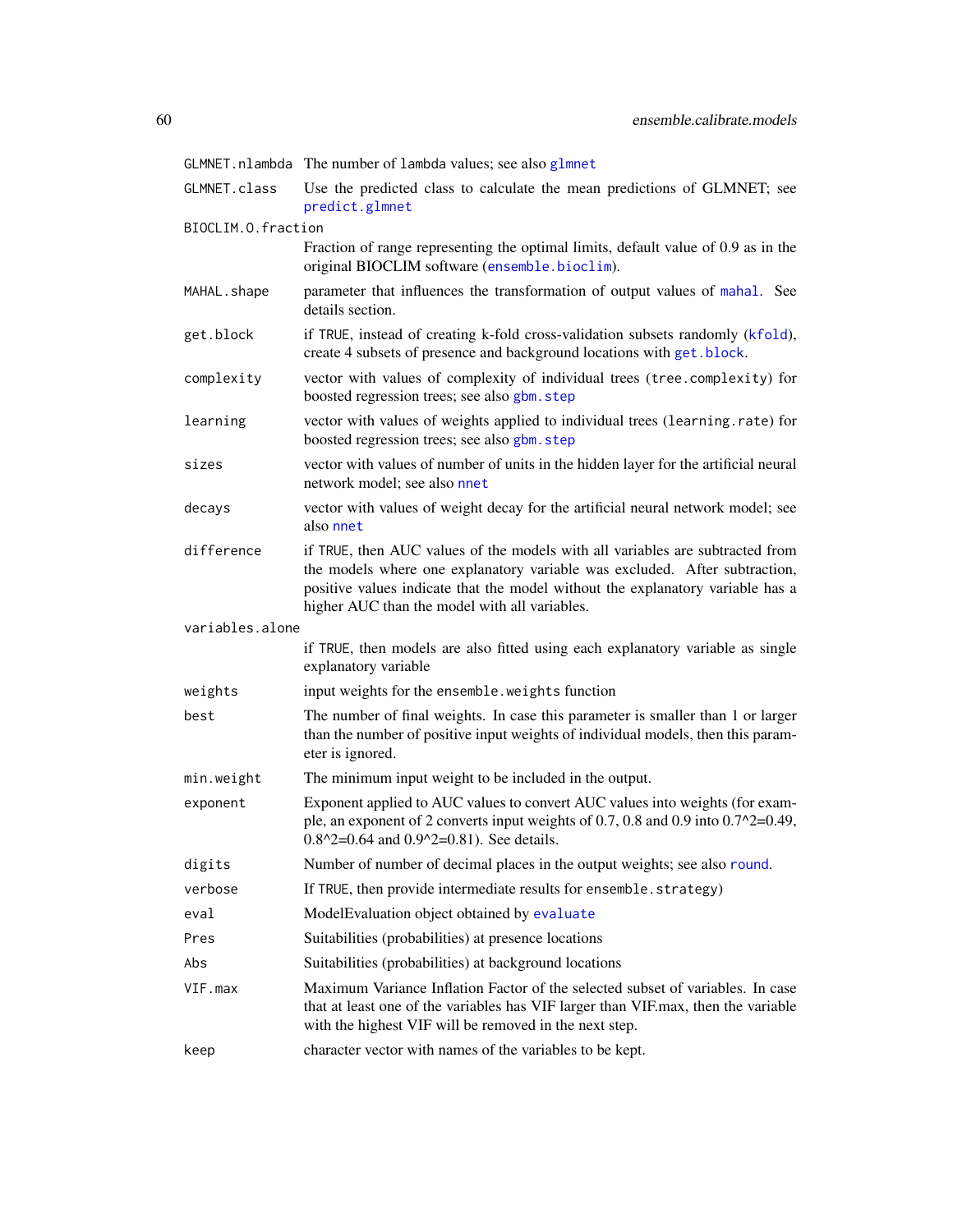### Details

The basic function ensemble.calibrate.models first calibrates individual suitability models based on presence locations p and background locations a, then evaluates these suitability models based on presence locations pt and background locations at. While calibrating and testing individual models, results obtained via the [evaluate](#page-0-0) function can be saved (evaluations.keep).

As an alternative to providing presence locations p, models can be calibrated with data provided in TrainData. In case that both p and TrainData are provided, then models will be calibrated with TrainData.

Calibration of the maximum entropy (MAXENT) algorithm is not based on background locations a, but based on background locations MAXENT.a instead. However, to compare evaluations with evaluations of other algorithms, during evaluations of the MAXENT algorithm, presence locations p and background locations a are used (and not background locations MAXENT.a).

Output from the GLMNET algorithm is calculated as the mean of the output from [predict.glmnet](#page-0-0). With option GLMNET. class = TRUE, the mean output is the mean prediction of class 1. With option GLMNET.class = FALSE, the mean output is the mean of the responses.

As the Mahalanobis function ([mahal](#page-0-0)) does not always provide values within the range of 0 - 1, the output values are rescaled with option MAHAL01 by first subtracting the value of 1 - MAHAL.shape from each prediction, followed by calculating the absolute value, followed by calculating the reciprocal value and finally multiplying this reciprocal value with MAHAL. shape. As this rescaling method does not estimate probabilities, inclusion in the calculation of a (weighted) average of ensemble probabilities may be problematic and the PROBIT transformation may help here (the same applies to other distance-based methods).

With parameter ENSEMBLE.best, the subset of best models (evaluated by the individual AUC values) can be selected and only those models will be used for calculating the ensemble model (in other words, weights for models not included in the ensemble will be set to zero). It is possible to further increase the contribution to the ensemble model for models with higher AUC values through parameter ENSEMBLE.exponent. With ENSEMBLE.exponent =  $2$ , AUC values of 0.7, 0.8 and 0.9 are converted into weights of  $0.7^2=0.49$ ,  $0.8^2=0.64$  and  $0.9^2=0.81$ ). With ENSEMBLE.exponent = 4, AUC values of 0.7, 0.8 and 0.9 are converted into weights of 0.7^4=0.2401, 0.8^4=0.4096 and  $0.9^2$ = $0.6561$ ).

ENSEMBLE. tune will result in an internal procedure whereby the best selection of parameter values for ENSEMBLE.min, ENSEMBLE.best or ENSEMBLE.exponent can be identified. Through a factorial procedure, the ensemble model with best AUC for a specific combination of parameter values is identified. The procedure also provides the weights that correspond to the best ensemble. In case that ENSEMBLE. tune is set to FALSE, then the ensemble is calculated based on the input weights.

Function ensemble.calibrate.weights splits the presence and background locations in a userdefined (k) number of subsets (i.e. k-fold cross-validation), then sequentially calibrates individual suitability models with  $(k-1)$  combined subsets and evaluates those with the remaining one subset, whereby each subset is used once for evaluation in the user-defined number (k) of runs. For example,  $k = 4$  results in splitting the locations in 4 subsets, then using one of these subsets in turn for evaluations (see also [kfold](#page-0-0)). Note that for the maximum entropy (MAXENT) algorithm, the same background data will be used in each cross-validation run (this is based on the assumption that a large number (~10000) of background locations are used).

Among the output from function ensemble.calibrate.weights are suggested weights for an ensemble model (output.weights and output.weights.AUC), and information on the respective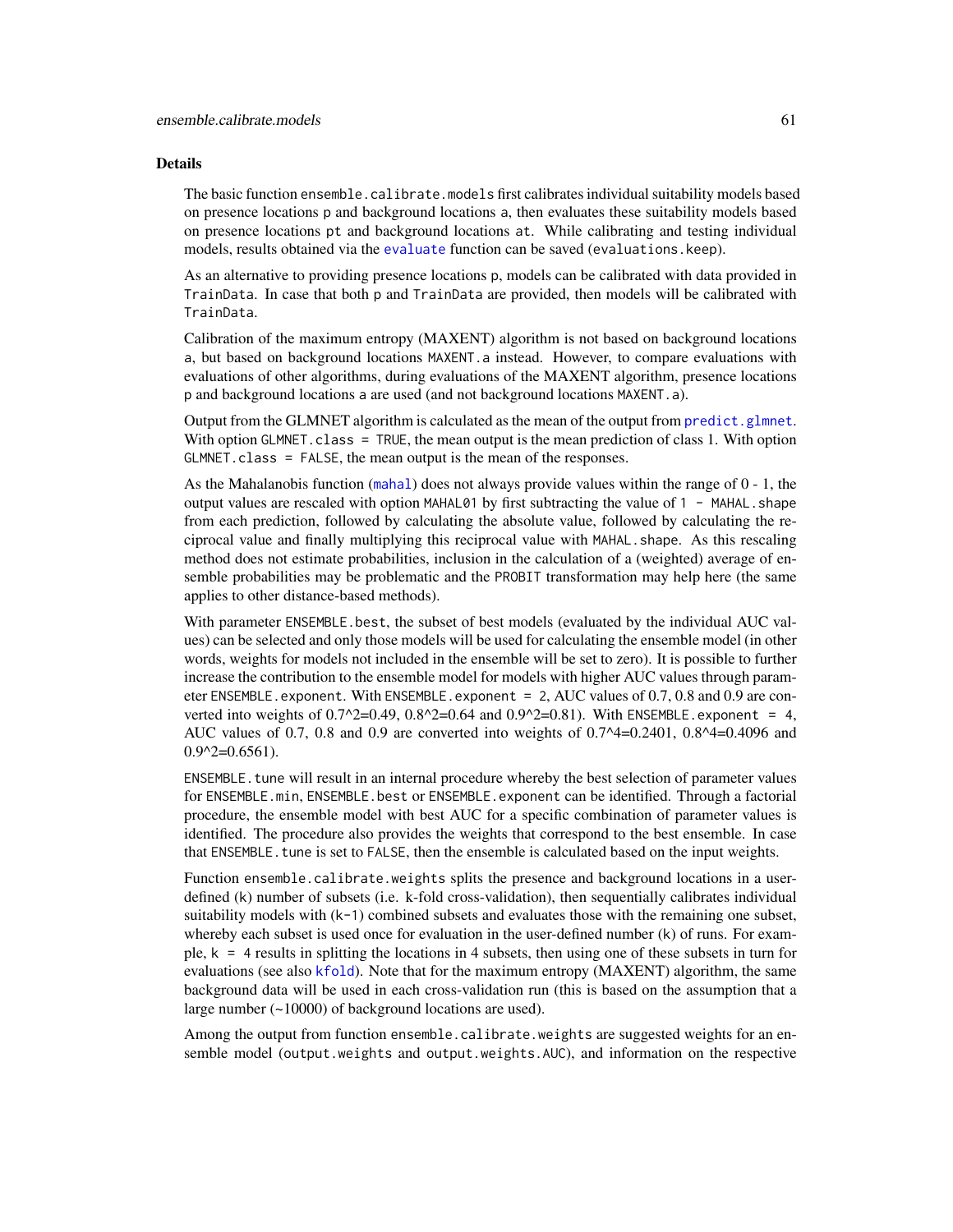AUC values of the ensemble model with the suggested weights for each of the (k) subsets. Suggested weights output.weights are calculated as the average of the weights of the different algorithms (submodels) of the k ensembles. Suggested weights output.weights.AUC are calculated as the average of the AUC of the different algorithms of the for the k runs.

Function ensemble.calibrate.models.gbm allows to test various combinations of parameters tree.complexity and learning.rate for the [gbm.step](#page-0-0) model.

Function ensemble.calibrate.models.nnet allows to test various combinations of parameters size and decay for the [nnet](#page-0-0) model.

Function ensemble.drop1 allows to test the effects of leaving out each of the explanatory variables, and comparing these results with the "full" model. Note that option of difference = TRUE may result in positive values, indicating that the model without the explanatory variable having larger AUC than the "full" model. A procedure is included to estimate the deviance of a model based on the fitted values, using  $-2 \cdot (sum(x * log(x)) + sum((1-x)*log(1-x)))$  where x is a vector of the fitted values for a respective model. (It was checked that this procedure results in similar deviance estimates for the null and 'full' models for glm, but note that it is not certain whether deviance can be calculated in a similar way for other submodels.)

Function ensemble.formulae provides suggestions for formulae that can be used for ensemble.calibrate.models and [ensemble.raster](#page-76-0). This function is always used internally by the ensemble.drop1 function.

The ensemble.weights function is used internally by the ensemble.calibrate.models and [ensemble.raster](#page-76-0) functions, using the input weights for the different suitability modelling algorithms. Ties between input weights result in the same output weights.

The ensemble.strategy function is used internally by the ensemble.calibrate.models function, using the train and test data sets with predictions of the different suitability modelling algorithms and different combinations of parameters ENSEMBLE. best, ENSEMBLE. min and ENSEMBLE. exponent. The final ensemble model is based on the parameters that generate the best AUC.

The ensemble.threshold function is used internally by the ensemble.calibrate.models, ensemble.mean and ensemble.plot functions. threshold2005.mean results in calculating the mean value of threshold methods that resulted in better results (calculated by [optimal.thresholds](#page-0-0) with methods of ObsPrev, MeanProb, MaxSens+Spec, Sens=Spec and MinROCdist) in a study by Liu et al. (Ecography 28: 385-393. 2005). threshold2005.min results in calculating the mean value of threshold methods that resulted in better results (calculated by [optimal.thresholds](#page-0-0) with methods of ObsPrev, MeanProb and MaxSens+Spec) in a study by Liu et al. (Ecography 28: 385-393. 2005). threshold2013.mean results in calculating the mean value of threshold methods that resulted in better results (calculated by [optimal.thresholds](#page-0-0) with methods of ObsPrev, MeanProb, MaxSens+Spec, Sens=Spec and MinROCdist) in a study by Liu et al. (J. Biogeogr. 40: 778-789. 2013). threshold2013.min results in calculating the minimum value of threshold methods that resulted in better results (calculated by optimal. thresholds with methods of ObsPrev, MeanProb, MaxSens+Spec, Sens=Spec and MinROCdist) in a study by Liu et al. (J. Biogeogr. 40: 778-789. 2013).

Function ensemble.VIF implements a stepwise procedure whereby the explanatory variable with highest Variance Inflation Factor is removed from the list of variables. The procedure ends when no variable has VIF larger than parameter VIF.max.

Function ensemble.pairs provides a matrix of scatterplots similar to the example of [pairs](#page-0-0) for version 3.4.3 of that package.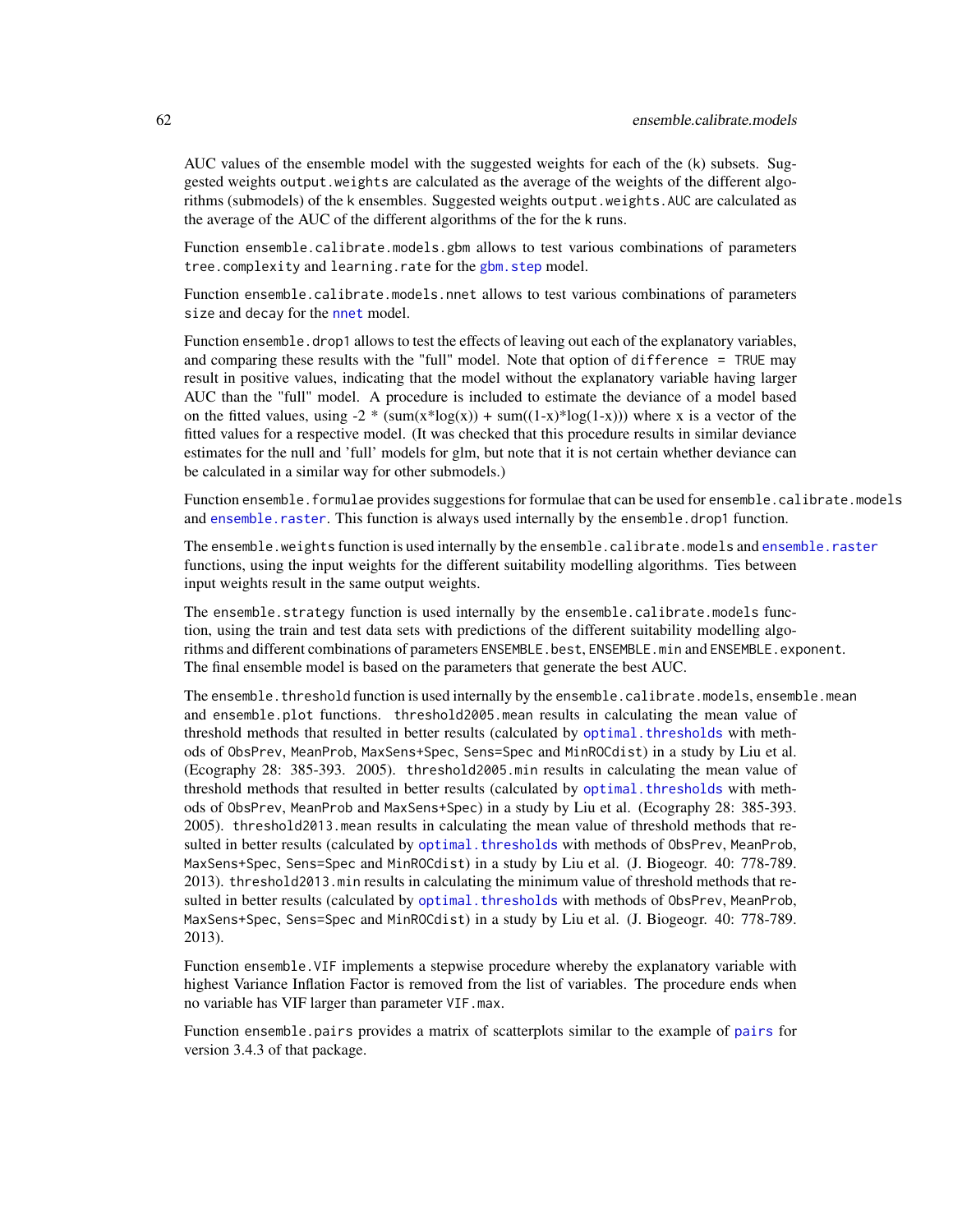### Value

Function ensemble.calibrate.models (potentially) returns a list with results from evaluations (via [evaluate](#page-0-0)) of calibration and test runs of individual suitability models.

Function ensemble.calibrate.weights returns a matrix with, for each individual suitability model, the AUC of each run and the average AUC over the runs. Models are sorted by the average AUC. The average AUC for each model can be used as input weights for the ensemble. raster function.

Functions ensemble.calibrate.models.gbm and ensemble.calibrate.models.nnet return a matrix with, for each combination of model parameters, the AUC of each run and the average AUC. Models are sorted by the average AUC.

# Author(s)

Roeland Kindt (World Agroforestry Centre)

# References

Kindt R. 2018. Ensemble species distribution modelling with transformed suitability values. Environmental Modelling & Software 100: 136-145. [https://doi.org/10.1016/j.envsoft.2017.](https://doi.org/10.1016/j.envsoft.2017.11.009) [11.009](https://doi.org/10.1016/j.envsoft.2017.11.009)

Buisson L, Thuiller W, Casajus N, Lek S and Grenouillet G. 2010. Uncertainty in ensemble forecasting of species distribution. Global Change Biology 16: 1145-1157

Liu C, Berry PM, Dawson TP and Pearson RC. 2005. Selecting thresholds of occurrence in the prediction of species distributions. Ecography 28: 385-393

Liu C, White M and Newell G. 2013. Selecting thresholds for the prediction of species occurrence with presence-only data. Journal of Biogeography 40: 778-789

### See Also

[ensemble.raster](#page-76-0), [ensemble.batch](#page-30-0)

```
## Not run:
# based on examples in the dismo package
# get predictor variables
library(dismo)
predictor.files <- list.files(path=paste(system.file(package="dismo"), '/ex', sep=''),
   pattern='grd', full.names=TRUE)
predictors <- stack(predictor.files)
# subset based on Variance Inflation Factors
predictors <- subset(predictors, subset=c("bio5", "bio6",
    "bio16", "bio17", "biome"))
predictors
predictors@title <- "predictors"
# presence points
presence_file <- paste(system.file(package="dismo"), '/ex/bradypus.csv', sep='')
pres <- read.table(presence_file, header=TRUE, sep=',')[,-1]
```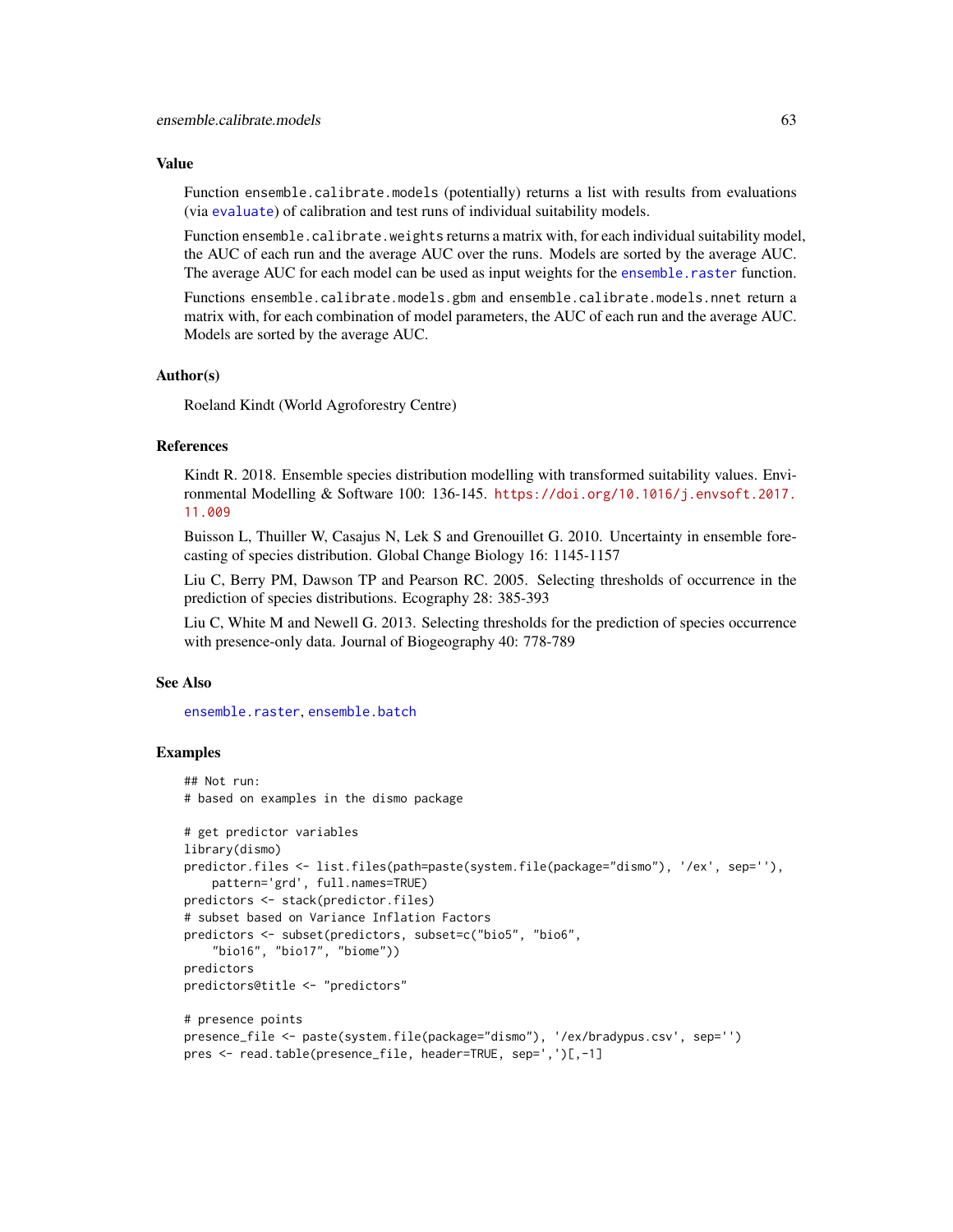```
# the kfold function randomly assigns data to groups;
# groups are used as calibration (1/4) and training (3/4) data
groupp <- kfold(pres, 4)
pres_train <- pres[groupp != 1, ]
pres_test <- pres[groupp == 1, ]
# choose background points
background <- randomPoints(predictors, n=1000, extf=1.00)
colnames(background)=c('lon', 'lat')
groupa <- kfold(background, 4)
backg_train <- background[groupa != 1, ]
backg_test <- background[groupa == 1, ]
# formulae for random forest and generalized linear model
# compare with: ensemble.formulae(predictors, factors=c("biome"))
rfformula <- as.formula(pb ~ bio5+bio6+bio16+bio17)
glmformula \leq as.formula(pb \sim bio5 + I(bio5^2) + I(bio5^3) +
    bio6 + I(bio6^2) + I(bio6^3) + bio16 + I(bio16^2) + I(bio16^3) +bio17 + I(bio17^2) + I(bio17^3) )
# fit four ensemble models (RF, GLM, BIOCLIM, DOMAIN)
ensemble.nofactors <- ensemble.calibrate.models(x=predictors, p=pres_train, a=backg_train,
    pt=pres_test, at=backg_test,
    species.name="Bradypus",
    ENSEMBLE.tune=TRUE,
   ENSEMBLE.min = 0.65,
   MAXENT=0, MAXLIKE=0, GBM=0, GBMSTEP=0, RF=1, GLM=1, GLMSTEP=0, GAM=0,
   GAMSTEP=0, MGCV=0, MGCVFIX=0, EARTH=0, RPART=0, NNET=0, FDA=0,
    SVM=0, SVME=0, GLMNET=0,
   BIOCLIM.O=0, BIOCLIM=1, DOMAIN=1, MAHAL=0, MAHAL01=0,
   Yweights="BIOMOD",
    evaluations.keep=TRUE, models.keep=TRUE,
   RF.formula=rfformula,
    GLM.formula=glmformula)
# with option models.keep, all model objects are saved in ensemble object
# the same slots can be used to replace model objects with new calibrations
ensemble.nofactors$models$RF
summary(ensemble.nofactors$models$GLM)
ensemble.nofactors$models$BIOCLIM
ensemble.nofactors$models$DOMAIN
ensemble.nofactors$models$formulae
# evaluations are kept in different slot
```

```
# fit four ensemble models (RF, GLM, BIOCLIM, DOMAIN) using default formulae
# variable 'biome' is not included as explanatory variable
# results are provided in a file in the 'outputs' subfolder of the working
```
attributes(ensemble.nofactors\$evaluations) plot(ensemble.nofactors\$evaluations\$RF.T, "ROC")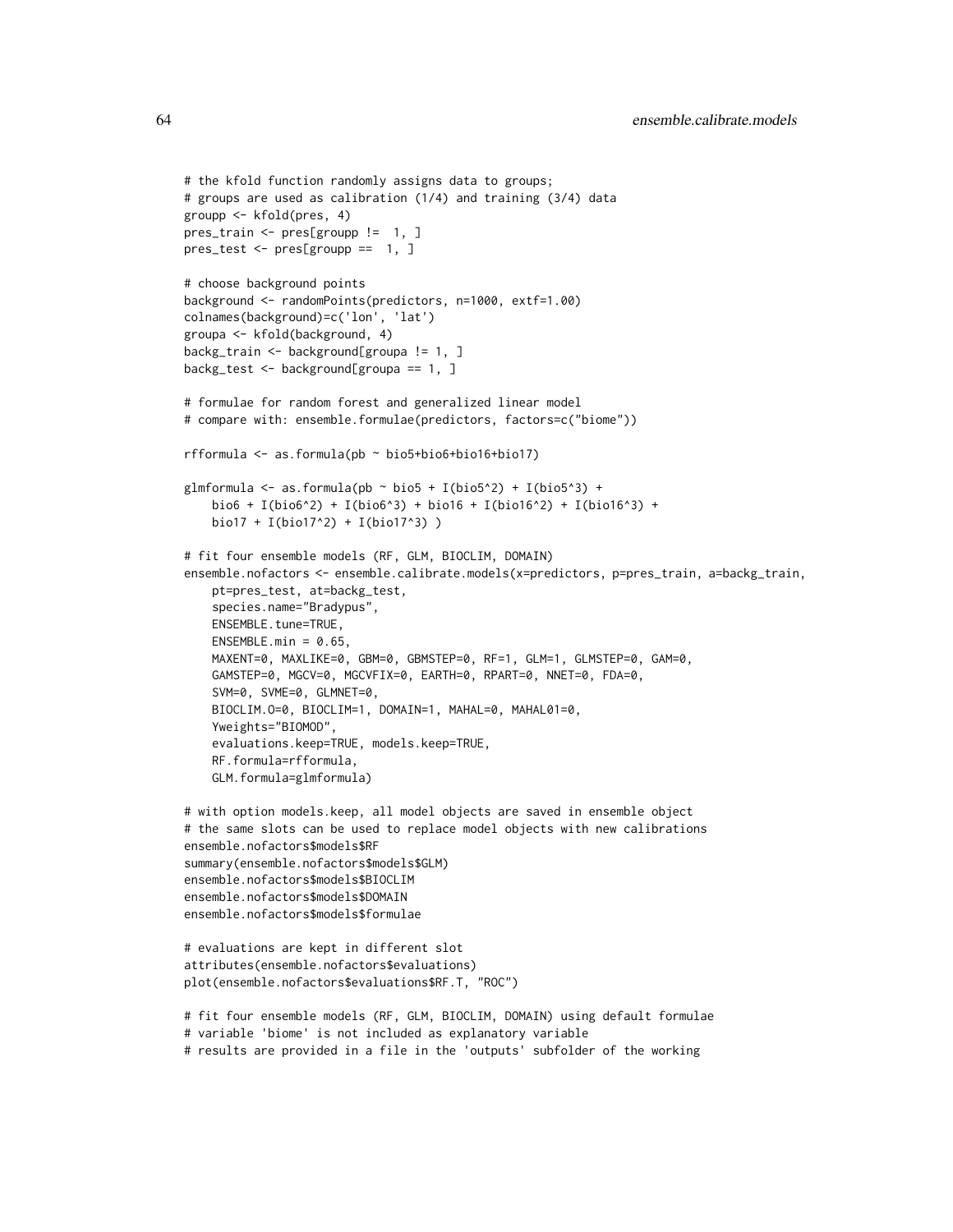ensemble.calibrate.models 65

```
# directory
ensemble.nofactors <- ensemble.calibrate.models(x=predictors,
   p=pres_train, a=backg_train,
   pt=pres_test, at=backg_test,
   layer.drops="biome",
    species.name="Bradypus",
   ENSEMBLE.tune=TRUE,
   ENSEMBLE.min=0.65,
   SINK=TRUE,
   MAXENT=0, MAXLIKE=0, GBM=0, GBMSTEP=0, RF=1, GLM=1, GLMSTEP=0, GAM=0,
   GAMSTEP=0, MGCV=0, MGCVFIX=0, EARTH=0, RPART=0, NNET=0, FDA=0,
    SVM=0, SVME=0, GLMNET=0,
   BIOCLIM.O=0, BIOCLIM=1, DOMAIN=1, MAHAL=0, MAHAL01=0,
    Yweights="BIOMOD",
    evaluations.keep=TRUE,
    formulae.defaults=TRUE)
# after fitting the individual algorithms (submodels),
# transform predictions with a probit link.
ensemble.nofactors <- ensemble.calibrate.models(x=predictors,
   p=pres_train, a=backg_train,
   pt=pres_test, at=backg_test,
   layer.drops="biome",
    species.name="Bradypus",
    SINK=TRUE,
   ENSEMBLE.tune=TRUE,
   ENSEMBLE.min=0.65,
   MAXENT=0, MAXLIKE=0, GBM=0, GBMSTEP=0, RF=1, GLM=1, GLMSTEP=0, GAM=0,
   GAMSTEP=0, MGCV=0, MGCVFIX=0, EARTH=0, RPART=0, NNET=0, FDA=0,
   SVM=0, SVME=0, GLMNET=0,
   BIOCLIM.O=0, BIOCLIM=1, DOMAIN=1, MAHAL=0, MAHAL01=0,
   PROBIT=TRUE,
   Yweights="BIOMOD", factors="biome",
    evaluations.keep=TRUE,
    formulae.defaults=TRUE)
# Instead of providing presence and background locations, provide data.frames.
# Because 'biome' is a factor, RasterStack needs to be provided
# to check for levels in the Training and Testing data set.
TrainData1 <- prepareData(x=predictors, p=pres_train, b=backg_train,
    factors=c("biome"), xy=FALSE)
TestData1 <- prepareData(x=predictors, p=pres_test, b=backg_test,
    factors=c("biome"), xy=FALSE)
ensemble.factors1 <- ensemble.calibrate.models(x=predictors,
   TrainData=TrainData1, TestData=TestData1,
   p=pres_train, a=backg_train,
   pt=pres_test, at=backg_test,
   species.name="Bradypus",
   SINK=TRUE,
   ENSEMBLE.tune=TRUE,
   ENSEMBLE.min=0.65,
   MAXENT=0, MAXLIKE=1, GBM=1, GBMSTEP=0, RF=1, GLM=1, GLMSTEP=1, GAM=1,
   GAMSTEP=1, MGCV=1, MGCVFIX=0, EARTH=1, RPART=1, NNET=1, FDA=1,
```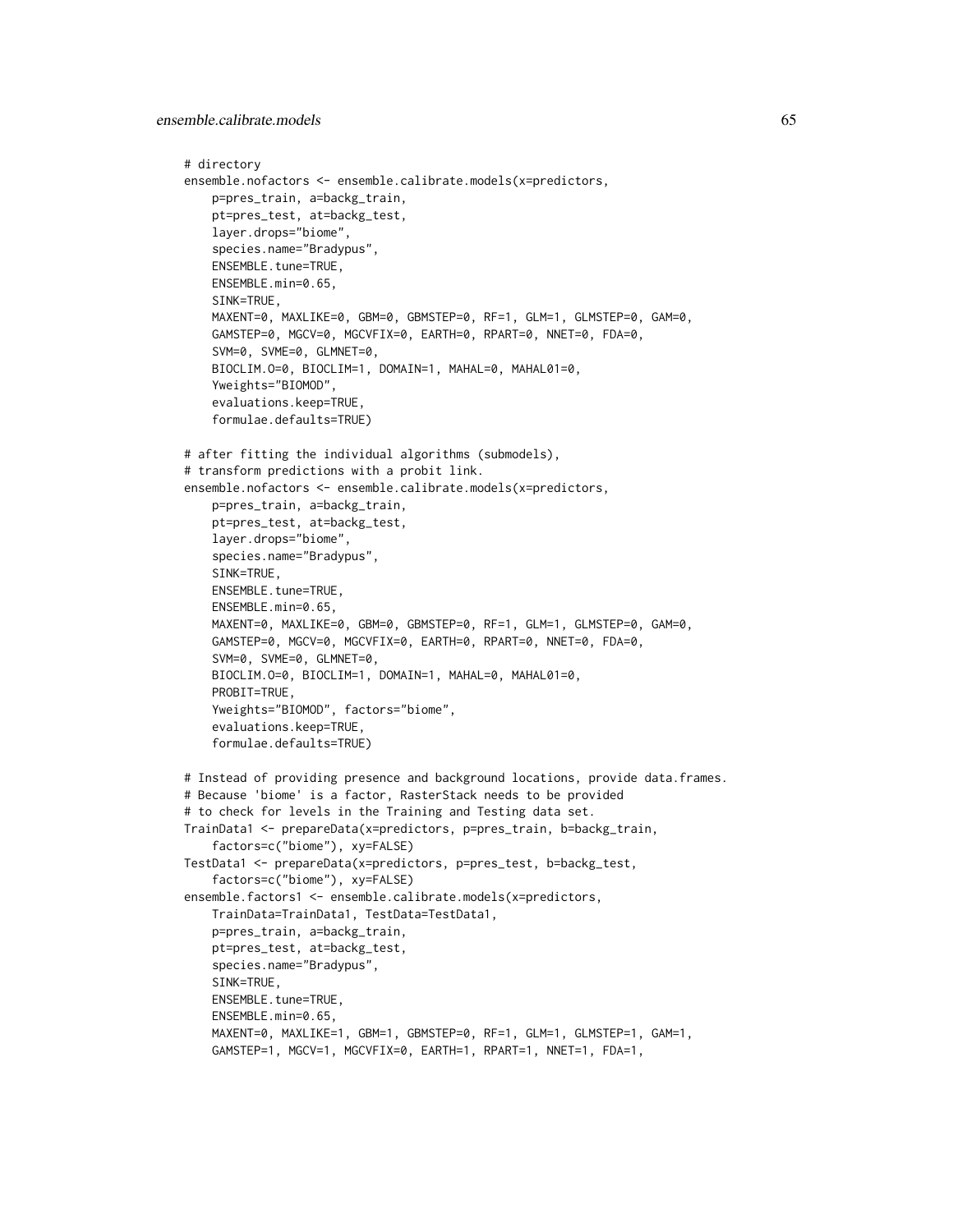```
SVM=1, SVME=1, GLMNET=1,
    BIOCLIM.O=1, BIOCLIM=1, DOMAIN=1, MAHAL=0, MAHAL01=1,
    Yweights="BIOMOD", factors="biome",
   evaluations.keep=TRUE)
# compare different methods of calculating ensembles
ensemble.factors2 <- ensemble.calibrate.models(x=predictors,
    TrainData=TrainData1, TestData=TestData1,
   p=pres_train, a=backg_train,
   pt=pres_test, at=backg_test,
   species.name="Bradypus",
   SINK=TRUE,
   ENSEMBLE.tune=TRUE,
   MAXENT=1, MAXLIKE=1, GBM=1, GBMSTEP=0, RF=1, GLM=1, GLMSTEP=1, GAM=1,
    GAMSTEP=1, MGCV=1, MGCVFIX=1, EARTH=1, RPART=1, NNET=1, FDA=1,
    SVM=1, SVME=1, BIOCLIM.O=1, BIOCLIM=1, DOMAIN=1, MAHAL=0, MAHAL01=1,
   ENSEMBLE.best=c(4:10), ENSEMBLE.exponent=c(1, 2, 3),
    Yweights="BIOMOD", factors="biome",
    evaluations.keep=TRUE)
# test performance of different suitability models
# data are split in 4 subsets, each used once for evaluation
ensemble.nofactors2 <- ensemble.calibrate.weights(x=predictors,
   p=pres, a=background, k=4,
    species.name="Bradypus",
    SINK=TRUE, PROBIT=TRUE,
   MAXENT=1, MAXLIKE=1, GBM=1, GBMSTEP=0, RF=1, GLM=1, GLMSTEP=1, GAM=1,
    GAMSTEP=1, MGCV=1, MGCVFIX=1, EARTH=1, RPART=1, NNET=1, FDA=1,
    SVM=1, SVME=1, BIOCLIM.O=1, BIOCLIM=1, DOMAIN=1, MAHAL=0, MAHAL01=1,
   ENSEMBLE.tune=TRUE,
   ENSEMBLE.best=0, ENSEMBLE.exponent=c(1, 2, 3),
   ENSEMBLE.min=0.7,
   Yweights="BIOMOD",
    formulae.defaults=TRUE)
ensemble.nofactors2$AUC.table
# test the result of leaving out one of the variables from the model
# note that positive differences indicate that the model without the variable
# has higher AUC than the full model
ensemble.variables <- ensemble.drop1(x=predictors,
   p=pres, a=background, k=4,
   species.name="Bradypus",
   SINK=TRUE,
   difference=TRUE,
   VIF=TRUE, PROBIT=TRUE,
   MAXENT=0, MAXLIKE=0, GBM=1, GBMSTEP=0, RF=1, GLM=1, GLMSTEP=1, GAM=1,
    GAMSTEP=1, MGCV=1, MGCVFIX=1, EARTH=1, RPART=1, NNET=1, FDA=1,
    SVM=1, SVME=1, GLMNET=1,
   BIOCLIM.O=0, BIOCLIM=0, DOMAIN=1, MAHAL=0, MAHAL01=1,
   ENSEMBLE.tune=TRUE,
   ENSEMBLE.best=0, ENSEMBLE.exponent=c(1, 2, 3),
   ENSEMBLE.min=0.7,
   Yweights="BIOMOD", factors="biome")
```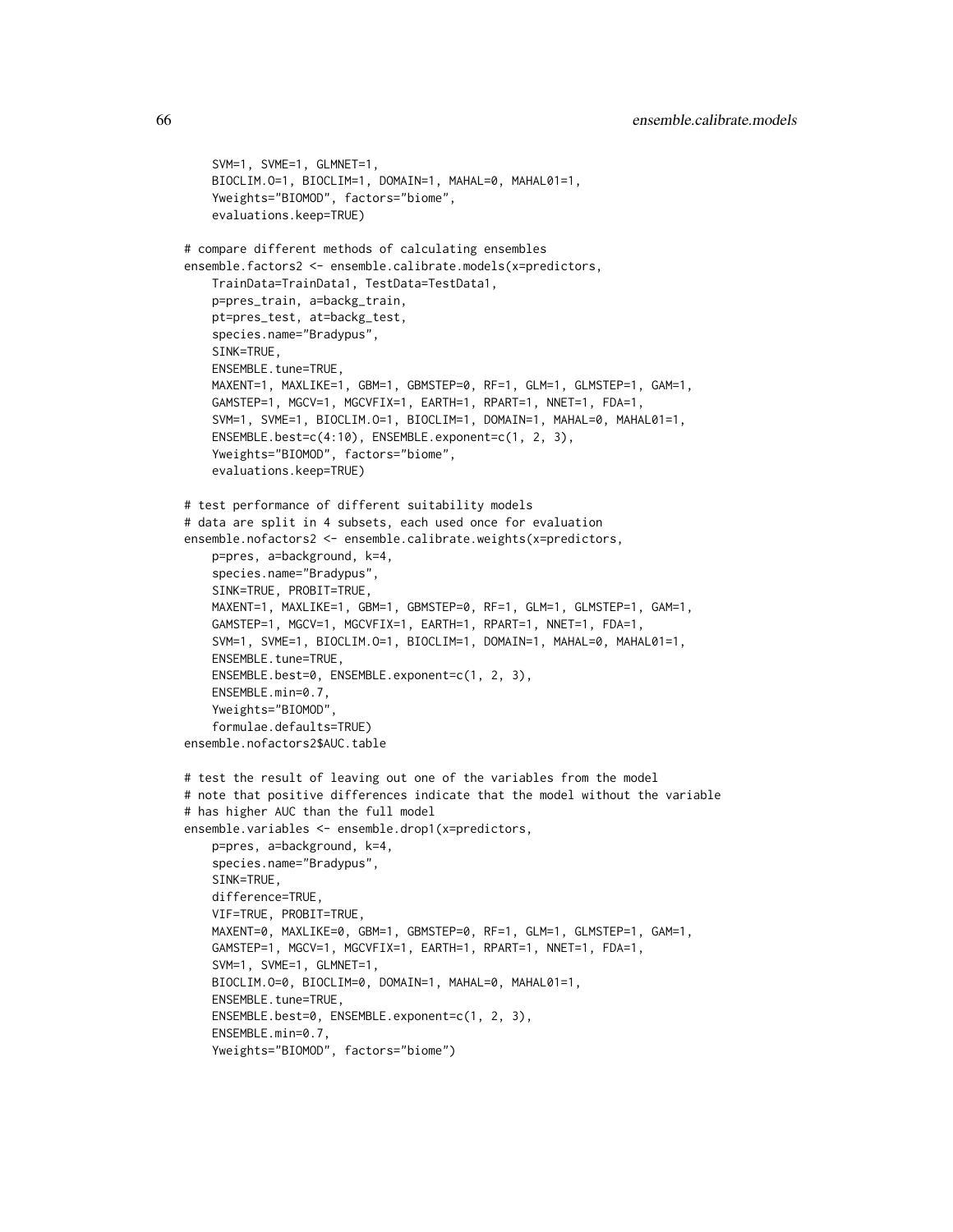### ensemble.dummy.variables 67

ensemble.variables

```
# use function ensemble.VIF to select a subset of variables
# factor variables are not handled well by the function
# and therefore factors are removed
# however, one can check for factors with car::vif through
# the ensemble.calibrate.models function
# VIF.analysis$var.drops can be used as input for ensemble.calibrate.models or
# ensemble.calibrate.weights
predictors <- stack(predictor.files)
predictors <- subset(predictors, subset=c("bio1", "bio5", "bio6", "bio8",
    "bio12", "bio16", "bio17", "biome"))
ensemble.pairs(predictors)
VIF.analysis <- ensemble.VIF(predictors, factors="biome")
VIF.analysis
# alternative solution where bio1 and bio12 are kept
VIF.analysis <- ensemble.VIF(predictors, factors="biome",
    keep=c("bio1", "bio12"))
VIF.analysis
## End(Not run)
```
ensemble.dummy.variables

*Suitability mapping based on ensembles of modelling algorithms: handling of categorical data*

### Description

The basic function ensemble.dummy.variables creates new raster layers representing dummy variables (coded 0 or 1) for all or the most frequent levels of a caterogical variable. Sometimes the creation of dummy variables is needed for proper handling of categorical data for some of the suitability modelling algorithms.

## Usage

```
ensemble.dummy.variables(xcat = NULL,
    freq.min = 50, most.frequent = 5,
    new.\nlevels = NULL, overwrite = TRUE, ...)ensemble.accepted.categories(xcat = NULL, categories = NULL,
    filename = NULL, overwrite = TRUE, ...)
ensemble.simplified.categories(xcat = NULL, p = NULL,
    filename = NULL, overwrite = TRUE, ...)
```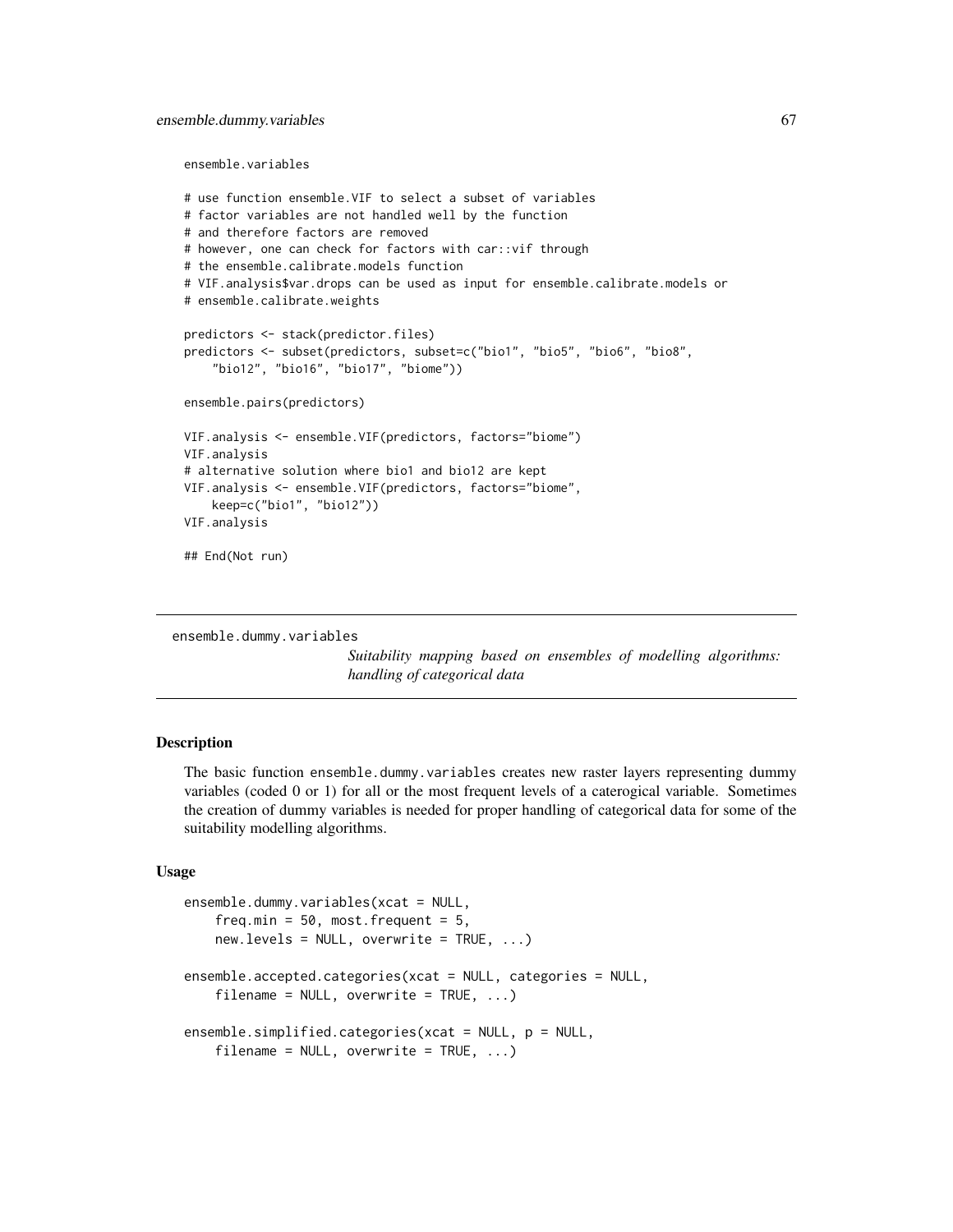### **Arguments**

| xcat          | RasterLayer object (raster) containing values for a categorical explanatory<br>variable.                                                                                           |
|---------------|------------------------------------------------------------------------------------------------------------------------------------------------------------------------------------|
| freq.min      | Minimum frequency for a dummy raster layer to be created for the correspond-<br>ing factor level. See also freq.                                                                   |
| most.frequent | Number of dummy raster layers to be created (if larger than $0$ ), corresponding<br>to the same number of most frequent factor levels See also freq.                               |
| new.levels    | character vector giving factor levels that are not encountered in xcat and for<br>which dummy layers should be created (this could be useful in dealing with<br>novel conditions)  |
| overwrite     | overwrite an existing file name with the same name (if TRUE). See also write Raster.                                                                                               |
| .             | additional arguments for writeRaster or (for ensemble.dummy.variables,<br>writeRaster).                                                                                            |
| categories    | numeric vector providing the accepted levels of a categorical raster layer; ex-<br>pected to correspond to the levels encountered during calibration                               |
| filename      | name for the output file. See also writeRaster.                                                                                                                                    |
| p             | presence points that will be used for calibrating the suitability models, typically<br>available in 2-column $(x, y)$ or (lon, lat) dataframe; see also prepareData and<br>extract |

# Details

The basic function ensemble.dummy.variables creates dummy variables from a RasterLayer object (see [raster](#page-0-0)) that represents a categorical variable. With freq.min and most.frequent it is possible to limit the number of dummy variables that will be created. For example, most.frequent = 5 results in five dummy variables to be created.

Function ensemble.accepted.categories modifies the RasterLayer object (see [raster](#page-0-0)) by replacing cell values for categories (levels) that are not accepted with missing values.

Function ensemble.simplified.categories modifies the RasterLayer object (see [raster](#page-0-0)) by replacing cell values for categories (levels) where none of the presence points occur with the same level. This new level is coded by the maximum coding level for these 'outside categories'.

### Value

The basic function ensemble.dummy.variables mainly results in the creation of raster layers that correspond to dummy variables.

# Author(s)

Roeland Kindt (World Agroforestry Centre) and Evert Thomas (Bioversity International)

# See Also

[ensemble.calibrate.models](#page-49-1), [ensemble.raster](#page-76-0)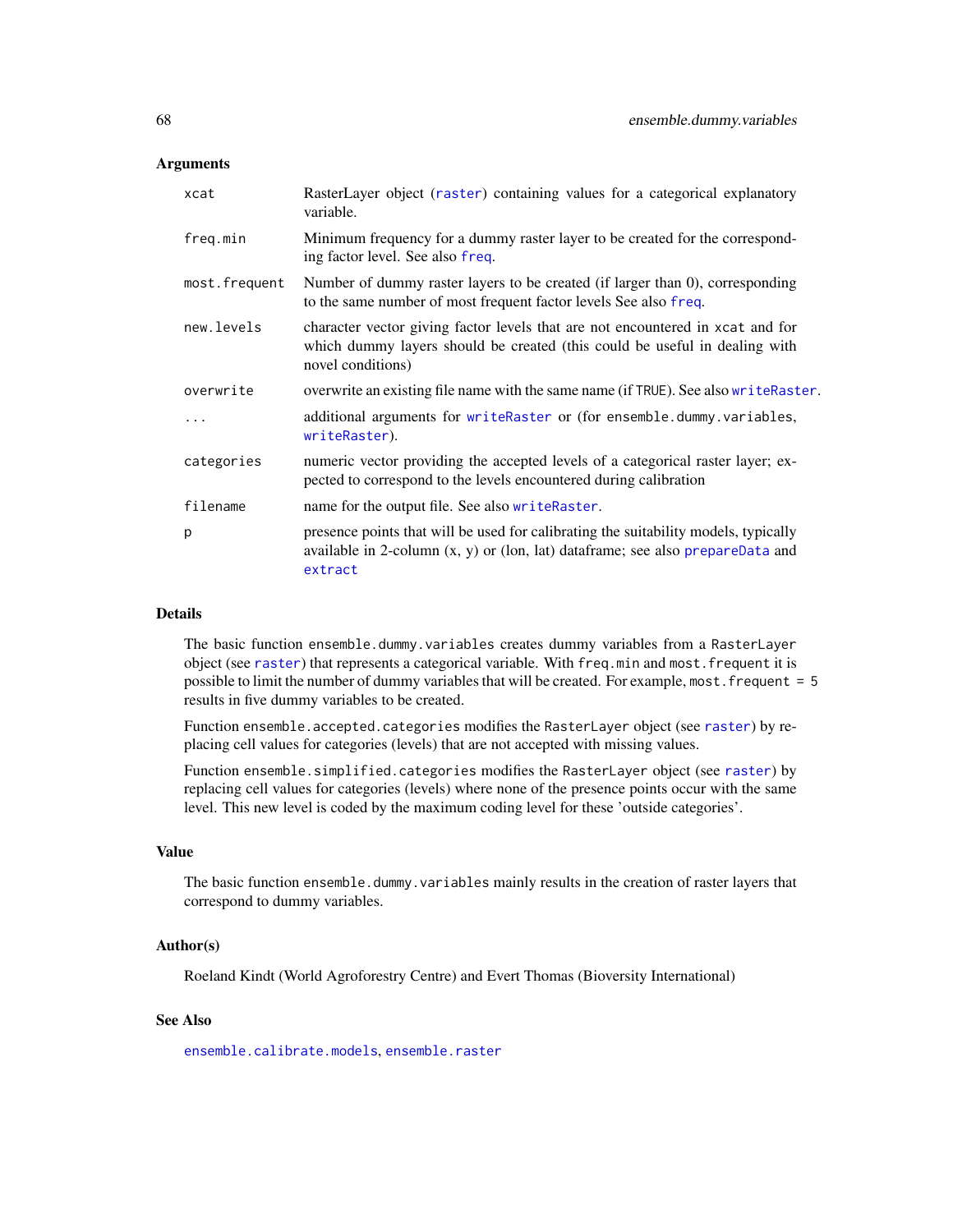```
## Not run:
# get predictor variables
library(dismo)
predictor.files <- list.files(path=paste(system.file(package="dismo"), '/ex', sep=''),
    pattern='grd', full.names=TRUE)
predictors <- stack(predictor.files)
biome.layer <- predictors[["biome"]]
biome.layer
# create dummy layers for the 5 most frequent factor levels
ensemble.dummy.variables(xcat=biome.layer, most.frequent=5,
    overwrite=TRUE)
# check whether dummy variables were created
predictor.files <- list.files(path=paste(system.file(package="dismo"), '/ex', sep=''),
    pattern='grd', full.names=TRUE)
predictors <- stack(predictor.files)
predictors
names(predictors)
# once dummy variables were created, avoid using the original categorical data layer
predictors <- subset(predictors, subset=c("bio5", "bio6", "bio16", "bio17",
    "biome_1", "biome_2", "biome_7", "biome_8", "biome_13"))
predictors
predictors@title <- "base"
# presence points
presence_file <- paste(system.file(package="dismo"), '/ex/bradypus.csv', sep='')
pres <- read.table(presence_file, header=TRUE, sep=',')[,-1]
# the kfold function randomly assigns data to groups;
# groups are used as calibration (1/5) and training (4/5) data
groupp <- kfold(pres, 5)
pres_train <- pres[groupp != 1, ]
pres_test <- pres[groupp == 1, ]
# choose background points
background <- randomPoints(predictors, n=1000, extf=1.00)
colnames(background)=c('lon', 'lat')
groupa <- kfold(background, 5)
backg_train <- background[groupa != 1, ]
backg_test <- background[groupa == 1, ]
# note that dummy variables with no variation are not used by DOMAIN
# note that dummy variables are not used by MAHAL and MAHAL01
# (neither are categorical variables)
ensemble.nofactors <- ensemble.calibrate.models(x=predictors, p=pres_train, a=backg_train,
   pt=pres_test, at=backg_test,
    species.name="Bradypus",
```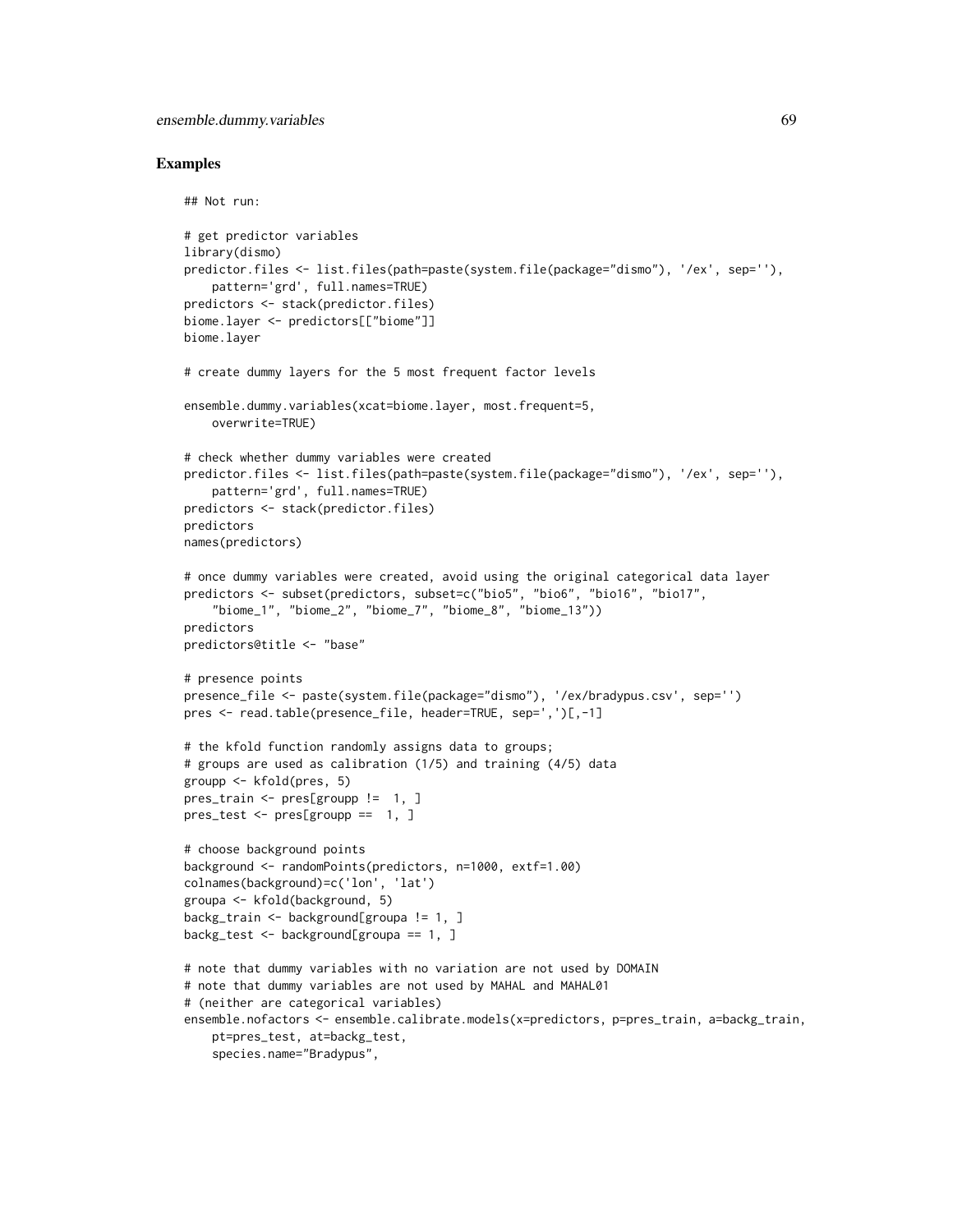```
VIF=T,
   MAXENT=1, MAXLIKE=1, GBM=1, GBMSTEP=0, RF=1, GLM=1, GLMSTEP=0, GAM=1,
   GAMSTEP=0, MGCV=1, MGCVFIX=0, EARTH=1, RPART=1, NNET=1, FDA=1,
   SVM=1, SVME=1, BIOCLIM.O=1, BIOCLIM=1, DOMAIN=1, MAHAL=0, MAHAL01=1,
   Yweights="BIOMOD",
   dummy.vars=c("biome_1", "biome_2", "biome_7", "biome_8", "biome_13"),
   PLOTS=FALSE, evaluations.keep=TRUE)
## End(Not run)
```
ensemble.ecocrop *Mapping of novel environmental conditions (areas where some of the environmental conditions are outside the range of environmental conditions of a reference area).*

### <span id="page-69-0"></span>Description

Function ensemble.novel creates the map with novel conditions. Function ensemble.novel.object provides the reference values used by the prediction function used by [predict](#page-0-0) .

# Usage

```
ensemble.eocrop(x = NULL, ecocrop.object = NULL,RASTER.object.name = ecocrop.object$name, RASTER.stack.name = x@title,
   RASTER.format = "raster", RASTER.datatype = "INT2S", RASTER.NAflag = -32767,
   KML.out = TRUE, KML.blur = 10, KML.maxpixels = 100000,
   CATCH.OFF = FALSE)
```

```
ensemble.ecocrop.object(temp.thresholds, rain.thresholds, name = "crop01",
    temp.multiply = 10, annual.temps = TRUE, transform = 1)
```
### **Arguments**

| $\mathsf{x}$       | RasterStack object (stack) containing all environmental layers for which suit-<br>ability should be calculated.                                                                                                                              |  |
|--------------------|----------------------------------------------------------------------------------------------------------------------------------------------------------------------------------------------------------------------------------------------|--|
|                    | ecocrop object Object listing optimal and absolute minima and maxima for the rainfall and<br>temperature values, used by the prediction function that is used internally by<br>predict. This object is created with ensemble.ecocrop.object. |  |
| RASTER.object.name |                                                                                                                                                                                                                                              |  |
|                    | First part of the names of the raster file that will be generated, expected to iden-<br>tify the species or crop for which ranges were calculated                                                                                            |  |
| RASTER.stack.name  |                                                                                                                                                                                                                                              |  |
|                    | Last part of the names of the raster file that will be generated, expected to iden-<br>tify the predictor stack used                                                                                                                         |  |
| RASTER.format      | Format of the raster files that will be generated. See write Formats and write Raster.                                                                                                                                                       |  |
|                    |                                                                                                                                                                                                                                              |  |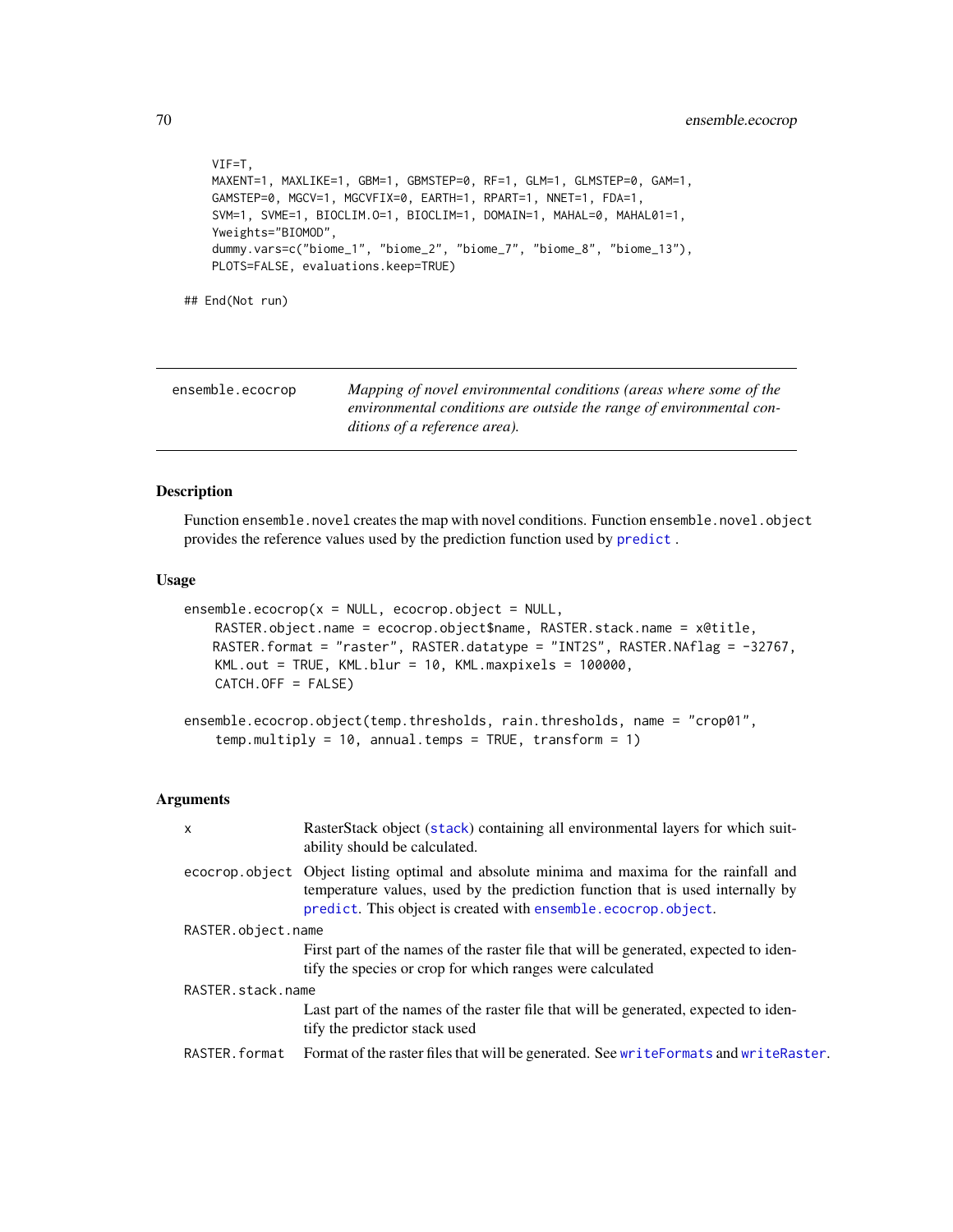| RASTER.datatype |                                                                                                                                                                                                                                                                                                                                                                                                         |
|-----------------|---------------------------------------------------------------------------------------------------------------------------------------------------------------------------------------------------------------------------------------------------------------------------------------------------------------------------------------------------------------------------------------------------------|
|                 | Format of the raster files that will be generated. See dataType and writeRaster.                                                                                                                                                                                                                                                                                                                        |
| RASTER.NAflag   | Value that is used to store missing data. See writeRaster.                                                                                                                                                                                                                                                                                                                                              |
| KML.out         | If TRUE, then kml files will be saved in a subfolder 'kml/zones'.                                                                                                                                                                                                                                                                                                                                       |
| KML.maxpixels   | Maximum number of pixels for the PNG image that will be displayed in Google<br>Earth. See also KML.                                                                                                                                                                                                                                                                                                     |
| KML.blur        | Integer that results in increasing the size of the PNG image by KML.blur^2,<br>which may help avoid blurring of isolated pixels. See also KML.                                                                                                                                                                                                                                                          |
| CATCH.OFF       | Disable calls to function tryCatch.                                                                                                                                                                                                                                                                                                                                                                     |
| temp.thresholds |                                                                                                                                                                                                                                                                                                                                                                                                         |
|                 | Optimal and absolute thresholds for temperatures. These will be sorted as: abso-<br>lute minimum temperature, optimal minimum temperature, optimal maximum<br>temperature and absolute maximum temperature.                                                                                                                                                                                             |
| rain.thresholds |                                                                                                                                                                                                                                                                                                                                                                                                         |
|                 | Optimal and absolute thresholds for annual rainfall. These will be sorted as: ab-<br>solute minimum rainfall, optimal minimum rainfall, optimal maximum rainfall<br>and absolute maximum rainfall.                                                                                                                                                                                                      |
| name            | Name of the object, expect to expected to identify the species or crop                                                                                                                                                                                                                                                                                                                                  |
| temp.multiply   | Multiplier for temperature values. Default of 10 is to be used with raster layers<br>where temperature was multiplied by 10 such as Worldclim or AFRICLIM.                                                                                                                                                                                                                                              |
| annual.temps    | If TRUE then temperature limits are assumed to apply to mean annual tempera-<br>ture (bioclimatic variable bio1). If FALSE then minimum temperature limits are<br>assumed to apply to the temperature of the coldest month (bioclimatic variable<br>bio6) and maximum temperature limits are assumed to apply to the temperature<br>of the hottest month (bioclimatic variable bio5). See also biovars. |
| transform       | Exponent used to transform probability values obtained from interpolating be-<br>tween optimal and absolute limits. Exponent of 2 results in squaring probabili-<br>ties, for example input probabilities of 0.5 transformed to $0.5^2$ = 0.25.                                                                                                                                                         |

# Details

Function ensemble.ecocrop maps suitability for a species or crop based on optimal and absolute temperature and rainfall limits. Where both temperature and rainfall are within the optimal limits, suitability of 1000 is calculated. Where both temperature and rainfall are outside the absolute limits, suitability of 0 is calculated. In situations where temperature or rainfall is in between the optimal and absolute limits, then suitability is interpolated between 0 and 1000, and the lowest suitability from temperature and rainfall is calculated. Setting very wide rainfall limits will simulate the effect of irrigation, i.e. where suitability only depends on temperature limits.

For a large range of crop and plant species, optimal and absolute limits are available from the FAO ecocrop database (<http://ecocrop.fao.org/ecocrop>), hence the name of the function. A different implementation of suitability mapping based on ecocrop limits is available from [ecocrop](#page-0-0). Ecocrop thresholds for several species are available from: [getCrop](#page-0-0)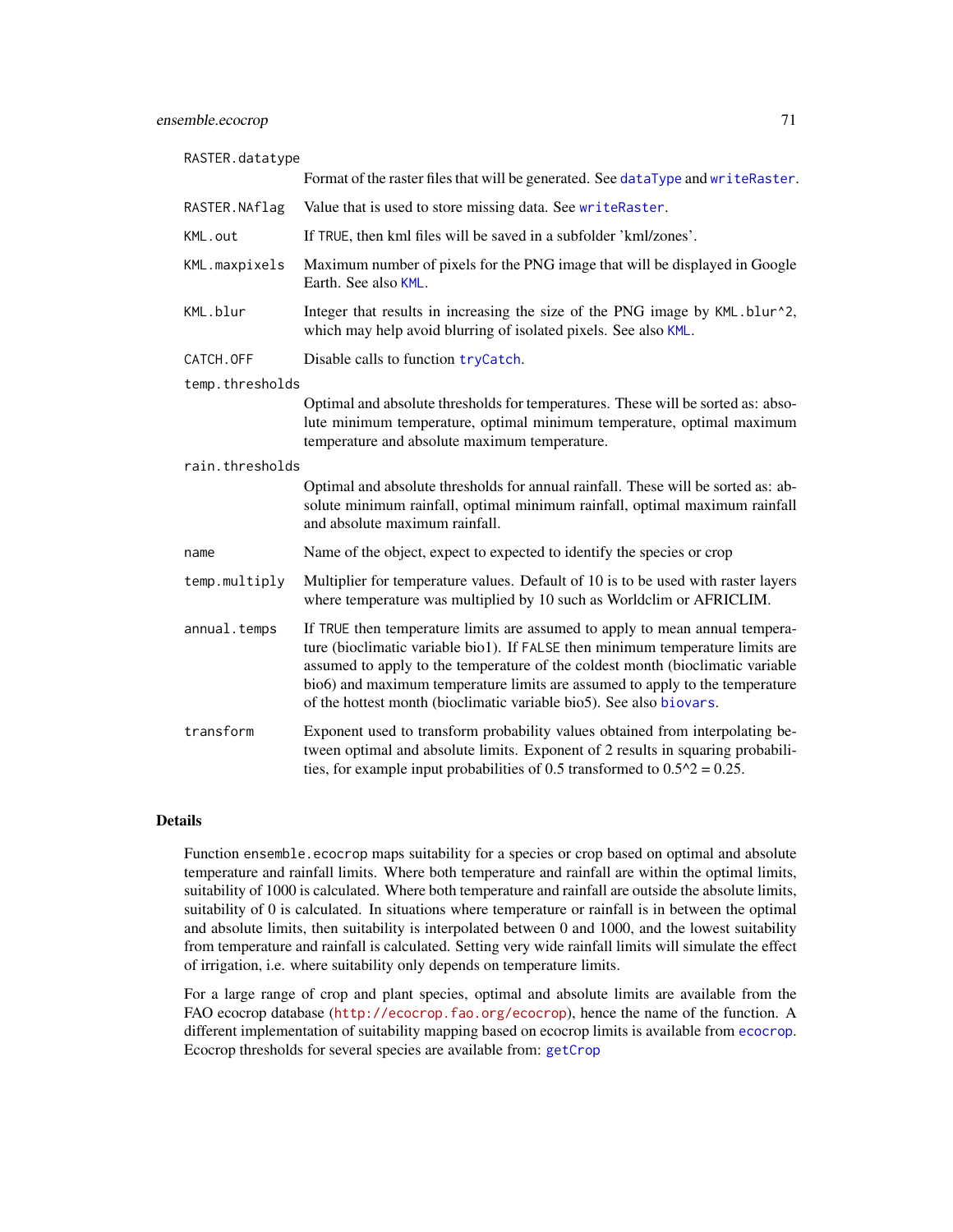## Value

Function ensemble.ecocrop.object returns a list with following objects:

| name            | name for the crop or species                                               |
|-----------------|----------------------------------------------------------------------------|
| temp.thresholds |                                                                            |
|                 | optimal and absolute minimum and maximum temperature limits                |
| rain.thresholds |                                                                            |
|                 | optimal and absolute minimum and maximum annual rainfall limits            |
| annual.temps    | logical indicating whether temperature limits apply to annual temperatures |
| transform       | exponent to transform suitability values                                   |
|                 |                                                                            |

# Author(s)

Roeland Kindt (World Agroforestry Centre)

### See Also

## [biovars](#page-0-0)

```
## Not run:
#test with Brazil nut (limits from FAO ecocrop)
#temperature: (12) 20-36 (40)
#annnual rainfall: (1400) 2400-2800 (3500)
# get predictor variables
library(dismo)
predictor.files <- list.files(path=paste(system.file(package="dismo"), '/ex', sep=''),
    pattern='grd', full.names=TRUE)
predictors <- stack(predictor.files)
# subset based on Variance Inflation Factors
predictors <- subset(predictors, subset=c("bio5", "bio6", "bio12"))
predictors
predictors@title <- "base"
Brazil.ecocrop <- ensemble.ecocrop.object(temp.thresholds=c(20, 36, 12, 40),
    rain.thresholds=c(2400, 2800, 1400, 3500),
    annual.temps=FALSE, name="Bertholletia_excelsa")
Brazil.ecocrop
ensemble.ecocrop(predictors, ecocrop.object=Brazil.ecocrop)
dev.new()
par.old <- graphics::par(no.readonly=T)
graphics::par(mfrow=c(1,2))
rasterfull1 <- paste("ensembles//ecocrop//Bertholletia_excelsa_base.grd", sep="")
rasterfull1 <- raster(rasterfull1)
```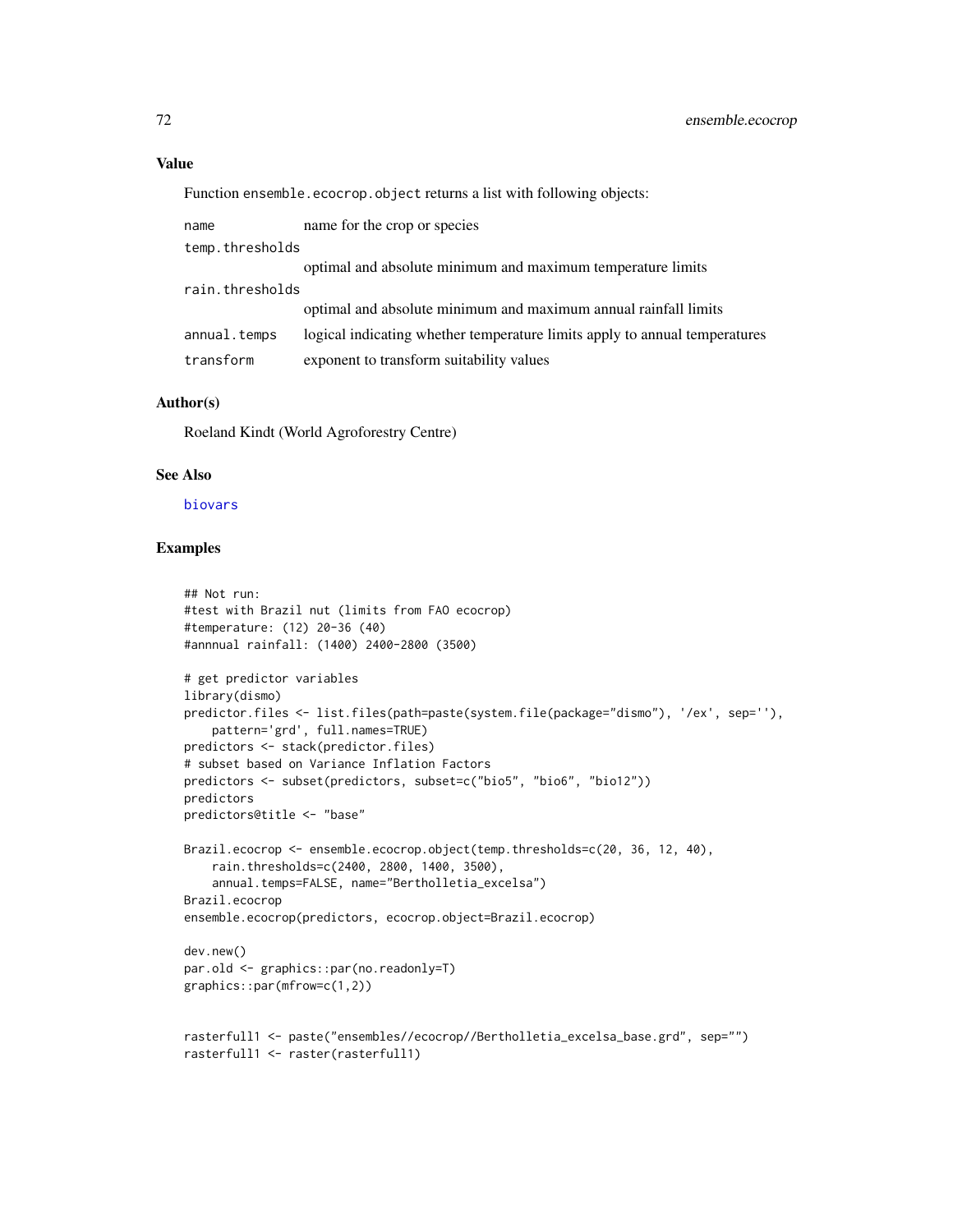## ensemble.novel 73

```
# raster file saved probabilities as integer values between 0 and 1000
rasterfull1 <- rasterfull1/1000
raster::plot(rasterfull1, main="Ecocrop suitability")
GBIFloc <- gbif(genus="Bertholletia", species="excelsa", geo=TRUE)
GBIFpres <- cbind(GBIFloc$lon, GBIFloc$lat)
GBIFpres <- GBIFpres[complete.cases(GBIFpres), ]
GBIFpres <- GBIFpres[duplicated(GBIFpres) == FALSE, ]
point.suitability <- extract(rasterfull1, y=GBIFpres)
point.suitability[is.na(point.suitability)] <- -1
GBIFpres.optimal <- GBIFpres[point.suitability == 1, ]
GBIFpres.suboptimal <- GBIFpres[point.suitability < 1 & point.suitability > 0, ]
GBIFpres.not <- GBIFpres[point.suitability == 0, ]
raster::plot(rasterfull1, main="GBIF locations",
    sub="blue: optimal, cyan: suboptimal, red: not suitable")
bg.legend <- c("blue", "cyan", "red")
points(GBIFpres.suboptimal, pch=21, cex=1.2, bg=bg.legend[2])
points(GBIFpres.optimal, pch=21, cex=1.2, bg=bg.legend[1])
points(GBIFpres.not, pch=21, cex=1.2, bg=bg.legend[3])
graphics::par(par.old)
## End(Not run)
```
ensemble.novel *Mapping of novel environmental conditions (areas where some of the environmental conditions are outside the range of environmental conditions of a reference area).*

#### <span id="page-72-0"></span>**Description**

Function ensemble.novel creates the map with novel conditions. Function ensemble.novel.object provides the reference values used by the prediction function used by [predict](#page-0-0) .

## Usage

```
ensemble.novel(x = NULL, novel.object = NULL,RASTER.object.name = novel.object$name, RASTER.stack.name = x@title,
   RASTER.format = "raster", RASTER.datatype = "INT1S", RASTER.NAflag = -127,
   KML.out = FALSE, KML.maxpixels = 100000, KML.blur = 10,CATCH.OFF = FALSE)
ensemble.novel.object(x = NULL, name = "reference1", mask.raster = NULL,
    quantiles = FALSE, probs = c(0.05, 0.95), factors = NULL)
```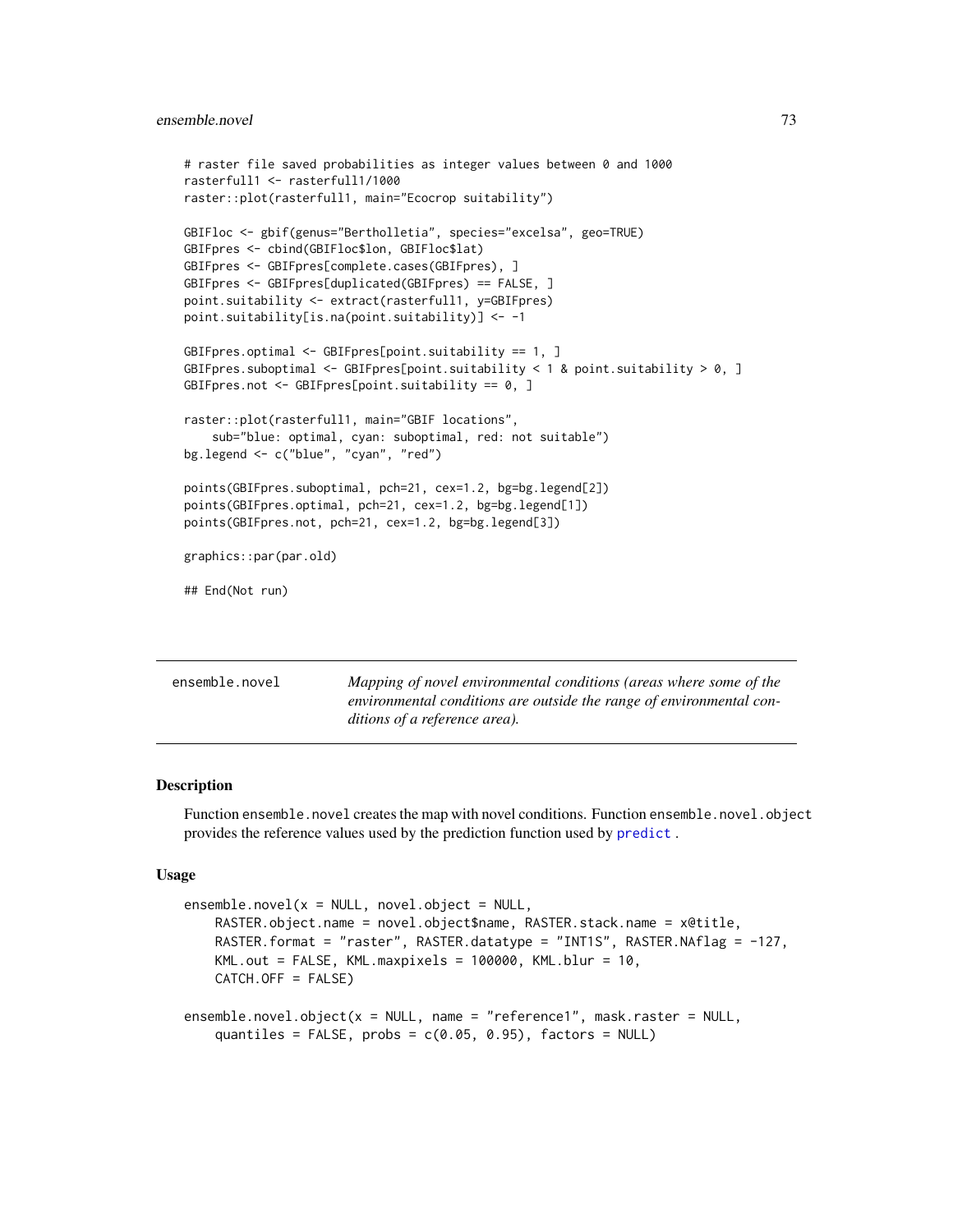# Arguments

| x                  | RasterStack object (stack) containing all environmental layers for which novel<br>conditions should be calculated. With ensemble.novel.object, x can also be<br>a data.frame.               |
|--------------------|---------------------------------------------------------------------------------------------------------------------------------------------------------------------------------------------|
| novel.object       | Object listing minima and maxima for the environmental layers, used by the<br>prediction function that is used internally by predict. This object is created<br>with ensemble.novel.object. |
| RASTER.object.name |                                                                                                                                                                                             |
|                    | First part of the names of the raster file that will be generated, expected to iden-<br>tify the area and time period for which ranges were calculated                                      |
| RASTER.stack.name  |                                                                                                                                                                                             |
|                    | Last part of the names of the raster file that will be generated, expected to iden-<br>tify the predictor stack used                                                                        |
| RASTER.format      | Format of the raster files that will be generated. See writeFormats and writeRaster.                                                                                                        |
| RASTER.datatype    |                                                                                                                                                                                             |
|                    | Format of the raster files that will be generated. See dataType and writeRaster.                                                                                                            |
| RASTER.NAflag      | Value that is used to store missing data. See writeRaster.                                                                                                                                  |
| KML.out            | If TRUE, then kml files will be saved in a subfolder 'kml/zones'.                                                                                                                           |
| KML.maxpixels      | Maximum number of pixels for the PNG image that will be displayed in Google<br>Earth. See also KML.                                                                                         |
| KML.blur           | Integer that results in increasing the size of the PNG image by KML.blur^2,<br>which may help avoid blurring of isolated pixels. See also KML.                                              |
| CATCH.OFF          | Disable calls to function tryCatch.                                                                                                                                                         |
| name               | Name of the object, expect to expected to identify the area and time period for<br>which ranges were calculated and where no novel conditions will be detected                              |
| mask.raster        | RasterLayer object (raster) that can be used to select the area for which refer-<br>ence values are obtained (see mask)                                                                     |
| quantiles          | If TRUE, then replace minima and maxima with quantile values. See also quantile<br>and quantile)                                                                                            |
| probs              | Numeric vector of probabilities $[0, 1]$ as used by quantile and quantile)                                                                                                                  |
| factors            | vector that indicates which variables are factors; these variables will be ignored<br>for novel conditions                                                                                  |

# Details

Function ensemble.novel maps zones (coded '1') that are novel (outside the minimum-maximum range) relative to the range provided by function ensemble.novel.object. Values that are not novel (inside the range of minimum-maximum values) are coded '0'. In theory, the maps show the same areas that have negative Multivariate Environmental Similarity Surface (MESS) values  $((\text{mess}))$  $((\text{mess}))$  $((\text{mess}))$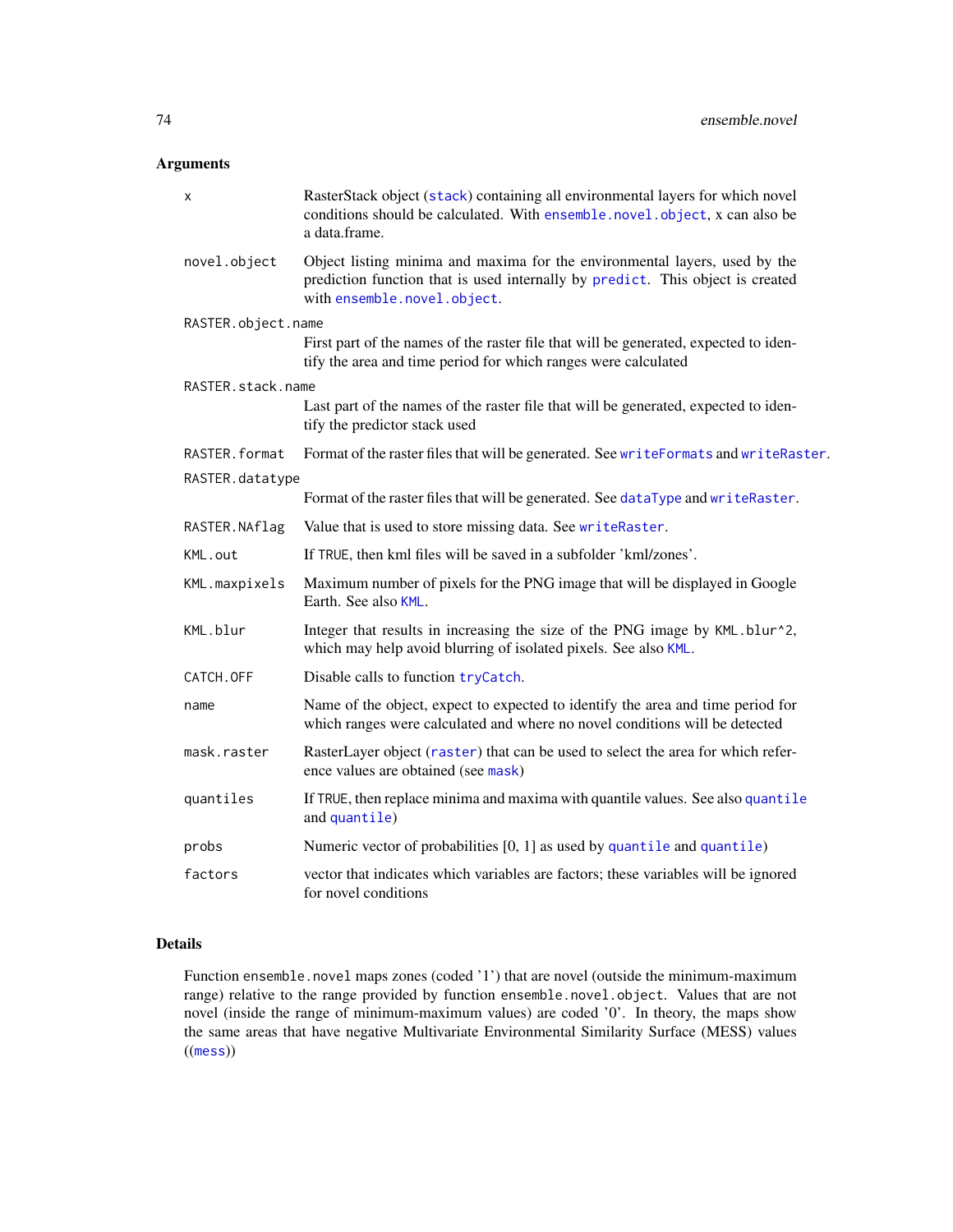## ensemble.novel 75

## Value

Function ensemble.novel.object returns a list with following objects:

| minima | minima of the reference environmental conditions |
|--------|--------------------------------------------------|
| maxima | maxima of the reference environmental conditions |
| name   | name for the reference area and time period      |

## Author(s)

Roeland Kindt (World Agroforestry Centre)

#### See Also

[ensemble.raster](#page-76-0), [ensemble.bioclim](#page-42-0) and [ensemble.bioclim.graph](#page-46-0)

## Examples

```
## Not run:
# get predictor variables
library(dismo)
predictor.files <- list.files(path=paste(system.file(package="dismo"), '/ex', sep=''),
    pattern='grd', full.names=TRUE)
predictors <- stack(predictor.files)
predictors <- subset(predictors, subset=c("bio1", "bio5", "bio6", "bio7", "bio8",
    "bio12", "bio16", "bio17"))
predictors
predictors@title <- "base"
# reference area to calculate environmental ranges
ext <- extent(-70, -50, -10, 10)
extent.values2 <- c(-70, -50, -10, 10)
predictors.current <- crop(predictors, y=ext)
predictors.current <- stack(predictors.current)
novel.test <- ensemble.novel.object(predictors.current, name="noveltest")
novel.test
novel.raster <- ensemble.novel(x=predictors, novel.object=novel.test, KML.out=T)
novel.raster
plot(novel.raster)
# no novel conditions within reference area
rect(extent.values2[1], extent.values2[3], extent.values2[2], extent.values2[4])
# use novel conditions as a simple species suitability mapping method
# presence points
presence_file <- paste(system.file(package="dismo"), '/ex/bradypus.csv', sep='')
pres <- read.table(presence_file, header=TRUE, sep=',')[,-1]
pres.data <- data.frame(extract(predictors, y=pres))
```
# ranges and maps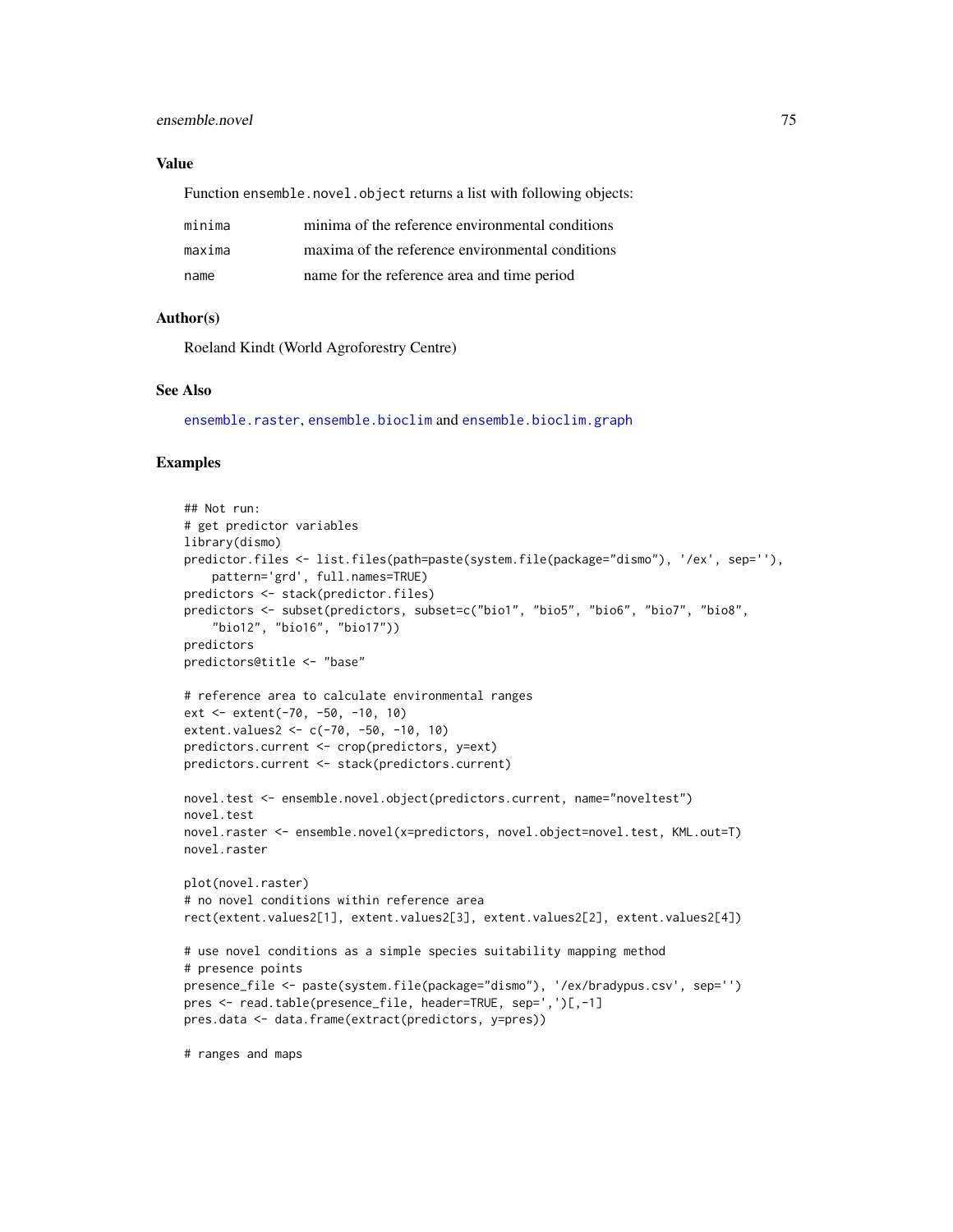```
Bradypus.ranges1 <- ensemble.novel.object(pres.data, name="Bradypus", quantiles=F)
Bradypus.ranges1
Bradypus.novel1 <- ensemble.novel(x=predictors, novel.object=Bradypus.ranges1, KML.out=T)
Bradypus.novel1
par.old <- graphics::par(no.readonly=T)
graphics::par(mfrow=c(1,2))
# suitable where there are no novel conditions
raster::plot(Bradypus.novel1, breaks=c(-0.1, 0, 1), col=c("green", "grey"),
    main="Suitability mapping using minimum to maximum range")
points(pres[, 2] \sim pres[, 1], pch=1, col="red", cex=0.8)
# use 90 percent intervals similar to BIOCLIM methodology
Bradypus.ranges2 <- ensemble.novel.object(pres.data, name="BradypusQuantiles", quantiles=T)
Bradypus.ranges2
Bradypus.novel2 <- ensemble.novel(x=predictors, novel.object=Bradypus.ranges2, KML.out=T)
Bradypus.novel2
raster::plot(Bradypus.novel2, breaks=c(-0.1, 0, 1), col=c("green", "grey"),
    main="Suitability mapping using quantile range")
points(pres[, 2] \sim pres[, 1], pch=1, col="red", cex=0.8)
graphics::par(par.old)
# deal with novel factor levels through dummy variables
predictors <- stack(predictor.files)
biome.layer <- predictors[["biome"]]
biome.layer
ensemble.dummy.variables(xcat=biome.layer, most.frequent=0, freq.min=1,
   overwrite=TRUE)
predictors.dummy <- stack(predictor.files)
predictors.dummy <- subset(predictors.dummy, subset=c("biome_1", "biome_2", "biome_3",
    "biome_4", "biome_5", "biome_7", "biome_8", "biome_9",
    "biome_10", "biome_12", "biome_13", "biome_14"))
predictors.dummy
predictors.dummy@title <- "base_dummy"
predictors.dummy.current <- crop(predictors.dummy, y=ext)
predictors.dummy.current <- stack(predictors.dummy.current)
novel.levels <- ensemble.novel.object(predictors.dummy.current, name="novellevels")
novel.levels
novel.levels.raster <- ensemble.novel(x=predictors.dummy, novel.object=novel.levels,
   KML.out=T)
novel.levels.raster
novel.levels.quantiles <- ensemble.novel.object(predictors.dummy.current, quantiles=TRUE,
   name="novellevels_quantiles")
novel.levels.quantiles
novel.levels.quantiles.raster <- ensemble.novel(x=predictors.dummy,
    novel.object=novel.levels.quantiles, KML.out=T)
novel.levels.quantiles.raster
```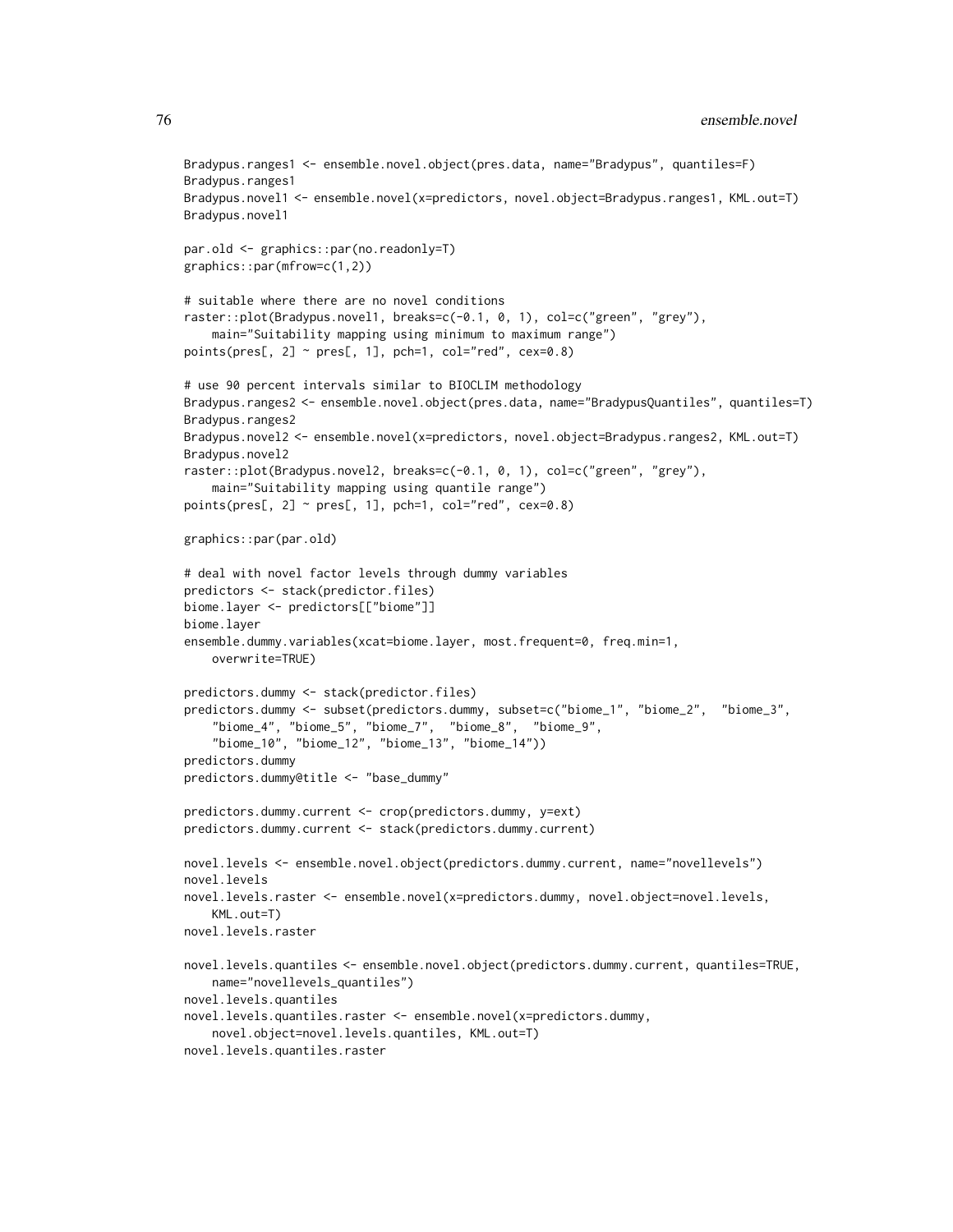```
# difference in ranges for variables with low frequencies
background <- dismo::randomPoints(predictors.dummy.current, n=10000, p=NULL, excludep=F)
extract.data <- extract(predictors.dummy.current, y=background)
colSums(extract.data)/sum(extract.data)*100
novel.levels
novel.levels.quantiles
par.old <- graphics::par(no.readonly=T)
graphics::par(mfrow=c(1,2))
raster::plot(novel.levels.raster, breaks=c(-0.1, 0, 1), col=c("grey", "green"),
    main="novel outside minimum to maximum range")
rect(extent.values2[1], extent.values2[3], extent.values2[2], extent.values2[4])
raster::plot(novel.levels.quantiles.raster, breaks=c(-0.1, 0, 1), col=c("grey", "green"),
    main="novel outside quantile range")
rect(extent.values2[1], extent.values2[3], extent.values2[2], extent.values2[4])
graphics::par(par.old)
## End(Not run)
```
<span id="page-76-0"></span>ensemble.raster *Suitability mapping based on ensembles of modelling algorithms: consensus mapping*

## **Description**

The basic function ensemble.raster creates two consensus raster layers, one based on a (weighted) average of different suitability modelling algorithms, and a second one documenting the number of modelling algorithms that predict presence of the focal organisms. Modelling algorithms include maximum entropy (MAXENT), boosted regression trees, random forests, generalized linear models (including stepwise selection of explanatory variables), generalized additive models (including stepwise selection of explanatory variables), multivariate adaptive regression splines, regression trees, artificial neural networks, flexible discriminant analysis, support vector machines, the BIO-CLIM algorithm, the DOMAIN algorithm and the Mahalonobis algorithm. These sets of functions were developed in parallel with the biomod2 package, especially for inclusion of the maximum entropy algorithm, but also to allow for a more direct integration with the BiodiversityR package, more direct handling of model formulae and greater focus on mapping. Researchers and students of species distribution are strongly encouraged to familiarize themselves with all the options of the biomod2 and dismo packages.

## Usage

```
ensemble.raster(xn = NULL,
   models.list = NULL,
    input.weights = models.list$output.weights,
    thresholds = models.list$thresholds,
    RASTER.species.name = models.list$species.name,
   RASTER.stack.name = xn@title,
```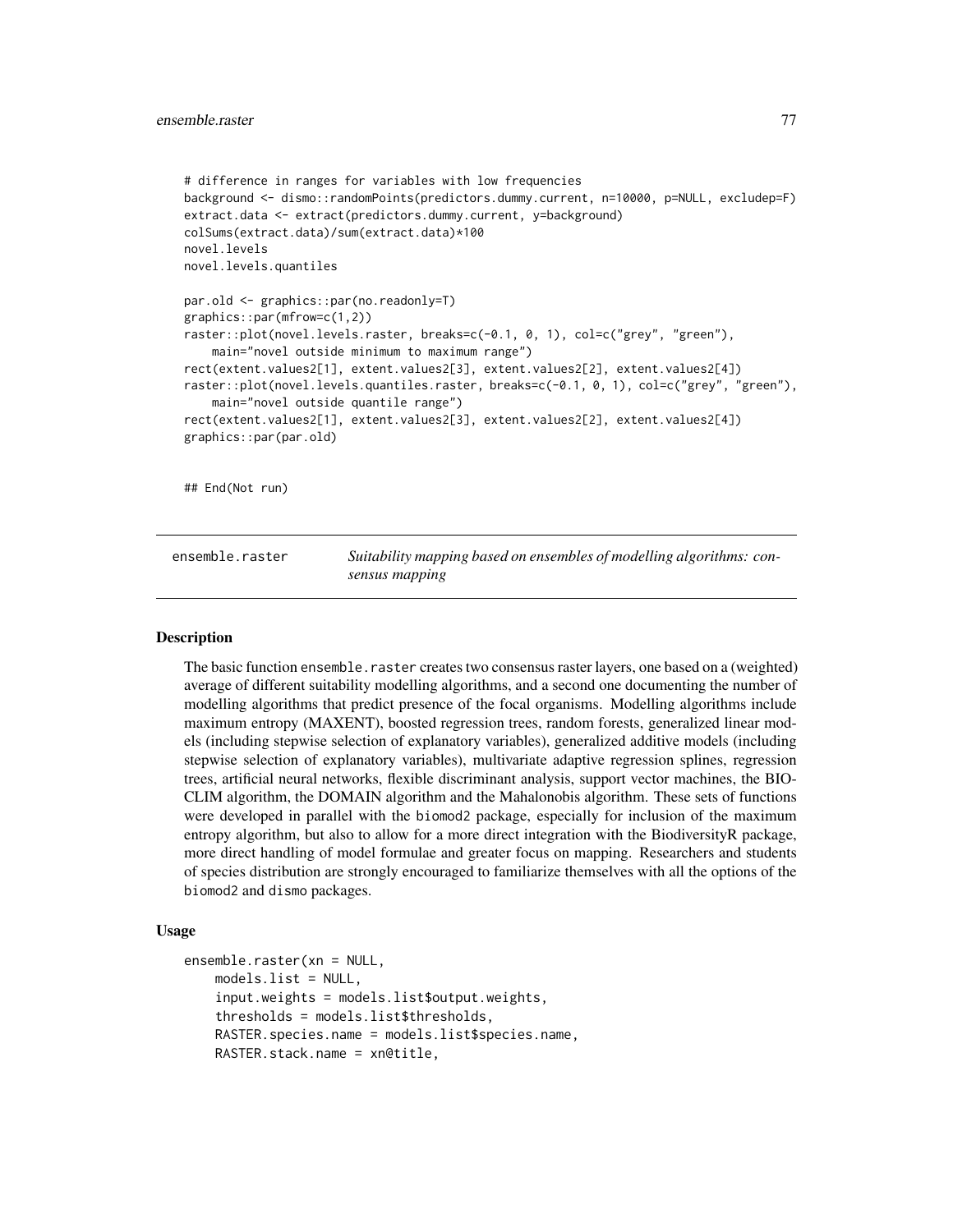```
RASTER.format = "raster", RASTER.datatype = "INT2S", RASTER.NAflag = -32767,
   RASTER.models.overwrite = TRUE,
   KML.out = FALSE, KML.maxpixels = 100000, KML.blur = 10,
   evaluate = FALSE, SINK = FALSE,
   p = models.list$p, a = models.list$a,
   pt = models.list$pt, at = models.list$at,
   CATCH.OFF = FALSE)
ensemble.habitat.change(base.map = file.choose(),
   other.maps = utils::choose.files(),
   change.folder = "ensembles/change",
   RASTER.format = "raster", RASTER.datatype = "INT1U", RASTER.NAflag = 255,
   KML.out = FALSE, KML.folder = "kml/change",
   KML.maxpixels = 100000, KML.blur = 10)
```
ensemble.area(x=NULL, km2=TRUE)

## Arguments

| xn                      | RasterStack object (stack) containing all layers that correspond to explanatory<br>variables of an ensemble calibrated earlier with ensemble.calibrate.models.<br>See also predict.                                                |
|-------------------------|------------------------------------------------------------------------------------------------------------------------------------------------------------------------------------------------------------------------------------|
| models.list             | list with 'old' model objects such as MAXENT or RF.                                                                                                                                                                                |
| input.weights           | array with numeric values for the different modelling algorithms; if NULL then<br>values provided by parameters such as MAXENT and GBM will be used. As an<br>alternative, the output from ensemble.calibrate.weights can be used. |
| thresholds              | array with the threshold values separating predicted presence for each of the<br>algorithms.                                                                                                                                       |
| RASTER.species.name     |                                                                                                                                                                                                                                    |
|                         | First part of the names of the raster files that will be generated, expected to<br>identify the modelled species (or organism).                                                                                                    |
| RASTER.stack.name       |                                                                                                                                                                                                                                    |
|                         | Last part of the names of the raster files that will be generated, expected to<br>identify the predictor stack used.                                                                                                               |
| RASTER.format           | Format of the raster files that will be generated. See writeFormats and writeRaster.                                                                                                                                               |
| RASTER.datatype         |                                                                                                                                                                                                                                    |
|                         | Format of the raster files that will be generated. See dataType and writeRaster.                                                                                                                                                   |
| RASTER.NAflag           | Value that is used to store missing data. See writeRaster.                                                                                                                                                                         |
| RASTER.models.overwrite |                                                                                                                                                                                                                                    |
|                         | Overwrite the raster files that correspond to each suitability modelling algorithm<br>(if TRUE). (Overwriting actually implies that raster files are created or overwrit-<br>ten that start with "working_").                      |
| KML.out                 | if FALSE, then no kml layers (layers that can be shown in Google Earth) are<br>produced. If TRUE, then kml files will be saved in a subfolder 'kml'.                                                                               |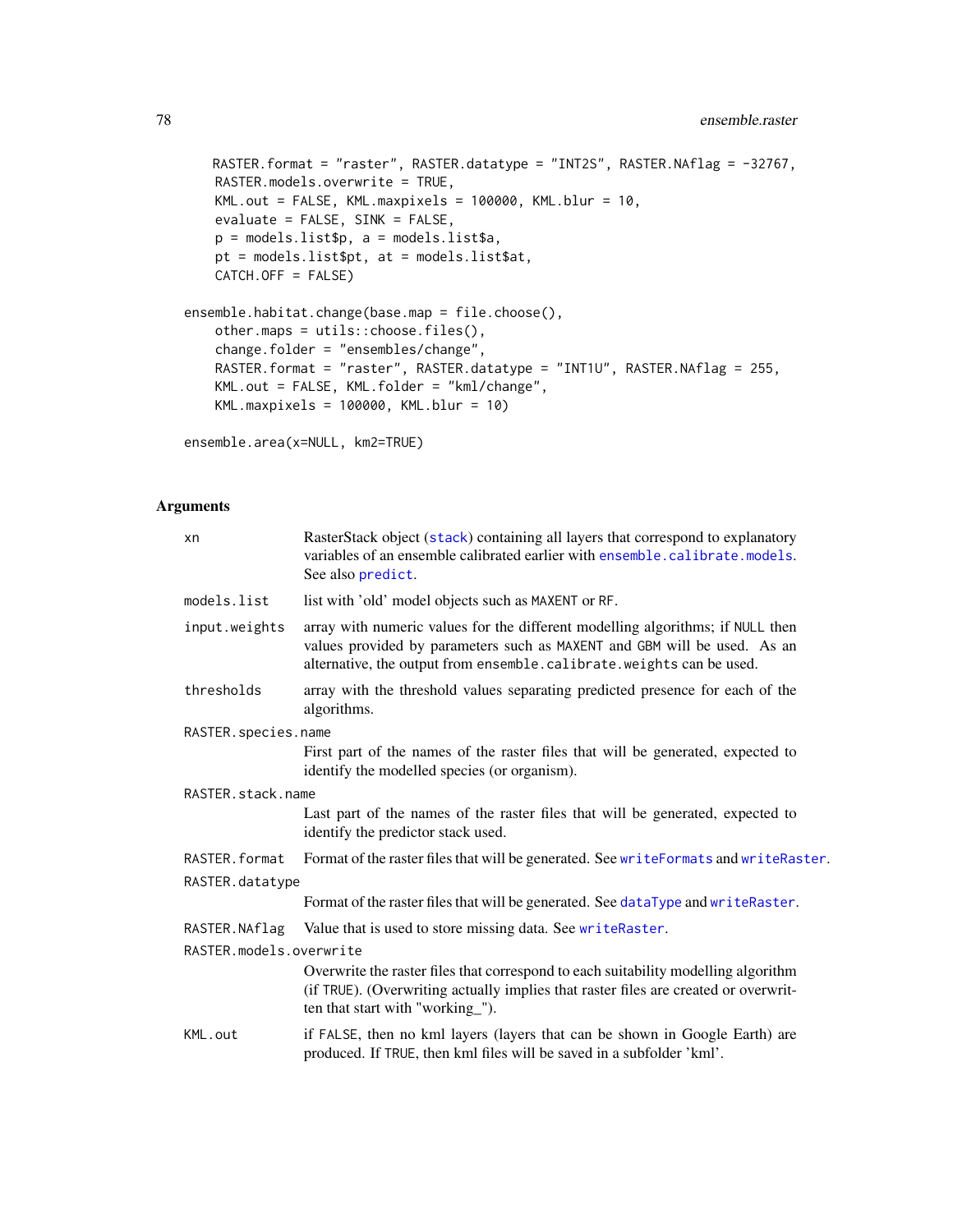| KML.maxpixels   | Maximum number of pixels for the PNG image that will be displayed in Google<br>Earth. See also KML.                                                                                                               |
|-----------------|-------------------------------------------------------------------------------------------------------------------------------------------------------------------------------------------------------------------|
| KML.blur        | Integer that results in increasing the size of the PNG image by KML.blur^2,<br>which may help avoid blurring of isolated pixels. See also KML.                                                                    |
| evaluate        | if TRUE, then evaluate the created raster layers at locations p, a, pt and at (if<br>provided). See also evaluate                                                                                                 |
| SINK            | Append the results to a text file in subfolder 'outputs' (if TRUE). The name of<br>file is based on argument RASTER. species. name. In case the file already exists,<br>then results are appended. See also sink. |
| p               | presence points used for calibrating the suitability models, typically available in<br>2-column $(x, y)$ or (lon, lat) dataframe; see also prepareData and extract                                                |
| a               | background points used for calibrating the suitability models, typically available<br>in 2-column $(x, y)$ or (lon, lat) dataframe; see also prepareData and extract                                              |
| pt              | presence points used for evaluating the suitability models, typically available in<br>2-column (lon, lat) dataframe; see also prepareData                                                                         |
| at              | background points used for calibrating the suitability models, typicall available<br>in 2-column (lon, lat) dataframe; see also prepareData and extract                                                           |
| CATCH.OFF       | Disable calls to function tryCatch.                                                                                                                                                                               |
| base.map        | filename with baseline map used to produce maps that show changes in suitable<br>habitat                                                                                                                          |
| other.maps      | files with other maps used to produce maps that show changes in suitable habitat<br>from a defined base.map                                                                                                       |
| change.folder   | folder where new maps documenting changes in suitable habitat will be stored.<br>NOTE: please ensure that the base folder (eg: /ensembles) exists already.                                                        |
| KML.folder      | folder where new maps (in Google Earth format) documenting changes in suit-<br>able habitat will be stored. NOTE: please ensure that the base folder (eg: /kml)<br>exists already.                                |
| x               | RasterLayer object (raster) in a longitude-latitude coordinate system                                                                                                                                             |
| km <sub>2</sub> | Provide results in square km rather than square m. See also areaPolygon                                                                                                                                           |

# Details

The basic function ensemble.raster fits individual suitability models for all models with positive input weights. In subfolder "models" of the working directory, suitability maps for the individual suitability modelling algorithms are stored. In subfolder "ensembles", a consensus suitability map based on a weighted average of individual suitability models is stored. In subfolder "ensembles/presence", a presence-absence (1-0) map will be provided. In subfolder "ensembles/count", a consensus suitability map based on the number of individual suitability models that predict presence of the focal organism is stored.

Several of the features of ensemble.raster are also available from [ensemble.calibrate.models](#page-49-0). The main difference between the two functions is that ensemble.raster generates raster layers for individual suitability models, whereas the purpose of [ensemble.calibrate.models](#page-49-0) is specifically to test different suitability modelling algorithms.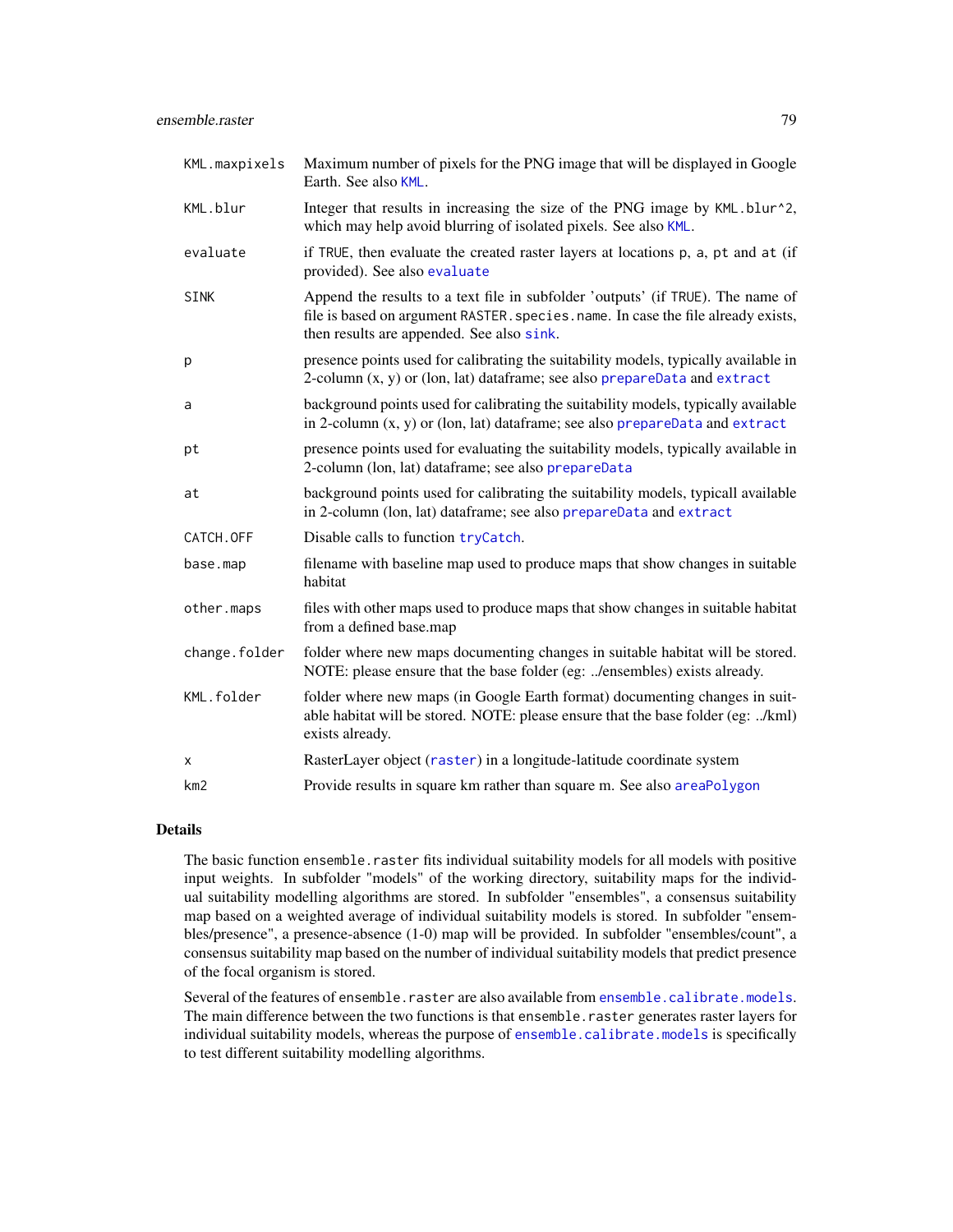Note that values in suitability maps are integer values that were calculated by multiplying probabilities by 1000 (see also [trunc](#page-0-0)).

As the Mahalanobis function ([mahal](#page-0-0)) does not always provide values within a range of  $0 - 1$ , the output values are rescaled by first subtracting the value of  $1 - \text{MAHAL}$ . shape from each prediction, followed by calculating the absolute value, followed by calculating the reciprocal value and finally multiplying this reciprocal value with MAHAL. shape. As this rescaling method does not estimate probabilities, inclusion in the calculation of a (weighted) average of ensemble probabilities may be problematic (the same applies to other distance-based methods).

The ensemble.habitat.change function produces new raster layers that show changes in suitable and not suitable habitat between a base raster and a list of other rasters. The output uses the following coding:  $0 = \text{areas that remain unsuitable}, 11 = \text{areas that remain suitable}, 10 = \text{areas of lost}$ habitat, 1 = areas of new habitat. (Codes are inspired on a binary classification of habitat suitability in base  $[1-\text{ or }0]$  and other layer  $[-1 \text{ or } -0]$ , eg new habitat is coded  $[0] = 1$ .

With KML.out = TRUE, kml files are created in a subfolder named "KML". The colouring of the consensus suitability PNG is based on 20 intervals of size 50 between 0 and 1000. The colouring of the presence-absence PNG uses green for presence and red for absence. The colouring of the count suitability PNG uses black for zero (no models predict presence) and blue for the theoretical maximum number of models to predict presence (i.e. the count of all final weights), whereas intermediate numbers (1 to theoretical maximum - 1) are ranged from red to green. The colouring of the habitat change maps are: black (cells that are never suitable [value: 0]), green (cells that are always suitable [value: 11]), red (cells that are lost habitat [value: 10] and blue (cells that are new habitat [value: 1]).

The ensemble, area function calculates the area of different categories with [areaPolygon](#page-0-0)

## Value

The basic function ensemble.raster mainly results in the creation of raster layers that correspond to fitted probabilities of presence of individual suitability models (in folder "models") and consensus models (in folder "ensembles"), and the number of suitability models that predict presence (in folder "ensembles"). Prediction of presence is based on a threshold usually defined by maximizing the sum of the true presence and true absence rates (see threshold.method and also [ModelEvaluation](#page-0-0)).

If desired by the user, the ensemble.raster function also saves details of fitted suitability models or data that can be plotted with the [evaluation.strip.plot](#page-92-0) function.

## Author(s)

Roeland Kindt (World Agroforestry Centre), Eike Luedeling (World Agroforestry Centre) and Evert Thomas (Bioversity International)

## References

Kindt R. 2018. Ensemble species distribution modelling with transformed suitability values. Environmental Modelling & Software 100: 136-145. [https://doi.org/10.1016/j.envsoft.2017.](https://doi.org/10.1016/j.envsoft.2017.11.009) [11.009](https://doi.org/10.1016/j.envsoft.2017.11.009) Buisson L, Thuiller W, Casajus N, Lek S and Grenouillet G. 2010. Uncertainty in ensemble forecasting of species distribution. Global Change Biology 16: 1145-1157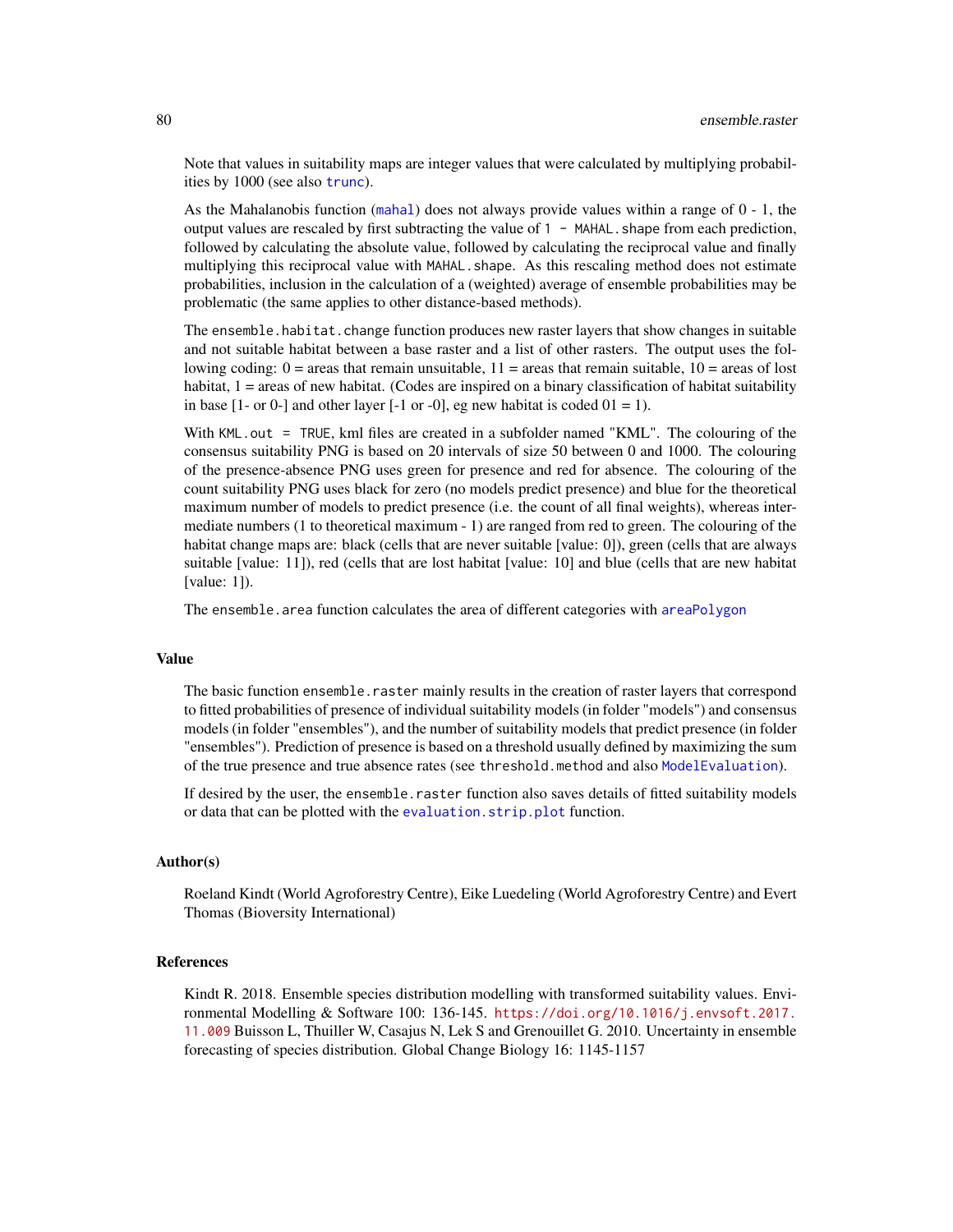## ensemble.raster 81

#### See Also

[evaluation.strip.plot](#page-92-0), [ensemble.calibrate.models](#page-49-0), [ensemble.calibrate.weights](#page-49-1), [ensemble.batch](#page-30-0)

#### Examples

```
## Not run:
# based on examples in the dismo package
# get predictor variables
library(dismo)
predictor.files <- list.files(path=paste(system.file(package="dismo"), '/ex', sep=''),
    pattern='grd', full.names=TRUE)
predictors <- stack(predictor.files)
# subset based on Variance Inflation Factors
predictors <- subset(predictors, subset=c("bio5", "bio6",
    "bio16", "bio17"))
predictors
predictors@title <- "base"
# presence points
# presence points
presence_file <- paste(system.file(package="dismo"), '/ex/bradypus.csv', sep='')
pres <- read.table(presence_file, header=TRUE, sep=',')[,-1]
# choose background points
background <- randomPoints(predictors, n=1000, extf = 1.00)
# if desired, change working directory where subfolders of "models" and
# "ensembles" will be created
# raster layers will be saved in subfolders of /models and /ensembles:
getwd()
# first calibrate the ensemble
# calibration is done in two steps
# in step 1, a k-fold procedure is used to determine the weights
# in step 2, models are calibrated for all presence and background locations
# factor is not used as it is not certain whether correct levels will be used
# it may therefore be better to use dummy variables
# step 1: determine weights through 4-fold cross-validation
ensemble.calibrate.step1 <- ensemble.calibrate.weights(
    x=predictors, p=pres, a=background, k=4,
    SINK=TRUE, species.name="Bradypus",
    MAXENT=1, MAXLIKE=0, GBM=1, GBMSTEP=0, RF=0, GLM=1, GLMSTEP=0,
    GAM=1, GAMSTEP=0, MGCV=1, MGCVFIX=0,
    EARTH=1, RPART=1, NNET=1, FDA=1, SVM=1, SVME=1, GLMNET=1,
    BIOCLIM.O=0, BIOCLIM=1, DOMAIN=1, MAHAL=0, MAHAL01=1,
    ENSEMBLE.tune=TRUE, PROBIT=TRUE,
    ENSEMBLE.best=0, ENSEMBLE.exponent=c(1, 2, 3),
    ENSEMBLE.min=c(0.65, 0.7),
    Yweights="BIOMOD",
    PLOTS=FALSE, formulae.defaults=TRUE)
```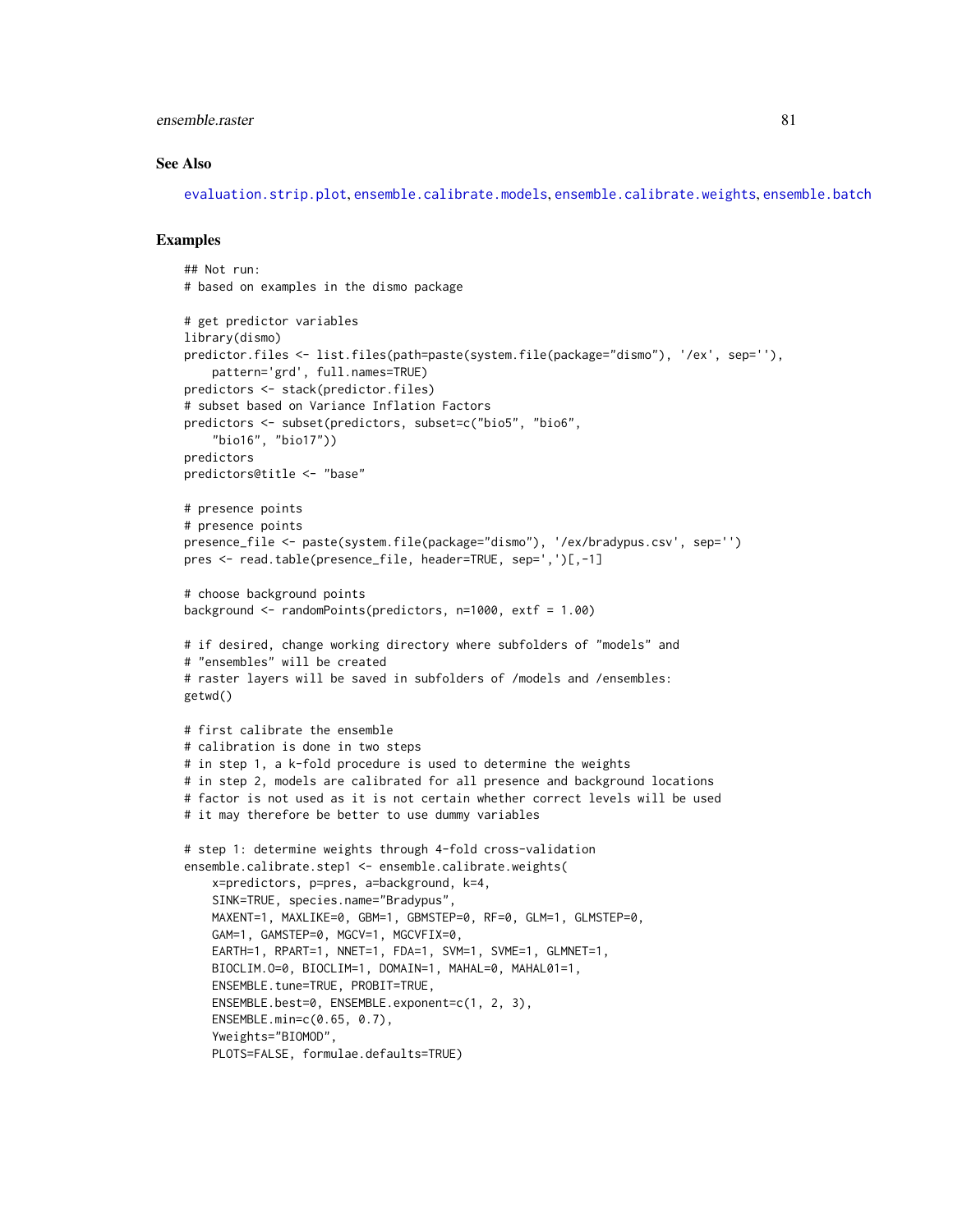```
# step 1 generated the weights for each algorithm
model.weights <- ensemble.calibrate.step1$output.weights
x.batch <- ensemble.calibrate.step1$x
p.batch <- ensemble.calibrate.step1$p
a.batch <- ensemble.calibrate.step1$a
MAXENT.a.batch <- ensemble.calibrate.step1$MAXENT.a
factors.batch <- ensemble.calibrate.step1$factors
dummy.vars.batch <- ensemble.calibrate.step1$dummy.vars
# step 2: calibrate models with all available presence locations
# weights determined in step 1 calculate ensemble in step 2
ensemble.calibrate.step2 <- ensemble.calibrate.models(
    x=x.batch, p=p.batch, a=a.batch, MAXENT.a=MAXENT.a.batch,
    factors=factors.batch, dummy.vars=dummy.vars.batch,
    SINK=TRUE, species.name="Bradypus",
    models.keep=TRUE,
    input.weights=model.weights,
    ENSEMBLE.tune=FALSE, PROBIT=TRUE,
    Yweights="BIOMOD",
    PLOTS=FALSE, formulae.defaults=TRUE)
# step 3: use previously calibrated models to create ensemble raster layers
# re-evaluate the created maps at presence and background locations
# (note that re-evaluation will be different due to truncation of raster layers
# as they wered saved as integer values ranged 0 to 1000)
ensemble.raster.results <- ensemble.raster(xn=predictors,
    models.list=ensemble.calibrate.step2$models,
    input.weights=model.weights,
    SINK=TRUE, evaluate=TRUE,
    RASTER.species.name="Bradypus", RASTER.stack.name="base")
# use the base map to check for changes in suitable habitat
# this type of analysis is typically done with different predictor layers
# (for example, predictor layers representing different possible future climates)
# In this example, changes from a previous model (ensemble.raster.results)
# are contrasted with a newly calibrated model (ensemble.raster.results2)
# step 1: 4-fold cross-validation
ensemble.calibrate2.step1 <- ensemble.calibrate.weights(
    x=x.batch, p=p.batch, a=a.batch, MAXENT.a=MAXENT.a.batch,
    factors=factors.batch, dummy.vars=dummy.vars.batch,
    k=4,
    SINK=TRUE, species.name="Bradypus",
   MAXENT=1, MAXLIKE=0, GBM=1, GBMSTEP=0, RF=0, GLM=1, GLMSTEP=0,
    GAM=1, GAMSTEP=0, MGCV=1, MGCVFIX=0,
    EARTH=1, RPART=1, NNET=1, FDA=1, SVM=1, SVME=1, GLMNET=1,
    BIOCLIM.O=0, BIOCLIM=1, DOMAIN=1, MAHAL=0, MAHAL01=1,
    ENSEMBLE.tune=TRUE, PROBIT=TRUE,
    ENSEMBLE.best=0, ENSEMBLE.exponent=c(1, 2, 3),
    ENSEMBLE.min=c(0.65, 0.7),
    Yweights="BIOMOD",
    PLOTS=FALSE, formulae.defaults=TRUE)
```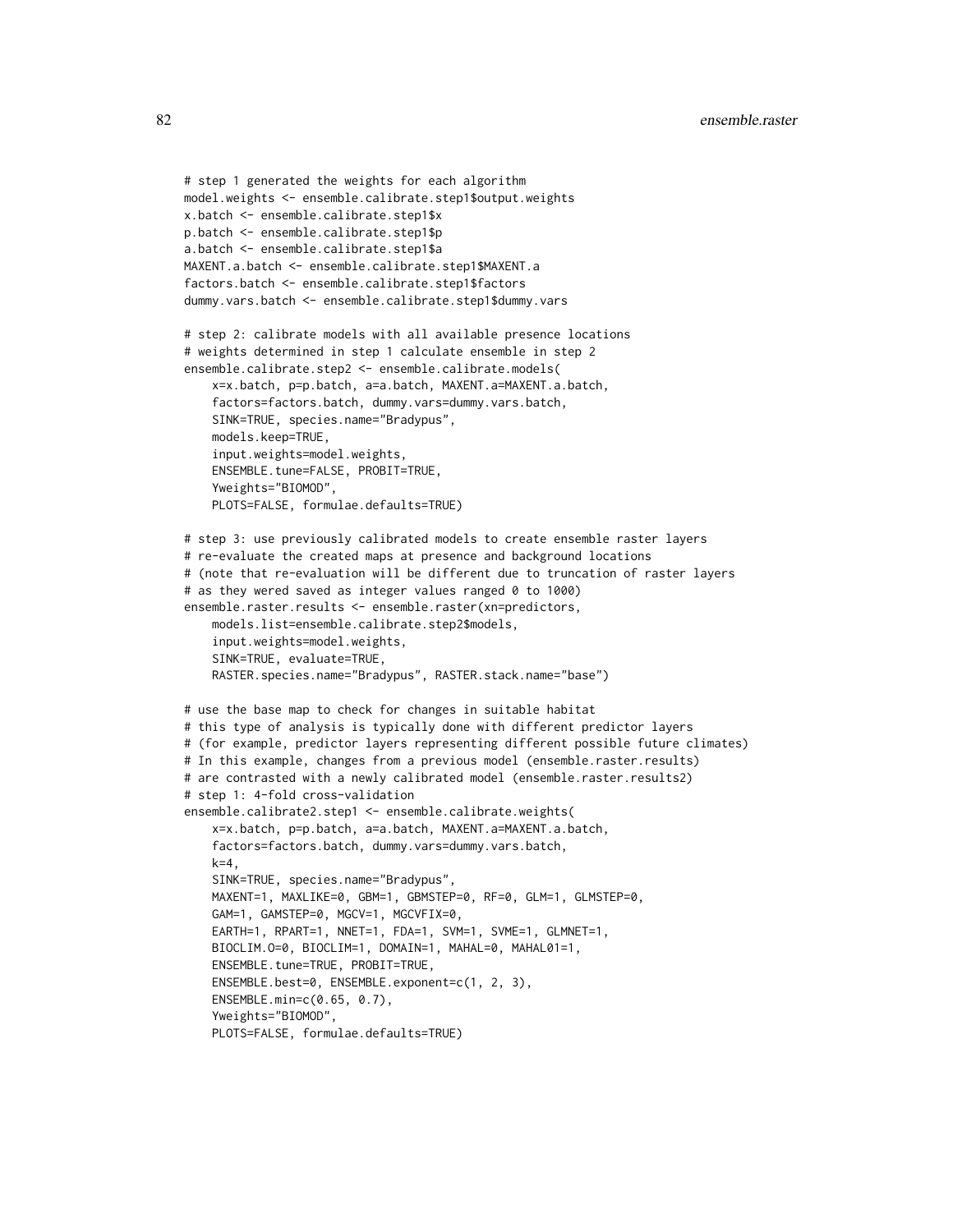#### ensemble.red 83

```
model.weights2 <- ensemble.calibrate2.step1$output.weights
ensemble.calibrate2.step2 <- ensemble.calibrate.models(
   x=x.batch, p=p.batch, a=a.batch, MAXENT.a=MAXENT.a.batch,
    factors=factors.batch, dummy.vars=dummy.vars.batch,
   SINK=TRUE, species.name="Bradypus",
    models.keep=TRUE,
    input.weights=model.weights2,
    ENSEMBLE.tune=FALSE, PROBIT=TRUE,
    Yweights="BIOMOD",
   PLOTS=FALSE, formulae.defaults=TRUE)
ensemble.raster.results2 <- ensemble.raster(
    xn=predictors,
    models.list=ensemble.calibrate2.step2$models,
    input.weights=model.weights2,
    SINK=TRUE, evaluate=TRUE,
    RASTER.species.name="Bradypus", RASTER.stack.name="recalibrated")
base.file <- paste(getwd(), "/ensembles/presence/Bradypus_base.grd", sep="")
other.file <- paste(getwd(), "/ensembles/presence/Bradypus_recalibrated.grd", sep="")
changed.habitat <- ensemble.habitat.change(base.map=base.file,
    other.maps=c(other.file),
    change.folder="ensembles/change")
change.file <- paste(getwd(), "/ensembles/change/Bradypus_recalibrated_presence.grd", sep="")
par.old <- graphics::par(no.readonly=T)
dev.new()
par(mfrow=c(2,2))
raster::plot(raster(base.file), breaks=c(-1, 0, 1), col=c("grey", "green"),
    legend.shrink=0.8, main="base presence")
raster::plot(raster(other.file), breaks=c(-1, 0, 1), col=c("grey", "green"),
    legend.shrink=0.8, main="other presence")
raster::plot(raster(change.file), breaks=c(-1, 0, 1, 10, 11),
    col=c("grey", "blue", "red", "green"),
    legend.shrink=0.8, main="habitat change", sub="11 remaining, 10 lost, 1 new")
graphics::par(par.old)
areas <- ensemble.area(raster(change.file))
areas
## End(Not run)
```
ensemble.red *Area of Occupancy (AOO) and Extent of Occurrence (EOO) via the* red *library.*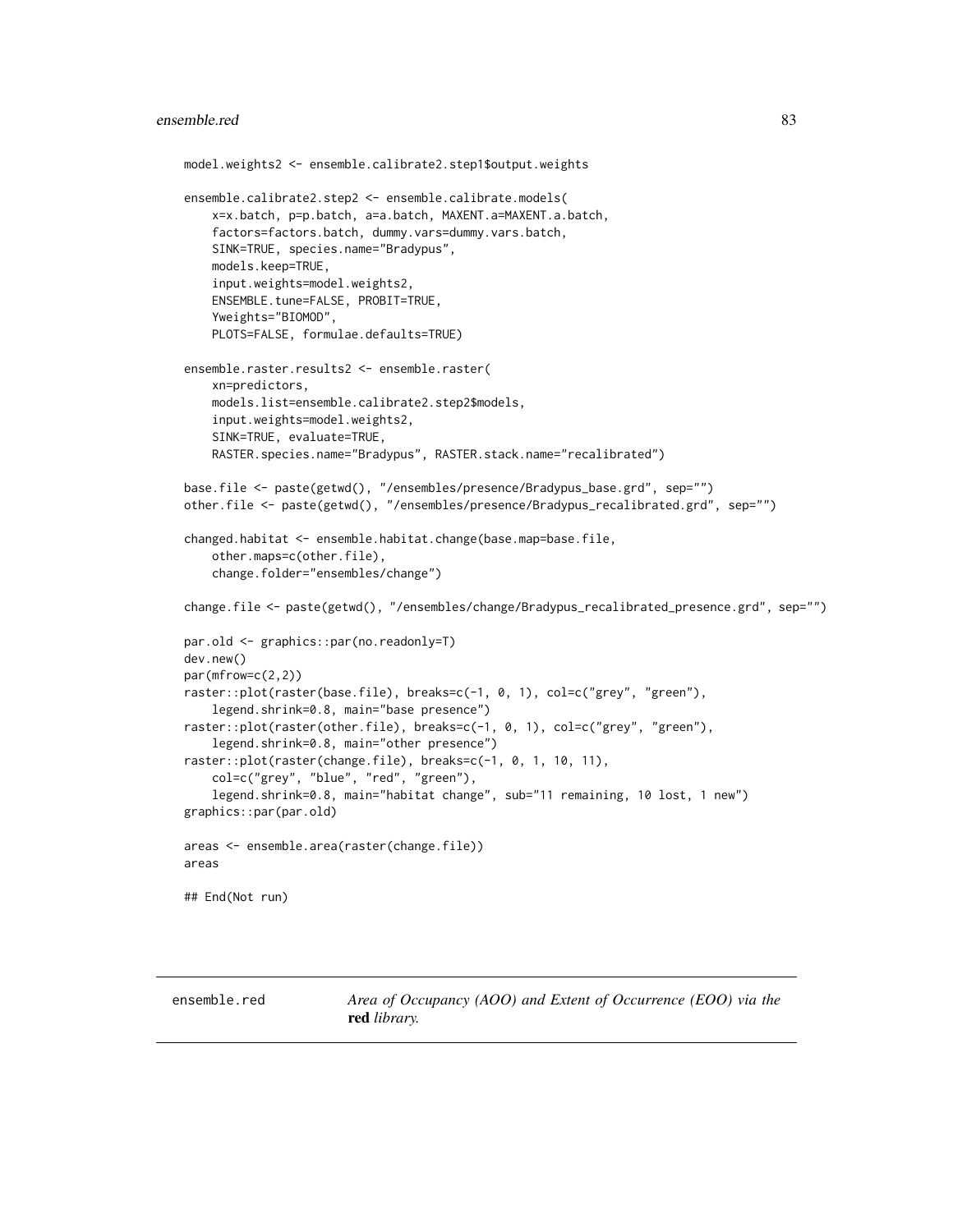# Description

Function ensemble.red is a wrapper function for estimation of AOO and EOO computed for redlisting of species based on IUCN criteria ([http://www.iucnredlist.org/static/categories](http://www.iucnredlist.org/static/categories_criteria_3_1)\_ [criteria\\_3\\_1](http://www.iucnredlist.org/static/categories_criteria_3_1)). Function ensemble.chull.create creates a mask layer based on a convex hull around known presence locations, inspired by mcp argument of the map. sdm function.

# Usage

```
ensemble.red(x)
```

```
ensemble.chull.create(x.pres = NULL, p = NULL, buffer.width = 0.2,
   RASTER.format = "raster", RASTER.datatype = "INT1U", RASTER.NAflag = 255,
   overwrite = TRUE, ...)
```

```
ensemble.chull.apply(x.spec = NULL, mask.layer=NULL, keep.old=T,
   RASTER.format="raster", RASTER.datatype="INT1U", RASTER.NAflag=255,
   overwrite=TRUE, ...)
```
# Arguments

| $\mathsf{x}$    | RasterLayer object (raster), representing 'count' suitability layers (available<br>from the 'count' and 'consensuscount' subdirectories of the 'ensembles' direc-<br>tory)                                                        |
|-----------------|-----------------------------------------------------------------------------------------------------------------------------------------------------------------------------------------------------------------------------------|
| x.pres          | RasterLayer object (raster), representing 'presence' suitability layers (avail-<br>able from the 'presence' and 'consensuspresence' subdirectories of the 'ensem-<br>bles' directory)                                             |
| p               | known presence locations, available in 2-column (lon, lat) dataframe; see also<br>prepareData and extract                                                                                                                         |
| buffer.width    | multiplier to create buffer (via gBuffer) by multiplying the maximum distance<br>among the presence locations (calculated via pointDistance)                                                                                      |
| RASTER. format  | Format of the raster files that will be generated. See writeFormats and writeRaster.                                                                                                                                              |
| RASTER.datatype |                                                                                                                                                                                                                                   |
|                 | Format of the raster files that will be generated. See dataType and writeRaster.                                                                                                                                                  |
| RASTER.NAflag   | Value that is used to store missing data. See writeRaster.                                                                                                                                                                        |
| overwrite       | Overwrite existing raster files. See writeRaster.                                                                                                                                                                                 |
| $\cdots$        | Additional arguments for writeRaster.                                                                                                                                                                                             |
| x.spec          | RasterLayer object (raster), representing any suitability layer for the species<br>under investigation)                                                                                                                           |
| mask.layer      | RasterLayer object (raster), representing the mask based on the convex hull<br>around known presence locations. The function will replace all values in x. spec<br>to zero where corresponding values in the mask.layer are zero. |
| keep.old        | keep a copy of the RasterLayer before the mask is applied.                                                                                                                                                                        |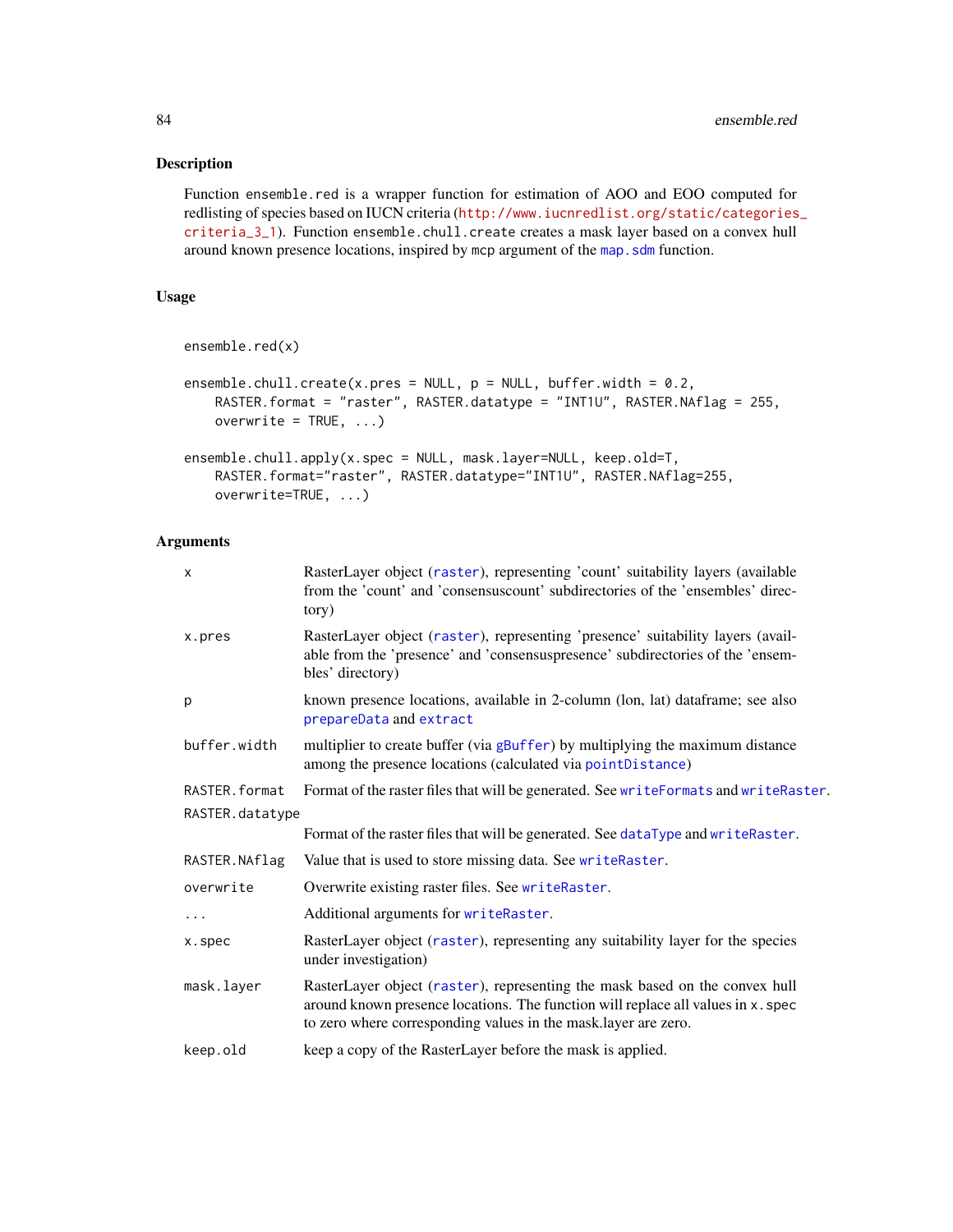#### ensemble.red 85

## Details

Function ensemble.red calculates AOO ([aoo](#page-0-0)) and EOO (aoo) statistics calculated for areas with different consensus levels on species presence (1 model predicting presence, 2 models predicting presence, ...). In case that these statistics are within IUCN criteria for Critically Endangered (CR), Endangered (EN) or Vulnerable (VU), then this information is added in columns documenting the types of AOO and EOO.

Function ensemble.chull.create first creates a convex hull around known presence locations. Next, a buffer is created around the convex hull where the width of this buffer is calculated as the maximum distance among presence locations ([pointDistance](#page-0-0)) multiplied by argument buffer.width. Finally, the mask is created by including all polygons of predicted species presence that are partially covered by the convex hull and its buffer.

## Value

Function ensemble.red returns an array with AOO and EOO Function ensemble.chull.create creates a mask layer based on a convex hull around known presence locations.

## Author(s)

Roeland Kindt (World Agroforestry Centre)

#### References

Cardoso P. 2017. red - an R package to facilitate species red list assessments according to the IUCN criteria. Biodiversity Data Journal 5:e20530. <https://doi.org/10.3897/BDJ.5.e20530>

Kindt R. 2018. Ensemble species distribution modelling with transformed suitability values. Environmental Modelling & Software 100: 136-145. [https://doi.org/10.1016/j.envsoft.2017.](https://doi.org/10.1016/j.envsoft.2017.11.009) [11.009](https://doi.org/10.1016/j.envsoft.2017.11.009)

# See Also

[ensemble.batch](#page-30-0)

## Examples

```
## Not run:
```

```
## Not run:
# based on examples in the dismo package
```

```
# get predictor variables
library(dismo)
predictor.files <- list.files(path=paste(system.file(package="dismo"), '/ex', sep=''),
    pattern='grd', full.names=TRUE)
predictors <- stack(predictor.files)
# subset based on Variance Inflation Factors
predictors <- subset(predictors, subset=c("bio5", "bio6",
    "bio16", "bio17"))
predictors
```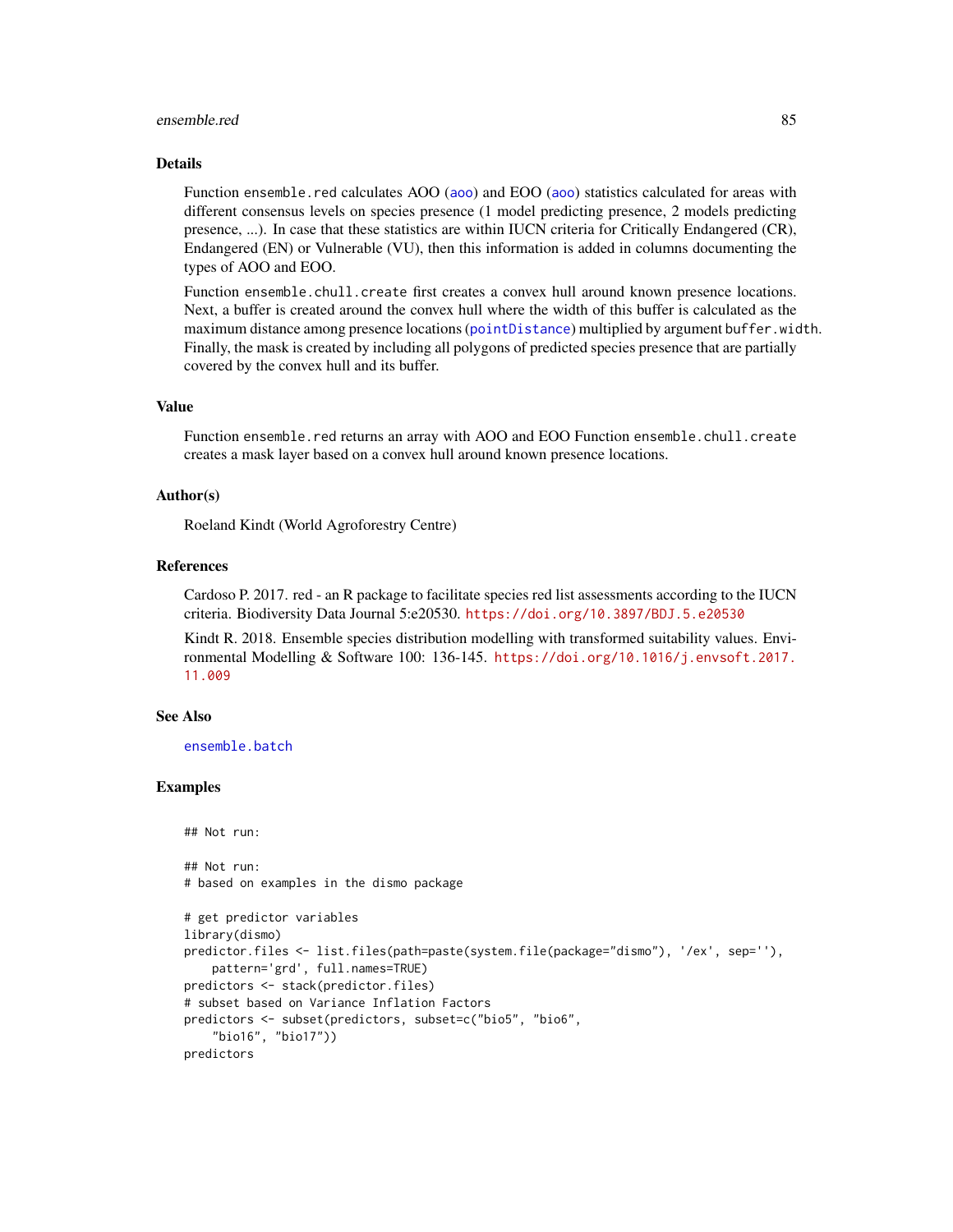```
predictors@title <- "red"
# presence points
presence_file <- paste(system.file(package="dismo"), '/ex/bradypus.csv', sep='')
pres <- read.table(presence_file, header=TRUE, sep=',')
# fit 5 ensemble models (could take some time!)
# (examples for the red package use 100 models)
ensembles <- ensemble.batch(x=predictors,
    xn=c(predictors),
    species.presence=pres,
    thin.km=100,
    k.splits=4, k.test=0,
    n.ensembles=5,
    SINK=TRUE,
    ENSEMBLE.best=10, ENSEMBLE.exponent=c(1, 2, 3),
    ENSEMBLE.min=0.6,
   MAXENT=0, MAXLIKE=1, GBM=1, GBMSTEP=0, RF=1, GLM=1, GLMSTEP=1, GAM=1,
    GAMSTEP=1, MGCV=1, MGCVFIX=1, EARTH=1, RPART=1, NNET=1, FDA=1,
    SVM=1, SVME=1, GLMNET=1,
    BIOCLIM.O=0, BIOCLIM=1, DOMAIN=1, MAHAL=0, MAHAL01=1,
    PROBIT=TRUE,
    Yweights="BIOMOD",
    formulae.defaults=TRUE)
# first application of ensemble.red before applying the convex hull mask
# AOO and EOO are determined for each count level
library(red)
count.file <- paste(getwd(), "/ensembles/consensuscount/Bradypus variegatus_red.grd", sep="")
count.raster <- raster(count.file)
ensemble.red(count.raster)
# do not predict presence in polygons completely outside convex hull
# of known presence locations
pres.file <- paste(getwd(), "/ensembles/consensuspresence/Bradypus variegatus_red.grd", sep="")
pres.raster <- raster(pres.file)
pres1 \leq - pres[, -1]chull.created <- ensemble.chull.create(x.pres=pres.raster, p=pres1)
mask.raster <- chull.created$mask.layer
mask.poly <- chull.created$convex.hull
par.old <- graphics::par(no.readonly=T)
par(mfrow=c(1,2))
plot(pres.raster, breaks=c(-1, 0, 1), col=c("grey", "green"),
    main="before convex hull")
points(pres1, col="blue")
pres.chull <- ensemble.chull.apply(pres.raster, mask=mask.raster, keep.old=T)
# load new
pres.file <- paste(getwd(), "/ensembles/consensuspresence/Bradypus variegatus_red.grd", sep="")
pres.raster <- raster(pres.file)
plot(pres.raster, breaks=c(-1, 0, 1), col=c("grey", "green"),
    main="after convex hull")
```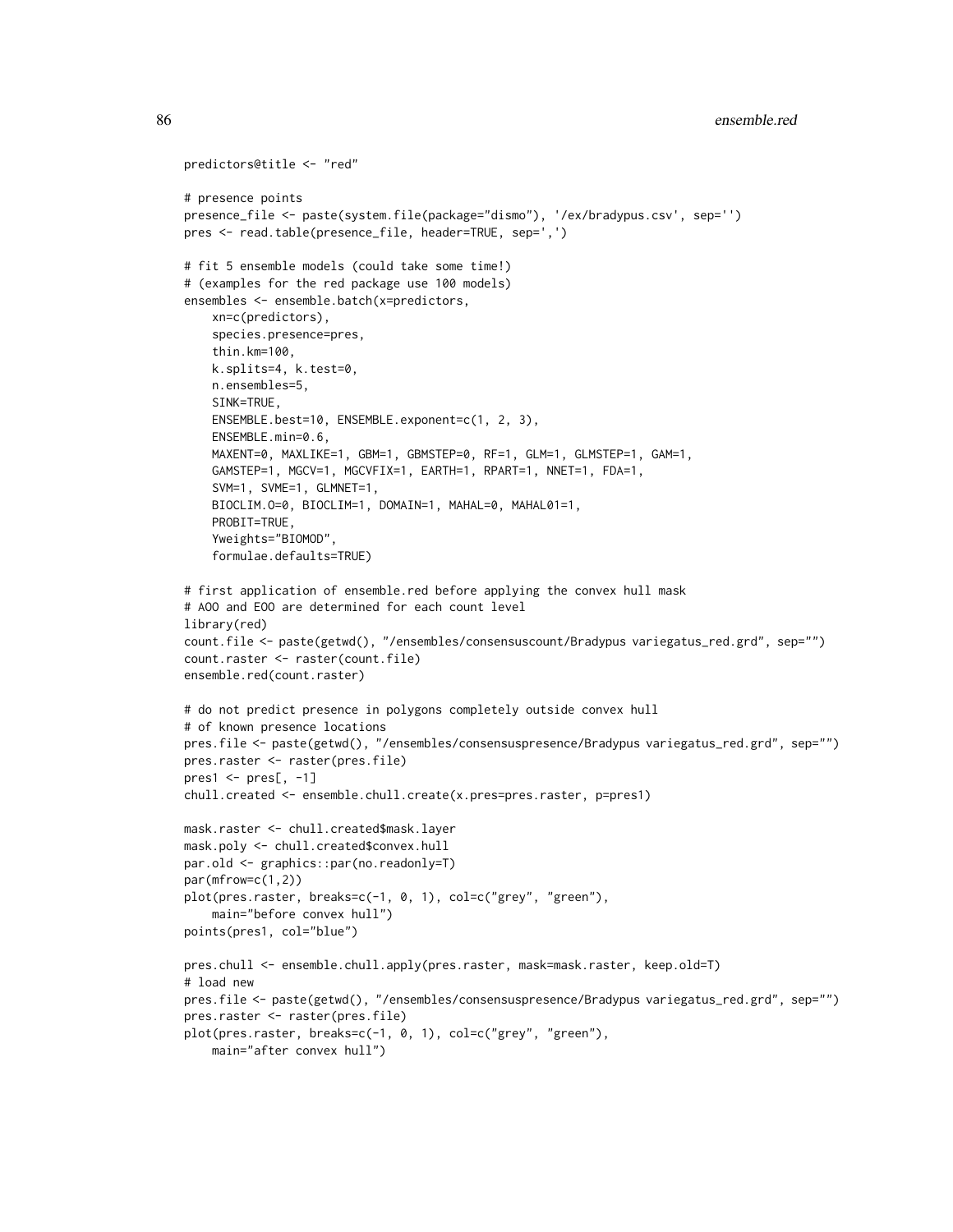```
plot(mask.poly, add=T, border="blue")
# new application of ensemble.red
dev.new()
plot(count.raster, main="before convex hull")
ensemble.red(count.raster)
# all cells where species is predicted not to be present according to the mask layer
# will be modified to a count of zero
count.chull <- ensemble.chull.apply(count.raster, mask=mask.raster, keep.old=T)
# load new
count.file <- paste(getwd(), "/ensembles/consensuscount/Bradypus variegatus_red.grd", sep="")
count.raster <- raster(count.file)
ensemble.red(count.raster)
dev.new()
plot(count.raster, main="after convex hull")
par.old <- graphics::par(no.readonly=T)
```
## End(Not run)

ensemble.spatialThin *Spatial thinning of presence point locations using the highly accurate geodesic estimates from the geosphere package*

# **Description**

The function creates a randomly selected subset of point locations where the shortest distance (geodesic) is above a predefined minimum. The geodesic is calculated more accurately (via [distGeo](#page-0-0)) than in the spThin or red packages.

## Usage

```
ensemble.spatialThin(x, thin.km=0.1,
   runs=100, verbose=FALSE, return.matrix=FALSE)
```
#### Arguments

| x       | Point locations provided in 2-column (lon, lat) format.                             |
|---------|-------------------------------------------------------------------------------------|
| thin.km | Threshold for minimum distance (km) in final point location data set.               |
| runs    | Number of runs to maximize the retained number of point locations.                  |
| verbose | Provide some details on each run.                                                   |
|         | return.matrix Include the distance matrix (calculated via distGeo)) in the results. |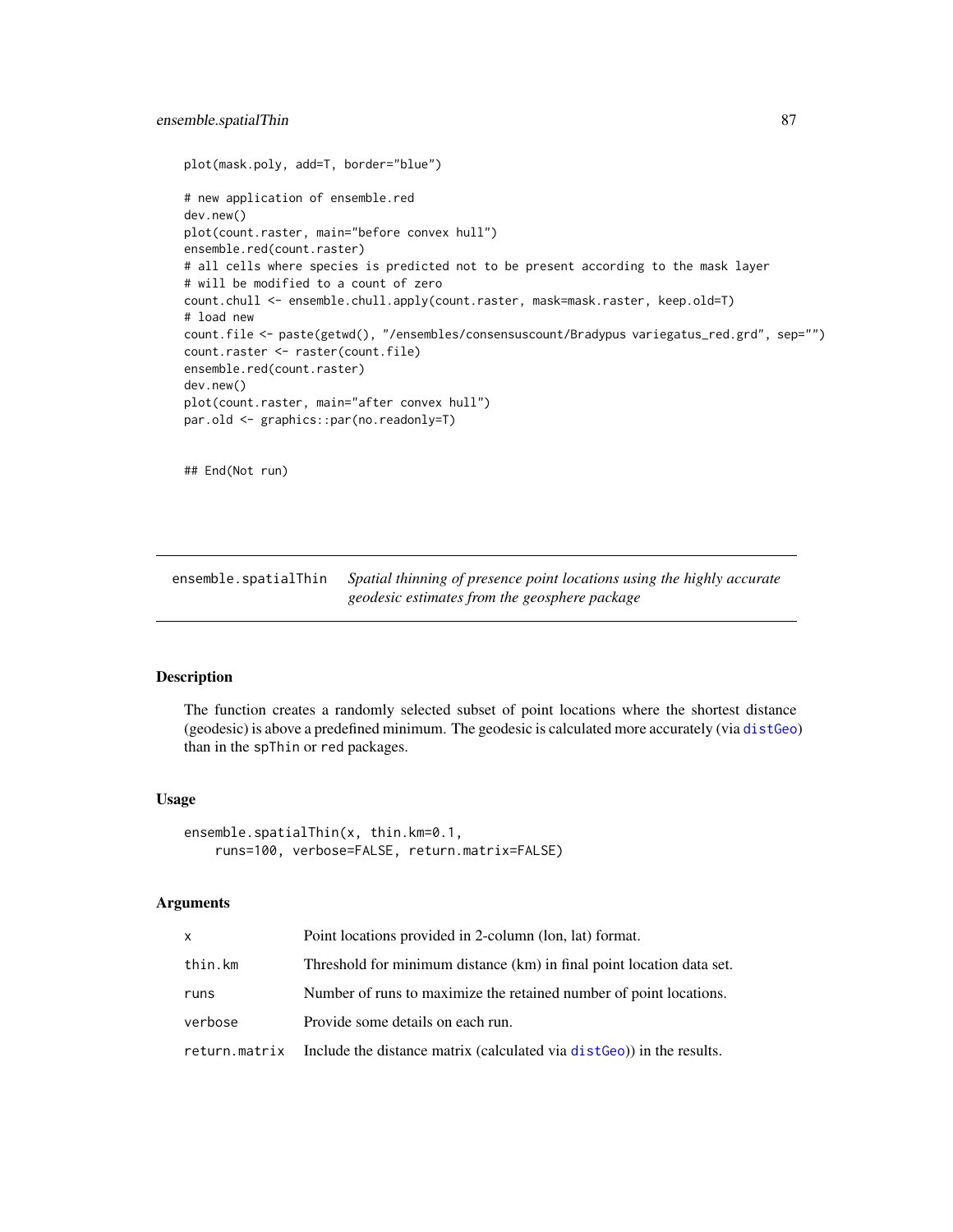# Details

Locations with distances smaller than the threshold distance are randomly removed from the data set until no distance is smaller than the threshold. The function uses a similar algorithm as functions in the spThin or red packages, but the geodesic is more accurately calculated via [distGeo](#page-0-0).

With several runs (default of 100 as in the red package or some spThin examples), the (first) data set with the maximum number of records is retained.

## Value

The function returns a spatially thinned point location data set.

#### Author(s)

Roeland Kindt (World Agroforestry Centre)

## References

Aiello-Lammens ME, Boria RA, Radosavljevic A, Vilela B and Anderson RP. 2015. spThin: an R package for spatial thinning of species occurrence records for use in ecological niche models. Ecography 38: 541-545

# See Also

[ensemble.batch](#page-30-0)

#### Examples

```
## Not run:
# get predictor variables, only needed for plotting
library(dismo)
predictor.files <- list.files(path=paste(system.file(package="dismo"), '/ex', sep=''),
    pattern='grd', full.names=TRUE)
predictors <- stack(predictor.files)
# subset based on Variance Inflation Factors
predictors <- subset(predictors, subset=c("bio5", "bio6",
    "bio16", "bio17", "biome"))
predictors
predictors@title <- "base"
# presence points
presence_file <- paste(system.file(package="dismo"), '/ex/bradypus.csv', sep='')
pres <- read.table(presence_file, header=TRUE, sep=',')[, -1]
# number of locations
nrow(pres)
par.old <- graphics::par(no.readonly=T)
par(mfrow=c(2,2))
pres.thin1 <- ensemble.spatialThin(pres, thin.km=100, runs=10, verbose=T)
plot(predictors[[1]], main="10 runs", ext=extent(SpatialPoints(pres.thin1)))
```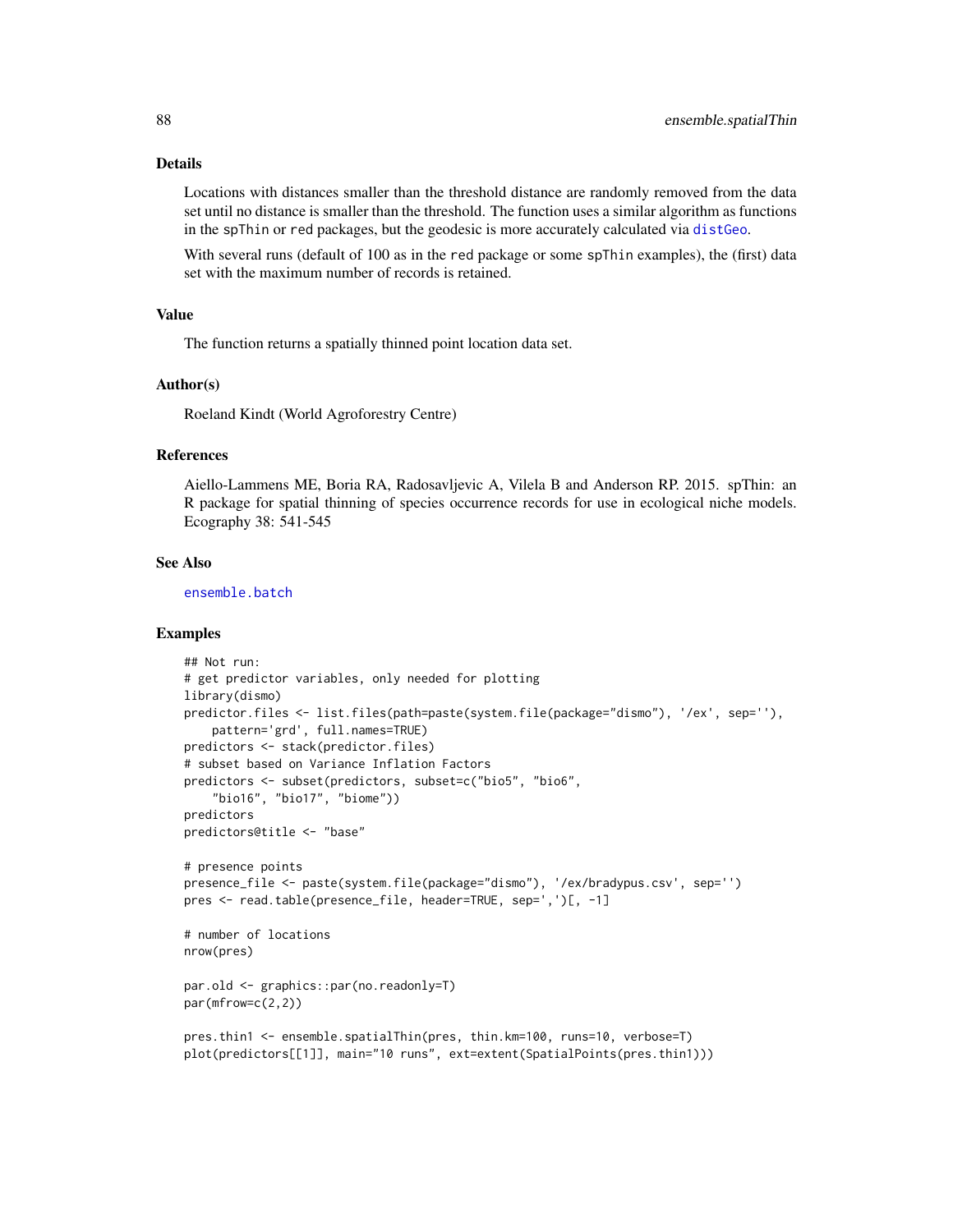## ensemble.zones 89

points(pres.thin1, pch=20, col="red") pres.thin2 <- ensemble.spatialThin(pres, thin.km=100, runs=10, verbose=T) plot(predictors[[1]], main="10 runs", ext=extent(SpatialPoints(pres.thin2))) points(pres.thin2, pch=20, col="red") pres.thin3 <- ensemble.spatialThin(pres, thin.km=100, runs=100, verbose=T) plot(predictors[[1]], main="100 runs", ext=extent(SpatialPoints(pres.thin3))) points(pres.thin3, pch=20, col="red") pres.thin4 <- ensemble.spatialThin(pres, thin.km=100, runs=100, verbose=T) plot(predictors[[1]], main="100 runs", ext=extent(SpatialPoints(pres.thin4))) points(pres.thin4, pch=20, col="red") graphics::par(par.old) ## End(Not run)

ensemble.zones *Mapping of environmental zones based on the Mahalanobis distance from centroids in environmental space.*

#### Description

Function ensemble.zones maps the zone of each raster cell within a presence map based on the minimum Mahalanobis distance (via [mahalanobis](#page-0-0)) to different centroids. Function ensemble.centroids defines centroids within a presence map based on Principal Components Analysis (via [rda](#page-0-0)) and Kmeans clustering (via [kmeans](#page-0-0)).

#### Usage

```
ensemble.zones(presence.raster = NULL, centroid.object = NULL,
   x = NULL, ext = NULL,RASTER.species.name = centroid.object$name, RASTER.stack.name = x@title,
   RASTER.format = "raster", RASTER.datatype = "INT1S", RASTER.NAflag = -127,
   KML.out = FALSE, KML.maxpixels = 100000, KML.blur = 10,
   CATCH.OFF = FALSE)
ensemble.centroids(presence.raster = NULL, x = NULL, categories.raster = NULL,
   an = 10000, ext = NULL, name = "Species001",
   pca.var = 0.95, centers = 0, use.silhouette = TRUE,
   plotit = FALSE, dev.new.width = 7, dev.new.height = 7)
```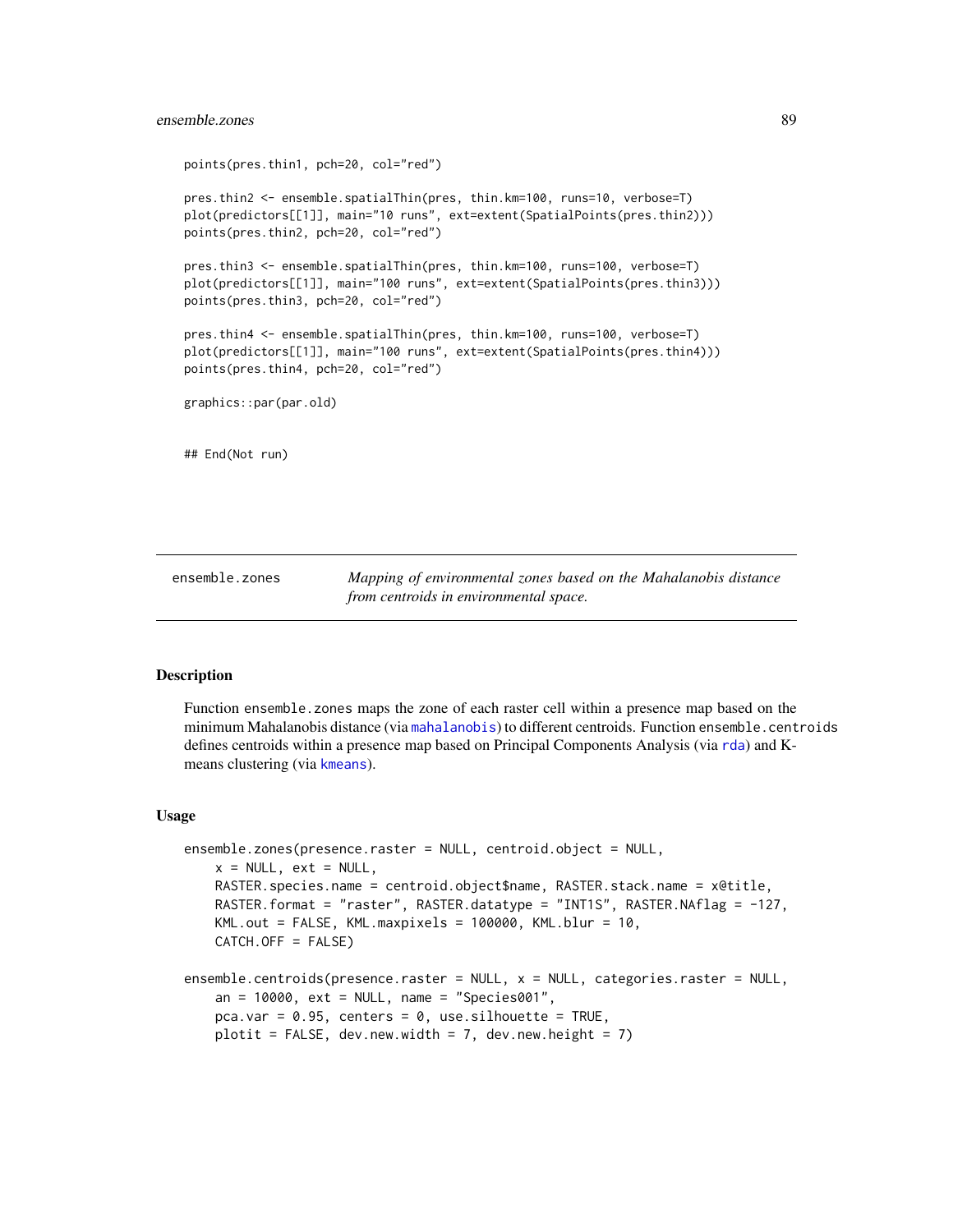# Arguments

| presence.raster                  |                                                                                                                                                                                                                                                                                     |
|----------------------------------|-------------------------------------------------------------------------------------------------------------------------------------------------------------------------------------------------------------------------------------------------------------------------------------|
|                                  | RasterLayer object (raster) documenting presence (coded 1) of an organism                                                                                                                                                                                                           |
| centroid.object                  |                                                                                                                                                                                                                                                                                     |
|                                  | Object listing values for centroids and covariance to be used with the mahalanobis<br>distance (used internally by the prediction function called from predict).                                                                                                                    |
| х                                | RasterStack object (stack) containing all environmental layers that correspond<br>to explanatory variables                                                                                                                                                                          |
| ext                              | an Extent object to limit the predictions and selection of background points to a<br>sub-region of presence. raster and x, typically provided as c(lonmin, lonmax,<br>latmin, latmax). See also randomPoints and extent.                                                            |
| RASTER.species.name              |                                                                                                                                                                                                                                                                                     |
|                                  | First part of the names of the raster file that will be generated, expected to iden-<br>tify the modelled species (or organism)                                                                                                                                                     |
| RASTER.stack.name                |                                                                                                                                                                                                                                                                                     |
|                                  | Last part of the names of the raster file that will be generated, expected to iden-<br>tify the predictor stack used                                                                                                                                                                |
| RASTER.format<br>RASTER.datatype | Format of the raster files that will be generated. See writeFormats and writeRaster.                                                                                                                                                                                                |
|                                  | Format of the raster files that will be generated. See dataType and writeRaster.                                                                                                                                                                                                    |
| RASTER.NAflag                    | Value that is used to store missing data. See writeRaster.                                                                                                                                                                                                                          |
| KML.out                          | If TRUE, then kml files will be saved in a subfolder 'kml/zones'.                                                                                                                                                                                                                   |
| KML.maxpixels                    | Maximum number of pixels for the PNG image that will be displayed in Google<br>Earth. See also KML.                                                                                                                                                                                 |
| KML.blur                         | Integer that results in increasing the size of the PNG image by KML.blur^2,<br>which may help avoid blurring of isolated pixels. See also KML.                                                                                                                                      |
| CATCH.OFF                        | Disable calls to function tryCatch.                                                                                                                                                                                                                                                 |
| categories.raster                |                                                                                                                                                                                                                                                                                     |
|                                  | RasterLayer object (raster) documenting predefined zones such as vegetation<br>types. In case this object is provided, then centroids will be calculated for each<br>zone.                                                                                                          |
| an                               | Number of presence points to be used for Principal Components Analysis (via<br>rda); see also prepareData and extract                                                                                                                                                               |
| name                             | Name for the centroid object, for example identifying the species and area for<br>which centroids are calculated                                                                                                                                                                    |
| pca.var                          | Minimum number of axes based on the fraction of variance explained (default<br>value of 0.95 indicates that at least 95 percent of variance will be explained on<br>the selected number of axes). Axes and coordinates are obtained from Principal<br>Components Analysis (scores). |
| centers                          | Number of centers (clusters) to be used for K-means clustering (kmeans). In case<br>a value smaller than 1 is provided, function cascadeKM is called to determine the<br>optimal number of centers via the Calinski-Harabasz criterion.                                             |
|                                  | use.silhouette If TRUE, then centroid values are only based on presence points that have silhou-<br>ette values (silhouette) larger than 0.                                                                                                                                         |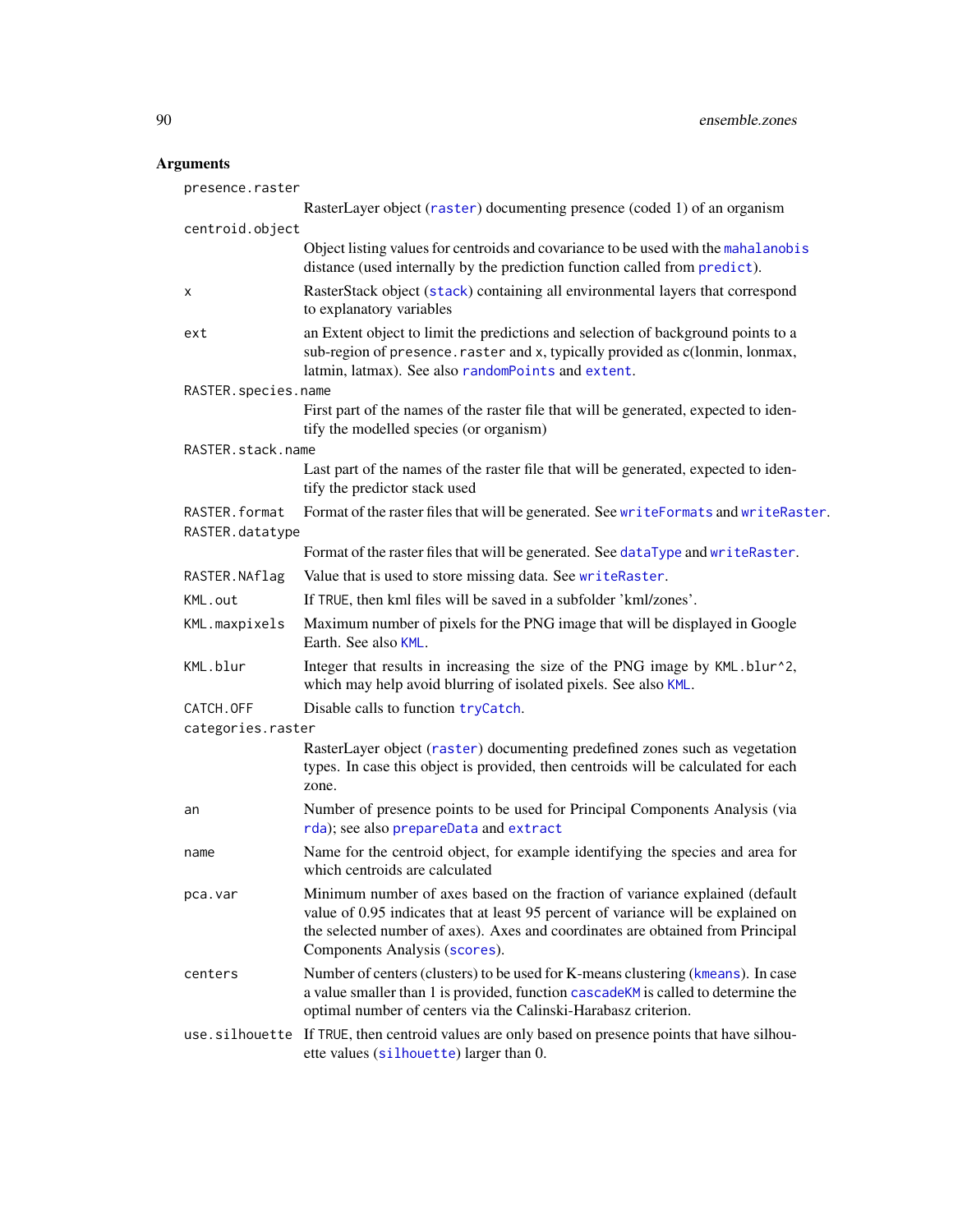## ensemble.zones 91

| plotit        | If TRUE, then a plot is provided that shows the locations of centroids in geo-<br>graphical and environmental space. Plotting in geographical space is based on<br>determination of the presence location (analogue) with smallest Mahalanobis<br>distance to the centroid in environmental space. |
|---------------|----------------------------------------------------------------------------------------------------------------------------------------------------------------------------------------------------------------------------------------------------------------------------------------------------|
| dev.new.width | Width for new graphics device (dev. new). If $< 0$ , then no new graphics device<br>is opened.                                                                                                                                                                                                     |
|               | dev. new. height Heigth for new graphics device (dev. new). If $< 0$ , then no new graphics device<br>is opened.                                                                                                                                                                                   |

## Details

Function ensemble.zones maps the zone of each raster cell of a predefined presence map, whereby the zone is defined as the centroid with the smallest Mahalanobis distance. The function returns a RasterLayer object ([raster](#page-0-0)) and possibly a KML layer.

Function ensemble.centroid provides the centroid locations in environmental space and a covariance matrix ([cov](#page-0-0)) to be used with [mahalanobis](#page-0-0). Also provided is information on the analogue presence location that is closest to the centroid in environmental space.

# Value

Function ensemble.centroid returns a list with following objects:

| centroids        | Location of centroids in environmental space                 |
|------------------|--------------------------------------------------------------|
| centroid.analogs |                                                              |
|                  | Location of best analogs to centroids in environmental space |
| cov.mahal        | Covariance matrix                                            |

#### Author(s)

Roeland Kindt (World Agroforestry Centre)

#### See Also

[ensemble.raster](#page-76-0)

# Examples

```
## Not run:
# get predictor variables
library(dismo)
predictor.files <- list.files(path=paste(system.file(package="dismo"), '/ex', sep=''),
    pattern='grd', full.names=TRUE)
predictors <- stack(predictor.files)
predictors <- subset(predictors, subset=c("bio1", "bio5", "bio6", "bio7", "bio8",
    "bio12", "bio16", "bio17"))
predictors
predictors@title <- "base"
```
# choose background points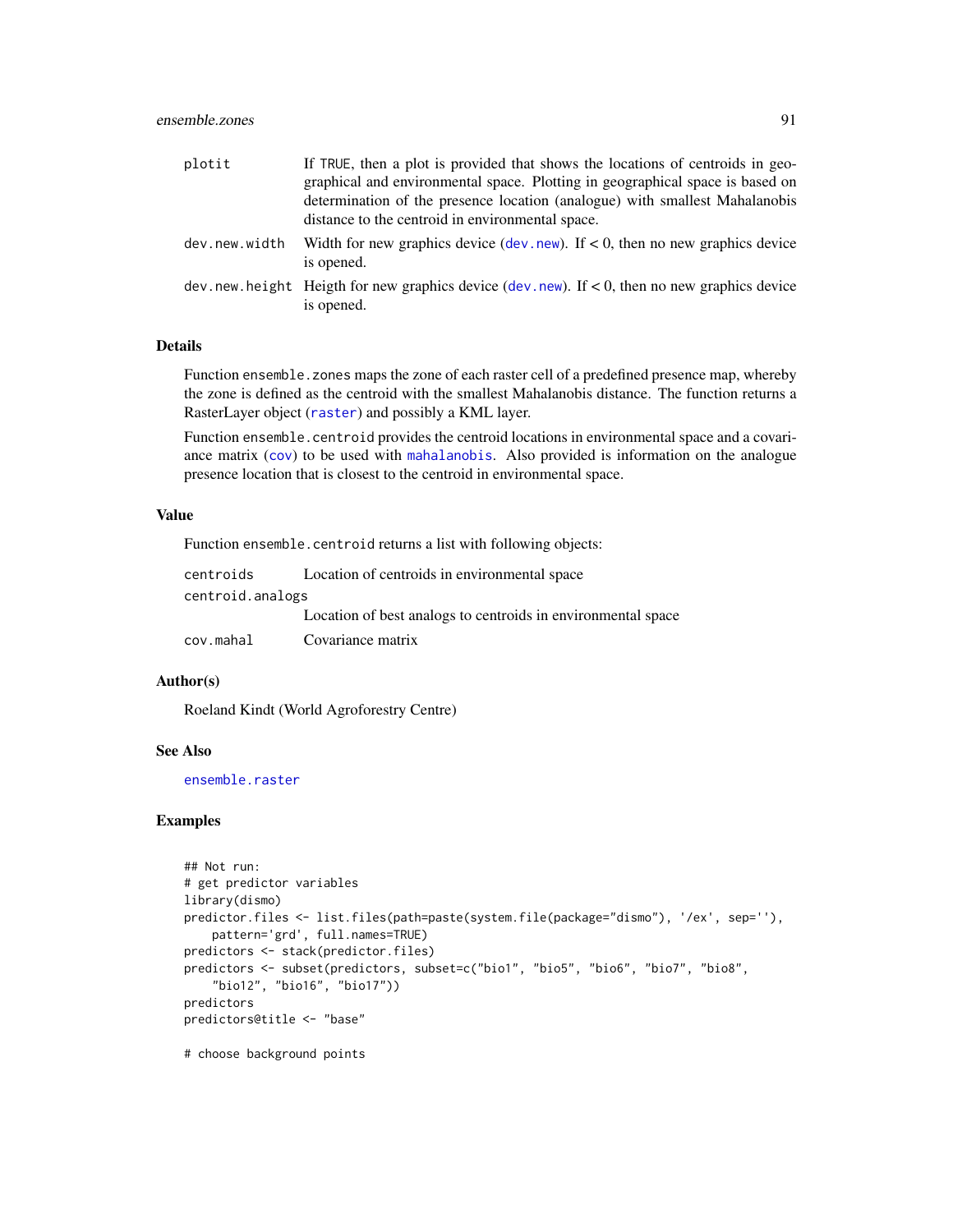```
background <- randomPoints(predictors, n=1000, extf=1.00)
# predicted presence from GLM
ensemble.calibrate.step1 <- ensemble.calibrate.models(
   x=predictors, p=pres, a=background,
    species.name="Bradypus",
   MAXENT=0, MAXLIKE=0, GBM=0, GBMSTEP=0, RF=0, GLM=1, GLMSTEP=0,
    GAM=0, GAMSTEP=0, MGCV=0, MGCVFIX=0,
    EARTH=0, RPART=0, NNET=0, FDA=0, SVM=0, SVME=0, GLMNET=0,
   BIOCLIM.O=0, BIOCLIM=0, DOMAIN=0, MAHAL=0, MAHAL01=0,
    Yweights="BIOMOD",
   models.keep=TRUE)
ensemble.raster.results <- ensemble.raster(xn=predictors,
    models.list=ensemble.calibrate.step1$models,
   RASTER.species.name="Bradypus", RASTER.stack.name="base")
# get presence map as for example created with ensemble.raster in subfolder 'ensemble/presence'
# presence values are values equal to 1
presence.file <- paste("ensembles//presence//Bradypus_base.grd", sep="")
presence.raster <- raster(presence.file)
# let cascadeKM decide on the number of clusters
dev.new()
centroids <- ensemble.centroids(presence.raster=presence.raster,
    x=predictors, an=1000, plotit=T)
ensemble.zones(presence.raster=presence.raster, centroid.object=centroids,
    x=predictors, RASTER.species.name="Bradypus", KML.out=T)
dev.new()
zones.file <- paste("ensembles//zones//Bradypus_base.grd", sep="")
zones.raster <- raster(zones.file)
max.zones <- maxValue(zones.raster)
plot(zones.raster, breaks=c(0, c(1:max.zones)),
    col = grDevices::rainbow(n=max.zones), main="zones")
ensemble.zones(presence.raster=presence.raster, centroid.object=centroids,
   x=predictors, RASTER.species.name="Bradypus", KML.out=T)
# manually choose 6 zones
dev.new()
centroids6 <- ensemble.centroids(presence.raster=presence.raster,
    x=predictors, an=1000, plotit=T, centers=6)
ensemble.zones(presence.raster=presence.raster, centroid.object=centroids6,
    x=predictors, RASTER.species.name="Bradypus6", KML.out=T)
dev.new()
zones.file <- paste("ensembles//zones//Bradypus6_base.grd", sep="")
zones.raster <- raster(zones.file)
max.zones <- maxValue(zones.raster)
plot(zones.raster, breaks=c(0, c(1:max.zones)),
    col = grDevices::rainbow(n=max.zones), main="six zones")
```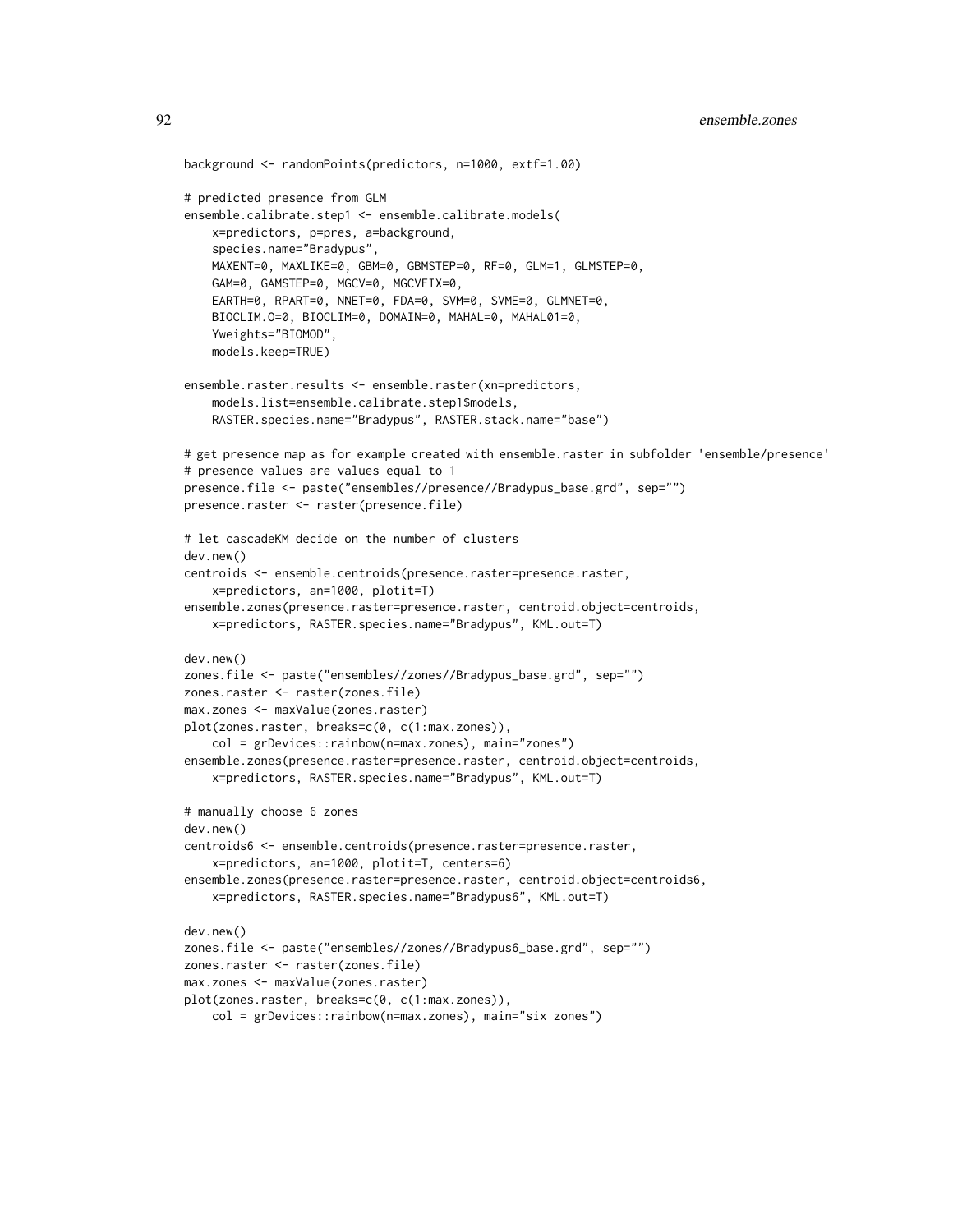## End(Not run)

evaluation.strip.data *Evaluation strips for ensemble suitability mapping*

# <span id="page-92-0"></span>Description

These functions provide a dataframe which can subsequently be used to evaluate the relationship between environmental variables and the fitted probability of occurrence of individual or ensemble suitability modelling algorithms. The biomod2 package provides an alternative implementation of this approach (response.plot2).

## Usage

```
evaluation.strip.data(xn = NULL, ext = NULL,
   models.list = NULL,
    input.weights = models.list$output.weights,
    steps=200, CATCH.OFF = FALSE
)
evaluation.strip.plot(data, TrainData=NULL,
    variable.focal = NULL, model.focal = NULL,
    dev.new.width = 7, dev.new.height = 7, ...
\mathcal{L}
```
## Arguments

| xn            | RasterStack object (stack) containing all layers that correspond to explanatory<br>variables of an ensemble calibrated earlier with ensemble.calibrate.models.<br>See also predict.                                                   |
|---------------|---------------------------------------------------------------------------------------------------------------------------------------------------------------------------------------------------------------------------------------|
| ext           | an Extent object to limit the prediction to a sub-region of xn and the selection of<br>background points to a sub-region of x, typically provided as c(lonmin, lonmax,<br>latmin, latmax); see also predict, random Points and extent |
| models.list   | list with 'old' model objects such as MAXENT or RF.                                                                                                                                                                                   |
| input.weights | array with numeric values for the different modelling algorithms; if NULL then<br>values provided by parameters such as MAXENT and GBM will be used. As an<br>alternative, the output from ensemble.calibrate.weights can be used.    |
| steps         | number of steps within the range of a continuous explanatory variable                                                                                                                                                                 |
| CATCH.OFF     | Disable calls to function tryCatch.                                                                                                                                                                                                   |
| data          | data set with ranges of environmental variables and fitted suitability models,<br>typically returned by evaluation.strip.data                                                                                                         |
| TrainData     | Data set representing the calibration data set. If provided, then a boxplot will be<br>added for presence locations via boxplot                                                                                                       |
|               | variable. focal focal explanatory variable for plots with evaluation strips                                                                                                                                                           |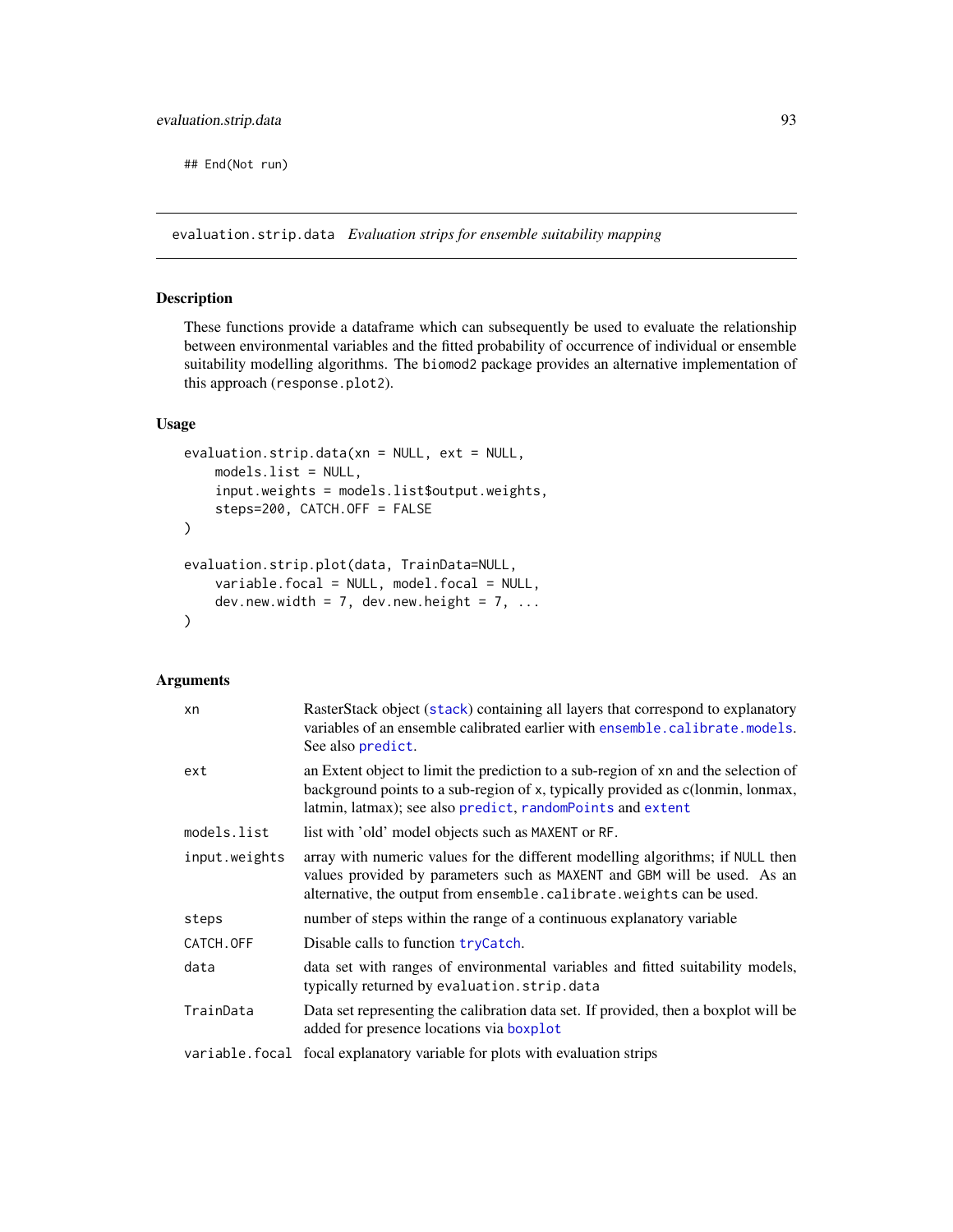| model.focal   | focal model for plots with evaluation strips                                                                  |
|---------------|---------------------------------------------------------------------------------------------------------------|
| dev.new.width | Width for new graphics device (dev. new). If $< 0$ , then no new graphics device<br>is opened.                |
|               | dev.new.height Heigth for new graphics device (dev.new). If $< 0$ , then no new graphics device<br>is opened. |
| .             | Other arguments passed to plot                                                                                |

# Details

These functions are mainly intended to be used internally by the ensemble.raster function.

evaluation.strip.data creates a data frame with variables (columns) corresponding to the environmental variables encountered in the RasterStack object (x) and the suitability modelling approaches that were defined. The variable of focal.var is an index of the variable for which values are ranged. The variable of categorical is an index for categorical (factor) variables.

A continuous (numeric) variable is ranged between its minimum and maximum values in the number of steps defined by argument steps. When a continuous variable is not the focal variable, then the average ([mean](#page-0-0)) is used.

A categorical (factor) variable is ranged for all the encountered levels ([levels](#page-0-0)) for this variable. When a categorical variable is not the focal variable, then the most frequent level is used.

#### Value

function evaluation.strip.data creates a data frame, function codeevaluation.strip.data allows for plotting.

#### Author(s)

Roeland Kindt (World Agroforestry Centre)

#### References

Kindt R. 2018. Ensemble species distribution modelling with transformed suitability values. Environmental Modelling & Software 100: 136-145. [https://doi.org/10.1016/j.envsoft.2017.](https://doi.org/10.1016/j.envsoft.2017.11.009) [11.009](https://doi.org/10.1016/j.envsoft.2017.11.009) Elith J, Ferrier S, Huettmann F & Leathwick J. 2005. The evaluation strip: A new and robust method for plotting predicted responses from species distribution models. Ecological Modelling 186: 280-289

#### See Also

[ensemble.calibrate.models](#page-49-0) and [ensemble.raster](#page-76-0)

# Examples

## Not run:

```
# get predictor variables
library(dismo)
predictor.files <- list.files(path=paste(system.file(package="dismo"), '/ex', sep=''),
```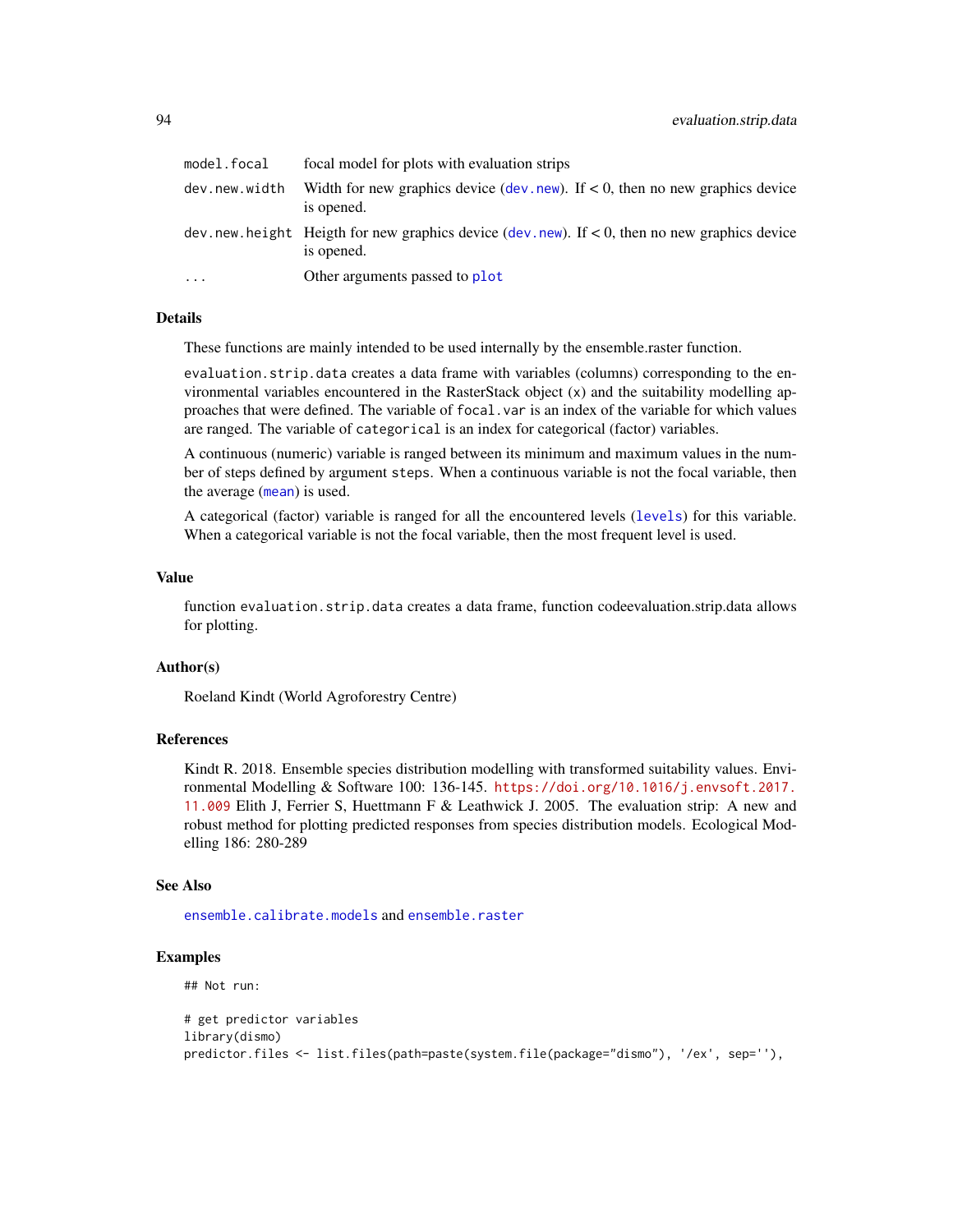```
pattern='grd', full.names=TRUE)
predictors <- stack(predictor.files)
# subset based on Variance Inflation Factors
predictors <- subset(predictors, subset=c("bio5", "bio6",
    "bio16", "bio17"))
predictors <- stack(predictors)
predictors
predictors@title <- "base"
# presence points
presence_file <- paste(system.file(package="dismo"), '/ex/bradypus.csv', sep='')
pres <- read.table(presence_file, header=TRUE, sep=',')[,-1]
# the kfold function randomly assigns data to groups;
# groups are used as calibration (1/5) and training (4/5) data
groupp <- kfold(pres, 5)
pres_train <- pres[groupp != 1, ]
pres_test <- pres[groupp == 1, ]
# choose background points
background <- randomPoints(predictors, n=1000, extf=1.00)
colnames(background)=c('lon', 'lat')
groupa <- kfold(background, 5)
backg_train <- background[groupa != 1, ]
backg_test <- background[groupa == 1, ]
# calibrate the models
# MAXLIKE not included as does not allow predictions for data.frames
# ENSEMBLE.min and ENSEMBLE.weight.min set very low to explore all
# algorithms.
# If focus is on actual ensemble, then set ENSEMBLE.min and
# ENSEMBLE.weight.min to more usual values
ensemble.calibrate <- ensemble.calibrate.models(x=predictors,
   p=pres_train, a=backg_train,
   pt=pres_test, at=backg_test,
   ENSEMBLE.min=0.5, ENSEMBLE.weight.min = 0.001,
   MAXENT=1, MAXLIKE=0, GBM=1, GBMSTEP=1, RF=1, GLM=1, GLMSTEP=1, GAM=1,
    GAMSTEP=1, MGCV=1, MGCVFIX=1, EARTH=1, RPART=1, NNET=1, FDA=1,
    SVM=1, SVME=1, GLMNET=1,
   BIOCLIM.O=1, BIOCLIM=1, DOMAIN=1, MAHAL=0, MAHAL01=1,
    Yweights="BIOMOD",
   PLOTS=FALSE, models.keep=TRUE)
# obtain data for plotting the evaluation strip
strip.data <- evaluation.strip.data(xn=predictors, steps=500,
    models.list=ensemble.calibrate$models)
# in case predictions for DOMAIN failed
# however, ENSEMBLE should also be recalculated
DOMAIN.model <- ensemble.calibrate$models$DOMAIN
strip.data$plot.data[, "DOMAIN"] <- dismo::predict(object=DOMAIN.model,
    x=strip.data$plot.data)
```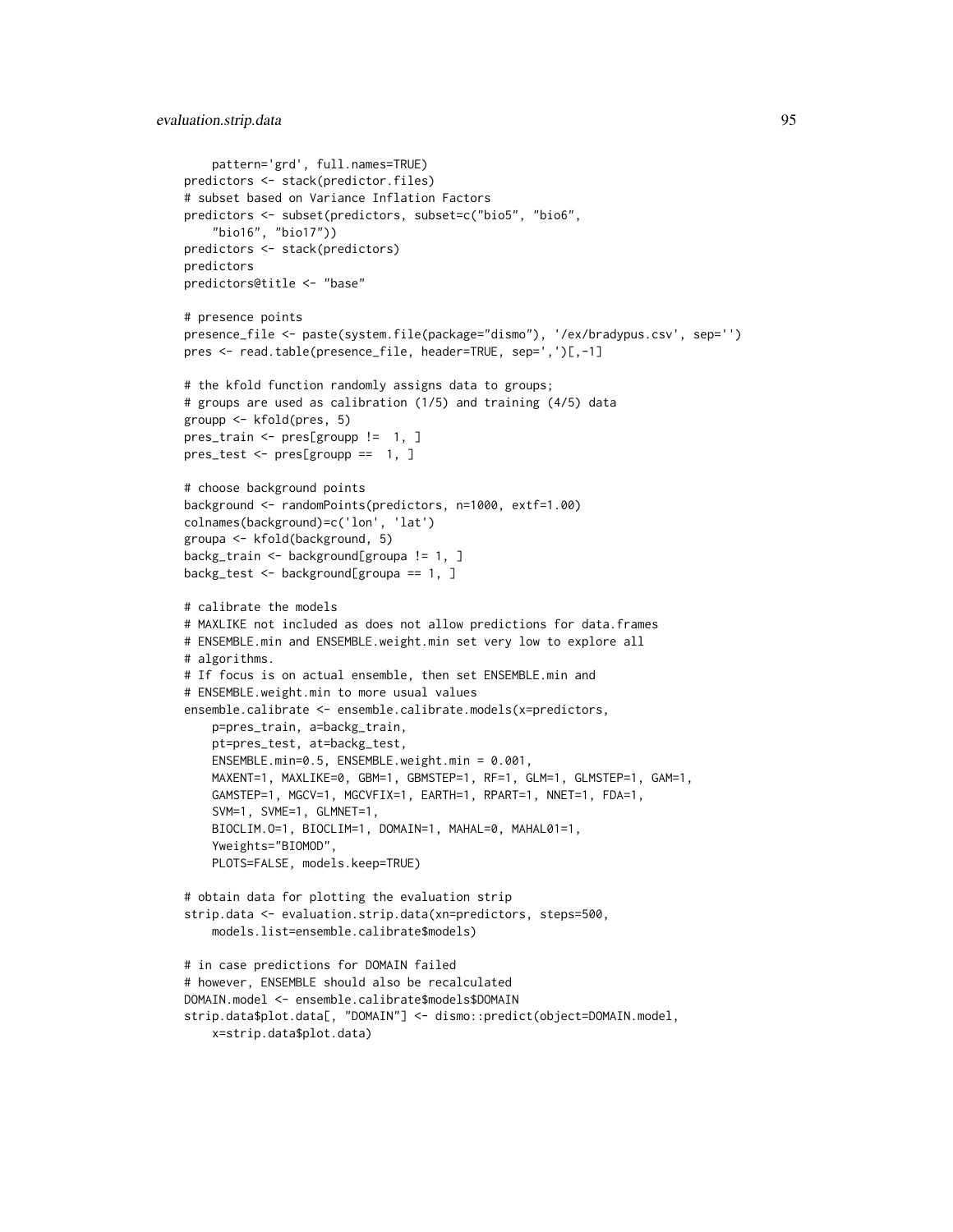```
# in case predictions for MAHAL01 failed
predict.MAHAL01 <- function(model, newdata, MAHAL.shape) {
    p <- dismo::predict(object=model, x=newdata)
    p \le -p - 1 - \text{MAHAL.shape}p \leftarrow abs(p)p <- MAHAL.shape / p
    return(as.numeric(p))
}
MAHAL01.model <- ensemble.calibrate$models$MAHAL01
MAHAL.shape1 <- ensemble.calibrate$models$formulae$MAHAL.shape
strip.data$plot.data[, "MAHAL01"] <- predict.MAHAL01(model=MAHAL01.model,
    newdata=strip.data$plot.data, MAHAL.shape=MAHAL.shape1)
# create graphs
evaluation.strip.plot(data=strip.data$plot.data, variable.focal="bio6",
    TrainData=strip.data$TrainData,
    type="o", col="red")
evaluation.strip.plot(data=strip.data$plot.data, model.focal="ENSEMBLE",
    TrainData=strip.data$TrainData,
    type="o", col="red")
```
## End(Not run)

faramea *Faramea occidentalis abundance in Panama*

#### Description

This dataset describes the abundance (number of trees with diameter at breast height equal or larger than 10 cm) of the tree species Faramea occidentalis as observed in a 1-ha quadrat survey from the Barro Colorada Island of Panama. For each quadrat, some environmental characteristics are also provided.

#### Usage

data(faramea)

## Format

A data frame with 45 observations on the following 8 variables.

UTM.EW a numeric vector

UTM.NS a numeric vector

Precipitation a numeric vector

Elevation a numeric vector

Age a numeric vector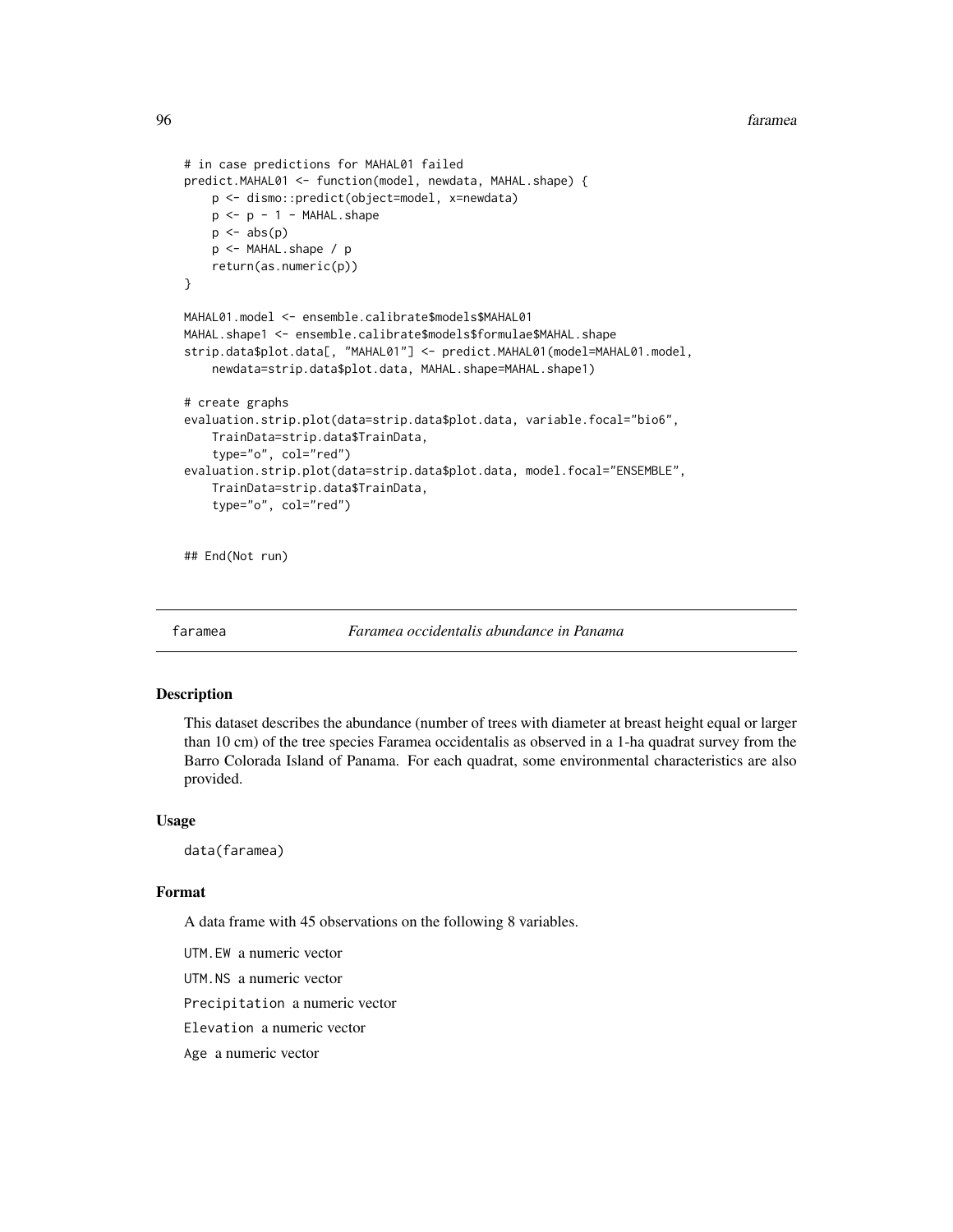Age.cat a factor with levels c1 c2 c3 Geology a factor with levels pT Tb Tbo Tc Tcm Tgo Tl Faramea.occidentalis a numeric vector

## Details

Although the original survey documented tree species composition of all 1-ha subplots of larger (over 1 ha) sample plot, only the first (and sometimes the last) quadrats of the larger plots were included. This selection was made to avoid that larger sample plots dominated the analysis. This selection of sites is therefore different from the selection of the 50 1-ha quadrats of the largest sample plot of the same survey ([BCI](#page-0-0) and [BCI.env](#page-8-0))

This dataset is the main dataset used for the examples provided in chapters 6 and 7 of the Tree Diversity Analysis manual (Kindt & Coe, 2005).

## Source

<http://www.sciencemag.org/cgi/content/full/295/5555/666/DC1>

# References

Pyke CR, Condit R, Aguilar S and Lao S. (2001). Floristic composition across a climatic gradient in a neotropical lowland forest. Journal of Vegetation Science 12: 553-566.

Condit, R, Pitman, N, Leigh, E.G., Chave, J., Terborgh, J., Foster, R.B., Nunez, P., Aguilar, S., Valencia, R., Villa, G., Muller-Landau, H.C., Losos, E. & Hubbell, S.P. (2002). Beta-diversity in tropical forest trees. *Science* 295: 666-669.

Kindt, R. & Coe, R. (2005) Tree diversity analysis: A manual and software for common statistical methods for ecological and biodiversity studies.

<http://www.worldagroforestry.org/output/tree-diversity-analysis>

#### Examples

data(faramea)

<span id="page-96-0"></span>ifri *Example data from the International Forestry Resources and Institutions (IFRI) research network*

#### Description

This data set contains information on the number of stems (individuals) and basal areas for 34 vegetation plots inventoried in February 1997 in Lothlorien forest, 37 vegetation plots inventoried in February 1996 in May Creek Forest and 36 vegetation plots inventoried in May 1995 in Yellowwood State Forest. All three sites are in Indiana, USA. Data were gathered through IFRI inventory protocols to record any tree, palm and woody climber with diameter at breast height greater than or equal to 10 cm in 10-m radius circular plots; only tree species data were kept in the example data sets (IFRI research instruments and IFRI manual section P: Forest Plot Form, section D1: Tree, Palm and Woody Climber Information).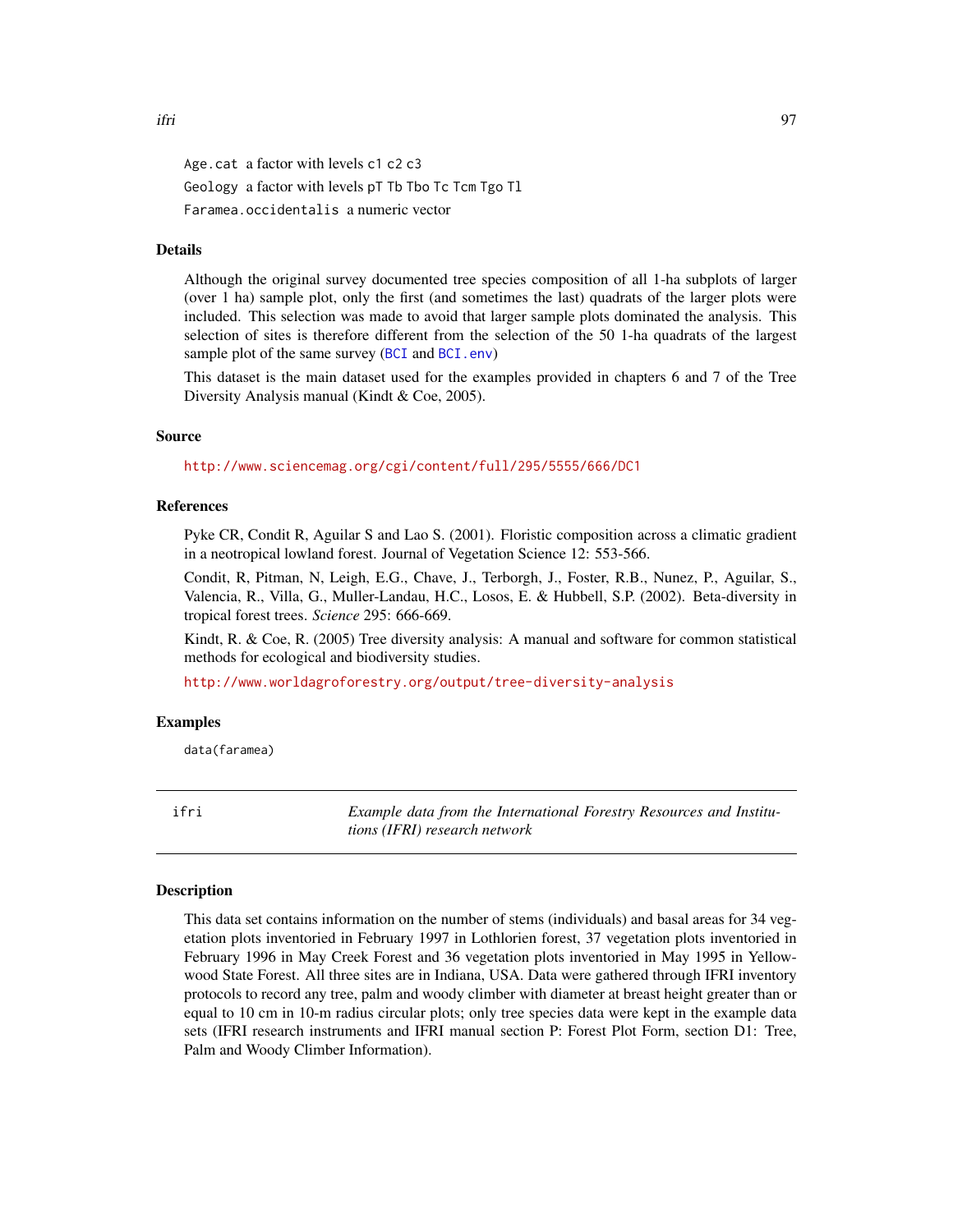#### Usage

data(ifri)

## Format

A data frame with 486 observations on the following 5 variables.

- forest a factor with 3 levels: "LOT" (Lothlorien forest), "MCF" (May Creek Forest) and "YSF" (Yellowwood State Forest)
- plotID a factor with 107 levels providing an identification code for a 314.16 square metres (10 m radius) vegetation plot
- species a factor with 50 levels providing an 8 character code for a tree species
- count a numeric vector providing the number of stems (individuals) for each species in each vegetation plot
- basal a numeric vector providing the basal area (calculated from the diameter at breast height) in square cm for each species in each vegetation plot

## Source

IFRI (2014) Data from the International Forestry Resources and Institutions (IFRI) research network. <http://www.ifriresearch.net>

# Examples

data(ifri)

importancevalue *Importance Value*

## Description

Calculates the importance values of tree species based on frequency (calculated from number of plots), density (calculated from number of individuals) and dominance (calculated from basal area). See details.

## Usage

```
importancevalue(x, site="plotID", species="species",
   count="count", basal="basal",
   factor="forest", level="")
importancevalue.comp(x, site="plotID", species="species",
   count="count", basal="basal",
   factor="forest")
```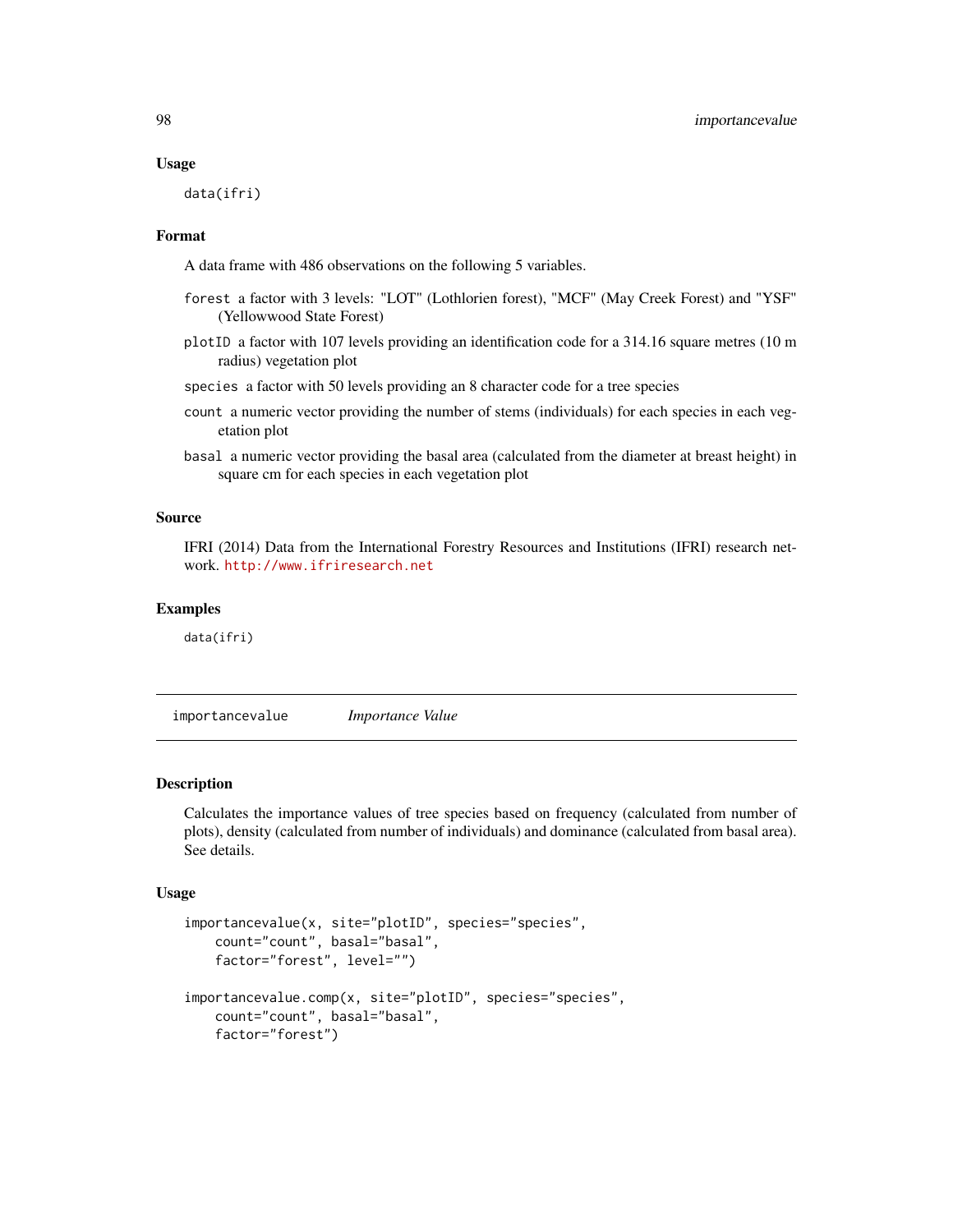## importancevalue 99

#### Arguments

| $\boldsymbol{\mathsf{x}}$ | data frame with information on plot identities, species identities, number of in-<br>dividuals and basal areas |
|---------------------------|----------------------------------------------------------------------------------------------------------------|
| site                      | factor variable providing the identities of survey plots                                                       |
| species                   | factor variable providing the identities of tree species                                                       |
| count                     | number of individuals for each tree species in each survey plot                                                |
| basal                     | basal area for each tree species in each survey plot                                                           |
| factor                    | factor variable used to define subsets (typically different forest reserves)                                   |
| level                     | level of the factor variable used to create a subset from the original data                                    |

## Details

The importance value is calculated as the sum from (i) the relative frequency; (ii) the relative density; and (iii) the relative dominance. The importance value ranges between 0 and 300.

Frequency is calculated as the number of plots where a species is observed divided by the total number of survey plots. Relative frequency is calculated by dividing the frequency by the sum of the frequencies of all species, multiplied by 100 (to obtain a percentage).

Density is calculated as the total number of individuals of a species. Relative density is calculated by dividing the density by the sum of the densities of all species, multiplied by 100 (to obtain a percentage).

Dominance is calculated as the total basal area of a species. Relative dominance is calculated by dividing the dominance by the sum of the dominance of all species, multiplied by 100 (to obtain a percentage).

Functions importancevalue.comp applies function importancevalue to all available levels of a factor variable.

#### Value

Provides information on the importance value for all tree species

#### Author(s)

Roeland Kindt (World Agroforestry Centre), Peter Newton (University of Michigan)

#### References

Curtis, J.T. & McIntosh, R. P. (1951) An Upland Forest Continuum in the Prairie-Forest Border Region of Wisconsin. Ecology 32: 476-496.

Kent, M. (2011) Vegetation Description and Data Analysis: A Practical Approach. Second edition. 428 pages.

## See Also

[ifri](#page-96-0)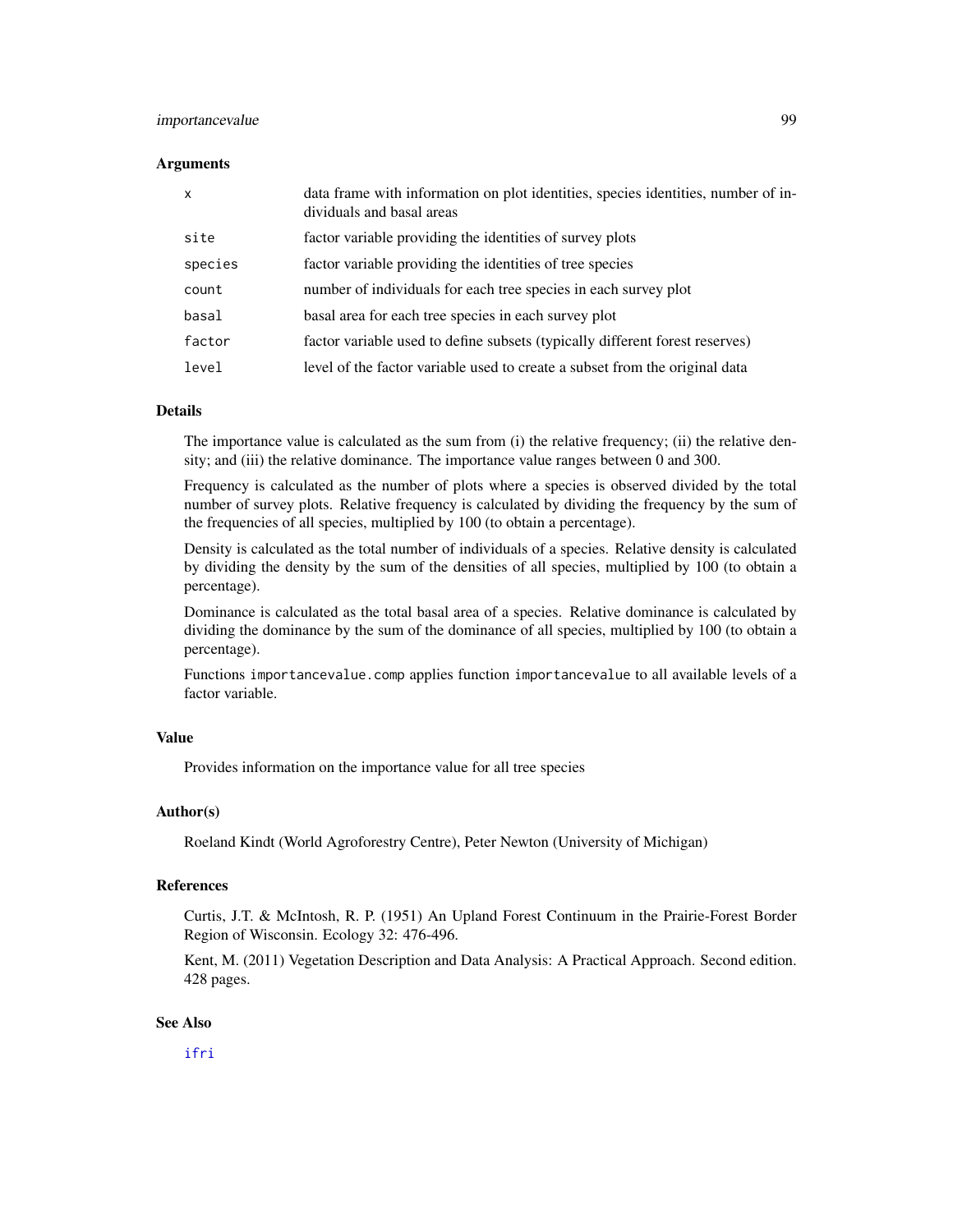## Examples

```
data(ifri)
importancevalue(ifri, site='plotID', species='species', count='count',
   basal='basal', factor='forest', level='YSF')
importancevalue.comp(ifri, site='plotID', species='species', count='count',
   basal='basal', factor='forest')
# When all survey plots are the same size, importance value
# is not affected. Counts and basal areas now calculated per square metre
ifri$count <- ifri$count/314.16
ifri$basal <- ifri$basal/314.16
importancevalue(ifri, site='plotID', species='species', count='count',
   basal='basal', factor='forest', level='YSF')
importancevalue.comp(ifri, site='plotID', species='species', count='count',
   basal='basal', factor='forest')
```
loaded.citations *Give Citation Information for all Loaded Packages*

#### Description

This function provides citation information for all loaded packages.

#### Usage

```
loaded.citations()
```
## Details

The function checks for the loaded packages via [.packages](#page-0-0). Citation information is provided for the base package and for all the non-standard packages via [citation](#page-0-0).

## Value

The function provides a list of all loaded packages and the relevant citation information.

# Author(s)

Roeland Kindt (World Agroforestry Centre)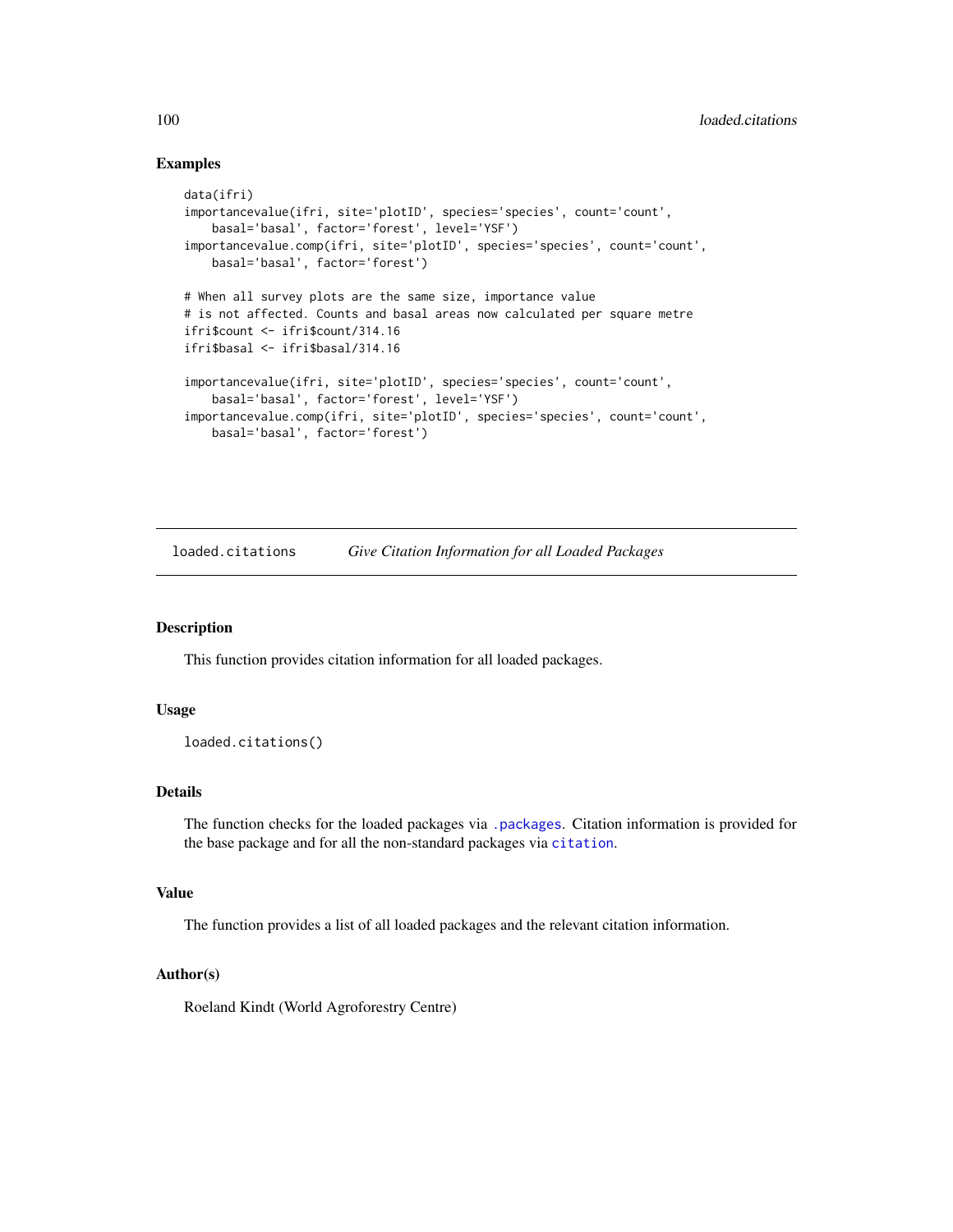makecommunitydataset *Make a Community Dataset from a Stacked Dataset*

# Description

Makes a community data set from a stacked dataset (with separate variables for the site identities, the species identities and the abundance).

#### Usage

```
makecommunitydataset(x, row, column, value, factor="", level="", drop=F)
stackcommunitydataset(comm, remove.zeroes=FALSE, order.sites=FALSE, order.species=FALSE)
```
## Arguments

| X             | Data frame.                                                                                                                                                       |
|---------------|-------------------------------------------------------------------------------------------------------------------------------------------------------------------|
| row           | Name of the categorical variable for the rows of the crosstabulation (typically<br>indicating sites)                                                              |
| column        | Name of the categorical variable for the columns of the crosstabulation (typi-<br>cally indicating species)                                                       |
| value         | Name of numerical variable for the cells of the crosstabulation (typically indi-<br>cating abundance). The cells provide the sum of all values in the data frame. |
| factor        | Name of the variable to calculate a subset of the data frame.                                                                                                     |
| level         | Value of the subset of the factor variable to calculate a subset of the data frame.                                                                               |
| drop          | Drop rows without species (species with total abundance of zero are always<br>dropped)                                                                            |
| comm          | Community data set                                                                                                                                                |
| remove.zeroes | Should rows with zero abundance be removed?                                                                                                                       |
| order.sites   | Should sites be ordered alphabetically?                                                                                                                           |
| order.species | Should species be ordered alphabetically?                                                                                                                         |

# Details

makecommunitydataset calculates a cross-tabulation from a data frame, summing up all the values of the numerical variable identified as variable for the cell values. If factor="", then no subset is calculated from the data frame in the first step.

stackcommunitydataset reverses the actions of makecommunitydataset and recreates the data in stacked format.

# Value

The function provides a community dataset from another data frame.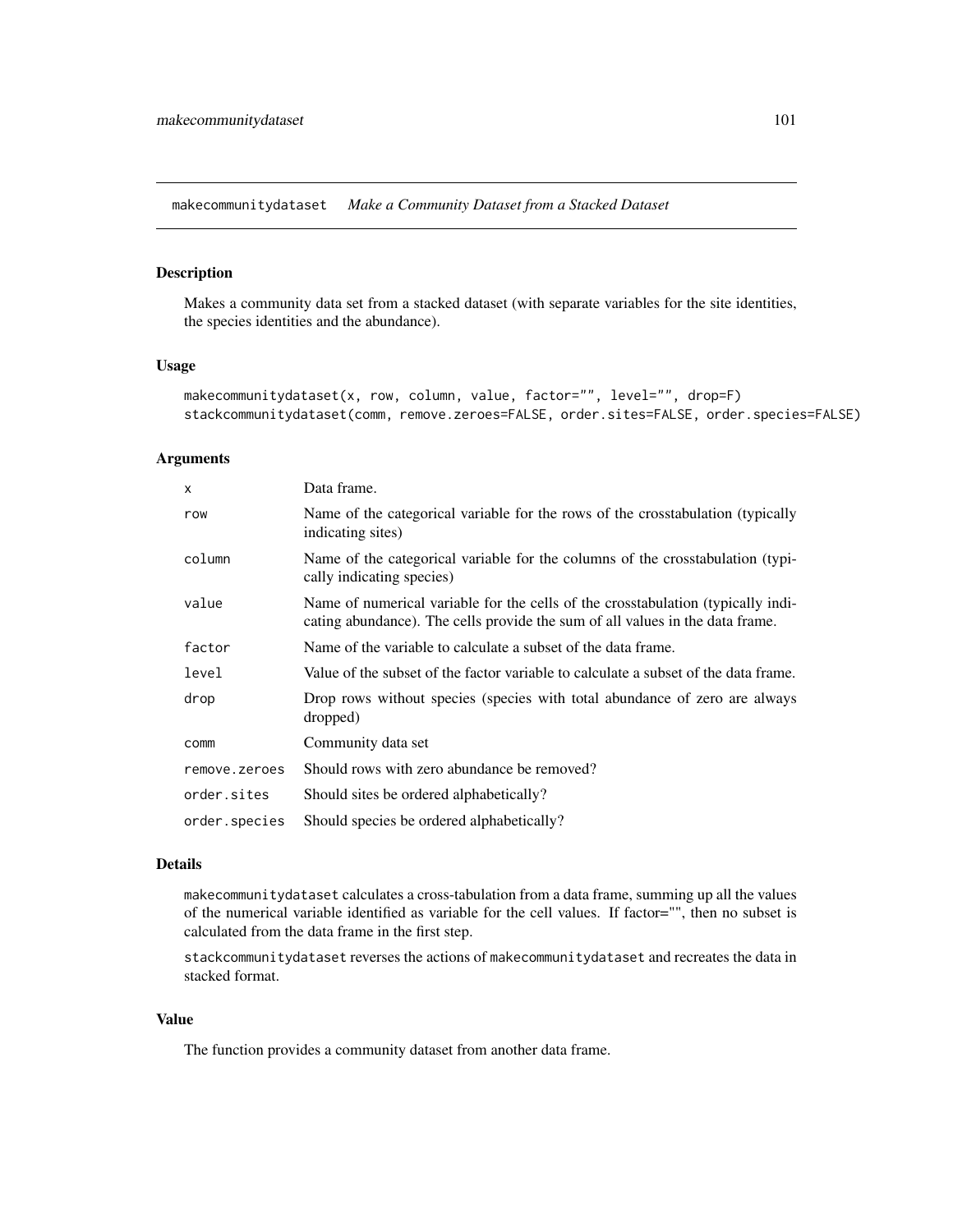## Author(s)

Roeland Kindt (World Agroforestry Centre)

#### References

Kindt, R. & Coe, R. (2005) Tree diversity analysis: A manual and software for common statistical methods for ecological and biodiversity studies.

<http://www.worldagroforestry.org/output/tree-diversity-analysis>

## Examples

```
## Not run:
dune.file <- normalizePath(paste(system.file(package="BiodiversityR"),
    '/etc/dunestacked.csv', sep=''))
dune.stacked <- read.csv(dune.file)
# dune.stacked has different variables for sites, species and abundance
head(dune.stacked)
dune.comm2 <- makecommunitydataset(dune.stacked, row='sites', column='species',
   value='abundance')
# recreate the original stack
dune.stacked2 <- stackcommunitydataset(dune.comm2, remove.zeroes=T)
## End(Not run)
```
multiconstrained *Pairwise Comparisons for All Levels of a Categorical Variable by RDA, CCA or Capscale*

#### Description

This function implements pairwise comparisons for categorical variable through [capscale](#page-0-0), [cca](#page-0-0), [dbrda](#page-0-0) or [rda](#page-0-0) followed by [anova.cca](#page-0-0). The function simply repeats constrained ordination analysis by selecting subsets of data that correspond to two factor levels.

# Usage

```
multiconstrained(method="capscale", formula, data, distance = "bray"
    , comm = NULL, add = FALSE, multicomp="", contrast=0, ...)
```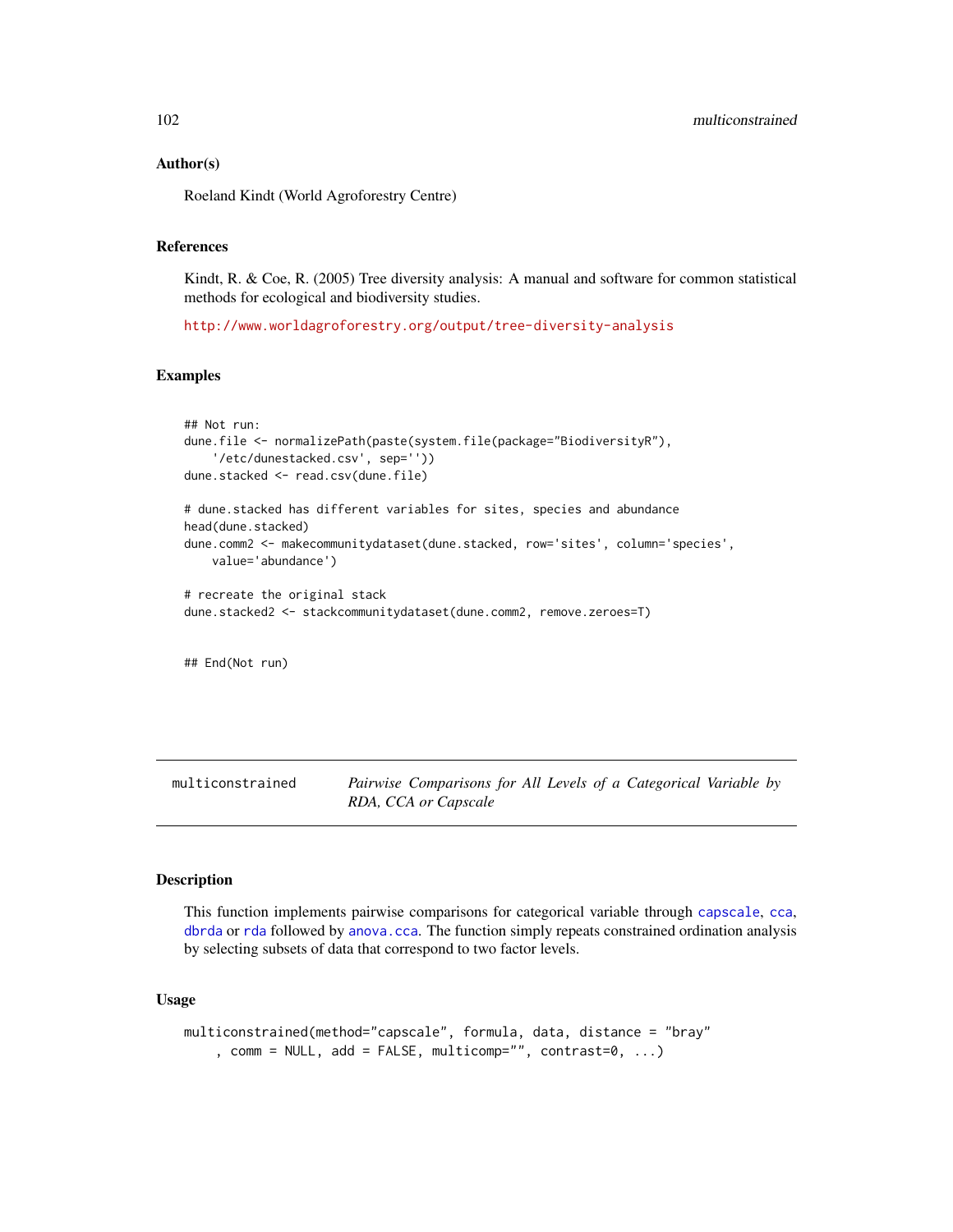#### **Arguments**

| method    | Method for constrained ordination analysis; one of "rda", "cca", "dbrda" or "cap-<br>scale".                                                                                                                                                                                                                                                                                                                        |
|-----------|---------------------------------------------------------------------------------------------------------------------------------------------------------------------------------------------------------------------------------------------------------------------------------------------------------------------------------------------------------------------------------------------------------------------|
| formula   | Model formula as in capscale, cca or rda. The LHS can be a community data<br>matrix or a distance matrix for capscale.                                                                                                                                                                                                                                                                                              |
| data      | Data frame containing the variables on the right hand side of the model formula<br>as in capscale, cca or rda.                                                                                                                                                                                                                                                                                                      |
| distance  | Dissimilarity (or distance) index in vegdist used if the LHS of the formula is<br>a data frame instead of dissimilarity matrix; used only with function vegdist<br>and partial match to "manhattan", "euclidean", "canberra", "bray", "kulczynski",<br>"jaccard", "gower", "morisita", "horn" or "mountford". This argument is only<br>used for capscale in case that the LHS of the formula is a community matrix. |
| comm      | Community data frame which will be used for finding species scores when the<br>LHS of the formula was a dissimilarity matrix as only allowed for capscale.<br>This is not used if the LHS is a data frame.                                                                                                                                                                                                          |
| add       | Logical indicating if an additive constant should be computed, and added to<br>the non-diagonal dissimilarities such that all eigenvalues are non-negative in<br>underlying Principal Co-ordinates Analysis; only applicable in capscale.                                                                                                                                                                           |
| multicomp | Categorical variable used to construct the contrasts from. In case that this vari-<br>able is missing, then the first explanatory variable of the formula will be used.                                                                                                                                                                                                                                             |
| contrast  | Return the ordination results for the particular contrast indicated by this number<br>(e.g. with 5 levels, one can choose in between contrast $1-10$ ). In case=0, then<br>the first row of the anova. cca results for all contrasts is provided.                                                                                                                                                                   |
| $\cdots$  | Other parameters passed to anova.cca.                                                                                                                                                                                                                                                                                                                                                                               |

# Details

This function provides a simple expansion of [capscale](#page-0-0), [cca](#page-0-0) and [rda](#page-0-0) by conducting the analysis for subsets of the community and environmental datasets that only contain two levels of a categoricl variable.

When the choice is made to return results from all contrasts (contrast=0), then the first row of the [anova.cca](#page-0-0) tables for each contrast are provided. It is therefore possible to compare differences in results by modifying the "by" argument of this function (i.e. obtain the total of explained variance, the variance explained on the first axis or the variance explained by the variable alone).

When the choice is made to return results from a particular contrast (contrast>0), then the ordination result is returned and two new datasets ("newcommunity" and "newenvdata") are created that only contain data for the two selected contrasts.

#### Value

The function returns an ANOVA table that contains the first rows of the ANOVA tables obtained for all possible combinations of levels of the first variable. Alternatively, it returns an ordination result for the selected contrast and creates two new datasets ("newcommunity" and "newenvdata")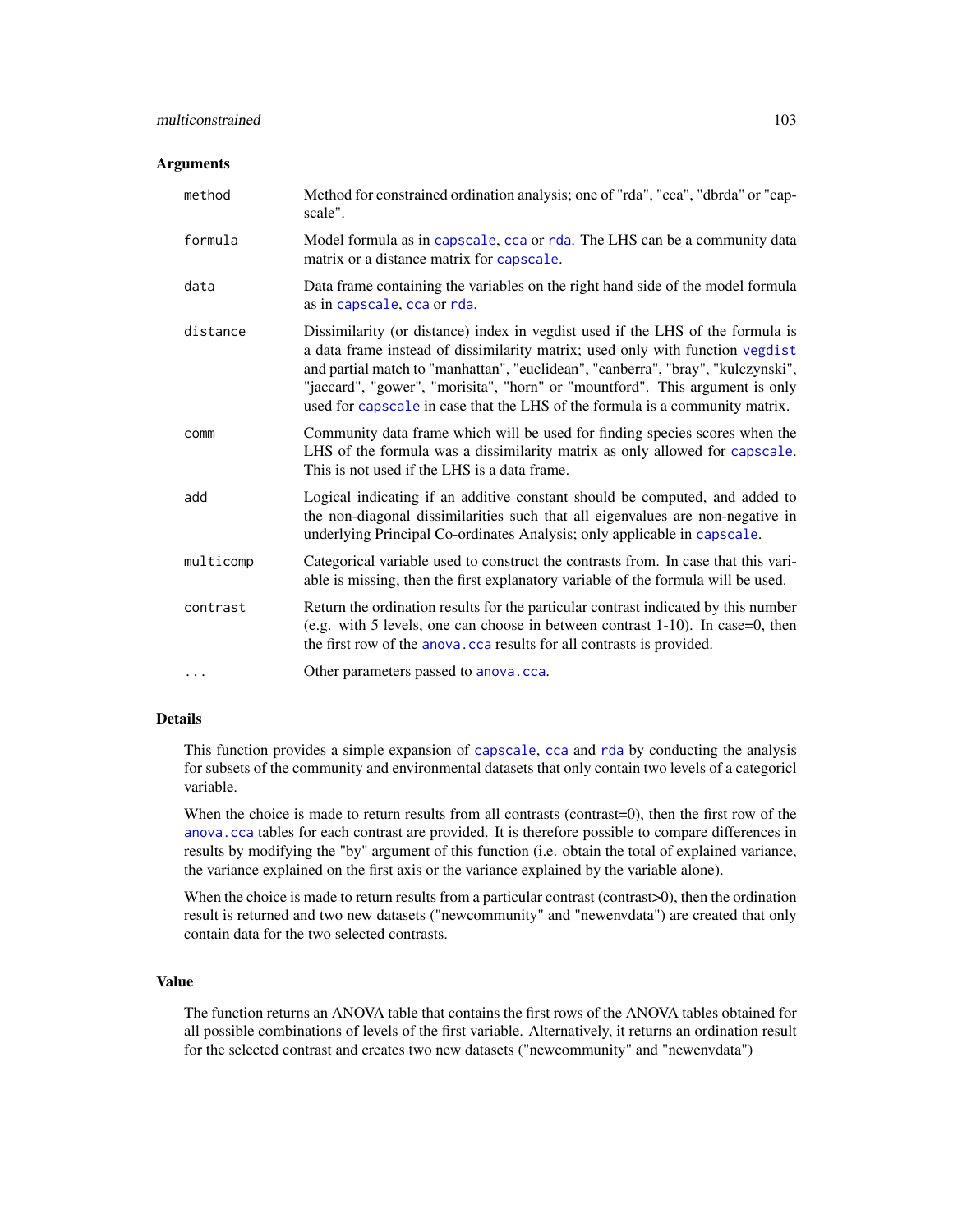## Author(s)

Roeland Kindt (World Agroforestry Centre)

## References

Legendre, P. & Anderson, M.J. (1999). Distance-based redundancy analysis: testing multispecies responses in multifactorial ecological experiments. Ecological Monographs 69: 1-24.

Anderson, M.J. & Willis, T.J. (2003). Canonical analysis of principal coordinates: a useful method of constrained ordination for ecology. Ecology 84: 511-525.

## Examples

```
## Not run:
library(vegan)
library(MASS)
data(dune)
data(dune.env)
multiconstrained(method="capscale", dune~Management, data=dune.env,
    distance="bray",add=TRUE)
multiconstrained(method="capscale", dune~Management, data=dune.env,
    distance="bray", add=TRUE, contrast=3)
```
## End(Not run)

| nested.anova.dbrda | Nested Analysis of Variance via Distance-based Redundancy Analysis |
|--------------------|--------------------------------------------------------------------|
|                    | or Non-parametric Multivariate Analysis of Variance                |

## Description

The functions provide nested analysis of variance for a two-level hierarchical model. The functions are implemented by estimating the correct F-ratio for the main and nested factors (assuming the nested factor is random) and using the recommended permutation procedures to test the significance of these F-ratios. F-ratios are estimated from variance estimates that are provided by distance-based redundancy analysis ([capscale](#page-0-0)) or non-parametric multivariate analysis of variance ([adonis](#page-0-0)).

#### Usage

```
nested.anova.dbrda(formula, data, method="euc", add=FALSE,
    permutations=100, warnings=FALSE)
nested.npmanova(formula, data, method="euc", permutations=100, warnings=FALSE)
```
## **Arguments**

formula Formula with a community data frame (with sites as rows, species as columns and species abundance as cell values) or (for nested.anova.dbrda only) distance matrix on the left-hand side and two categorical variables on the right-hand side (with the second variable assumed to be nested within the first).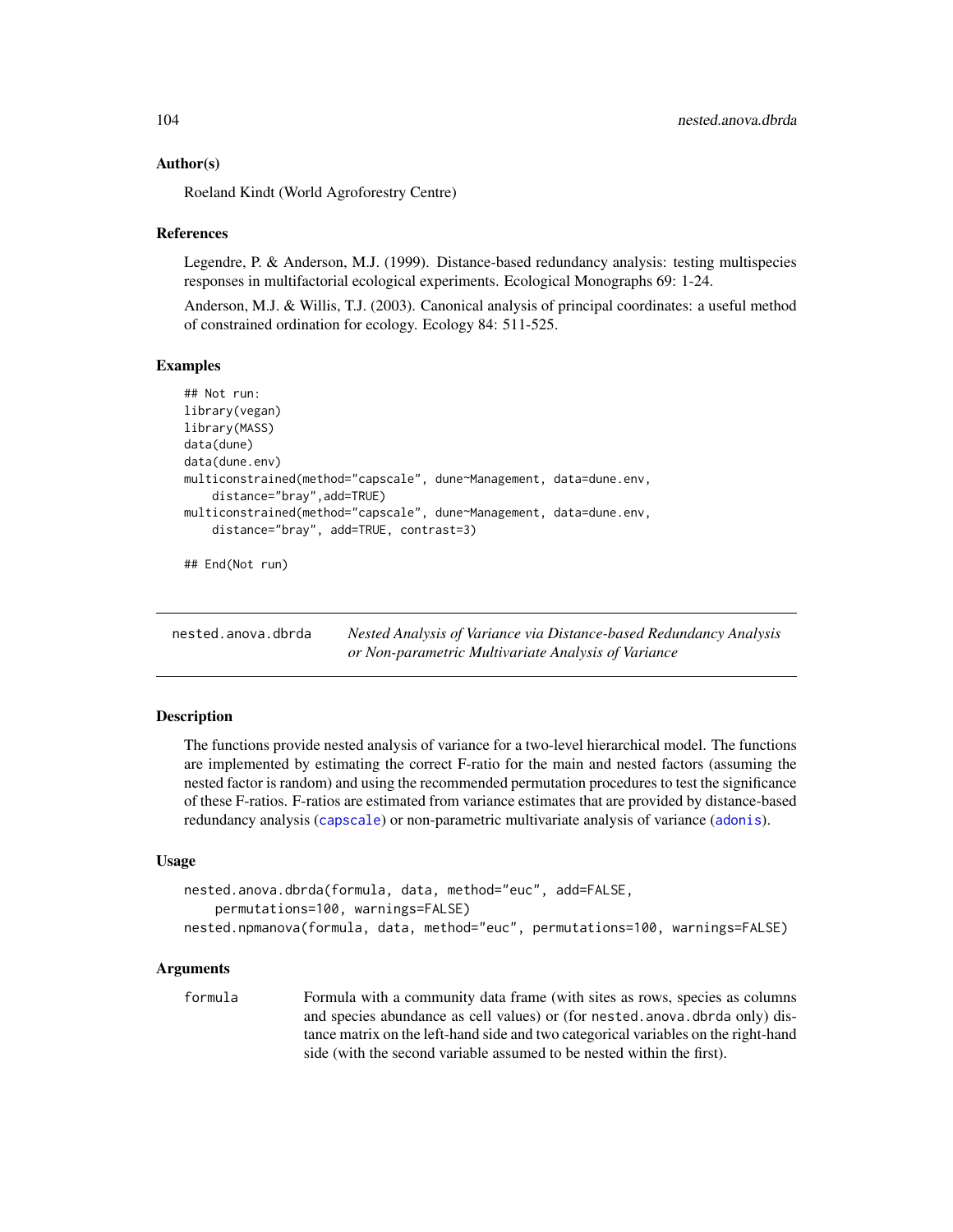| data         | Environmental data set.                                                                                                                                                                                                                                                                                               |
|--------------|-----------------------------------------------------------------------------------------------------------------------------------------------------------------------------------------------------------------------------------------------------------------------------------------------------------------------|
| method       | Method for calculating ecological distance with function vegdist: partial match<br>to "manhattan", "euclidean", "canberra", "bray", "kulczynski", "jaccard", "gower",<br>"morisita", "horn" or "mountford". This argument is ignored in case that the left-<br>hand side of the formula already is a distance matrix. |
| add          | Should a constant be added to the off-diagonal elements of the distance-matrix<br>(TRUE) or not.                                                                                                                                                                                                                      |
| permutations | The number of permutations for significance testing.                                                                                                                                                                                                                                                                  |
| warnings     | Should warnings be suppressed (TRUE) or not.                                                                                                                                                                                                                                                                          |

## Details

The functions provide two alternative procedures for multivariate analysis of variance on the basis of any distance measure. Function nested.anova.dbrda proceeds via [capscale](#page-0-0), whereas nested.npmanova proceeds via [adonis](#page-0-0). Both methods are complementary to each other as nested.npmanova always provides correct F-ratios and estimations of significance, whereas nested.anova.dbrda does not provide correct F-ratios and estimations of significance when negative eigenvalues are encountered or constants are added to the distance matrix, but always provides an ordination diagram.

The F-ratio for the main factor is estimated as the mean square of the main factor divided by the mean square of the nested factor. The significance of the F-ratio of the main factor is tested by permuting entire blocks belonging to levels of the nested factor. The significance of the F-ratio of the nested factor is tested by permuting sample units within strata defined by levels of the main factor.

## Value

The functions provide an ANOVA table.

## Author(s)

Roeland Kindt (World Agroforestry Centre)

#### References

Legendre, P. & Anderson, M. J. (1999). Distance-based redundancy analysis: testing multispecies responses in multifactorial ecological experiments. Ecological Monographs 69, 1-24.

Anderson, M.J. (2001). A new method for non-parametric multivariate analysis of variance. Austral Ecology, 26: 32-46.

McArdle, B.H. and M.J. Anderson. (2001). Fitting multivariate models to community data: A comment on distance-based redundancy analysis. Ecology, 82: 290-297.

# Examples

## Not run: library(vegan) data(warcom) data(warenv) # use larger number of permutations for real studies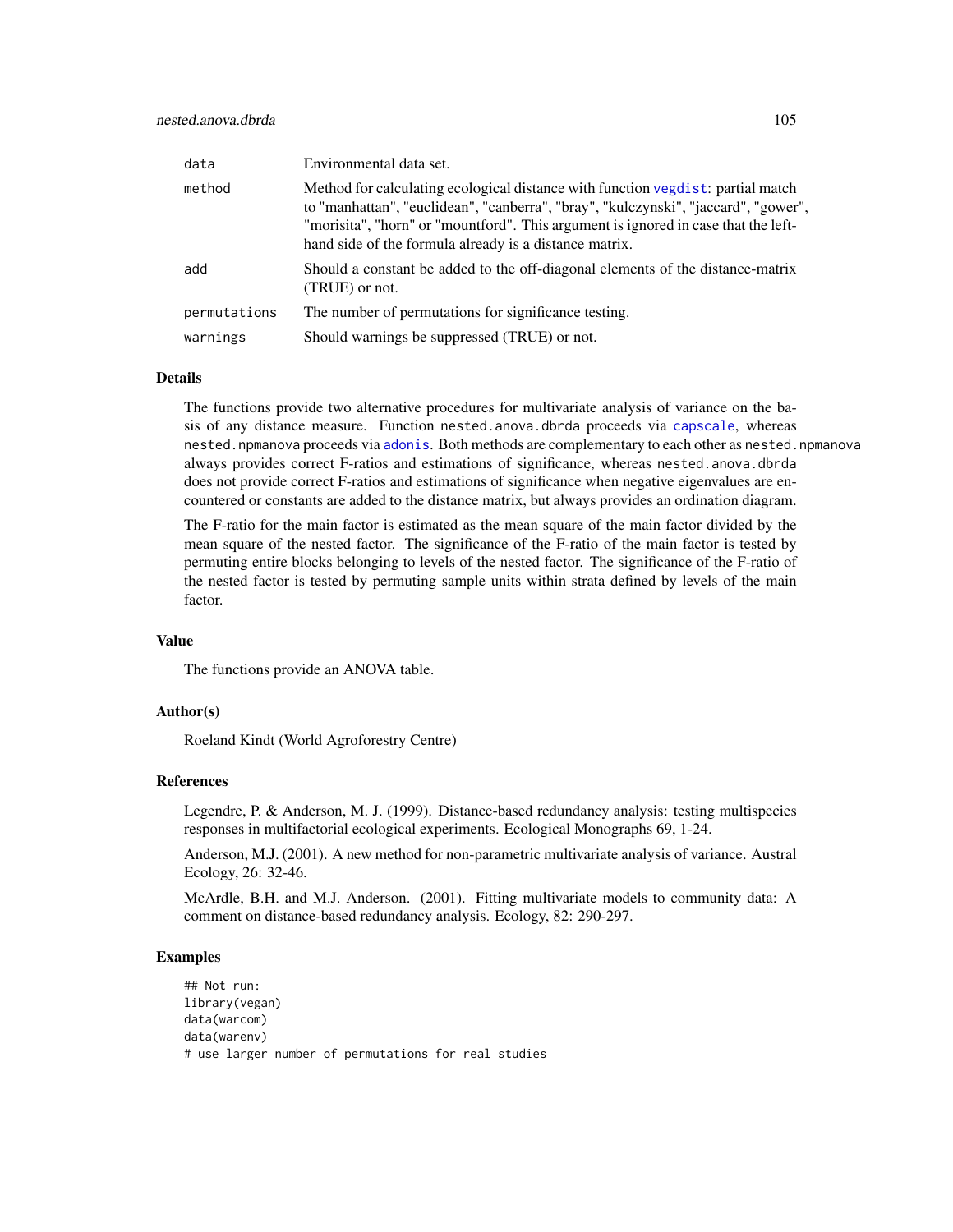```
nested.npmanova(warcom~rift.valley+popshort, data=warenv, method="jac",
    permutations=5)
nested.anova.dbrda(warcom~rift.valley+popshort, data=warenv, method="jac",
   permutations=5)
## End(Not run)
```

| NMSrandom | Calculate the NMS Result with the Smallest Stress from Various Ran- |
|-----------|---------------------------------------------------------------------|
|           | <i>dom Starts</i>                                                   |

#### Description

This function provides a simplified version of the method of calculating NMS results implemented by the function [metaMDS](#page-0-0) (vegan).

#### Usage

```
NMSrandom(x,perm=100,k=2,stressresult=F,method="isoMDS")
```
# Arguments

| $\mathsf{x}$ | Distance matrix.                                                                         |
|--------------|------------------------------------------------------------------------------------------|
| perm         | Number of permutations to select the configuration with the lowest stress.               |
| k            | Number of dimensions for the non metric scaling result; passed to isomptomore<br>sammon. |
| stressresult | Provide the calculated stress for each permutation.                                      |
| method       | Method for calculating the NMS: isoMDS or sammon.                                        |

#### Details

This function is an easier method of calculating the best NMS configuration after various random starts than implemented in the [metaMDS](#page-0-0) function (vegan). The function uses a distance matrix (as calculated for example by function [vegdist](#page-0-0) from a community data set) and calculates random starting positions by function [initMDS](#page-0-0) (vegan) analogous to [metaMDS](#page-0-0).

# Value

The function returns the NMS ordination result with the lowest stress (calculated by [isoMDS](#page-0-0) or [sammon](#page-0-0).), or the stress of each NMS ordination.

# Author(s)

Roeland Kindt (World Agroforestry Centre)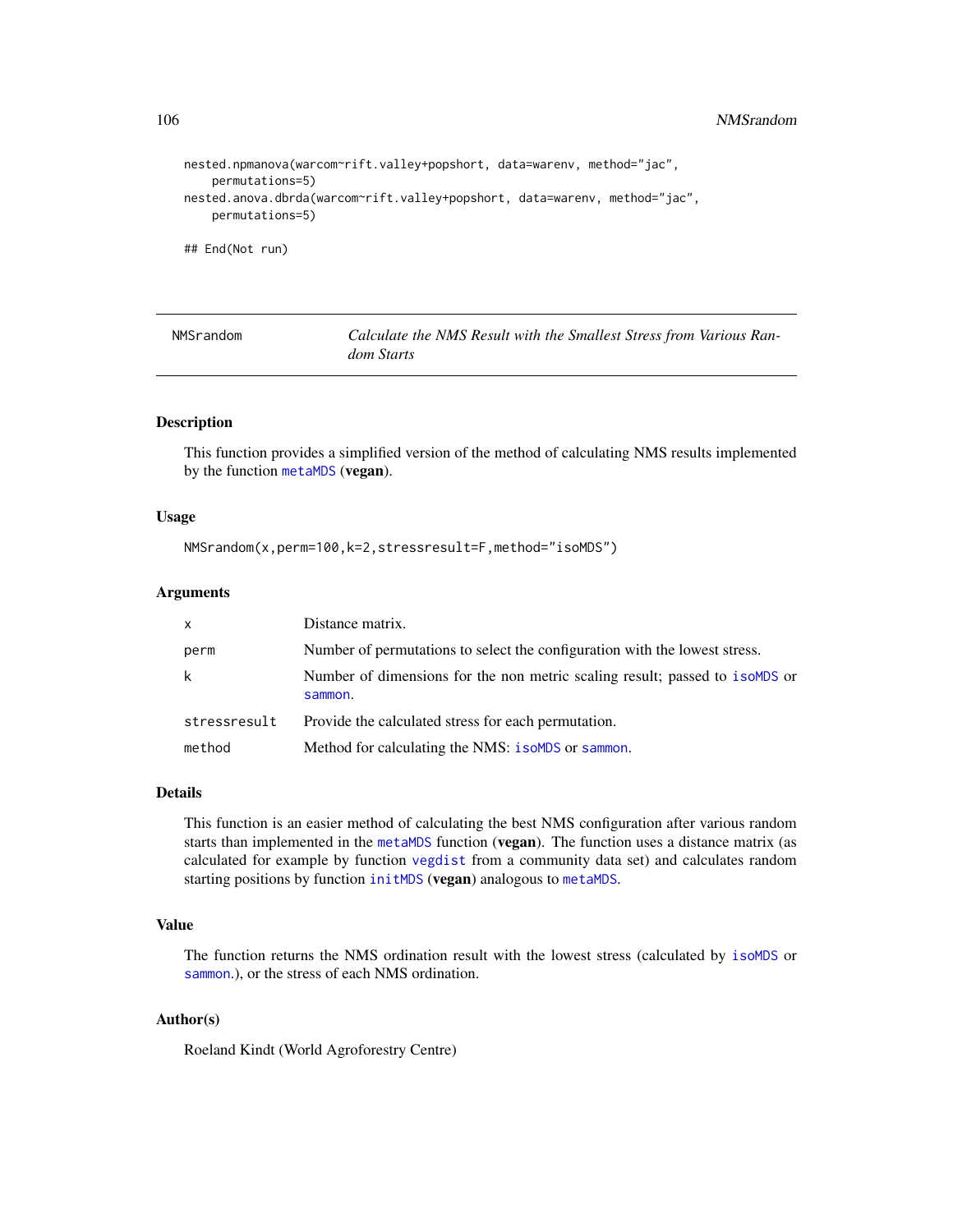#### nnetrandom 107

# References

Kindt, R. & Coe, R. (2005) Tree diversity analysis: A manual and software for common statistical methods for ecological and biodiversity studies.

<http://www.worldagroforestry.org/output/tree-diversity-analysis>

# Examples

```
library(vegan)
library(MASS)
data(dune)
distmatrix <- vegdist(dune)
Ordination.model1 <- NMSrandom(distmatrix,perm=100,k=2)
Ordination.model1 <- add.spec.scores(Ordination.model1,dune,
    method='wa.scores')
Ordination.model1
```

| nnetrandom | Calculate the NNET Result with the Smallest Value from Various Ran- |  |  |  |
|------------|---------------------------------------------------------------------|--|--|--|
|            | dom Starts                                                          |  |  |  |

#### Description

This function provides the best solution from various calls to the [nnet](#page-0-0) feed-forward artificial neural networks function (nnet).

# Usage

```
nnetrandom(formula,data,tries=10,leave.one.out=F,...)
```
## Arguments

| formula | Formula as passed to nnet.                          |
|---------|-----------------------------------------------------|
| data    | Data as passed to nnet.                             |
| tries   | Number of calls to net to obtain the best solution. |
|         | leave.one.out Calculate leave-one-out predictions.  |
|         | Other arguments passed to nnet.                     |

# Details

This function makes various calls to [nnet](#page-0-0). If desired by the user, leave-one-out statistics are provided that report the prediction if one particular sample unit was not used for iterating the networks.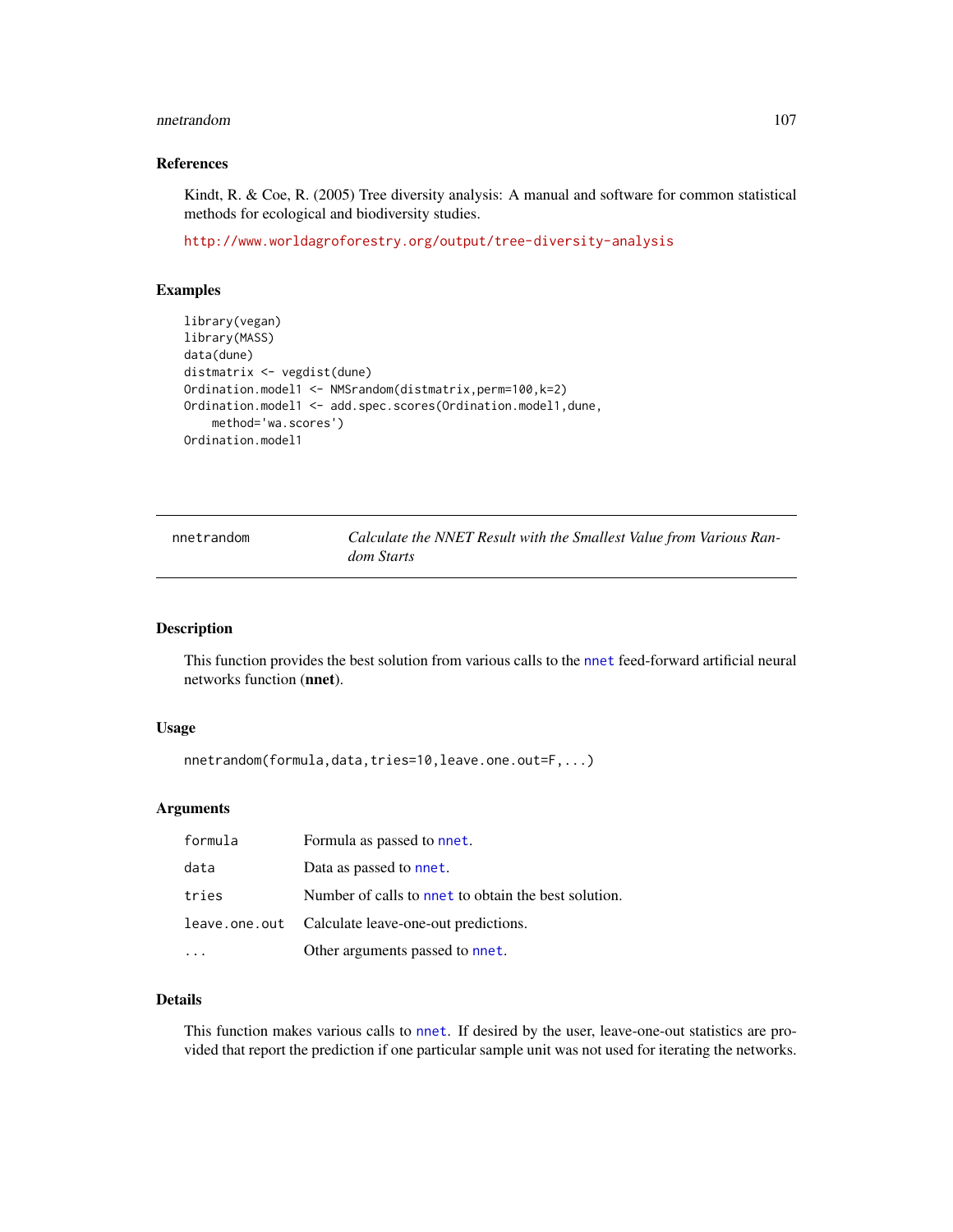## Value

The function returns the same components as [nnet](#page-0-0), but adds the following components:

| range     | Summary of the observed "values".                                                       |
|-----------|-----------------------------------------------------------------------------------------|
| tries     | Number of different attempts to iterate an ANN.                                         |
| CV        | Predicted class when not using the respective sample unit for iterating ANN.            |
| succesful | Test whether leave-one-out statistics provided the same class as the original<br>class. |

# Author(s)

Roeland Kindt (World Agroforestry Centre)

#### Examples

```
## Not run:
data(faramea)
faramea <- na.omit(faramea)
faramea$presence <- as.numeric(faramea$Faramea.occidentalis > 0)
attach(faramea)
library(nnet)
result <- nnetrandom(presence ~ Elevation, data=faramea, size=2,
    skip=FALSE, entropy=TRUE, trace=FALSE, maxit=1000, tries=100,
    leave.one.out=FALSE)
summary(result)
result$fitted.values
result$value
result2 <- nnetrandom(presence ~ Elevation, data=faramea, size=2,
    skip=FALSE, entropy=TRUE, trace=FALSE, maxit=1000, tries=50,
    leave.one.out=TRUE)
result2$range
result2$CV
result2$successful
## End(Not run)
```
ordicoeno *Coenoclines for an Ordination Axis*

## Description

A graph is produced that summarizes (through GAM as implemented by [gam](#page-0-0)) how the abundance of all species of the community data set change along an ordination axis (based on the position of sites along the axis and the information from the community data set).

#### Usage

```
ordicoeno(x, ordiplot, axis = 1, legend = FALSE, cex = 0.8, ncol = 4, ...)
```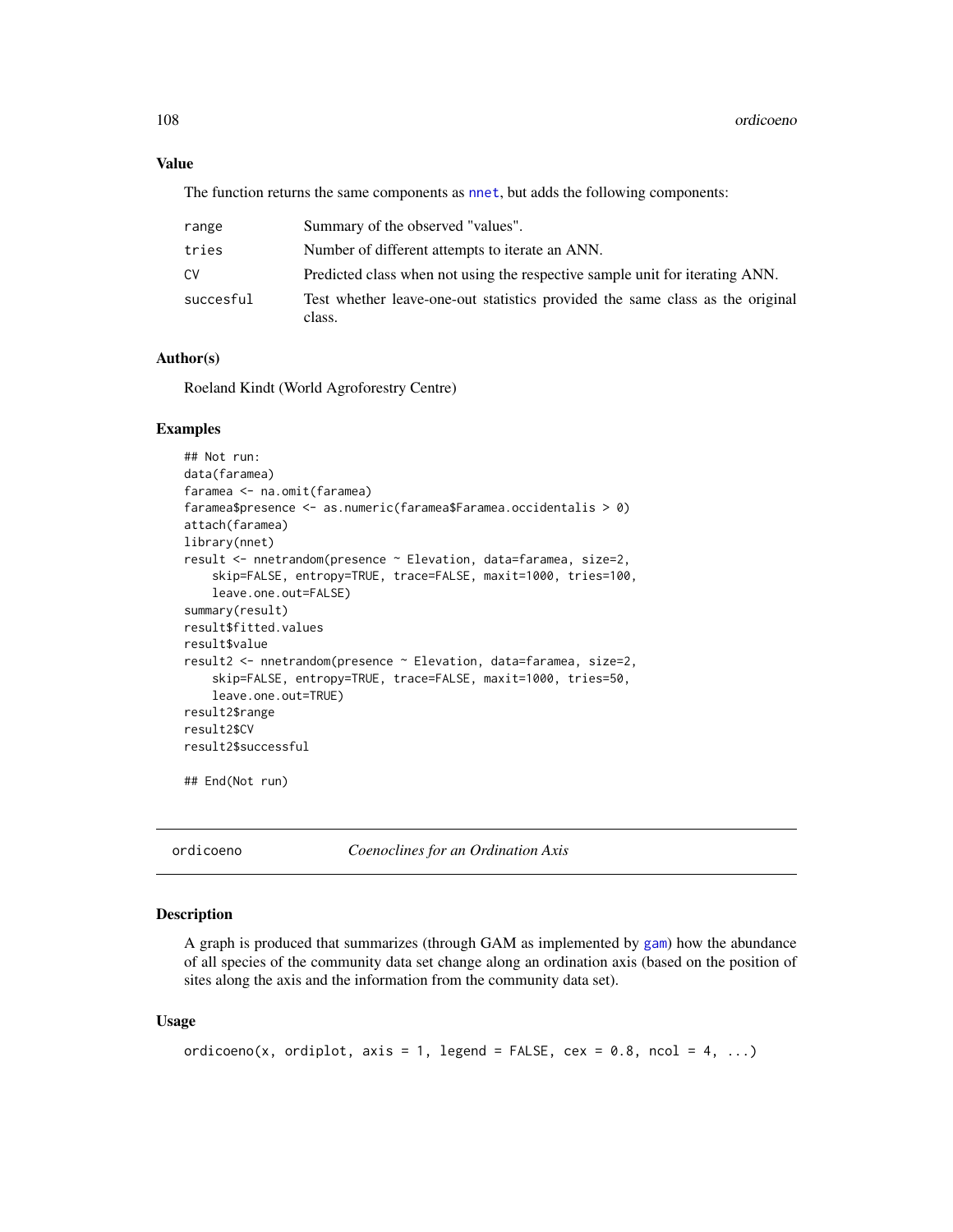#### <span id="page-108-0"></span>ordicoeno 109

#### Arguments

| $\boldsymbol{\mathsf{x}}$ | Community data frame with sites as rows, species as columns and species abun-<br>dance as cell values.     |
|---------------------------|------------------------------------------------------------------------------------------------------------|
| ordiplot                  | Ordination plot created by ordiplot.                                                                       |
| axis                      | Axis of the ordination graph (1: horizontal, 2: vertical).                                                 |
| legend                    | if TRUE, then add a legend to the plot.                                                                    |
| cex                       | the amount by which plotting text and symbols should be magnified relative to<br>the default; see also par |
| ncol                      | the number of columns in which to set the legend items; see also legend                                    |
| $\cdots$                  | Other arguments passed to functions plot and points.                                                       |

# Details

This functions investigates the relationship between the species vectors and the position of sites on an ordination axis. A GAM ([gam](#page-0-0)) investigates the relationship by using the species abundances of each species as response variable, and the site position as the explanatory variable. The graph shows how the abundance of each species changes over the gradient of the ordination axis.

#### Value

The function plots coenoclines and provides the expected degrees of freedom (complexity of the relationship) estimated for each species by GAM.

### Author(s)

Roeland Kindt (World Agroforestry Centre)

# References

Kindt, R. & Coe, R. (2005) Tree diversity analysis: A manual and software for common statistical methods for ecological and biodiversity studies.

<http://www.worldagroforestry.org/output/tree-diversity-analysis>

# Examples

```
library(vegan)
library(mgcv)
data(dune)
Ordination.model1 <- rda(dune)
plot1 <- ordiplot(Ordination.model1, choices=c(1,2), scaling=1)
ordicoeno(dune, ordiplot=plot1, legend=TRUE)
```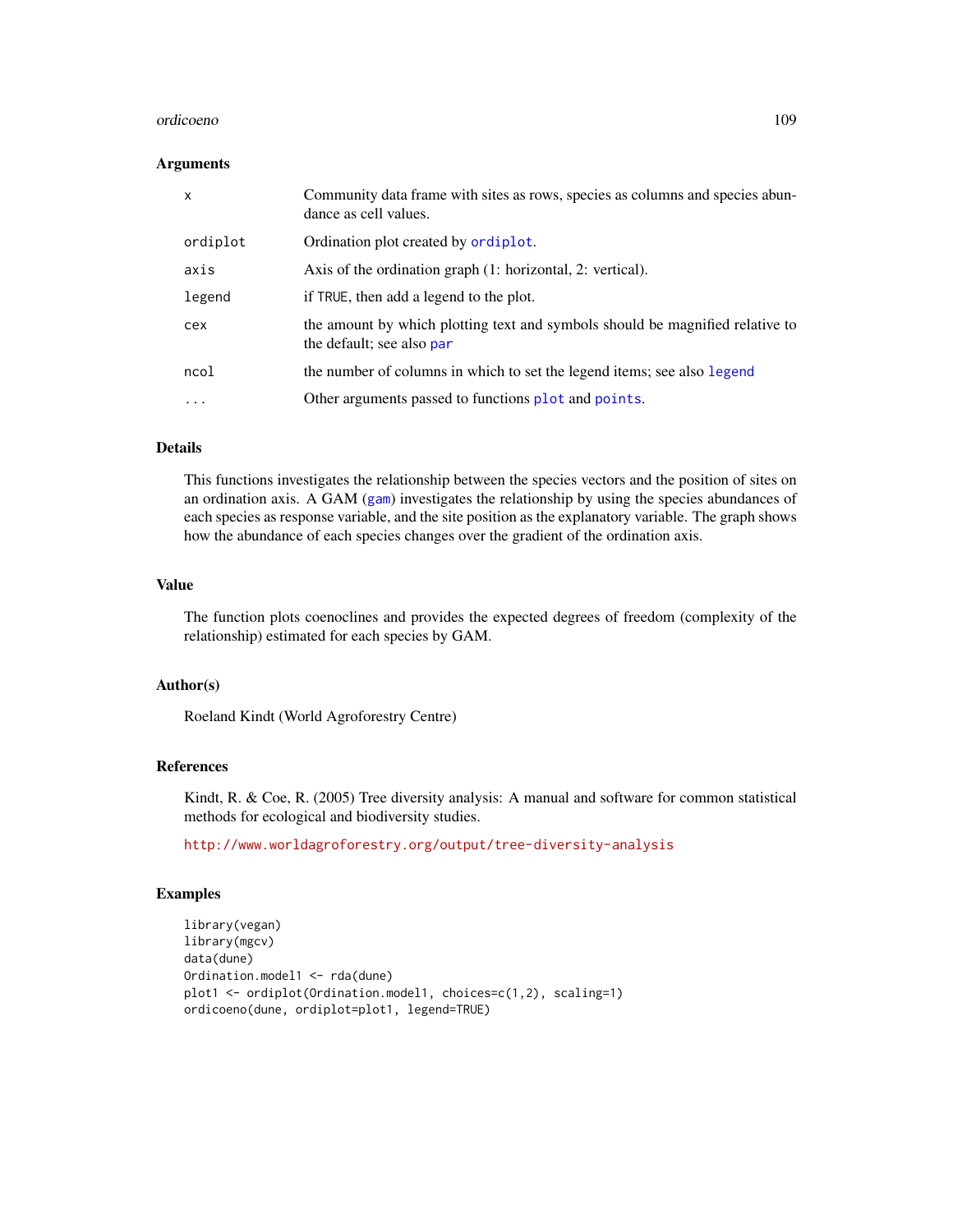#### Description

Functions to add some other graphical itmes to ordination diagrams than provided within vegan by [ordihull](#page-0-0), [ordispider](#page-0-0), [ordiarrows](#page-0-0), [ordisegments](#page-0-0), [ordigrid](#page-0-0), [ordiellipse](#page-0-0), [ordicluster](#page-0-0) and [lines.spantree](#page-0-0).

#### Usage

```
ordisymbol(ordiplot, y, factor, col = 1, colors = TRUE, pchs = TRUE,
    rainbow = TRUE, heat.colors = FALSE, terrain.colors = FALSE,
    topo.colors = FALSE, cm.colors = FALSE,
    legend = TRUE, legend.x = "topleft", legend.ncol = 1, ...)
ordibubble(ordiplot,var,...)
ordicluster2(ordiplot, cluster, mingroups = 1, maxgroups = nrow(ordiplot$sites), ...)
ordinearest(ordiplot, dist,...)
ordivector(ordiplot, spec, lty=2,...)
```
# Arguments

| ordiplot    | An ordination graph created by ordiplot (vegan).                                                  |
|-------------|---------------------------------------------------------------------------------------------------|
| y           | Environmental data frame.                                                                         |
| factor      | Variable of the environmental data frame that defines subsets to be given differ-<br>ent symbols. |
| var         | Continous variable of the environmental dataset or species from the community<br>dataset.         |
| col         | Colour (as points).                                                                               |
| colors      | Apply different colours to different factor levels                                                |
| pchs        | Apply different symbols (plotting characters) to different factor levels (as in<br>points))       |
| rainbow     | Use rainbow colours                                                                               |
| heat.colors | Use heat colours                                                                                  |
|             | terrain.colors Use terrain colours                                                                |
| topo.colors | Use topo colours                                                                                  |
| cm.colors   | Use cm colours                                                                                    |
| legend      | Add the legend.                                                                                   |
| legend.x    | Location of the legend; see also legend.                                                          |
| legend.ncol | the number of columns in which to set the legend items; see also legend                           |
| cluster     | Cluster object.                                                                                   |
| mingroups   | Minimum of clusters to be plotted.                                                                |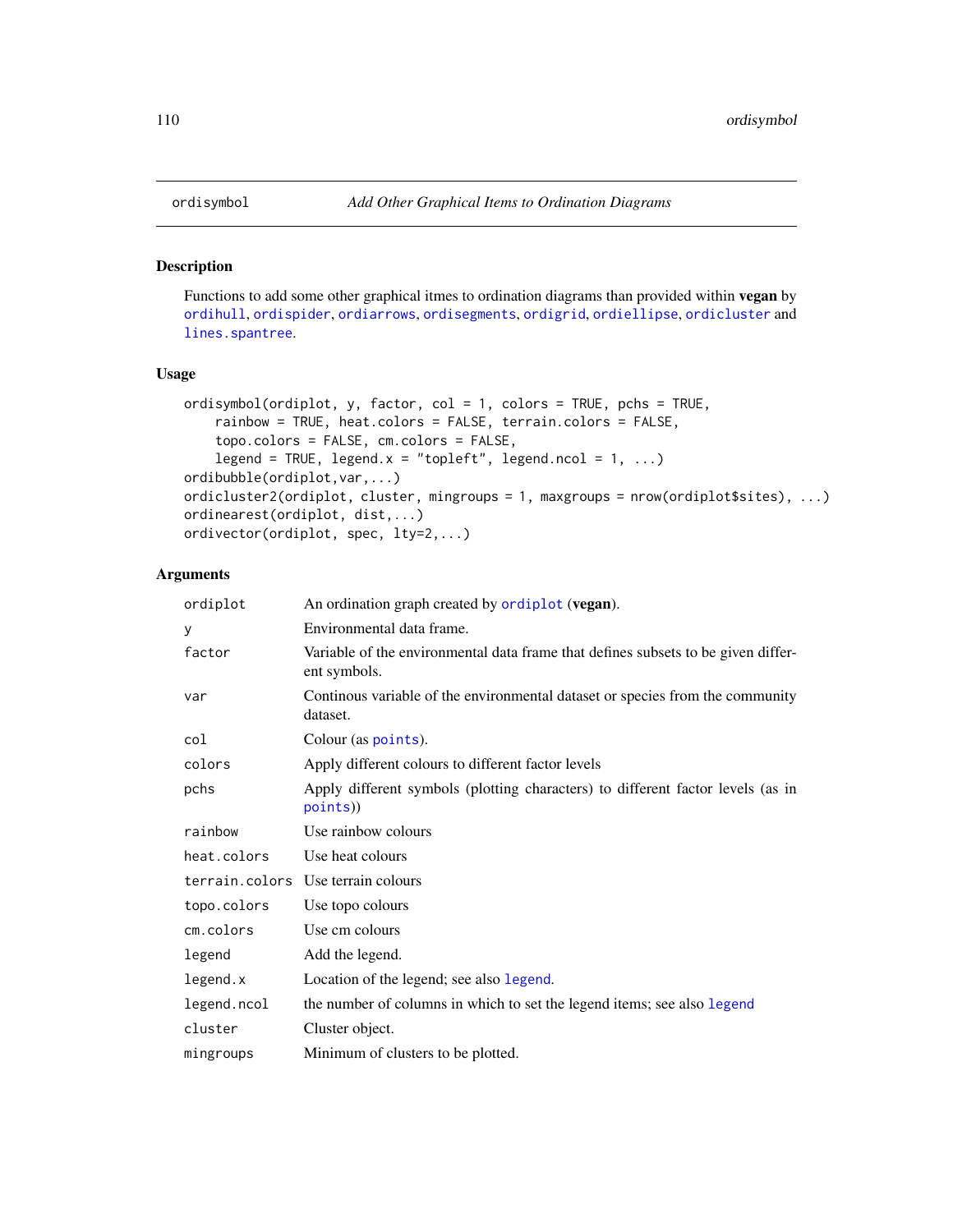#### <span id="page-110-0"></span>ordisymbol 111

| maxgroups | Maximum of clusters to be plotted                                        |
|-----------|--------------------------------------------------------------------------|
| dist      | Distance matrix.                                                         |
| spec      | Species name from the community dataset.                                 |
| ltv       | Line type as specified for par.                                          |
| $\ddotsc$ | Other arguments passed to functions points, symbols, ordihull or arrows. |

#### Details

Function ordisymbol plots different levels of the specified variable in different symbols and different colours. In case more than one colour palettes are selected, the last palette selected will be used.

Function ordibubble draws bubble diagrams indicating the value of the specified continuous variable. Circles indicate positive values, squares indicate negative values.

Function ordicluster2 provides an alternative method of overlaying information from hierarchical clustering on an ordination diagram than provided by function [ordicluster](#page-0-0). The method draws convex hulls around sites that are grouped into the same cluster. You can select the minimum and maximum number of clusters that are plotted (i.e. the range of clustering steps to be shown).

Function ordinearest draws a vector from each site to the site that is nearest to it as determined from a distance matrix. When you combine the method with [lines.spantree](#page-0-0) using the same distance measure, then you can evaluate in part how the minimum spanning tree was constructed.

Function ordivector draws a vector for the specified species on the ordination diagramme and draws perpendicular lines from each site to a line that connects the origin and the head of species vector. This method helps in the biplot interpretation of a species vector as described by Jongman, ter Braak and van Tongeren (1995).

#### Value

These functions add graphical items to an existing ordination diagram.

#### Author(s)

Roeland Kindt (World Agroforestry Centre) and Jari Oksanen (ordinearest)

### References

Jongman, R.H.G, ter Braak, C.J.F & van Tongeren, O.F.R. (1987). Data Analysis in Community and Landscape Ecology. Pudog, Wageningen.

Kindt, R. & Coe, R. (2005). Tree diversity analysis: A manual and software for common statistical methods for ecological and biodiversity studies.

<http://www.worldagroforestry.org/output/tree-diversity-analysis>

#### Examples

```
library(vegan)
data(dune)
data(dune.env)
Ordination.model1 <- rda(dune)
```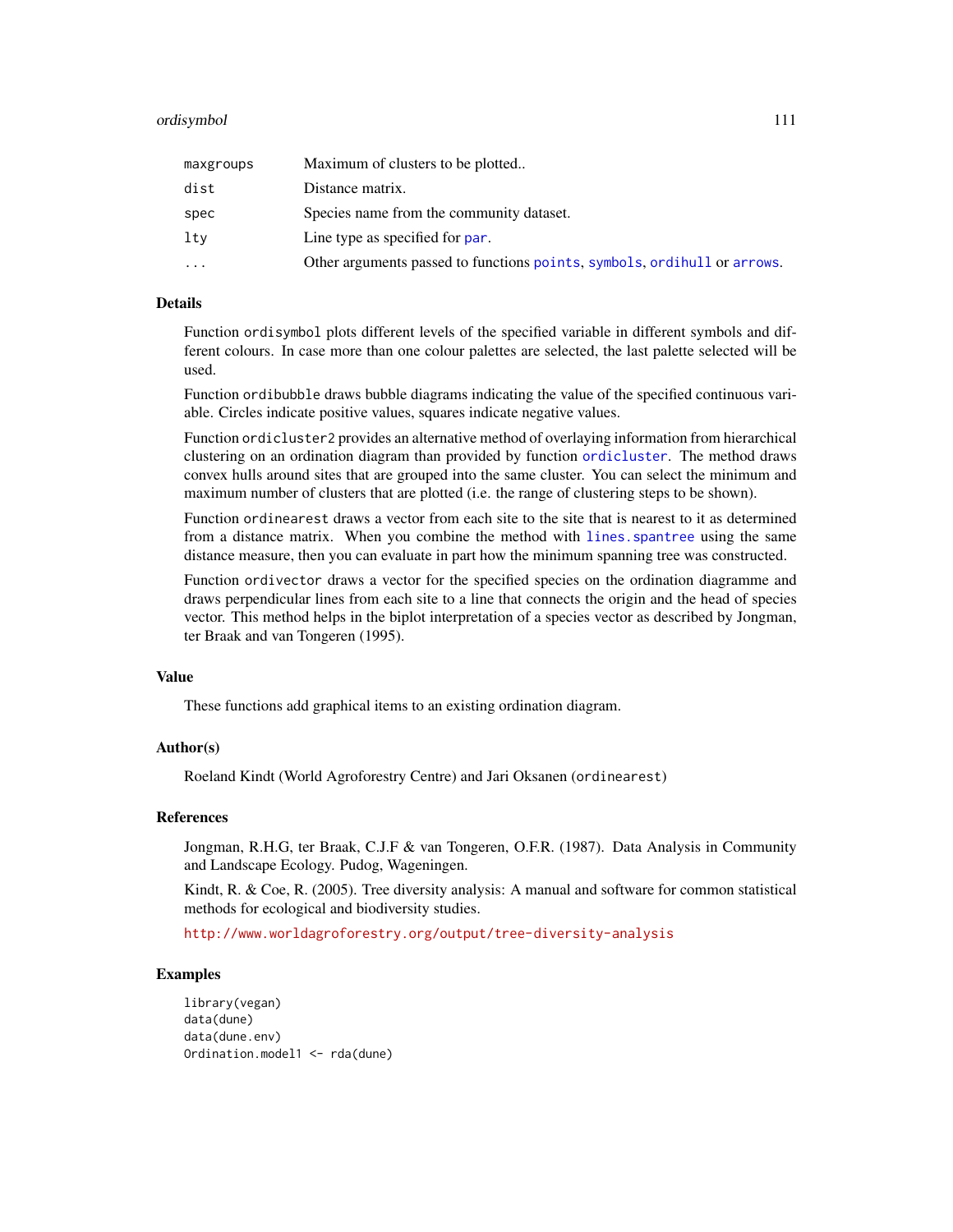```
plot1 <- ordiplot(Ordination.model1, choices=c(1,2), scaling=2)
ordisymbol(plot1, dune.env, "Management", legend=TRUE,
    legend.x="topleft", legend.ncol=1)
plot2 <- ordiplot(Ordination.model1, choices=c(1,2), scaling=1)
distmatrix <- vegdist(dune, method='bray')
cluster <- hclust(distmatrix, method='single')
ordicluster2(plot2, cluster)
ordinearest(plot2, distmatrix, col=2)
ordivector(plot2, "Agrostol", lty=2)
```
PCAsignificance *PCA Significance*

#### **Description**

Calculates the number of significant axes from a Principal Components Analysis based on the broken-stick criterion, or adds an equilibrium circle to an ordination diagram.

#### Usage

```
PCAsignificance(pca,axes=8)
ordiequilibriumcircle(pca,ordiplot,...)
```
# Arguments

| pca      | Principal Components Analysis result as calculated by rda (vegan). |
|----------|--------------------------------------------------------------------|
| axes     | Number of axes to calculate results for.                           |
| ordiplot | Ordination plot created by <b>ordiplot</b> ( <b>vegan</b> )        |
| $\cdots$ | Other arguments passed to function arrows.                         |

#### Details

These functions provide two methods of providing some information on significance for a Principal Components Analysis (PCA).

Function PCAsignificance uses the broken-stick distribution to evaluate how many PCA axes are significant. This criterion is one of the most reliable to check how many axes are significant. PCA axes with larger percentages of (accumulated) variance than the broken-stick variances are significant (Legendre and Legendre, 1998).

Function ordiequilibriumcircle draws an equilibirum circle to a PCA ordination diagram. Only species vectors with heads outside of the equilibrium circle significantly contribute to the ordination diagram (Legendre and Legendre, 1998). Vectors are drawn for these species. The function considers the scaling methods used by [rda](#page-0-0) for scaling=1. The method should only be used for scaling=1 and PCA calculated by function [rda](#page-0-0).

<span id="page-111-0"></span>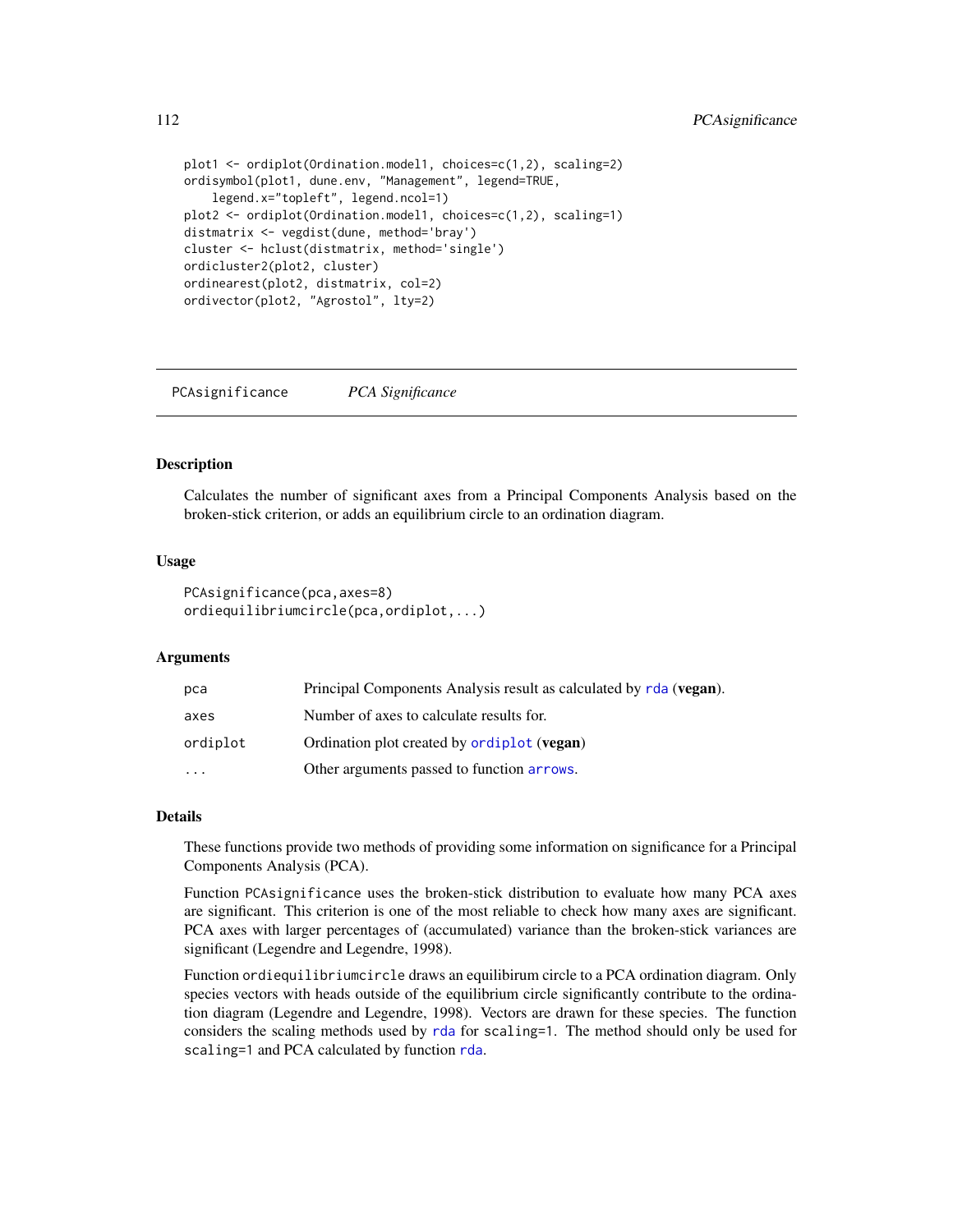#### <span id="page-112-0"></span>radfitresult that the contract of the contract of the contract of the contract of the contract of the contract of the contract of the contract of the contract of the contract of the contract of the contract of the contract

# Value

Function PCAsignificance returns a matrix with the variances that are explained by the PCA axes and by the broken-stick criterion.

Function ordiequilibriumcircle plots an equilibirum circle and returns a list with the radius and the scaling constant used by [rda](#page-0-0).

# Author(s)

Roeland Kindt (World Agroforestry Centre)

# References

Legendre, P. & Legendre, L. (1998). Numerical Ecology. 2nd English Edition. Elsevier.

Kindt, R. & Coe, R. (2005). Tree diversity analysis: A manual and software for common statistical methods for ecological and biodiversity studies.

<http://www.worldagroforestry.org/output/tree-diversity-analysis>

# Examples

```
library(vegan)
data(dune)
Ordination.model1 <- rda(dune)
PCAsignificance(Ordination.model1)
plot1 <- ordiplot(Ordination.model1, choices=c(1,2), scaling=1)
ordiequilibriumcircle(Ordination.model1,plot1)
```
radfitresult *Alternative Rank Abundance Fitting Results*

### Description

Provides alternative methods of obtaining rank abundance curves than provided by functions [radfit](#page-0-0), [fisherfit](#page-0-0) and [prestonfit](#page-0-0) (vegan), although these same functions are called.

# Usage

```
radfitresult(x,y="",factor="",level,plotit=T)
```
#### Arguments

| $\mathsf{x}$ | Community data frame with sites as rows, species as columns and species abun-<br>dance as cell values.          |
|--------------|-----------------------------------------------------------------------------------------------------------------|
| <b>y</b>     | Environmental data frame.                                                                                       |
| factor       | Variable of the environmental data frame that defines subsets to calculate fitted<br>rank-abundance curves for. |
| level        | Level of the variable to create the subset to calculate fitted rank-abundance<br>curves.                        |
| plotit       | Plot the results obtained by plot.radfit.                                                                       |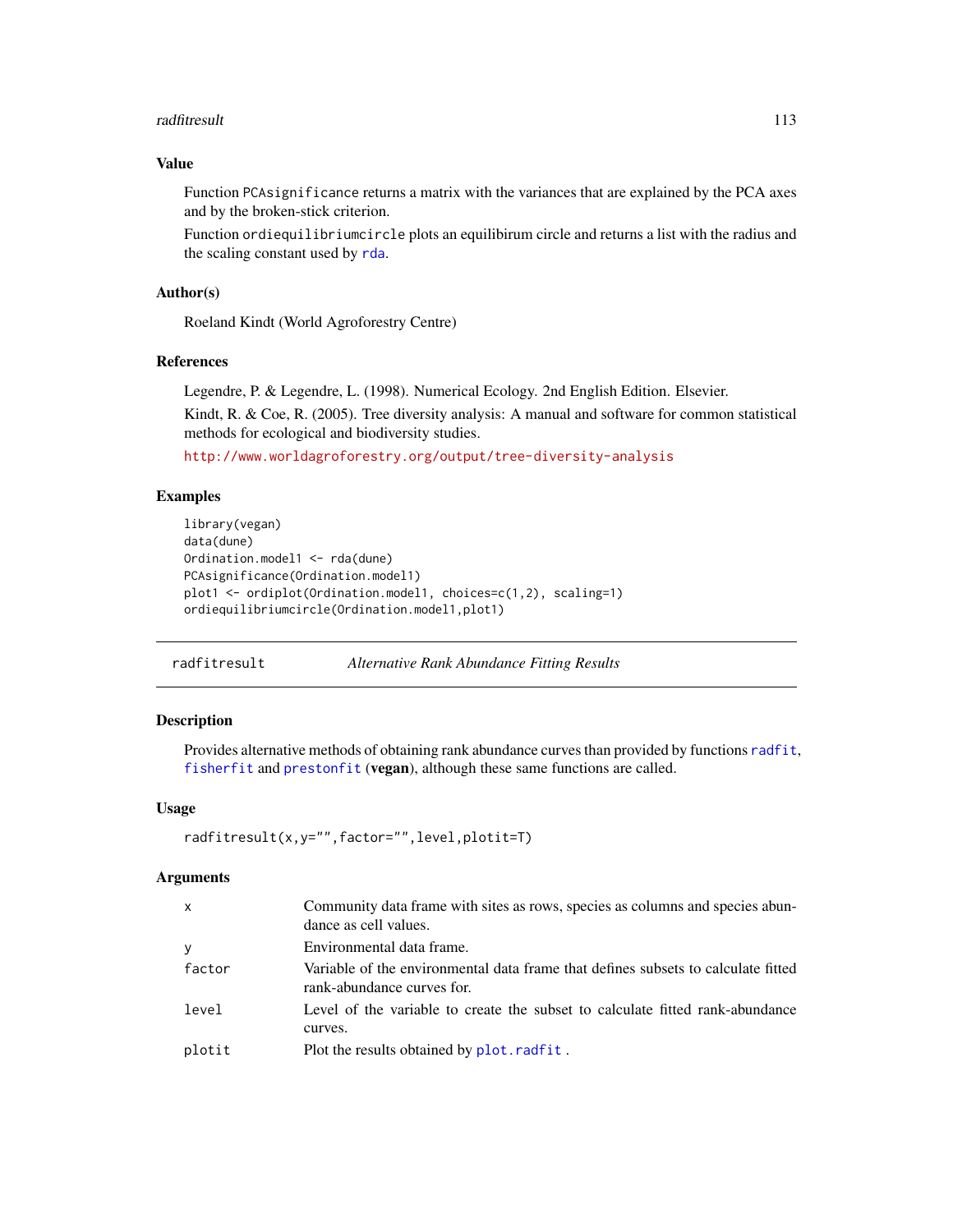# Details

These functions provide some alternative methods of obtaining fitted rank-abundance curves, although functions [radfit](#page-0-0), [fisherfit](#page-0-0) and [prestonfit](#page-0-0) (vegan) are called to calculate the actual results.

#### Value

The function returns the results from three methods of fitting rank-abundance curves:

| radfit     | results of radfit.     |
|------------|------------------------|
| fisherfit  | results of fisherfit.  |
| prestonfit | results of prestonfit. |

Optionally, a plot is provided of the [radfit](#page-0-0) results by [plot.radfit](#page-0-0).

#### Author(s)

Roeland Kindt (World Agroforestry Centre)

### References

Kindt, R. & Coe, R. (2005) Tree diversity analysis: A manual and software for common statistical methods for ecological and biodiversity studies.

<http://www.worldagroforestry.org/output/tree-diversity-analysis>

# Examples

library(vegan) data(BCI) BCIall <- t(as.matrix(colSums(BCI))) radfitresult(BCIall)

rankabundance *Rank Abundance Curves*

#### Description

Provides methods of calculating rank-abundance curves.

### Usage

```
rankabundance(x, y="", factor="", level, digits=1, t=qt(0.975, df=n-1))
rankabunplot(xr, addit=F, labels="", scale="abundance", scaledx=F, type="o",
   xlim=c(min(xpos), max(xpos)),
   ylim=c(0, max(x[,scale])),
    specnames=c(1:5), srt=0, ...)
```
<span id="page-113-0"></span>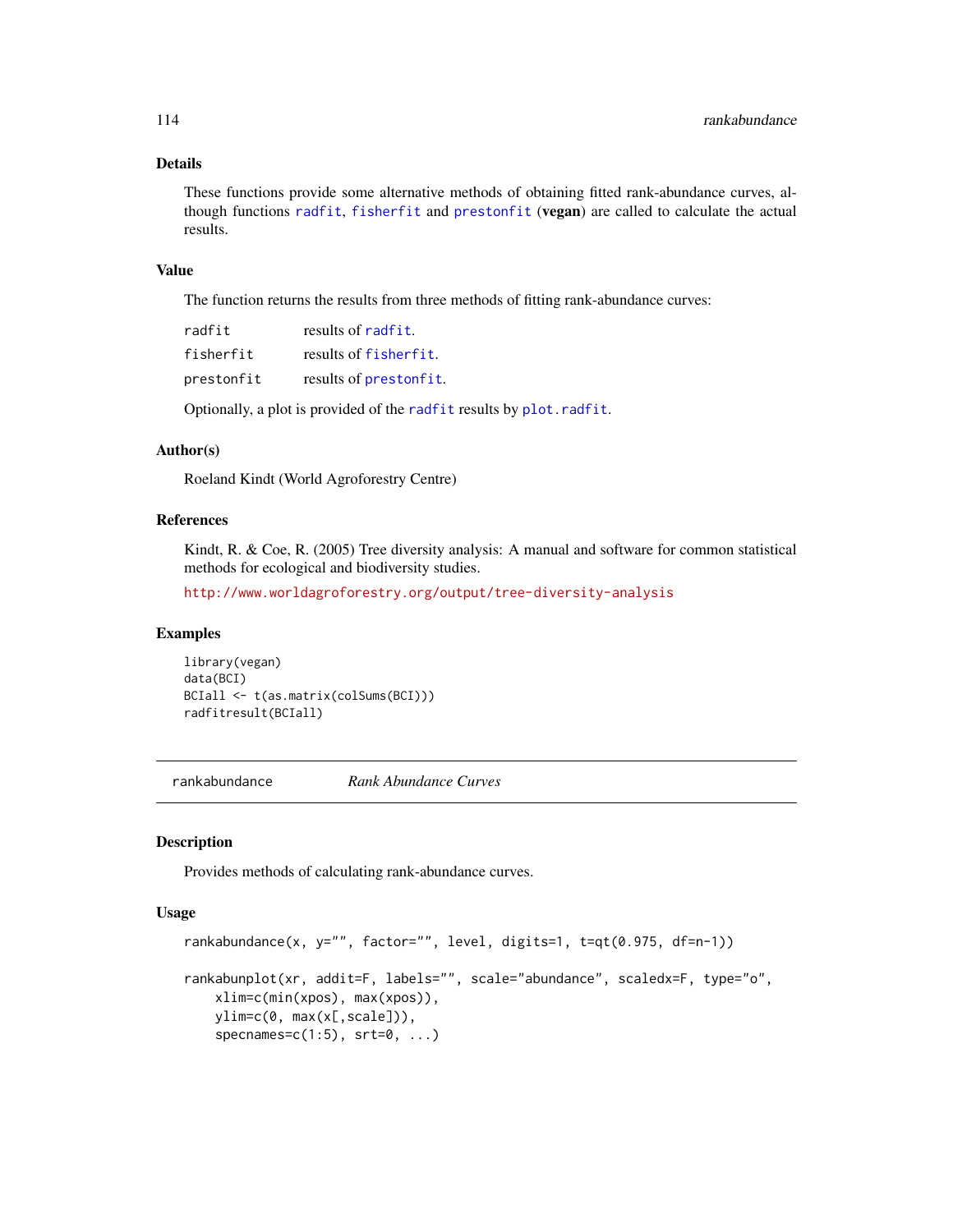# <span id="page-114-0"></span>rankabundance 115

```
rankabuncomp(x, y="", factor, scale="abundance",
    scaledx=F, type="o", rainbow=T,
    legend=T, xlim=c(1, max1), ylim=c(0, max2), ...)
```
# Arguments

| X         | Community data frame with sites as rows, species as columns and species abun-<br>dance as cell values.                                                                                                                                                                                   |
|-----------|------------------------------------------------------------------------------------------------------------------------------------------------------------------------------------------------------------------------------------------------------------------------------------------|
| y         | Environmental data frame.                                                                                                                                                                                                                                                                |
| factor    | Variable of the environmental data frame that defines subsets to calculate rank<br>abundance curves for.                                                                                                                                                                                 |
| level     | Level of the variable to create the subset to calculate rank abundance curves.                                                                                                                                                                                                           |
| digits    | Number of digits in the results.                                                                                                                                                                                                                                                         |
| t         | t-value to calculate confidence interval limits for the species proportion for clus-<br>ter sampling (following Hayek and Buzas 1997).                                                                                                                                                   |
| xr        | Result from rankabundance.                                                                                                                                                                                                                                                               |
| addit     | Add rank abundance curve to an existing graph.                                                                                                                                                                                                                                           |
| labels    | Labels to plot at left of the rank abundance curves.                                                                                                                                                                                                                                     |
| scale     | Method of scaling the vertical axis. Method "abundance" uses abundance, "pro-<br>portion" uses proportional abundance (species abundance / total abundance),<br>"logabun" calculates the logarithm of abundance using base 10 and "accumfreq"<br>accumulates the proportional abundance. |
| scaledx   | Scale the horizontal axis to 100 percent of total number of species.                                                                                                                                                                                                                     |
| type      | Type of plot (as in function plot)                                                                                                                                                                                                                                                       |
| xlim      | Limits for the horizontal axis.                                                                                                                                                                                                                                                          |
| ylim      | Limits for the vertical axis.                                                                                                                                                                                                                                                            |
| specnames | Vector positions of species names to add to the rank-abundance curve.                                                                                                                                                                                                                    |
| srt       | The string rotation in degrees of the species names (as in par).                                                                                                                                                                                                                         |
| rainbow   | Use rainbow colouring for the different curves.                                                                                                                                                                                                                                          |
| legend    | Add the legend (you need to click in the graph where the legend needs to be<br>plotted).                                                                                                                                                                                                 |
| $\cdots$  | Other arguments to be passed to functions plot or points.                                                                                                                                                                                                                                |

#### Details

These functions provide methods of calculating and plotting rank-abundance curves.

The vertical axis can be scaled by various methods. Method "abundance" uses abundance, "proportion" uses proportional abundance (species abundance / total abundance), "logabun" calculates the logarithm of abundance using base 10 and "accumfreq" accumulates the proportional abundance.

The horizontal axis can be scaled by the total number of species, or by 100 percent of all species by option "scaledx".

The method of calculating the confidence interval for species proportion is described in Hayek and Buzas (1997).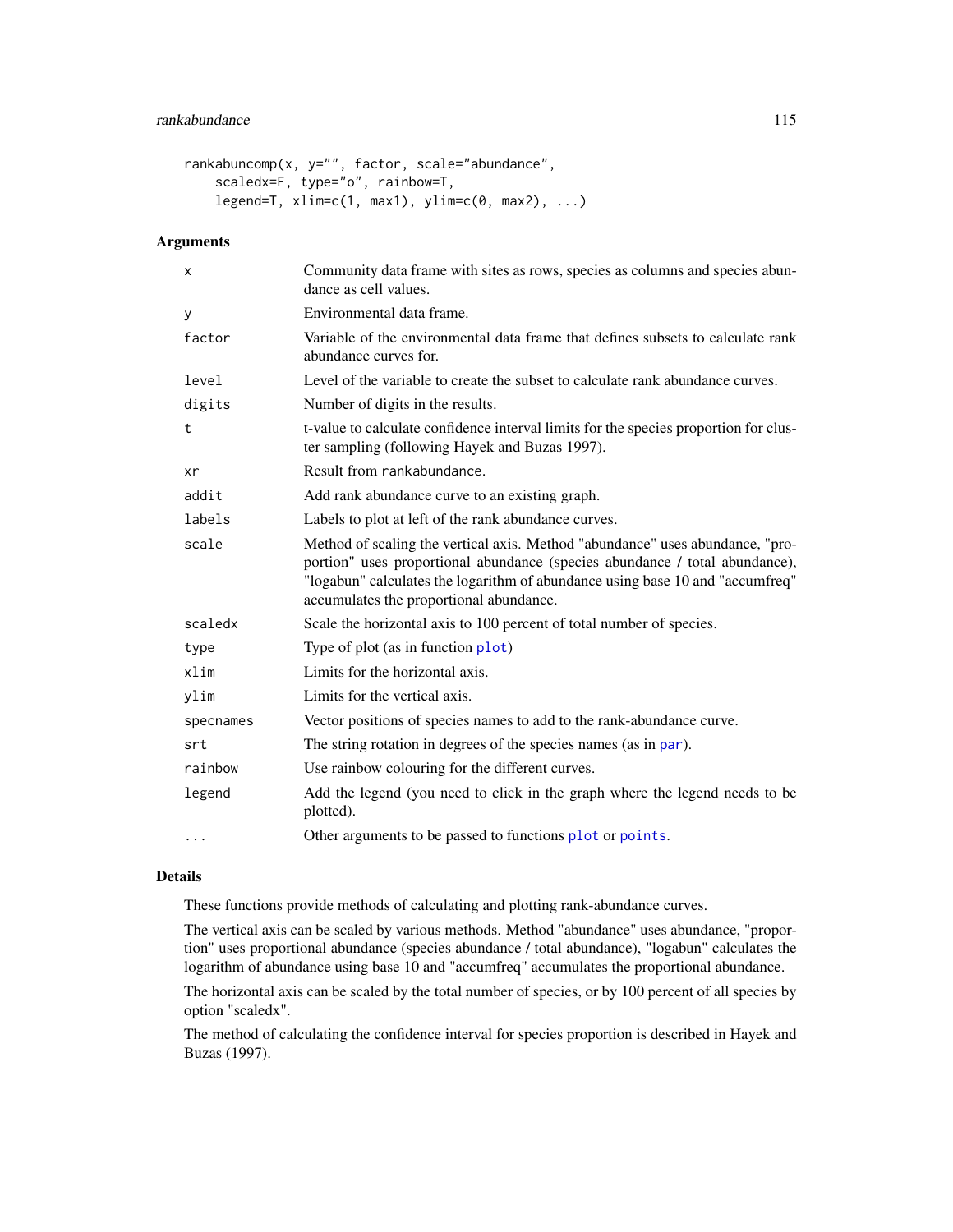<span id="page-115-0"></span>Functions rankabundance and rankabuncomp allow to calculate rank abundance curves for subsets of the community and environmental data sets. Function rankabundance calculates the rank abundance curve for the specified level of a selected environmental variable. Method rankabuncomp calculates the rank abundance curve for all levels of a selected environmental variable separatedly.

#### Value

The functions provide information on rankabundance curves. Function rankabundance provides information on abundance, proportional abundance, logarithmic abundance and accumulated proportional abundance. The function also provides confidence interval limits for the proportion of each species (plower, pupper) and the proportion of species ranks (in percentage).

#### Author(s)

Roeland Kindt (World Agroforestry Centre)

#### References

Hayek, L.-A. C. & Buzas, M.A. (1997). Surveying Natural Populations. Columbia University Press.

Kindt, R. & Coe, R. (2005) Tree diversity analysis: A manual and software for common statistical methods for ecological and biodiversity studies.

<http://www.worldagroforestry.org/output/tree-diversity-analysis>

#### Examples

```
library(vegan)
data(dune.env)
data(dune)
RankAbun.1 <- rankabundance(dune)
RankAbun.1
rankabunplot(RankAbun.1, scale='abundance', addit=FALSE, specnames=c(1,2,3))
rankabunplot(RankAbun.1, scale='logabun', addit=FALSE, specnames=c(1:30),
    srt=45, ylim=c(1,100))
rankabuncomp(dune, y=dune.env, factor='Management',
    scale='proportion', legend=FALSE)
## CLICK IN THE GRAPH TO INDICATE WHERE THE LEGEND NEEDS TO BE PLACED
## IF YOU OPT FOR LEGEND=TRUE.
```
removeNAcomm *Synchronize Community and Environmental Datasets*

#### **Description**

These functions may assist to ensure that the sites of the community dataset are the same sites as those from the environmental dataset, something that is assumed to be the case for the BiodiversityR and vegan packages.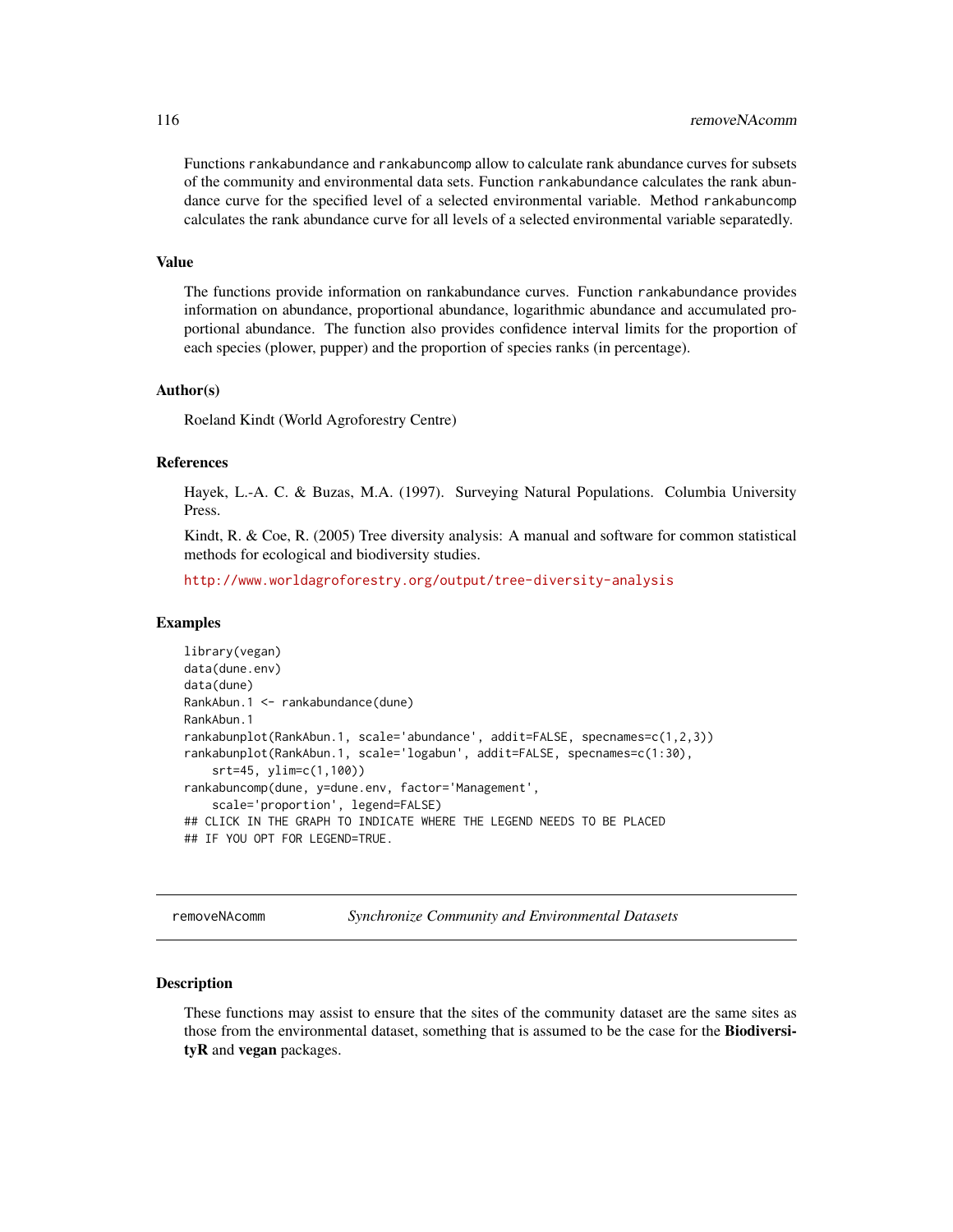# <span id="page-116-0"></span>removeNAcomm 117

#### Usage

```
same.sites(x, y)
check.datasets(x, y)
check.ordiscores(x, ord, check.species = TRUE)
removeNAcomm(x, y, variable)
removeNAenv(x, variable)
removezerospecies(x)
subsetcomm(x, y, factor, level, returncomm = TRUE)
```
# Arguments

| $\mathsf{x}$  | Data frame assumed to be the community dataset with variables corresponding<br>to species.                                |
|---------------|---------------------------------------------------------------------------------------------------------------------------|
| У             | Data frame assumed to be the environmental dataset with variables correspond-<br>ing to descriptors of sites.             |
| ord           | Ordination result.                                                                                                        |
| check.species | Should the species scores be checked (TRUE) or not.                                                                       |
| variable      | Name of the variable from the environmental dataset with NA values that indi-<br>cate those sites that should be removed. |
| factor        | Variable of the environmental data frame that defines subsets for the data frame.                                         |
| level         | Level of the variable to create the subsets for the data frame.                                                           |
| returncomm    | For the selected sites, return the community dataset (TRUE) or the environmen-<br>tal dataset.                            |

#### Details

Function same.sites provides a new data frame that has the same row names as the row names of the environmental data set and the same (species) variables as the original community data set. Sites from the original community data set that have no corresponding sites in the environmental data set are not included in the new community data set. (Hint: this function can be especially useful when some sites do not contain any species and where a community dataset was generated by the [makecommunitydataset](#page-100-0) function.)

Function check.datasets checks whether the community and environmental data sets have the same number of rows, and (if this was the case) whether the rownames of both data sets are the same. The function also returns the dimensions of both data sets.

Function check.ordiscores checks whether the community data set and the ordination result have the same number of rows (sites) and columns (species, optional for check.species==TRUE), and (if this was the case) whether the row and column names of both data sets are the same. Site and species [scores](#page-0-0) for the ordination result are obtained via function scores (vegan).

Functions removeNAcomm and removeNAenv provide a new data frame that does not contain NA for the specified variable. The specifed variable is part of the environmental data set. These functions are particularly useful when using community and environmental datasets, as new community and environmental datasets can be calculated that contain information from the same sample plots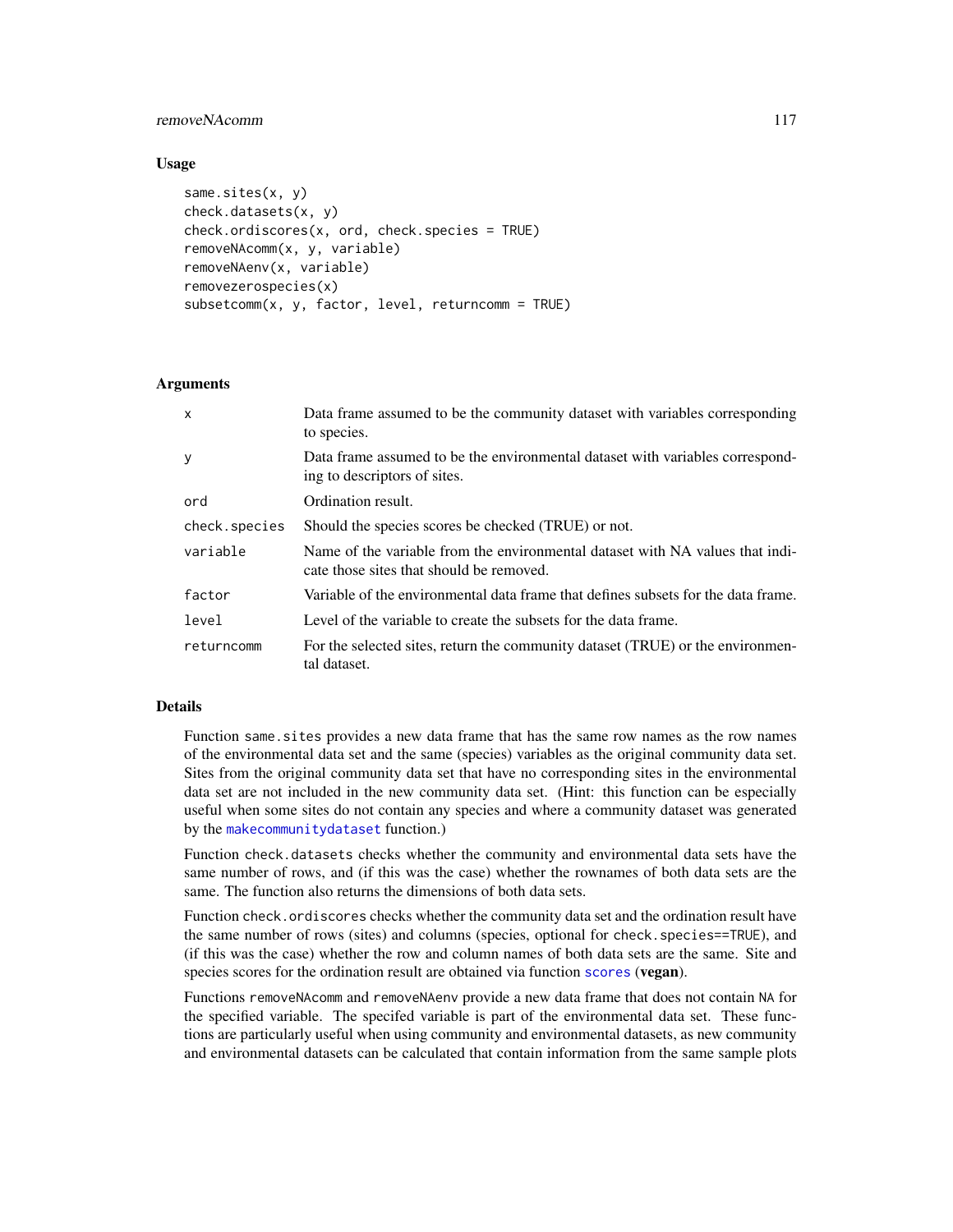<span id="page-117-0"></span>(sites). An additional result of removeNAenv is that factor levels of any categorical variable that do not occur any longer in the new data set are removed from the levels of the categorical variable.

Function replaceNAcomm substitutes cells containing NA with 0 in the community data set.

Function removezerospecies removes species from a community dataset that have total abundance that is smaller or equal to zero.

Function subsetcomm makes a subset of sites that contain a specified level of a categorical variable from the environmental data set. The same functionality of selecting subsets of the community or environmental data sets are implemented in various functions of BiodiversityR (for example [diversityresult](#page-23-0), [renyiresult](#page-118-0) and [accumresult](#page-3-0)) and have the advantage that it is not necessary to create a new data set. If a community dataset is returned, species that did not contain any individuals were removed from the data set. If an environmental dataset is returned, factor levels that did not occur were removed from the data set.

### Value

The functions return a data frame or results of tests on the correspondence between community and environmental data sets.

# Author(s)

Roeland Kindt (World Agroforestry Centre)

#### References

Kindt, R. & Coe, R. (2005) Tree diversity analysis: A manual and software for common statistical methods for ecological and biodiversity studies.

<http://www.worldagroforestry.org/output/tree-diversity-analysis>

## Examples

```
library(vegan)
data(dune.env)
data(dune)
dune.env2 <- dune.env
dune.env2[1:4,"Moisture"] <- NA
dune2 <- removeNAcomm(dune,dune.env2,"Moisture")
dune.env2 <- removeNAenv(dune.env2,"Moisture")
dune3 <- same.sites(dune,dune.env2)
check.datasets(dune,dune.env2)
check.datasets(dune2,dune.env2)
check.datasets(dune3,dune.env2)
dune4 <- subsetcomm(dune,dune.env,"Management","NM",returncomm=TRUE)
dune.env4 <- subsetcomm(dune,dune.env,"Management","NM",returncomm=FALSE)
dune5 <- same.sites(dune,dune.env4)
check.datasets(dune4,dune5)
```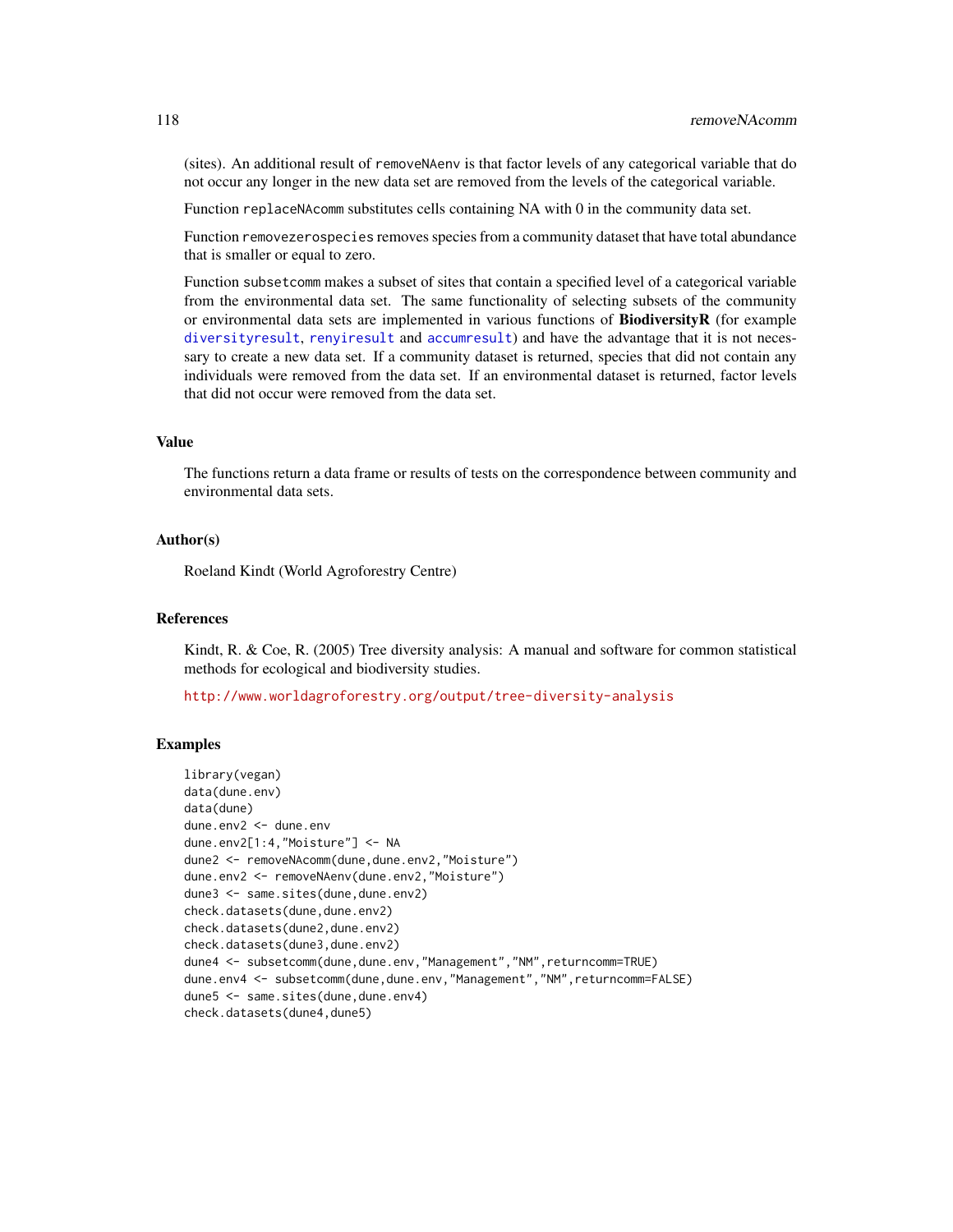#### <span id="page-118-1"></span><span id="page-118-0"></span>Description

Provides some alternative methods of obtaining results on Renyi diversity profile values than provided by [renyi](#page-0-0) (vegan).

# Usage

```
renyiresult(x, y=NULL, factor, level, method = "all",
   scales = c(0, 0.25, 0.5, 1, 2, 4, 8, Inf), evenness = FALSE ,...)
renyiplot(xr, addit=FALSE, pch = 1,
   xlab = "alpha", ylab = "H-alpha", ylim = NULL,
   labelit = TRUE, legend = TRUE, legend.x="topleft", legend.ncol = 8,
   col = 1, cex = 1, rainbow = TRUE, evenness = FALSE, ...)
renyiaccumresult(x, y=NULL, factor, level,
   scales=c(0, 0.25, 0.5, 1, 2, 4, 8, Inf), permutations = 100,...)
renyicomp(x, y, factor, sites=Inf,
```

```
scales = c(0, 0.25, 0.5, 1, 2, 4, 8, Inf), permutations = 100, plotit = FALE, ...)
```
# Arguments

| $\times$ | Community data frame with sites as rows, species as columns and species abun-<br>dance as cell values.                                                                                         |
|----------|------------------------------------------------------------------------------------------------------------------------------------------------------------------------------------------------|
| У        | Environmental data frame.                                                                                                                                                                      |
| factor   | Variable of the environmental data frame that defines subsets to calculate diver-<br>sity profiles for.                                                                                        |
| level    | Level of the variable to create the subset to calculate diversity profiles.                                                                                                                    |
| method   | Method of calculating the diversity profiles: "all" calculates the diversity of the<br>entire community (all sites pooled together), "s" calculates the diversity of each<br>site separatedly. |
| scales   | Scale parameter values as in function renyi (vegan).                                                                                                                                           |
| evenness | Calculate or plot the evenness profile.                                                                                                                                                        |
| xr       | Result from renyi or renyiresult.                                                                                                                                                              |
| addit    | Add diversity profile to an existing graph.                                                                                                                                                    |
| pch      | Symbol used for drawing the diversity profiles (as in function points).                                                                                                                        |
| xlab     | Label for the horizontal axis.                                                                                                                                                                 |
| ylab     | Label for the vertical axis.                                                                                                                                                                   |
| ylim     | Limits of the vertical axis.                                                                                                                                                                   |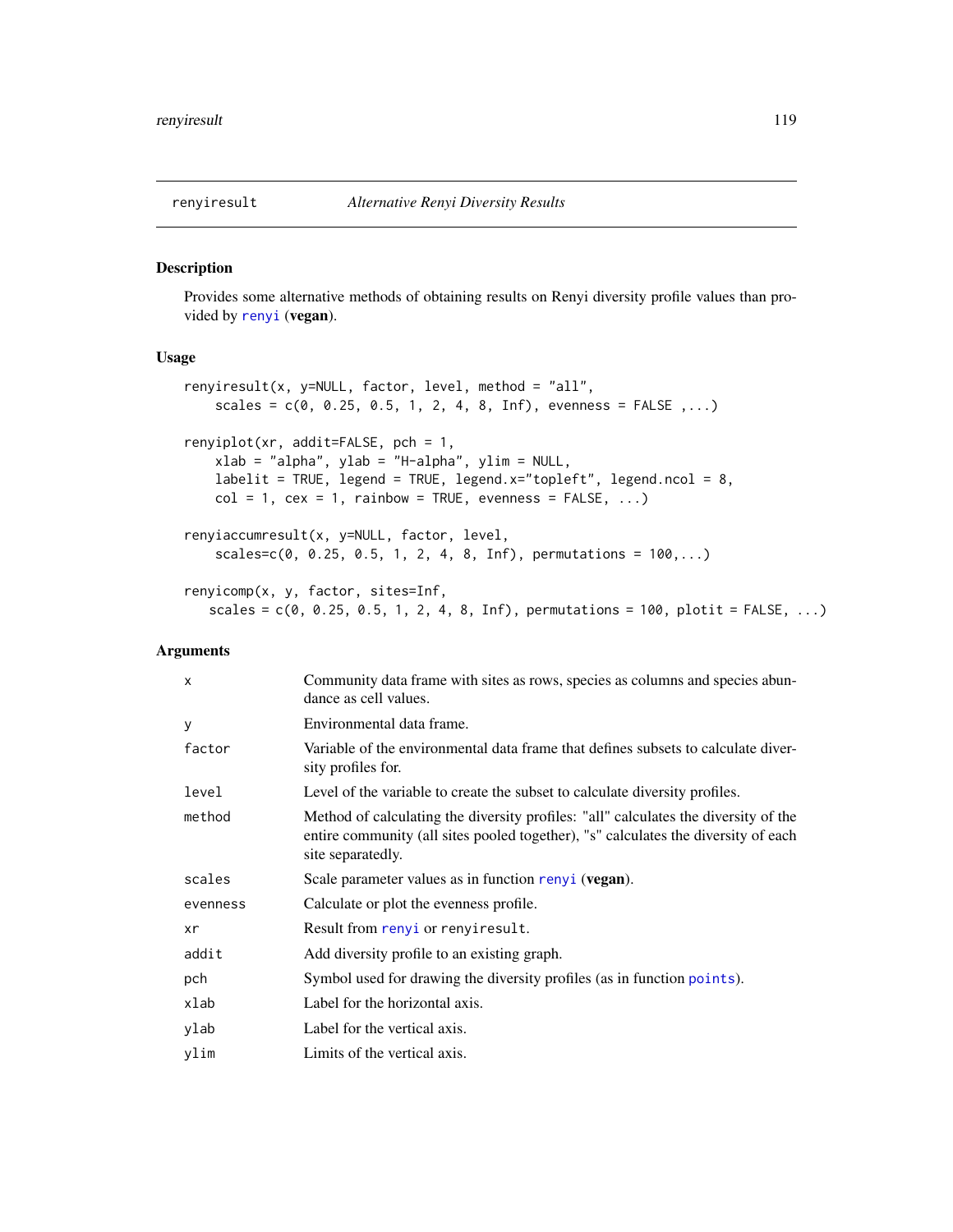<span id="page-119-0"></span>

| labelit      | Provide site labels (site names) at beginning and end of the diversity profiles.                                              |
|--------------|-------------------------------------------------------------------------------------------------------------------------------|
| legend       | Add the legend (you need to click in the graph where the legend needs to be<br>plotted).                                      |
| legend.x     | Location of the legend; see also legend.                                                                                      |
| legend.ncol  | number of columns for the legend (as in function legend).                                                                     |
| col          | Colour for the diversity profile (as in function points).                                                                     |
| cex          | Character expansion factor (as in function points).                                                                           |
| rainbow      | Use rainbow colours for the diversity profiles.                                                                               |
| sites        | Number of accumulated sites to provide profile values.                                                                        |
| permutations | Number of permutations for the Monte-Carlo simulations for accumulated renyi<br>diversity profiles (estimated by renyiaccum). |
| plotit       | Plot the results (you need to click in the graph where the legend should be plot-<br>ted).                                    |
| $\cdots$     | Other arguments to be passed to functions renyi or plot.                                                                      |

# Details

These functions provide some alternative methods of obtaining results with diversity profiles, although function [renyi](#page-0-0) is always used to calculate the diversity profiles.

The method of calculating the diversity profiles: "all" calculates the diversity profile of the entire community (all sites pooled together), whereas "s" calculates the diversity profile of each site separatedly. The evenness profile is calculated by subtracting the profile value at scale 0 from all the profile values.

Functions renyiresult, renyiaccumresult and renyicomp allow to calculate diversity profiles for subsets of the community and environmental data sets. functions renyiresult and renyiaccumresult calculate the diversity profiles for the specified level of a selected environmental variable. Method renyicomp calculates the diversity profile for all levels of a selected environmental variable separatedly.

Functions renyicomp and renyiaccumresult calculate accumulation curves for the Renyi diversity profile by randomised pooling of sites and calculating diversity profiles for the pooled sites as implemented in [renyiaccum](#page-0-0). The method is similar to the random method of species accumulation ([specaccum](#page-0-0)). If the number of "sites" is not changed from the default, it is replaced by the sample size of the level with the fewest number of sites.

#### Value

The functions provide alternative methods of obtaining Renyi diversity profiles.

# Author(s)

Roeland Kindt (World Agroforestry Centre)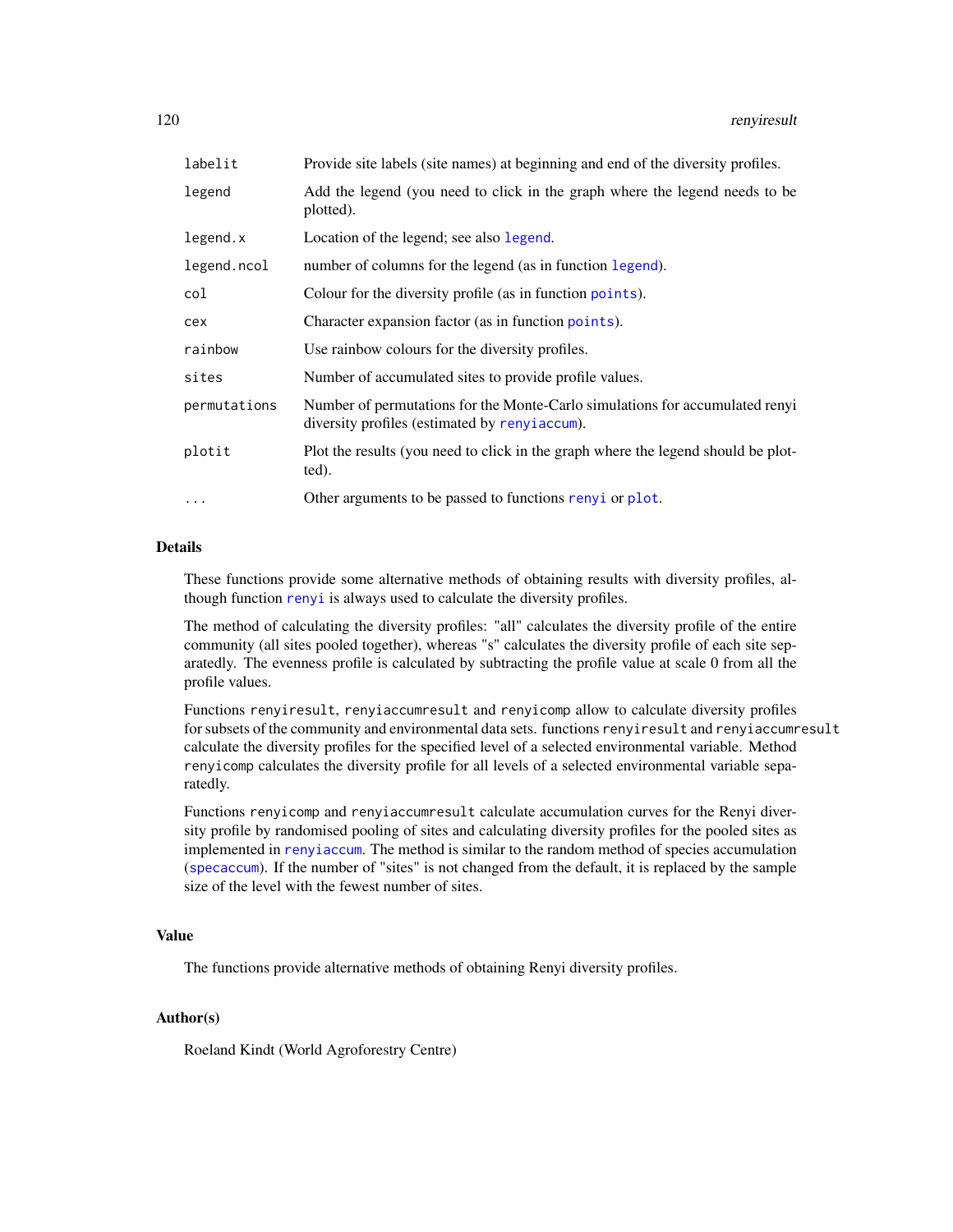#### <span id="page-120-0"></span>residualssurface 121

#### References

Kindt R., Degrande A., Turyomurugyendo L., Mbosso C., Van Damme P., Simons A.J. (2001). Comparing species richness and evenness contributions to on-farm tree diversity for data sets with varying sample sizes from Kenya, Uganda, Cameroon and Nigeria with randomised diversity profiles. Paper presented at IUFRO conference on forest biometry, modeling and information science, 26-29 June, University of Greenwich, UK

Kindt R. (2002). Methodology for tree species diversification planning for African agroecosystems. Thesis submitted in fulfilment of the requirement of the degree of doctor (PhD) in applied biological sciences. Faculty of agricultural and applied biological sciences, Ghent University, Ghent (Belgium), 332+xi pp.

Kindt R., Van Damme P. & Simons A.J. (2006). Tree diversity in western Kenya: using diversity profiles to characterise richness and evenness. Biodiversity and Conservation 15: 1253-1270.

Kindt, R. & Coe, R. (2005) Tree diversity analysis: A manual and software for common statistical methods for ecological and biodiversity studies.

<http://www.worldagroforestry.org/output/tree-diversity-analysis>

# Examples

```
library(vegan)
data(dune.env)
data(dune)
Renyi.1 <- renyiresult(dune, y=dune.env, factor='Management', level='NM',
   method='s')
Renyi.1
renyiplot(Renyi.1, evenness=FALSE, addit=FALSE, pch=1,col='1', cex=1,
    legend=FALSE)
## CLICK IN THE GRAPH TO INDICATE WHERE THE LEGEND NEEDS TO BE PLACED
## IN CASE THAT YOU OPT FOR LEGEND=TRUE
```
residualssurface *Show and Interpolate Two Dimensional Distribution of Residuals*

#### Description

This function interpolates the spatial structure of residuals of a GLM through [gam](#page-0-0) or [surf.ls](#page-0-0) and optionally provides a graph.

#### Usage

```
residualssurface(model, data, x, y, gam = F, npol = 2, plotit = T, filled = F, bubble = F)
```
#### Arguments

| model | Result of GLM as calculated by glm or glm.nb.                                   |
|-------|---------------------------------------------------------------------------------|
| data  | Data set that contains the spatial coordinates of the sample units used for the |
|       | original model (specified as "x" and "y").                                      |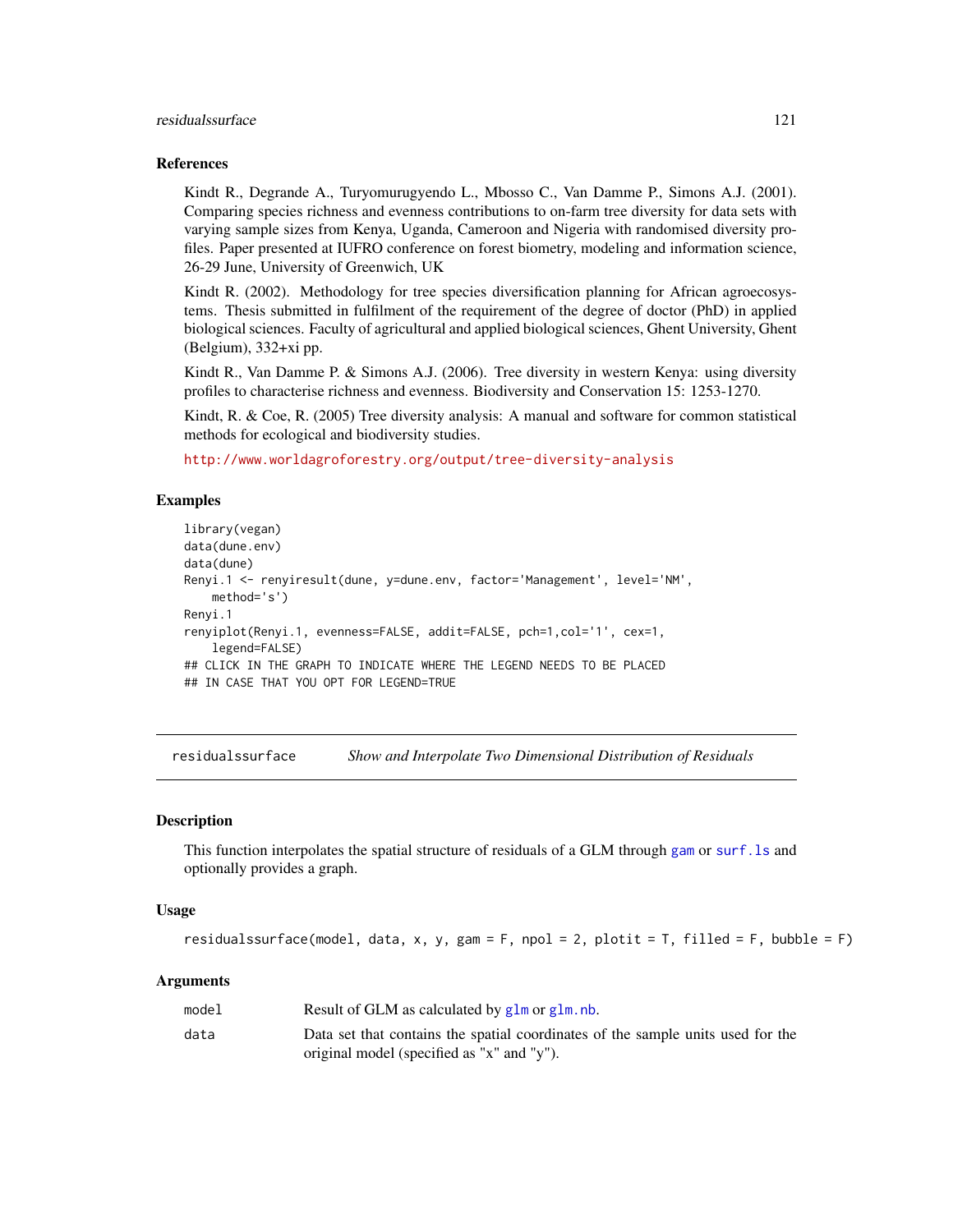<span id="page-121-0"></span>

| x      | Horizontal position of the sample units.                                                                                      |
|--------|-------------------------------------------------------------------------------------------------------------------------------|
| y      | Vertical position of the sample units.                                                                                        |
| gam    | Interpolate the spatial structure by gam (if "TRUE") or by surf. 1s (if "FALSE").                                             |
| npol   | Degree of polynomial surface as passed to surf. 1s.                                                                           |
| plotit | Plot the interpolated surface (through interp and the residuals).                                                             |
| filled | Fill the contours by filled.contour.                                                                                          |
| bubble | Provide a bubble graph of the residuals: circles indicate positive residuals, whereas<br>squares indicate negative residuals. |

#### Details

The function reports the results of a GAM or least-squares trend surface analysis of the spatial distribution of residuals of a model (through [residuals](#page-0-0)).

Optionally, a graph is produced that can contain the trend surface, filled contours and bubble graphs in addition to the spatial location of the sample units.

# Value

The function reports the results of a GAM or least-squares trend surface analysis of the spatial distribution of residuals. Optionally, a graph is provided.

## Author(s)

Roeland Kindt (World Agroforestry Centre)

# References

Kindt, R. & Coe, R. (2005) Tree diversity analysis: A manual and software for common statistical methods for ecological and biodiversity studies.

<http://www.worldagroforestry.org/output/tree-diversity-analysis>

### Examples

```
library(vegan)
library(mgcv)
library(akima)
data(faramea)
Count.model1 <- lm(Faramea.occidentalis ~ Precipitation,
    data=faramea, na.action=na.exclude)
surface.1 <- residualssurface(Count.model1, na.omit(faramea),
    'UTM.EW', 'UTM.NS', gam=TRUE, plotit=TRUE, bubble=TRUE)
```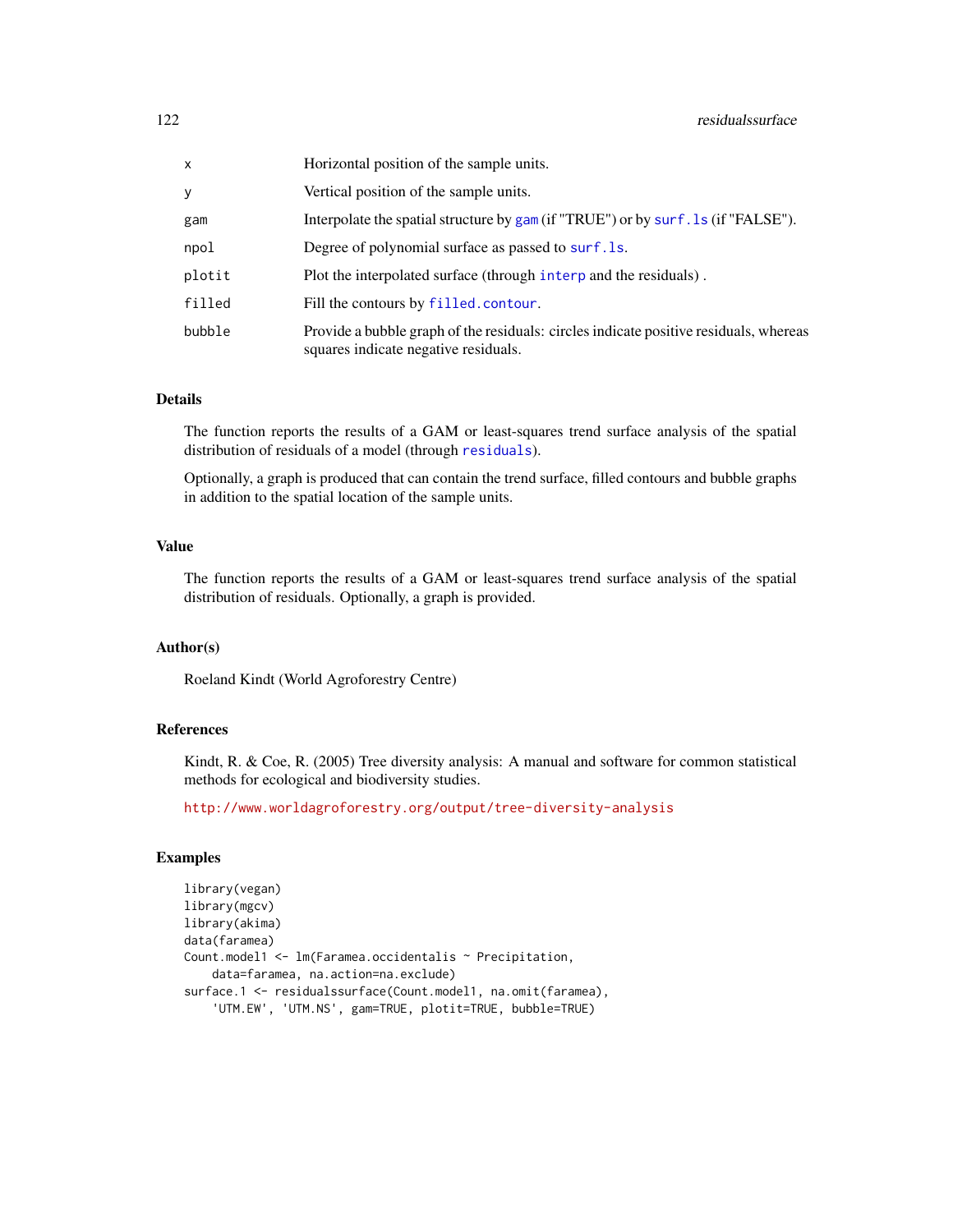<span id="page-122-0"></span>

# Description

Spatial sampling within a polygon provides several methods of selecting rectangular sample plots within a polygon. Using a GIS package may be preferred for actual survey design.

# Usage

```
spatialsample(x,method="random",n=5,xwidth=0.5,ywidth=0.5,xleft=0,
   ylower=0,xdist=0,ydist=0,plotit=T,plothull=F)
```
# Arguments

| Method of sampling, any of "random", "grid" or "random grid".<br>method                             |
|-----------------------------------------------------------------------------------------------------|
| Number of sample plots to be selected, or number of horizontal and vertical grid<br>n<br>positions. |
| xwidth<br>Horizontal width of the sample plots.                                                     |
| ywidth<br>Vertical width of the sample plots.                                                       |
| Horizontal starting position of the grid.<br>xleft                                                  |
| Vertical starting position of the grid.<br>ylower                                                   |
| xdist<br>Horizontal distance between grid locations.                                                |
| ydist<br>Vertical distance between grid locations.                                                  |
| plotit<br>Plot the sample plots on the current graph.                                               |
| plothull<br>Plot a convex hull around the sample plots.                                             |

#### Details

Spatial sampling within a polygon provides several methods of selecting the position of sample plots.

Method "random" selects random positions of the sample plots using simple random sampling.

Method "grid" selects sample plots from a grid defined by "xleft", "ylower", "xdist" and "ydist". In case xdist=0 or ydist=0, then the number of grid positions are defined by "n". In case "xleft" or "ylower" are below the minimum position of any vertix of the polygon, then a random starting position is selected for the grid.

Method "random grid" selects sample plots at random from the sampling grid using the same methods of defining the grid as for method "grid".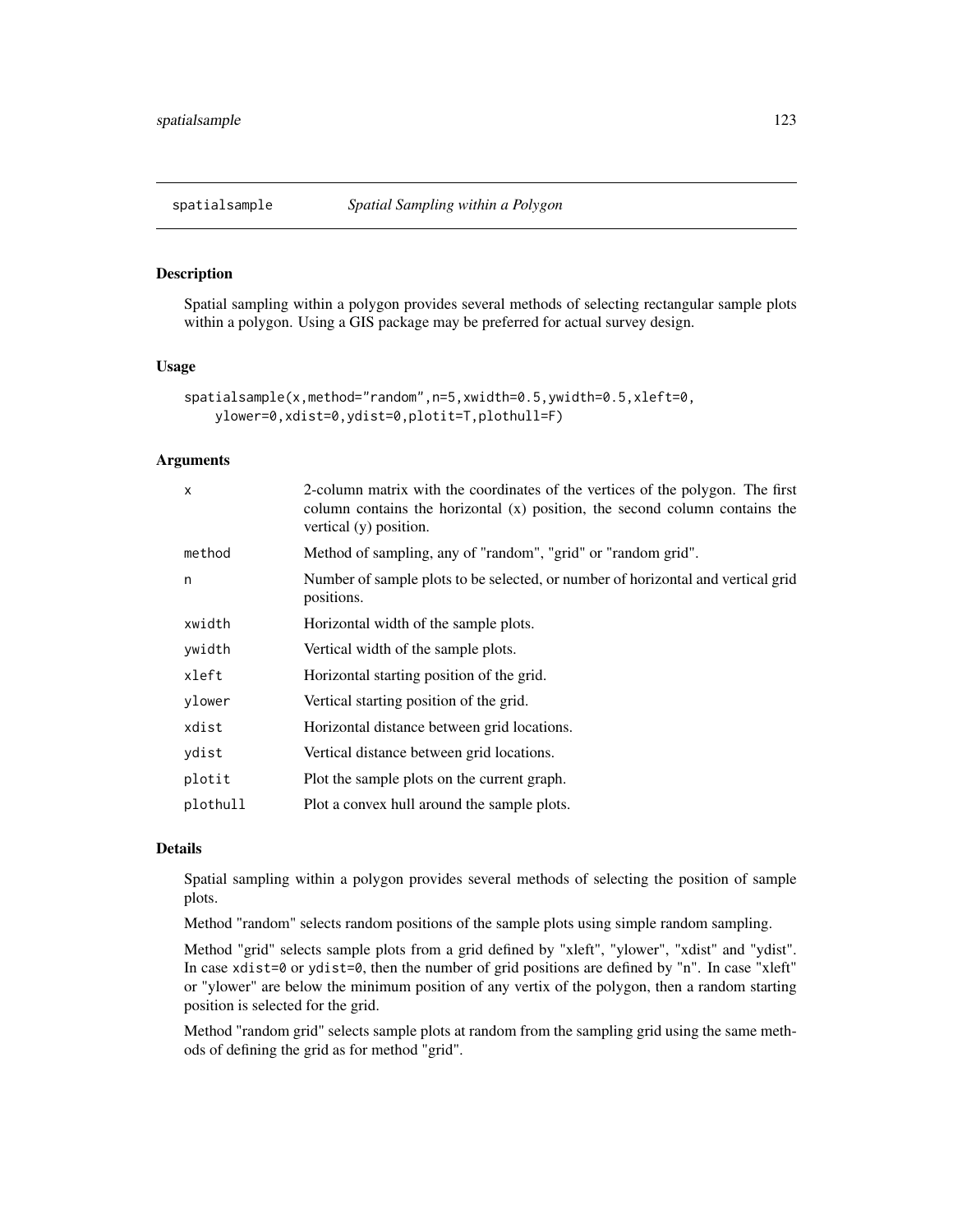# <span id="page-123-1"></span>Value

The function returns a list of centres of rectangular sample plots.

# Author(s)

Roeland Kindt (World Agroforestry Centre)

# References

Kindt, R. & Coe, R. (2005) Tree diversity analysis: A manual and software for common statistical methods for ecological and biodiversity studies.

<http://www.worldagroforestry.org/output/tree-diversity-analysis>

#### Examples

```
library(splancs)
area <- array(c(10, 10, 15, 35, 40, 35, 5, 35, 35, 30, 30, 10), dim=c(6, 2))
landuse1 <- array(c(10,10,15,15,30,35,35,30), dim=c(4,2))
landuse2 <- array(c(10,10,15,15,35,30,10,30,30,35,30,15), dim=c(6,2))
landuse3 <- array(c(10,10,30,35,40,35,5,10,15,30,30,10), dim=c(6,2))
plot(area[,1], area[,2], type="n", xlab="horizontal position",
   ylab="vertical position", lwd=2, bty="l")
polygon(landuse1)
polygon(landuse2)
polygon(landuse3)
spatialsample(area, method="random", n=20, xwidth=1, ywidth=1, plotit=TRUE,
    plothull=FALSE)
spatialsample(area, method="grid", xwidth=1, ywidth=1, plotit=TRUE, xleft=12,
   ylower=7, xdist=4, ydist=4)
spatialsample(area, method="random grid", n=20, xwidth=1, ywidth=1,
   plotit=TRUE, xleft=12, ylower=7, xdist=4, ydist=4)
```
<span id="page-123-0"></span>

transfgradient *Gradient for Hypothetical Example of Turover of Species Composition*

#### Description

This dataset documents the site sequence of 19 sites on a gradient determined from unimodal species distributions. The dataset is accompanied by [transfspecies](#page-124-0) that documents the species composition of the sites. This is a hypothetical example that allows to investigate how well ecological distance measures or ordination methods recover the expected best sequence of sites.

#### Usage

data(transfgradient)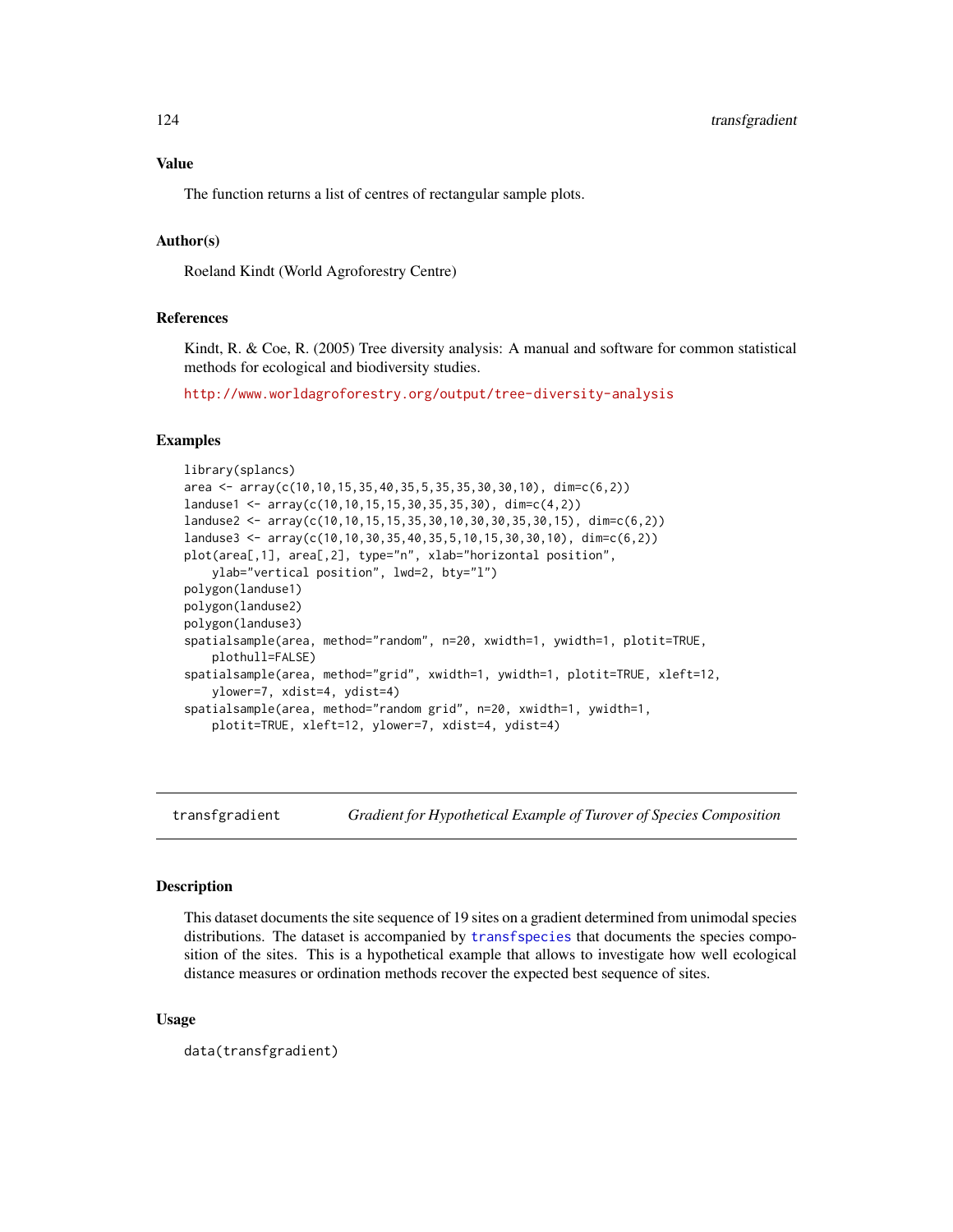# <span id="page-124-1"></span>transfspecies 125

# Format

A data frame with 19 observations on the following variable.

gradient a numeric vector

# Source

Legendre, P. & Gallagher, E.D. (2001) Ecologically meaningful transformations for ordination of species data. Oecologia 129: 271-280.

#### References

Figure 3a.

#### Examples

```
data(transfspecies)
data(transfgradient)
plot(transfspecies[,1]~transfgradient[,1],xlab="gradient",
   ylab="species abundance",type="n",ylim=c(0.5,8.5))
for (i in 1:9) {points(transfgradient[,1],transfspecies[,i],type="o",pch=i)}
```
<span id="page-124-0"></span>

transfspecies *Hypothetical Example of Turover of Species Composition*

#### Description

This dataset documents the species composition of 19 sites that follow a specific sequence of sites as determined from unimodal species distributions. The dataset is accompanied by [transfgradient](#page-123-0) that documents the gradient in species turnover. This is a hypothetical example that allows to investigate how well ecological distance measures or ordination methods recover the expected best sequence of sites.

#### Usage

data(transfspecies)

#### Format

A data frame with 19 observations on the following 9 variables.

```
species1 a numeric vector
species2 a numeric vector
species3 a numeric vector
species4 a numeric vector
species5 a numeric vector
species6 a numeric vector
```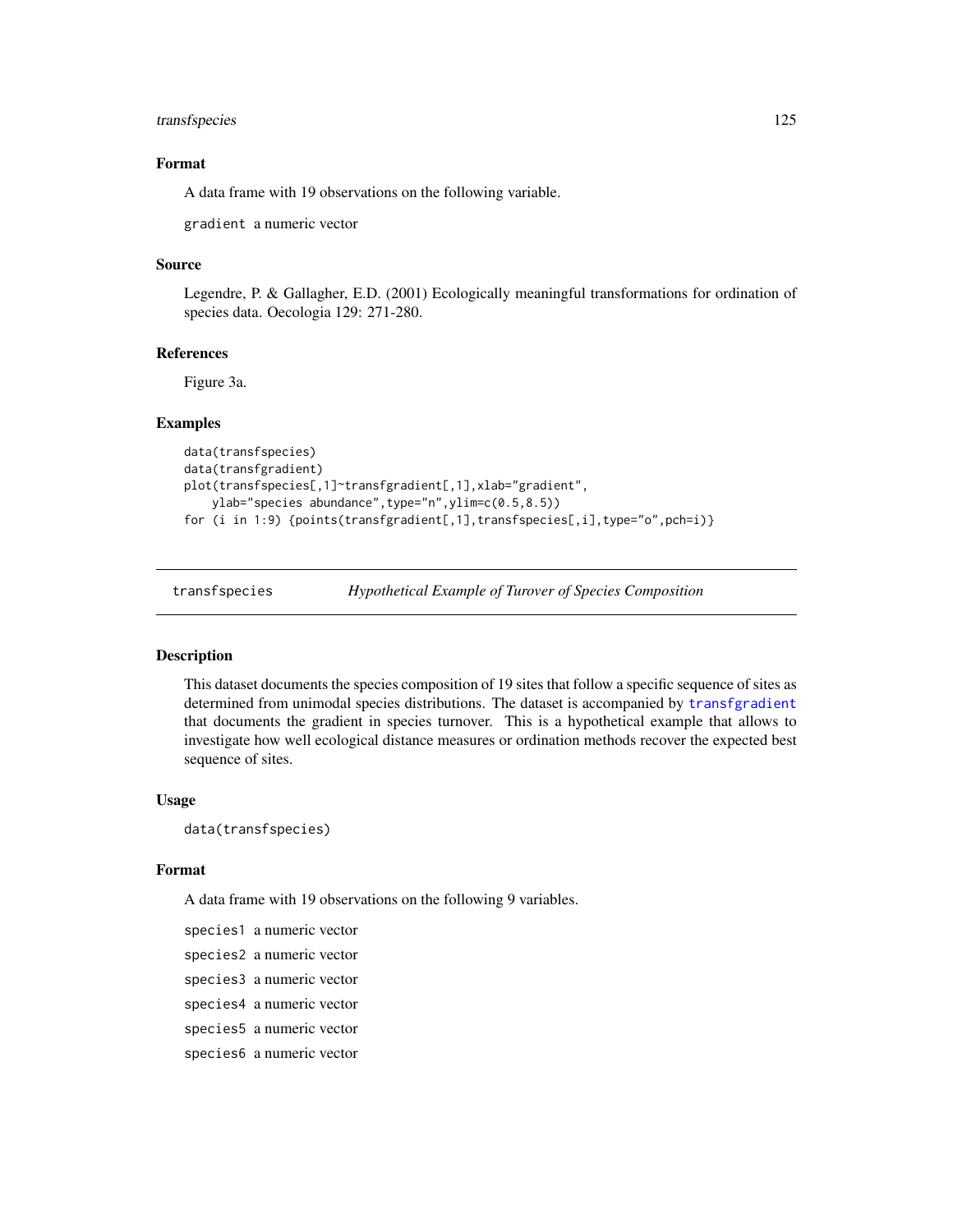<span id="page-125-0"></span>species7 a numeric vector species8 a numeric vector species9 a numeric vector

# Details

The example in the Tree Diversity Analysis manual only looks at the ecological distance from the first site. Hence, only the first 10 sites that share some species with this site should be selected.

This dataset enables investigations of how well ecological distance measures and ordination diagrams reconstruct the gradient (sequence of sites). The gradient expresses how the sites would be arranged based on their species composition.

#### Source

Legendre, P. & Gallagher, E.D. (2001) Ecologically meaningful transformations for ordination of species data. Oecologia 129: 271-280.

# References

Figure 3a.

#### Examples

```
data(transfspecies)
data(transfgradient)
plot(transfspecies[,1]~transfgradient[,1],xlab="gradient",
    ylab="species abundance",type="n",ylim=c(0.5,8.5))
for (i in 1:9) {points(transfgradient[,1],transfspecies[,i],type="o",pch=i)}
```
warcom *Warburgia ugandensis AFLP Scores*

#### **Description**

This data set contains scores for 185 loci for 100 individuals of the Warburgia ugandensis tree species (a medicinal tree species native to Eastern Africa). Since the data set is a subset of a larger data set that originated from a study of several Warburgia species, some of the loci did not produce bands for W. ugandensis (i.e. some loci only contain zeroes). This data set is accompanied by warenv that describes population and regional structure of the 100 individuals.

#### Usage

data(warcom)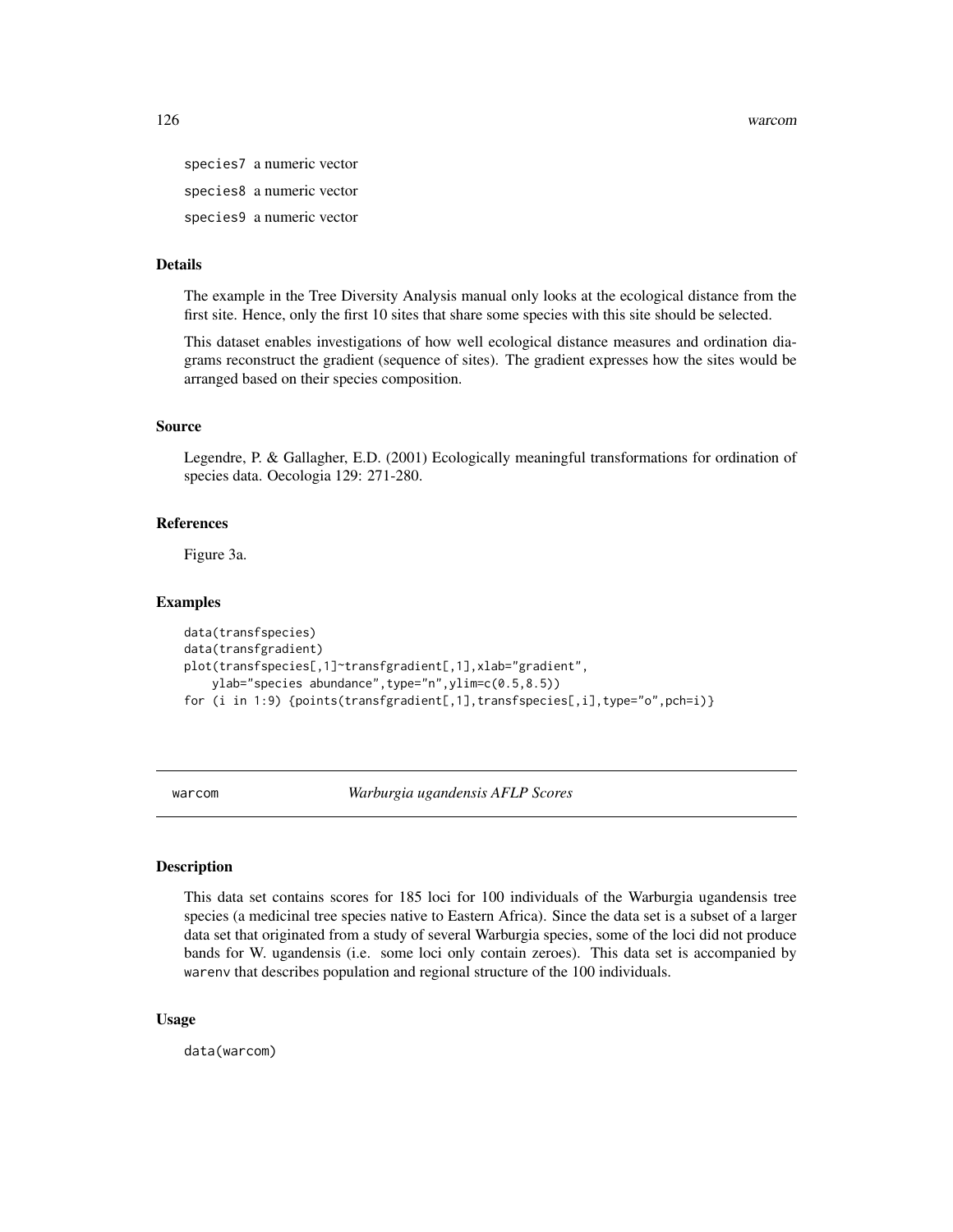#### warcom and the contract of the contract of the contract of the contract of the contract of the contract of the contract of the contract of the contract of the contract of the contract of the contract of the contract of the

#### Format

A data frame with 100 observations on the following 185 variables.

locus001 a numeric vector locus002 a numeric vector locus003 a numeric vector locus004 a numeric vector locus005 a numeric vector locus006 a numeric vector locus007 a numeric vector locus008 a numeric vector locus009 a numeric vector locus010 a numeric vector locus011 a numeric vector locus012 a numeric vector locus013 a numeric vector locus014 a numeric vector locus015 a numeric vector locus016 a numeric vector locus017 a numeric vector locus018 a numeric vector locus019 a numeric vector locus020 a numeric vector locus021 a numeric vector locus022 a numeric vector locus023 a numeric vector locus024 a numeric vector locus025 a numeric vector locus026 a numeric vector locus027 a numeric vector locus028 a numeric vector locus029 a numeric vector locus030 a numeric vector locus031 a numeric vector locus032 a numeric vector locus033 a numeric vector locus034 a numeric vector locus035 a numeric vector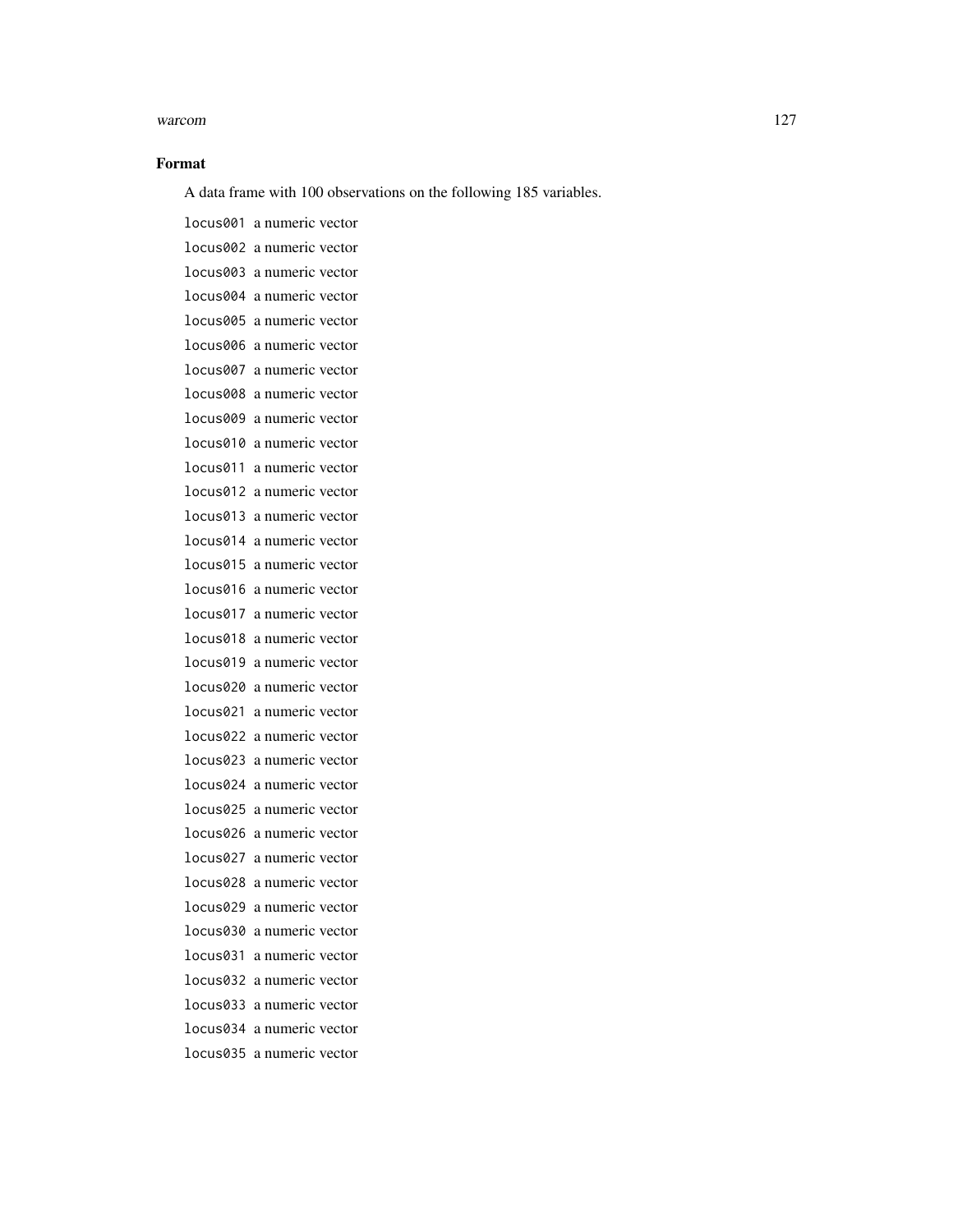128 warcom

locus036 a numeric vector locus037 a numeric vector locus038 a numeric vector locus039 a numeric vector locus040 a numeric vector locus041 a numeric vector locus042 a numeric vector locus043 a numeric vector locus044 a numeric vector locus045 a numeric vector locus046 a numeric vector locus047 a numeric vector locus048 a numeric vector locus049 a numeric vector locus050 a numeric vector locus051 a numeric vector locus052 a numeric vector locus053 a numeric vector locus054 a numeric vector locus055 a numeric vector locus056 a numeric vector locus057 a numeric vector locus058 a numeric vector locus059 a numeric vector locus060 a numeric vector locus061 a numeric vector locus062 a numeric vector locus063 a numeric vector locus064 a numeric vector locus065 a numeric vector locus066 a numeric vector locus067 a numeric vector locus068 a numeric vector locus069 a numeric vector locus070 a numeric vector locus071 a numeric vector locus072 a numeric vector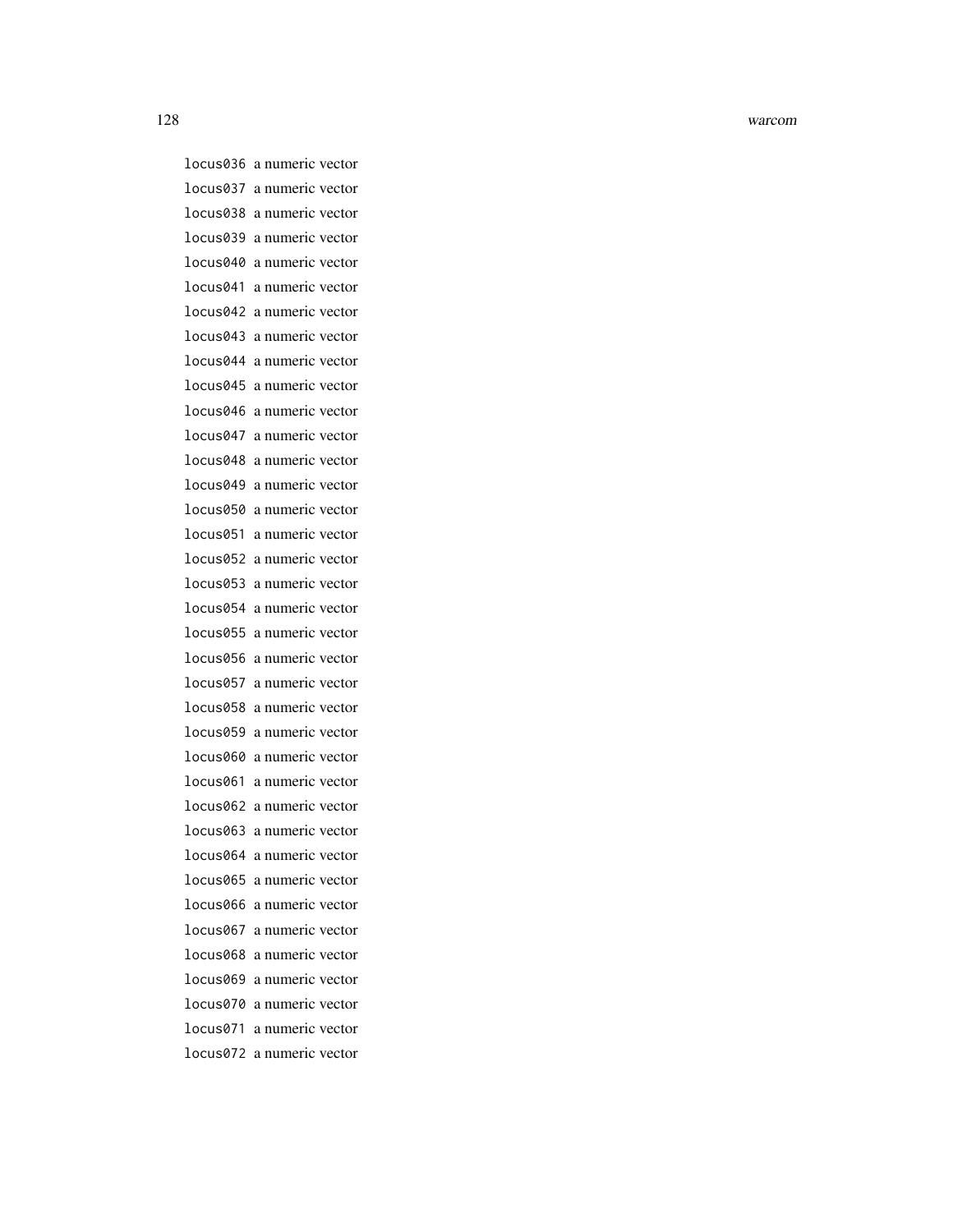#### warcom and the contract of the contract of the contract of the contract of the contract of the contract of the contract of the contract of the contract of the contract of the contract of the contract of the contract of the

locus073 a numeric vector locus074 a numeric vector locus075 a numeric vector locus076 a numeric vector locus077 a numeric vector locus078 a numeric vector locus079 a numeric vector locus080 a numeric vector locus081 a numeric vector locus082 a numeric vector locus083 a numeric vector locus084 a numeric vector locus085 a numeric vector locus086 a numeric vector locus087 a numeric vector locus088 a numeric vector locus089 a numeric vector locus090 a numeric vector locus091 a numeric vector locus092 a numeric vector locus093 a numeric vector locus094 a numeric vector locus095 a numeric vector locus096 a numeric vector locus097 a numeric vector locus098 a numeric vector locus099 a numeric vector locus100 a numeric vector locus101 a numeric vector locus102 a numeric vector locus103 a numeric vector locus104 a numeric vector locus105 a numeric vector locus106 a numeric vector locus107 a numeric vector locus108 a numeric vector locus109 a numeric vector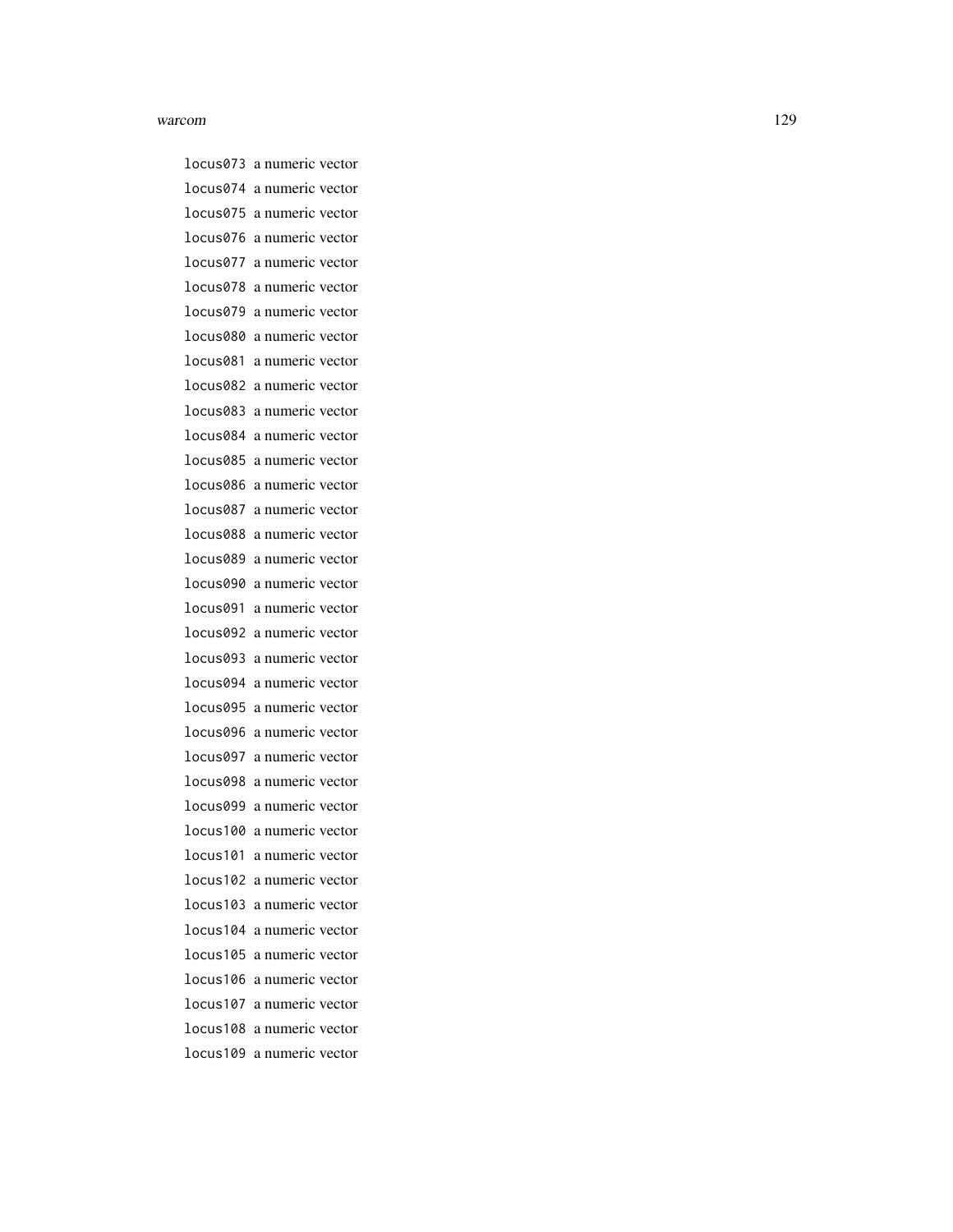130 warcom

locus110 a numeric vector locus111 a numeric vector locus112 a numeric vector locus113 a numeric vector locus114 a numeric vector locus115 a numeric vector locus116 a numeric vector locus117 a numeric vector locus118 a numeric vector locus119 a numeric vector locus120 a numeric vector locus121 a numeric vector locus122 a numeric vector locus123 a numeric vector locus124 a numeric vector locus125 a numeric vector locus126 a numeric vector locus127 a numeric vector locus128 a numeric vector locus129 a numeric vector locus130 a numeric vector locus131 a numeric vector locus132 a numeric vector locus133 a numeric vector locus134 a numeric vector locus135 a numeric vector locus136 a numeric vector locus137 a numeric vector locus138 a numeric vector locus139 a numeric vector locus140 a numeric vector locus141 a numeric vector locus142 a numeric vector locus143 a numeric vector locus144 a numeric vector locus145 a numeric vector locus146 a numeric vector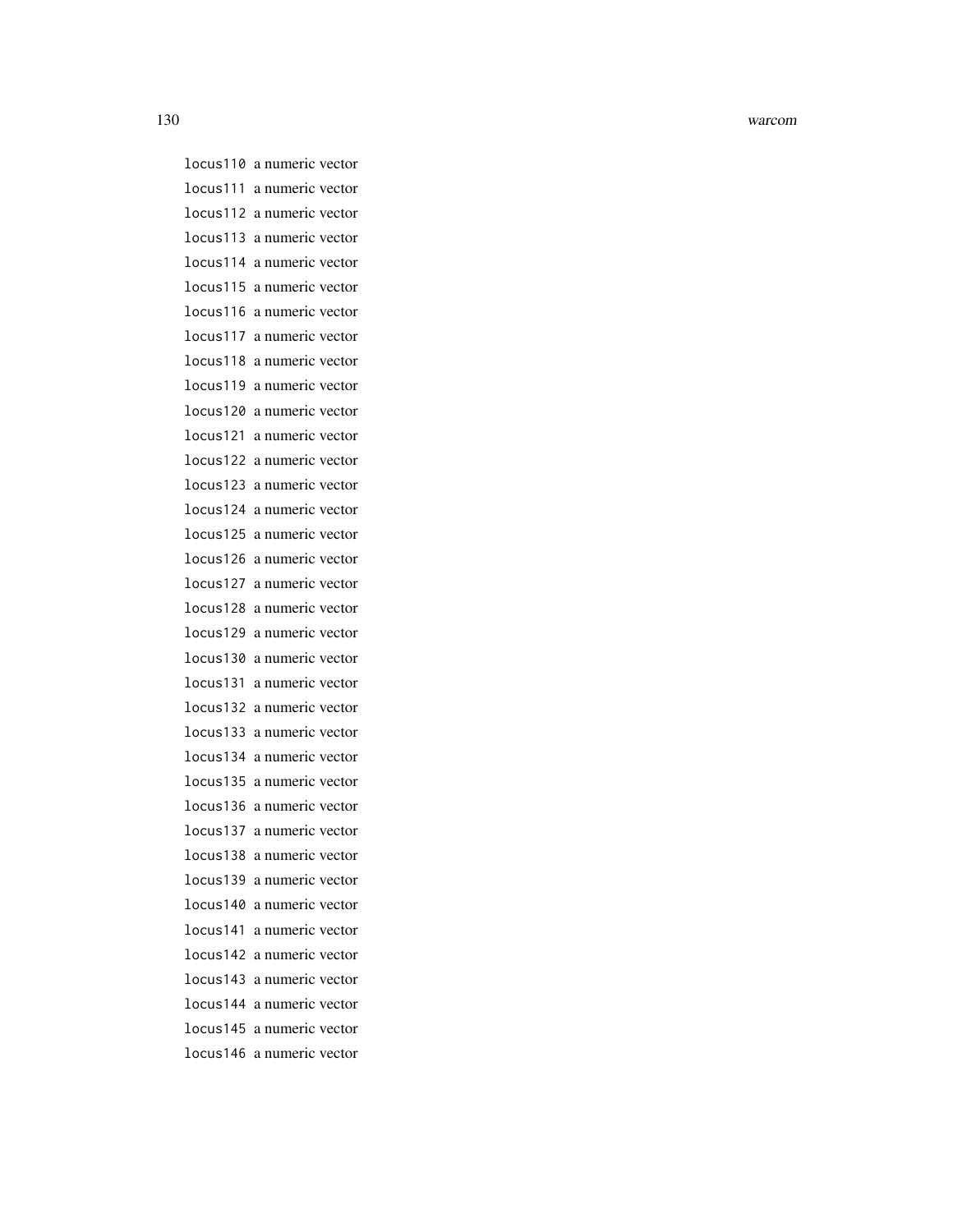#### warcom and the state of the state of the state of the state of the state of the state of the state of the state of the state of the state of the state of the state of the state of the state of the state of the state of the

locus147 a numeric vector locus148 a numeric vector locus149 a numeric vector locus150 a numeric vector locus151 a numeric vector locus152 a numeric vector locus153 a numeric vector locus154 a numeric vector locus155 a numeric vector locus156 a numeric vector locus157 a numeric vector locus158 a numeric vector locus159 a numeric vector locus160 a numeric vector locus161 a numeric vector locus162 a numeric vector locus163 a numeric vector locus164 a numeric vector locus165 a numeric vector locus166 a numeric vector locus167 a numeric vector locus168 a numeric vector locus169 a numeric vector locus170 a numeric vector locus171 a numeric vector locus172 a numeric vector locus173 a numeric vector locus174 a numeric vector locus175 a numeric vector locus176 a numeric vector locus177 a numeric vector locus178 a numeric vector locus179 a numeric vector locus180 a numeric vector locus181 a numeric vector locus182 a numeric vector locus183 a numeric vector locus184 a numeric vector locus185 a numeric vector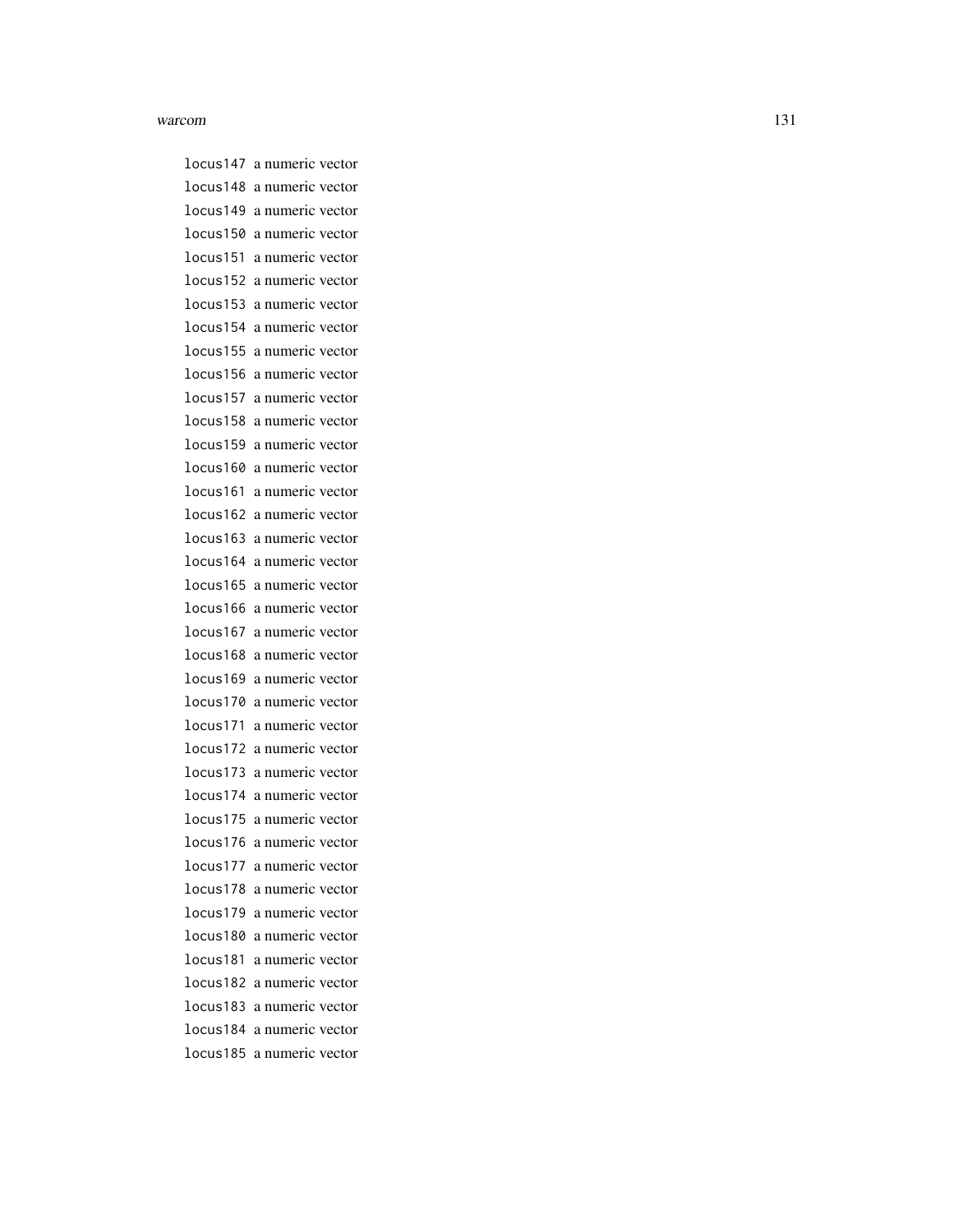# <span id="page-131-0"></span>Source

Muchugi, A.N. (2007) Population genetics and taxonomy of important medicinal tree species of the genus Warburgia. PhD Thesis. Kenyatta University, Kenya.

#### Examples

data(warcom)

warenv *Warburgia ugandensis Population Structure*

# Description

This data set contains population and regional locations for 100 individuals of the Warburgia ugandensis tree species (a medicinal tree species native to Eastern Africa). This data set is associated with warcom that contains scores for 185 AFLP loci.

#### Usage

data(warenv)

### Format

A data frame with 100 observations on the following 4 variables.

population a factor with levels Kibale Kitale Laikipia Lushoto Mara

popshort a factor with levels KKIT KLAI KMAR TLUS UKIB

country a factor with levels Kenya Tanzania Uganda

rift.valley a factor with levels east west

#### Source

Muchugi, A.N. (2007) Population genetics and taxonomy of important medicinal tree species of the genus Warburgia. PhD Thesis. Kenyatta University, Kenya.

# Examples

data(warenv)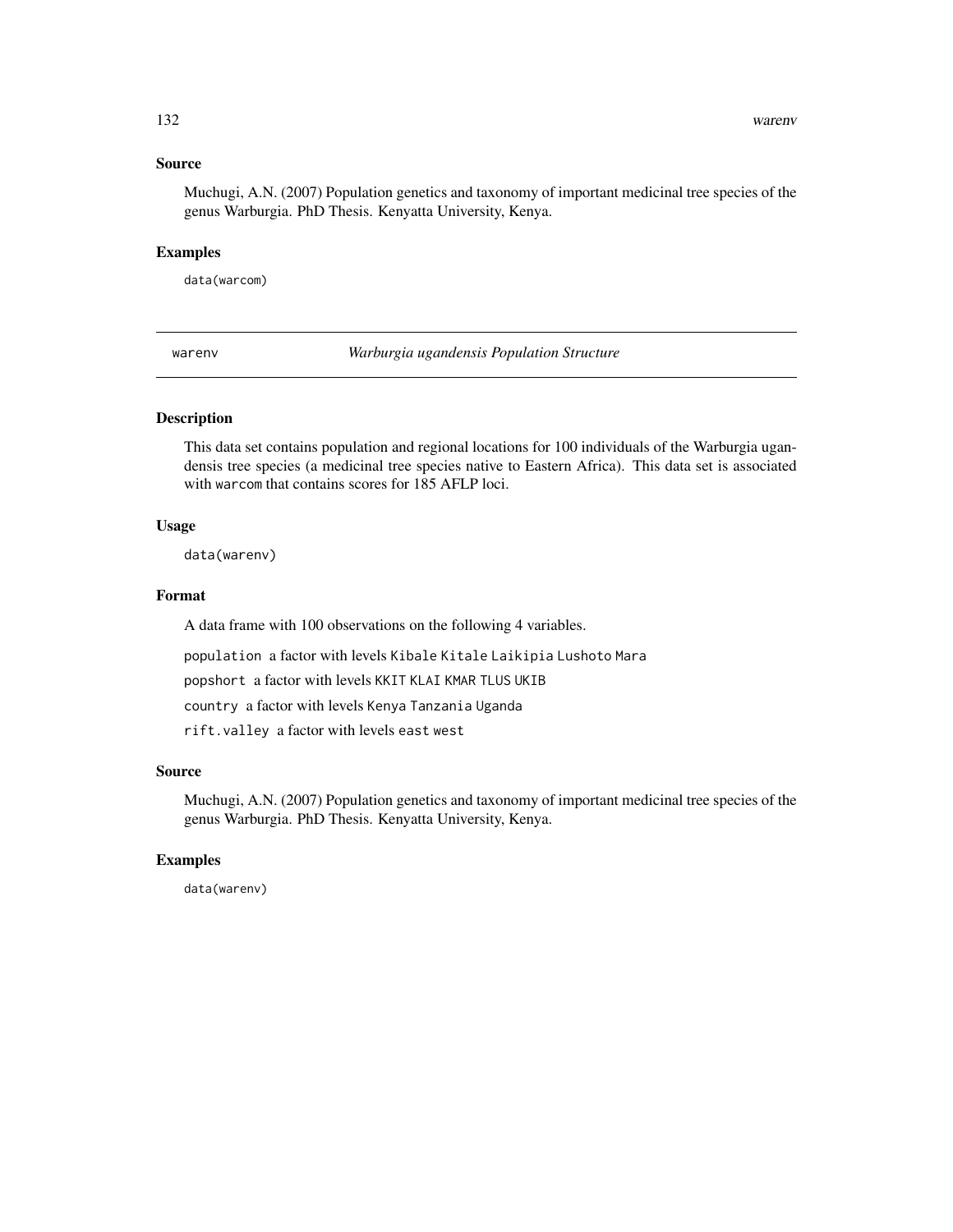# **Index**

∗Topic datasets BCI.env, [9](#page-8-0) faramea, [96](#page-95-0) ifri, [97](#page-96-0) transfgradient, [124](#page-123-1) transfspecies, [125](#page-124-1) warcom, [126](#page-125-0) warenv, [132](#page-131-0) ∗Topic multivariate accumresult, [4](#page-3-1) add.spec.scores, [6](#page-5-0) balanced.specaccum, [8](#page-7-0) BiodiversityRGUI, [11](#page-10-0) CAPdiscrim, [12](#page-11-0) caprescale, [15](#page-14-0) crosstabanalysis, [16](#page-15-0) deviancepercentage, [17](#page-16-0) dist.eval, [19](#page-18-0) dist.zeroes, [20](#page-19-0) distdisplayed, [21](#page-20-0) disttransform, [23](#page-22-0) diversityresult, [24](#page-23-1) importancevalue, [98](#page-97-0) loaded.citations, [100](#page-99-0) makecommunitydataset, [101](#page-100-1) multiconstrained, [102](#page-101-0) nested.anova.dbrda, [104](#page-103-0) NMSrandom, [106](#page-105-0) nnetrandom, [107](#page-106-0) ordicoeno, [108](#page-107-0) ordisymbol, [110](#page-109-0) PCAsignificance, [112](#page-111-0) radfitresult, [113](#page-112-0) rankabundance, [114](#page-113-0) removeNAcomm, [116](#page-115-0) renyiresult, [119](#page-118-1) residualssurface, [121](#page-120-0) spatialsample, [123](#page-122-0) ∗Topic package

BiodiversityR-package, [3](#page-2-0) .packages, *[100](#page-99-0)* accumcomp *(*accumresult*)*, [4](#page-3-1) accumplot *(*accumresult*)*, [4](#page-3-1) accumresult, [4,](#page-3-1) *[8](#page-7-0)*, *[118](#page-117-0)* add.spec.scores, [6,](#page-5-0) *[14](#page-13-0)* addLayer, *[37](#page-36-0)*, *[58](#page-57-0)* adonis, *[104,](#page-103-0) [105](#page-104-0)* anova.cca, *[102,](#page-101-0) [103](#page-102-0)* anova.glm, *[18](#page-17-0)* anova.negbin, *[18](#page-17-0)* aoo, *[85](#page-84-0)* areaPolygon, *[79,](#page-78-0) [80](#page-79-0)* arrows, *[111,](#page-110-0) [112](#page-111-0)* as.dist, *[12](#page-11-0)* balanced.specaccum, [8](#page-7-0) BCI, *[9](#page-8-0)*, *[97](#page-96-0)* BCI.env, [9,](#page-8-0) *[97](#page-96-0)* bioclim, *[36](#page-35-0)*, *[43](#page-42-0)*, *[45](#page-44-0)*, *[57](#page-56-0)* BiodiversityR *(*BiodiversityR-package*)*, [3](#page-2-0) BiodiversityR-package, [3](#page-2-0) BiodiversityR.changeLog, [10](#page-9-0) BiodiversityRGUI, *[3](#page-2-0)*, [11](#page-10-0) bioenv, *[19](#page-18-0)* biovars, *[71,](#page-70-0) [72](#page-71-0)* boxplot, *[93](#page-92-0)* CAPdiscrim, [12](#page-11-0) caprescale, [15](#page-14-0) capscale, *[12](#page-11-0)*, *[15](#page-14-0)*, *[102](#page-101-0)[–105](#page-104-0)* cascadeKM, *[90](#page-89-0)* cca, *[102,](#page-101-0) [103](#page-102-0)* check.datasets *(*removeNAcomm*)*, [116](#page-115-0) check.ordiscores *(*removeNAcomm*)*, [116](#page-115-0) chisq.test, *[16,](#page-15-0) [17](#page-16-0)* circles, *[34](#page-33-0)*, *[55](#page-54-0)* citation, *[100](#page-99-0)* cmdscale, *[6,](#page-5-0) [7](#page-6-0)*, *[13](#page-12-0)*, *[15](#page-14-0)*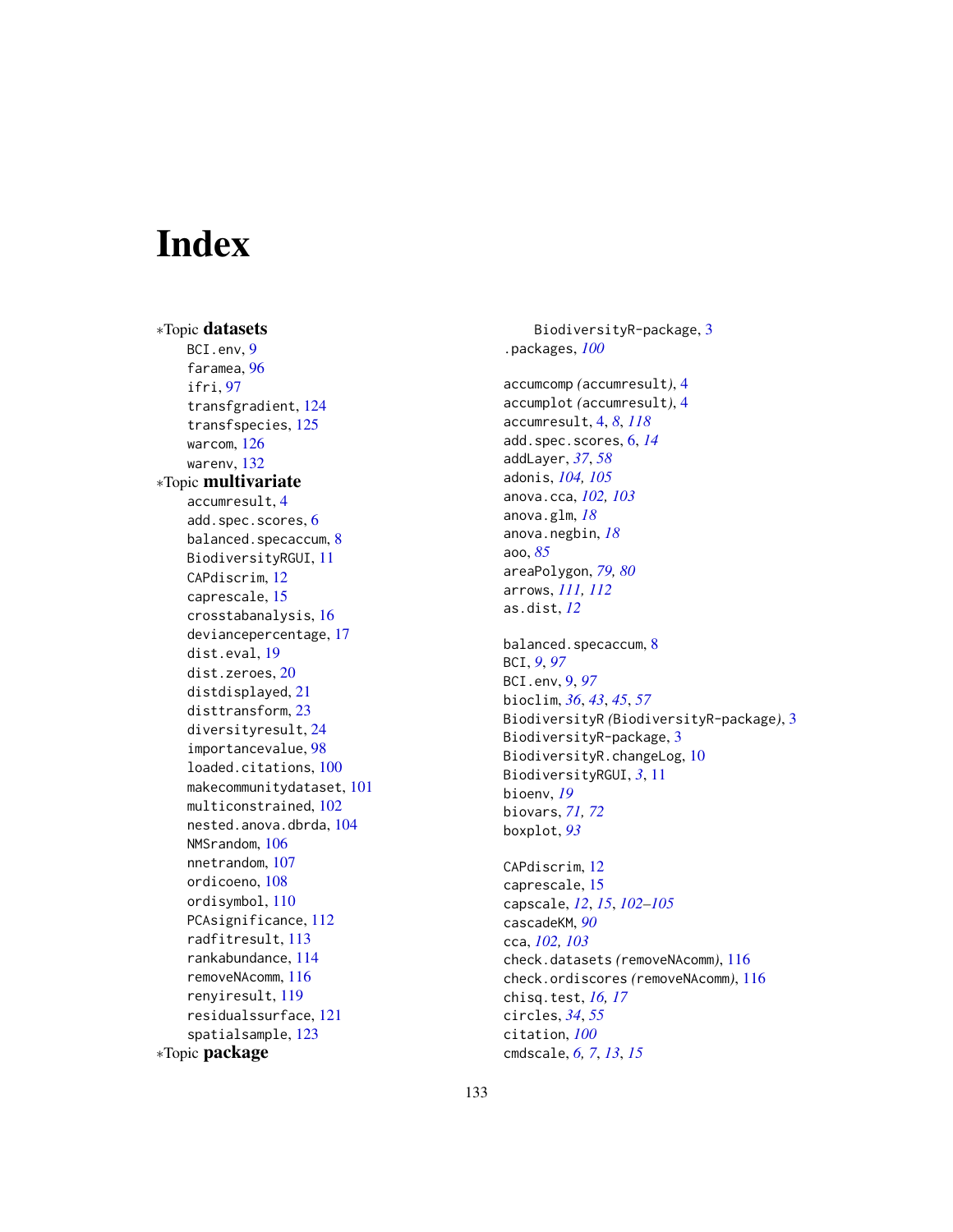# 134 INDEX

cor, *[6](#page-5-0)*, *[22](#page-21-0)*, *[55](#page-54-0)* cov, *[29](#page-28-0)*, *[91](#page-90-0)* coverscale, *[23](#page-22-0)* crosstabanalysis, [16](#page-15-0) dataType, *[28](#page-27-0)*, *[34](#page-33-0)*, *[71](#page-70-0)*, *[74](#page-73-0)*, *[78](#page-77-0)*, *[84](#page-83-0)*, *[90](#page-89-0)* dbrda, *[102](#page-101-0)* decostand, *[23](#page-22-0)* dev.new, *[40](#page-39-0)*, *[91](#page-90-0)*, *[94](#page-93-0)* deviancepercentage, [17](#page-16-0) dispweight, *[23](#page-22-0)* dist.eval, [19](#page-18-0) dist.zeroes, [20](#page-19-0) distconnected, *[19](#page-18-0)* distdisplayed, [21](#page-20-0) distGeo, *[87,](#page-86-0) [88](#page-87-0)* disttransform, [23](#page-22-0) diversity, *[24,](#page-23-1) [25](#page-24-0)* diversitycomp *(*diversityresult*)*, [24](#page-23-1) diversityresult, [24,](#page-23-1) *[118](#page-117-0)* diversityvariables *(*diversityresult*)*, [24](#page-23-1) domain, *[36](#page-35-0)*, *[57](#page-56-0)* earth, *[36](#page-35-0)*, *[38](#page-37-0)*, *[57](#page-56-0)*, *[59](#page-58-0)* ecocrop, *[71](#page-70-0)* ensemble.accepted.categories *(*ensemble.dummy.variables*)*, [67](#page-66-0) ensemble.analogue, [27](#page-26-0) ensemble.analogue.object, *[28](#page-27-0)* ensemble.area *(*ensemble.raster*)*, [77](#page-76-0) ensemble.batch, [31,](#page-30-0) *[63](#page-62-0)*, *[81](#page-80-0)*, *[85](#page-84-0)*, *[88](#page-87-0)* ensemble.bioclim, *[36](#page-35-0)*, *[39](#page-38-0)*, [43,](#page-42-0) *[48,](#page-47-0) [49](#page-48-0)*, *[57](#page-56-0)*, *[60](#page-59-0)*, *[75](#page-74-0)* ensemble.bioclim.graph, *[45](#page-44-0)*, [47,](#page-46-0) *[48](#page-47-0)*, *[75](#page-74-0)* ensemble.bioclim.object, *[44](#page-43-0)*, *[48](#page-47-0)* ensemble.calibrate.models, *[32](#page-31-0)*, *[40,](#page-39-0) [41](#page-40-0)*, [50,](#page-49-0) *[68](#page-67-0)*, *[78,](#page-77-0) [79](#page-78-0)*, *[81](#page-80-0)*, *[93,](#page-92-0) [94](#page-93-0)* ensemble.calibrate.weights, *[32](#page-31-0)*, *[34](#page-33-0)*, *[40,](#page-39-0) [41](#page-40-0)*, *[81](#page-80-0)* ensemble.calibrate.weights *(*ensemble.calibrate.models*)*, [50](#page-49-0) ensemble.centroids *(*ensemble.zones*)*, [89](#page-88-0) ensemble.chull.apply *(*ensemble.red*)*, [83](#page-82-0) ensemble.chull.create *(*ensemble.red*)*, [83](#page-82-0) ensemble.drop1 *(*ensemble.calibrate.models*)*, [50](#page-49-0) ensemble.dummy.variables, [67](#page-66-0) ensemble.ecocrop, [70](#page-69-0) ensemble.ecocrop.object, *[70](#page-69-0)*

ensemble.formulae, *[37](#page-36-0)*, *[58](#page-57-0)* ensemble.formulae *(*ensemble.calibrate.models*)*, [50](#page-49-0) ensemble.habitat.change *(*ensemble.raster*)*, [77](#page-76-0) ensemble.mean *(*ensemble.batch*)*, [31](#page-30-0) ensemble.novel, *[30](#page-29-0)*, *[45](#page-44-0)*, *[49](#page-48-0)*, [73](#page-72-0) ensemble.novel.object, *[74](#page-73-0)* ensemble.pairs *(*ensemble.calibrate.models*)*, [50](#page-49-0) ensemble.plot *(*ensemble.batch*)*, [31](#page-30-0) ensemble.raster, *[32](#page-31-0)*, *[40,](#page-39-0) [41](#page-40-0)*, *[55](#page-54-0)*, *[62,](#page-61-0) [63](#page-62-0)*, *[68](#page-67-0)*, *[75](#page-74-0)*, [77,](#page-76-0) *[91](#page-90-0)*, *[94](#page-93-0)* ensemble.red, [83](#page-82-0) ensemble.simplified.categories *(*ensemble.dummy.variables*)*, [67](#page-66-0) ensemble.spatialThin, *[34](#page-33-0)*, *[40](#page-39-0)*, [87](#page-86-0) ensemble.strategy *(*ensemble.calibrate.models*)*, [50](#page-49-0) ensemble.threshold *(*ensemble.calibrate.models*)*, [50](#page-49-0) ensemble.VIF, *[34](#page-33-0)*, *[40](#page-39-0)* ensemble.VIF *(*ensemble.calibrate.models*)*, [50](#page-49-0) ensemble.weights *(*ensemble.calibrate.models*)*, [50](#page-49-0) ensemble.zones, [89](#page-88-0) estimateR, *[25](#page-24-0)* evaluate, *[55,](#page-54-0) [56](#page-55-0)*, *[60,](#page-59-0) [61](#page-60-0)*, *[63](#page-62-0)*, *[79](#page-78-0)* evaluation.strip.data, [93](#page-92-0) evaluation.strip.plot, *[80,](#page-79-0) [81](#page-80-0)* evaluation.strip.plot *(*evaluation.strip.data*)*, [93](#page-92-0) extent, *[90](#page-89-0)*, *[93](#page-92-0)* extract, *[28](#page-27-0)*, *[37](#page-36-0)*, *[39](#page-38-0)*, *[44](#page-43-0)*, *[54,](#page-53-0) [55](#page-54-0)*, *[58](#page-57-0)*, *[68](#page-67-0)*, *[79](#page-78-0)*, *[84](#page-83-0)*, *[90](#page-89-0)* faramea, [96](#page-95-0) fda, *[36](#page-35-0)*, *[39](#page-38-0)*, *[57](#page-56-0)*, *[59](#page-58-0)* filled.contour, *[122](#page-121-0)*

fisher.alpha, *[24,](#page-23-1) [25](#page-24-0)* fisherfit, *[113,](#page-112-0) [114](#page-113-0)* freq, *[68](#page-67-0)* gam, *[22](#page-21-0)*, *[36](#page-35-0)*, *[38](#page-37-0)*, *[57](#page-56-0)*, *[59](#page-58-0)*, *[108,](#page-107-0) [109](#page-108-0)*, *[121,](#page-120-0) [122](#page-121-0)* gam.control, *[37](#page-36-0)*, *[58](#page-57-0)* gbm, *[36,](#page-35-0) [37](#page-36-0)*, *[57,](#page-56-0) [58](#page-57-0)*

gbm.step, *[36](#page-35-0)[–38](#page-37-0)*, *[57,](#page-56-0) [58](#page-57-0)*, *[60](#page-59-0)*, *[62](#page-61-0)* gBuffer, *[84](#page-83-0)*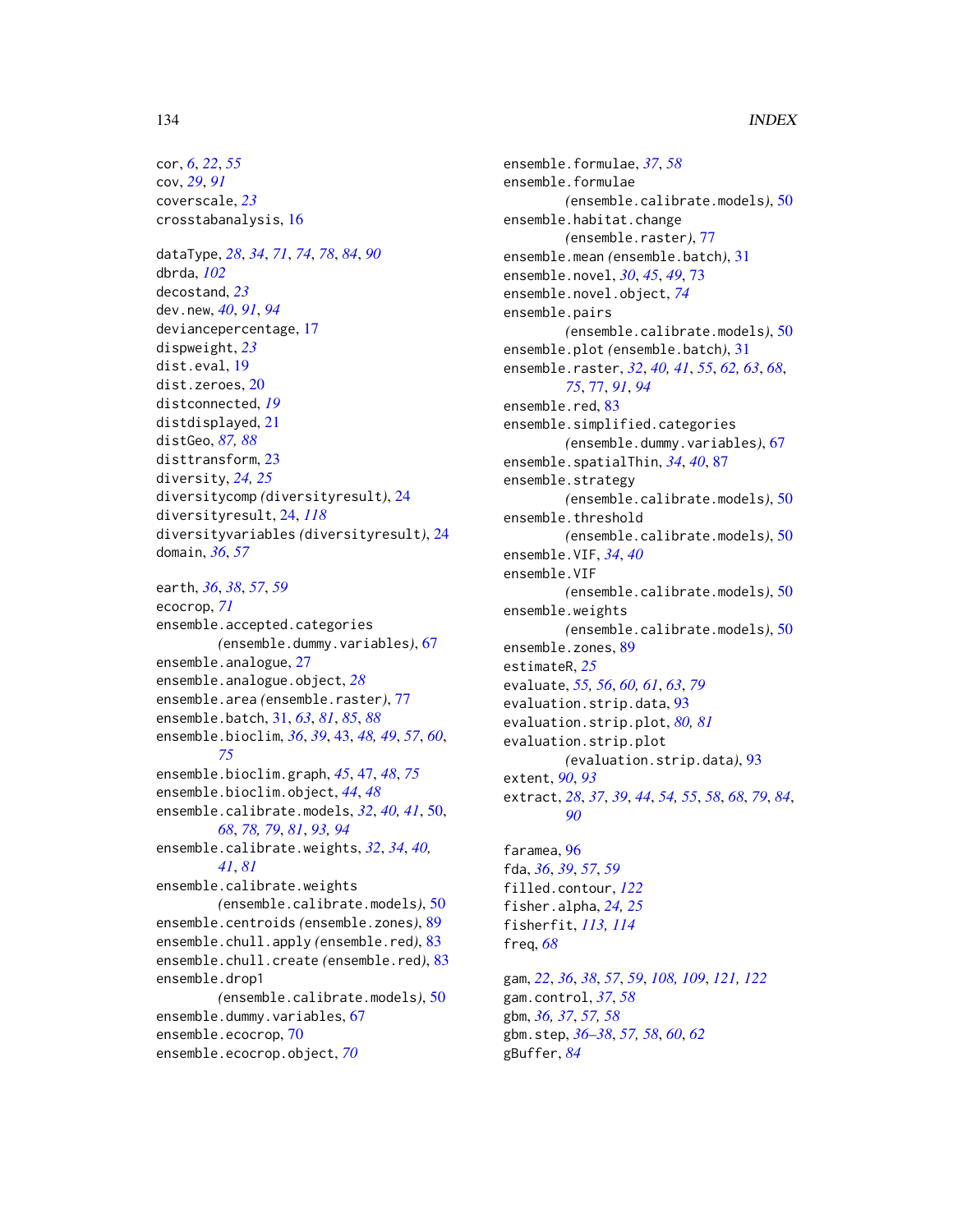#### INDEX 135

get.block, *[34](#page-33-0)*, *[60](#page-59-0)* getCrop, *[71](#page-70-0)* glm, *[18](#page-17-0)*, *[36](#page-35-0)[–38](#page-37-0)*, *[57](#page-56-0)[–59](#page-58-0)*, *[121](#page-120-0)* glm.control, *[37](#page-36-0)*, *[58](#page-57-0)* glm.nb, *[18](#page-17-0)*, *[121](#page-120-0)* glmnet, *[36](#page-35-0)*, *[39](#page-38-0)*, *[57](#page-56-0)*, *[60](#page-59-0)*

ifri, [97,](#page-96-0) *[99](#page-98-0)* importancevalue, [98](#page-97-0) initMDS, *[106](#page-105-0)* interp, *[122](#page-121-0)* isoMDS, *[6](#page-5-0)*, *[106](#page-105-0)*

kfold, *[34](#page-33-0)*, *[55](#page-54-0)*, *[60,](#page-59-0) [61](#page-60-0)* kmeans, *[89,](#page-88-0) [90](#page-89-0)* KML, *[28](#page-27-0)*, *[35](#page-34-0)*, *[44](#page-43-0)*, *[71](#page-70-0)*, *[74](#page-73-0)*, *[79](#page-78-0)*, *[90](#page-89-0)* ksvm, *[36](#page-35-0)*, *[39](#page-38-0)*, *[57](#page-56-0)*, *[59](#page-58-0)*

lda, *[13](#page-12-0)* legend, *[109,](#page-108-0) [110](#page-109-0)*, *[120](#page-119-0)* levels, *[94](#page-93-0)* lines.spantree, *[110,](#page-109-0) [111](#page-110-0)* loaded.citations, [100](#page-99-0)

mahal, *[36,](#page-35-0) [37](#page-36-0)*, *[39](#page-38-0)*, *[57](#page-56-0)*, *[60,](#page-59-0) [61](#page-60-0)*, *[80](#page-79-0)* mahalanobis, *[29](#page-28-0)*, *[89](#page-88-0)[–91](#page-90-0)* makecommunitydataset, [101,](#page-100-1) *[117](#page-116-0)* mantel, *[22](#page-21-0)* map.sdm, *[84](#page-83-0)* mask, *[74](#page-73-0)* maxent, *[36,](#page-35-0) [37](#page-36-0)*, *[54](#page-53-0)[–56](#page-55-0)*, *[58](#page-57-0)* maxlike, *[36,](#page-35-0) [37](#page-36-0)*, *[56](#page-55-0)*, *[58](#page-57-0)* mean, *[94](#page-93-0)* mess, *[74](#page-73-0)* metaMDS, *[6](#page-5-0)*, *[106](#page-105-0)* ModelEvaluation, *[80](#page-79-0)* multiconstrained, [102](#page-101-0)

na.omit, *[18](#page-17-0)* nested.anova.dbrda, [104](#page-103-0) nested.npmanova *(*nested.anova.dbrda*)*, [104](#page-103-0) nicheOverlap, *[40](#page-39-0)* NMSrandom, *[6](#page-5-0)*, [106](#page-105-0) nnet, *[36](#page-35-0)[–39](#page-38-0)*, *[57](#page-56-0)[–60](#page-59-0)*, *[62](#page-61-0)*, *[107,](#page-106-0) [108](#page-107-0)* nnetrandom, [107](#page-106-0)

optim, *[37](#page-36-0)*, *[58](#page-57-0)* optimal.thresholds, *[35](#page-34-0)*, *[56](#page-55-0)*, *[62](#page-61-0)* ordiarrows, *[110](#page-109-0)*

ordibubble *(*ordisymbol*)*, [110](#page-109-0) ordicluster, *[110,](#page-109-0) [111](#page-110-0)* ordicluster2 *(*ordisymbol*)*, [110](#page-109-0) ordicoeno, [108](#page-107-0) ordiellipse, *[110](#page-109-0)* ordiequilibriumcircle *(*PCAsignificance*)*, [112](#page-111-0) ordigrid, *[110](#page-109-0)* ordihull, *[110,](#page-109-0) [111](#page-110-0)* ordinearest *(*ordisymbol*)*, [110](#page-109-0) ordiplot, *[14,](#page-13-0) [15](#page-14-0)*, *[21,](#page-20-0) [22](#page-21-0)*, *[109,](#page-108-0) [110](#page-109-0)*, *[112](#page-111-0)* ordisegments, *[110](#page-109-0)* ordispider, *[110](#page-109-0)* ordisymbol, [110](#page-109-0) ordivector *(*ordisymbol*)*, [110](#page-109-0)

pairs, *[62](#page-61-0)* par, *[109](#page-108-0)*, *[111](#page-110-0)*, *[115](#page-114-0)* PCAsignificance, [112](#page-111-0) plot, *[5](#page-4-0)*, *[40](#page-39-0)*, *[94](#page-93-0)*, *[109](#page-108-0)*, *[115](#page-114-0)*, *[120](#page-119-0)* plot.radfit, *[113,](#page-112-0) [114](#page-113-0)* plot.specaccum, *[4,](#page-3-1) [5](#page-4-0)*, *[8](#page-7-0)* pointDistance, *[84,](#page-83-0) [85](#page-84-0)* points, *[5](#page-4-0)*, *[109](#page-108-0)[–111](#page-110-0)*, *[115](#page-114-0)*, *[119,](#page-118-1) [120](#page-119-0)* postMDS, *[6](#page-5-0)* predict, *[27,](#page-26-0) [28](#page-27-0)*, *[33](#page-32-0)*, *[43,](#page-42-0) [44](#page-43-0)*, *[70](#page-69-0)*, *[73,](#page-72-0) [74](#page-73-0)*, *[78](#page-77-0)*, *[90](#page-89-0)*, *[93](#page-92-0)* predict.glmnet, *[39](#page-38-0)*, *[60,](#page-59-0) [61](#page-60-0)* prepare.bioenv *(*dist.eval*)*, [19](#page-18-0) prepareData, *[37](#page-36-0)*, *[39](#page-38-0)*, *[44](#page-43-0)*, *[54,](#page-53-0) [55](#page-54-0)*, *[58](#page-57-0)*, *[68](#page-67-0)*, *[79](#page-78-0)*, *[84](#page-83-0)*, *[90](#page-89-0)* prestonfit, *[113,](#page-112-0) [114](#page-113-0)*

qnorm, *[45](#page-44-0)* quantile, *[29](#page-28-0)*, *[45](#page-44-0)*, *[74](#page-73-0)*

radfit, *[113,](#page-112-0) [114](#page-113-0)* radfitresult, [113](#page-112-0) randomForest, *[36](#page-35-0)*, *[38](#page-37-0)*, *[57](#page-56-0)*, *[59](#page-58-0)* randomPoints, *[29](#page-28-0)*, *[34](#page-33-0)*, *[37](#page-36-0)*, *[54,](#page-53-0) [55](#page-54-0)*, *[58](#page-57-0)*, *[90](#page-89-0)*, *[93](#page-92-0)* rankabuncomp *(*rankabundance*)*, [114](#page-113-0) rankabundance, [114](#page-113-0) rankabunplot *(*rankabundance*)*, [114](#page-113-0) raster, *[68](#page-67-0)*, *[74](#page-73-0)*, *[79](#page-78-0)*, *[84](#page-83-0)*, *[90,](#page-89-0) [91](#page-90-0)* rda, *[6,](#page-5-0) [7](#page-6-0)*, *[89,](#page-88-0) [90](#page-89-0)*, *[102,](#page-101-0) [103](#page-102-0)*, *[112,](#page-111-0) [113](#page-112-0)* removeNAcomm, [116](#page-115-0) removeNAenv *(*removeNAcomm*)*, [116](#page-115-0) removezerospecies *(*removeNAcomm*)*, [116](#page-115-0) renyi, *[119,](#page-118-1) [120](#page-119-0)*